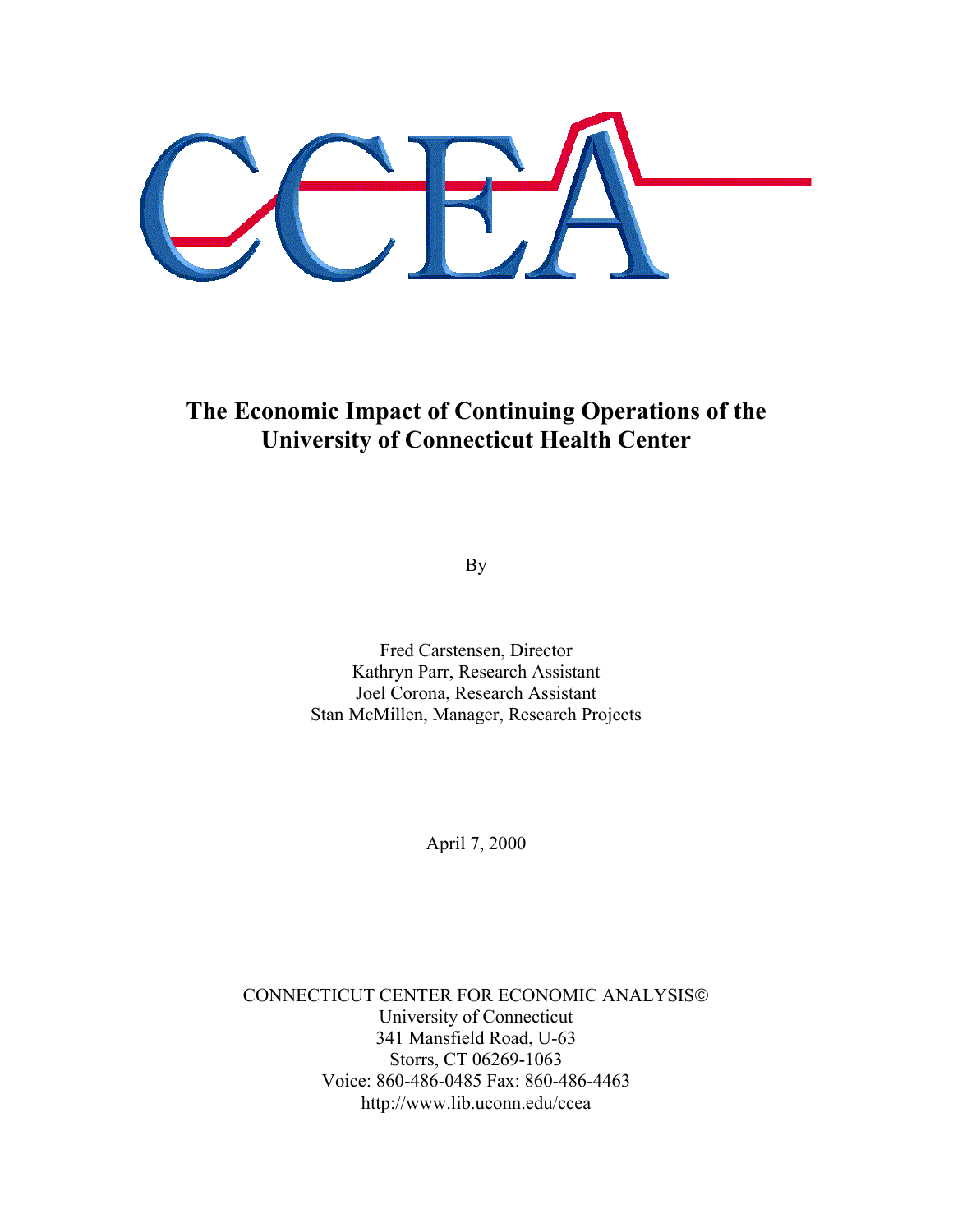## **EXECUTIVE SUMMARY**

The economic and fiscal analyses detailed in this report suggest that Hartford County and the Connecticut economy benefit greatly from the existence of the University of Connecticut Health Center. All of the key economic variables show the Health Center is important to the continuing viability of the Hartford County and State economies. In addition, the Health Center is a source of local and state tax revenue. When government spending is properly accounted for, the existence of the Health Center is a significant source of net new state tax revenue. The cost-benefit ratios demonstrate the Health Center is an economically viable program. Overall, the impact analysis demonstrates a strong positive effect to the continuing operation of the University of Connecticut Health Center.

## *This analysis shows that the \$72 million in state funds in FY 99:*

- *Generated \$303 million in personal income (a ratio of \$1 of state funds leveraging \$3.12 in personal income);*
- *Generated \$251 million in gross state product (\$1 state funds creates \$2.56 in GSP);*
- *Creates about 2000 jobs in the state economy in addition to those at UCHC;*
- *Generates over \$90 million in NET new state revenue for a return of \$1.30 for each \$1 spent;*
- *Generates \$15 million in local tax revenue.*

*The REMI model also determines county level impacts. The relevant numbers for Hartford County are:* 

- *Nearly 1425 new jobs are created;*
- *Almost \$10 million in new tax revenue to local governments is generated.*

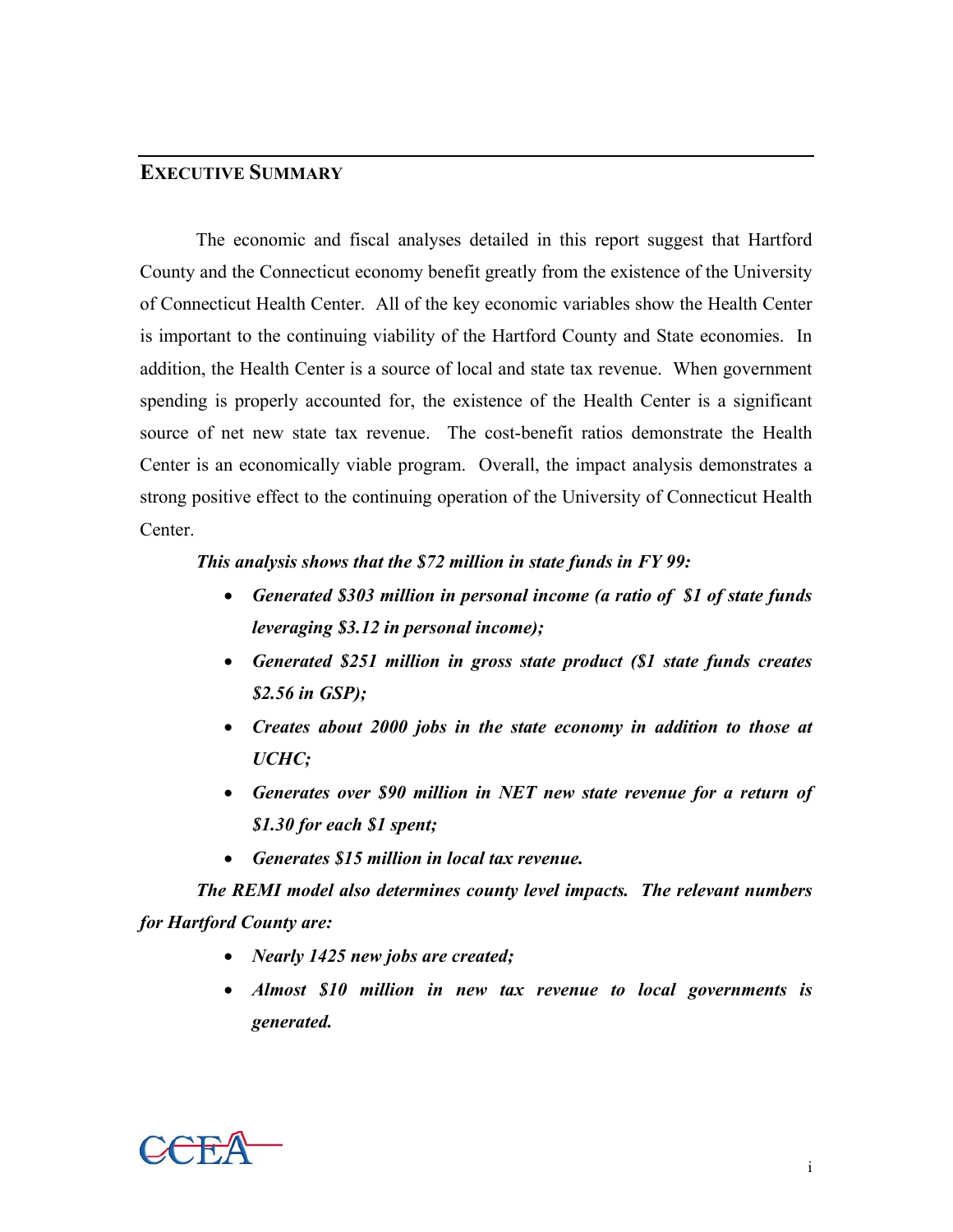The University of Connecticut Health Center is both an educational institution and a treatment center. Consisting of John Dempsey Hospital, UConn Medical Group and Dentists, UConn Internal Medicine Associates, the School of Medicine, and the School of Dental Medicine, the Health Center provides medical treatment, trains qualified physicians, dentists, and scientists, supports medical research, and disseminates medical information. Through these activities, the Health Center directly impacts the Connecticut economy by providing employment and wages, making direct purchases from other state businesses, increasing state population with both students and graduates, and generating tourism revenue from visitors to the Center. The Center also serves an important public health function. As the only State sponsored public institution devoted to health care, the center is mandated to serve the public through outreach, education, health professional supply and retention, stimulation and dissemination of research, and treatment without regard to ability to pay. Finally, the Center's research activities help increase general medical knowledge, which affects individual's health prospects nationwide, not just in Connecticut.

 Many of the Health Center's treatment facilities and research centers are unique. The Center's 24-hour dental emergency service is the only one in the area, and its renowned Neonatal Intensive Care Unit serves as the neonatal referral center for northern Connecticut. The Center's research facilities include the Alcohol Research Center (one of only 14 such federally supported centers nationwide), the Connecticut Clinical Chemosensory Research Center (one of only five nationwide), and the Claude Pepper Older Americans Independence Center (one of only ten nationwide). The Center's new Academic Research Building will enable the Center to expand its biomedical research. The uniqueness of the Center's facilities makes the Center more valuable by extending its impact beyond the local area.

 The University of Connecticut Health Center has contracted with the Connecticut Center for Economic Analysis (CCEA) to analyze the economic and tax impact of the continuing operations of the Health Center. Continuing operations involve the following items (inputs to the impact), annually:

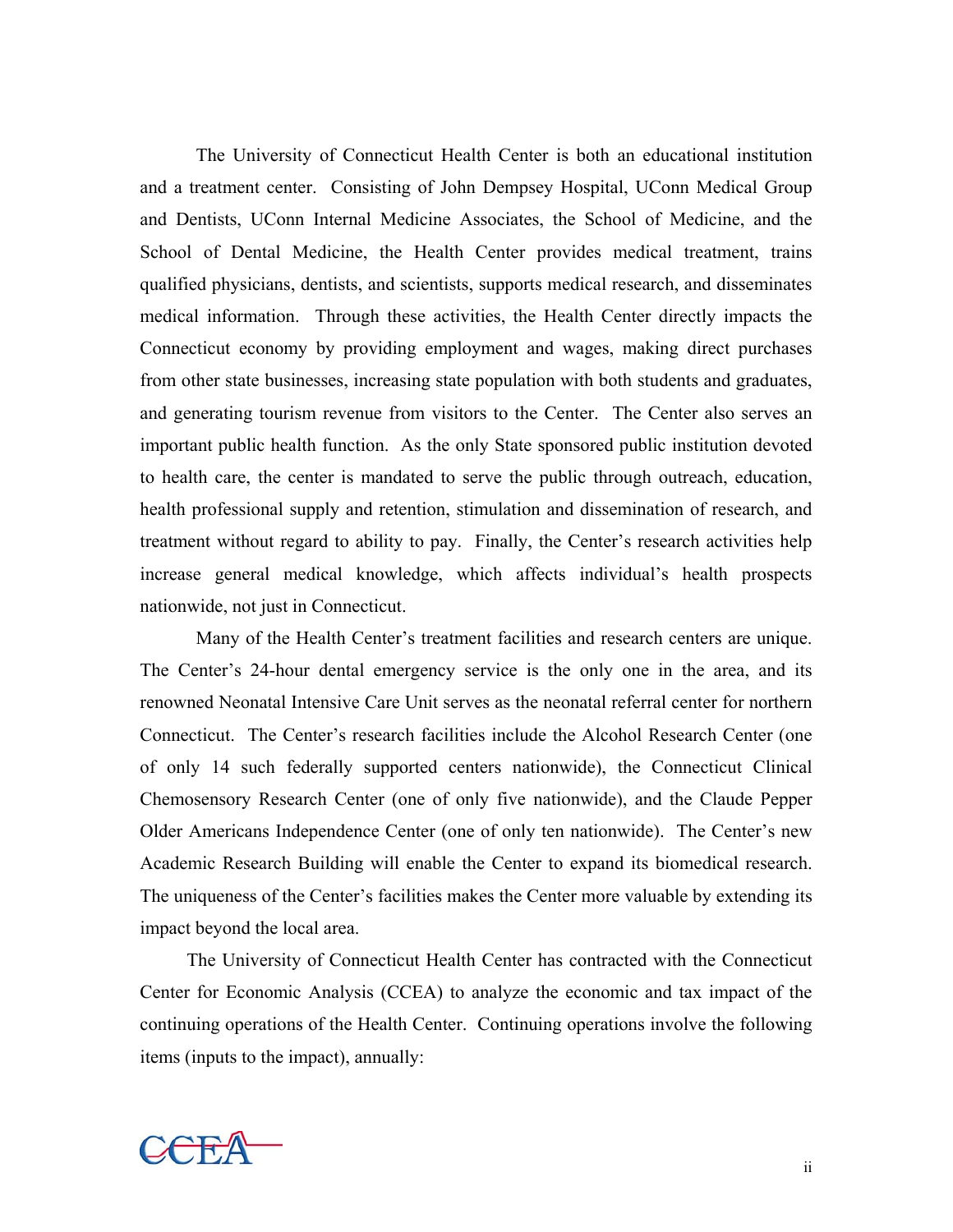- 4,426 full time equivalent employees: 1,593 in the education sector and 2,832 in the medical sector.
- A wage adjustment of \$28,015,270 in the medical sector and \$33,083,760 in the education sector to account for higher productivity of the Health Center employees relative to the average in these sectors.
- Economic security costs including \$17,732,553.36 of medical insurance expenditures, \$24,297,119.12 of financial services for retirement benefits, and \$2,999,842.65 of financial services for unemployment compensation.
- \$63,568,668.70 of direct purchases in the State economy.
- 790 new college age students in the population.
- \$8,558,872 in student consumption expenditures.
- Occupational supply of 21 dentists, 36 physicians, 19 Masters of Public Health, and 1 biomedical Ph.D. to the State's stock of health care professionals.
- \$195,100 in hotel services and \$53,700 in day-tripper expenses.
- A \$67,954,538.29 amenity<sup>1</sup> value.

Researchers at CCEA used the REMI model of Connecticut and its counties. This model is a dynamic input-output model based on the current, or baseline, economy. To accurately estimate the Health Center's impact, we remove it from the baseline economy and analyze how this affects economic variables in both the local and state economies. Because this method *removes* the Health Center from the baseline economy, the economic effects generated by REMI are negative. However, we represent these effects as positive and not negative numbers, because they can be conversely interpreted as the positive effects of the Health Center's continuing operations. The results reported in Table 1, below, are the positive effects of the Center's continuing operations. We also consider the fiscal effects of the Health Center. Because state annually provides a \$98.8 million appropriation to the Health Center, removing the Health Center from the baseline economy creates an annual government surplus of \$98.8 million. To balance the budget, we redistribute this amount to the state in the form of a personal income tax cut. Finally,

<sup>&</sup>lt;sup>1</sup> Amenities include Health Center activities that benefit society but whose benefits are not adequately captured in the direct financial impact. These include research and public service.

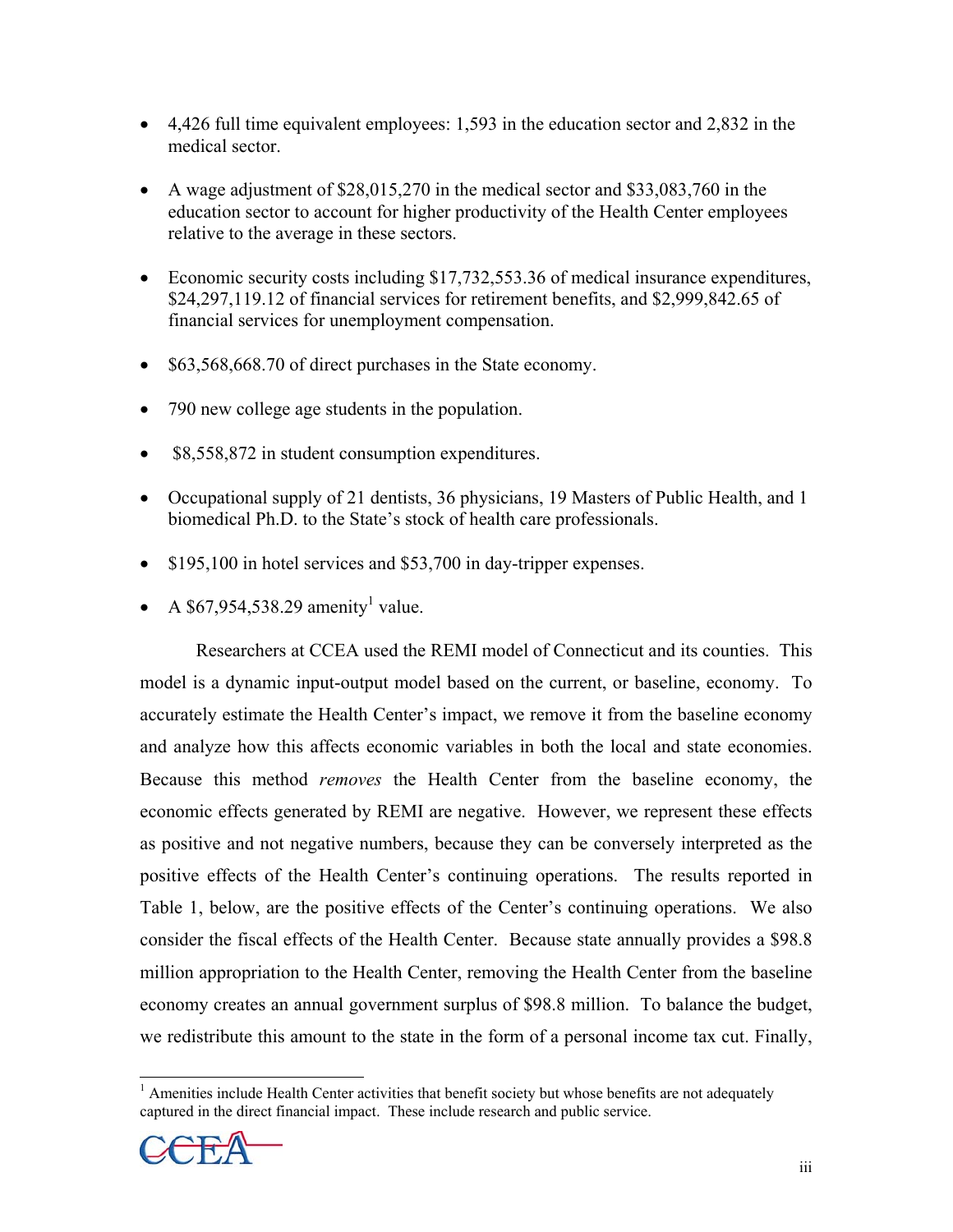we consider the impacts on both Hartford County, where the Health Center is located, and on the entire State of Connecticut.

 The outcomes, shown in Table 1, demonstrate that the Health Center makes a significant contribution to the Hartford County and Connecticut economies.

| Table 1: Economic Impact of the University of Connecticut Health Center<br>2000-2010 |                                         |                         |                    |                                              |                                |                                          |  |
|--------------------------------------------------------------------------------------|-----------------------------------------|-------------------------|--------------------|----------------------------------------------|--------------------------------|------------------------------------------|--|
|                                                                                      | <b>Hartford County</b>                  |                         |                    | <b>Connecticut</b>                           |                                |                                          |  |
| <b>Variable</b>                                                                      | <b>Average(constant</b><br>2000 dollar) | <b>Present</b><br>Value | Long-run<br>(2035) | Equilibrium Average(constant<br>2000 dollar) | <b>Present</b><br><b>Value</b> | Long-run<br><b>Equilibrium</b><br>(2035) |  |
| <b>Gross State Product</b><br>(\$ Millions)                                          | \$224.51                                | \$2,081.70              | \$222.92           | \$251.04                                     | \$2,316.40                     | 129.66                                   |  |
| <b>Total Employment</b>                                                              | 5,850                                   |                         | \$5,165.00         | 6,173                                        |                                | 3311.00                                  |  |
| <b>Population</b><br><b>Personal Income</b>                                          | 5.278                                   |                         | \$1,797.00         | 8,124                                        |                                | $-12630.00$                              |  |
| (\$ Millions)<br><b>Total New State Tax</b><br><b>Revenue (\$ Million)</b>           | \$263.50<br>\$13.44                     | \$2.431.91<br>\$116.53  | \$180.84           | \$303.49<br>\$15.18                          | \$2,822.75<br>\$132.82         | $-283.32$                                |  |
| <b>Total New Local Tax</b><br><b>Revenue (\$Million)</b>                             | \$9.91                                  | \$77.83                 |                    | \$15.13                                      | \$120.43                       |                                          |  |
| <b>Incentives and</b><br><b>Induced Government</b><br><b>Spending (\$ Millions)</b>  | $-$74.09$                               | $-$ \$688.01            |                    | $-$61.20$                                    | $-$568.67$                     |                                          |  |
| <b>Net New State Tax</b><br><b>Revenue (\$ Millions)</b>                             | \$97.44                                 | \$882.37                |                    | \$91.51                                      | \$821.92                       |                                          |  |

Gross state product, personal income, employment and population are all substantially affected by the Health Center. In addition, the balanced budget scenario shows that continuing to operate the Health Center increases net state tax revenue. Further analysis shows that the state appropriation has a benefit-cost ratio of 3.12 with respect to personal income and 2.56 with respect to gross state product. The benefit-cost ratio for personal income is the present value of personal income increases in 2000-2010 divided by the present value of government's annual appropriation of equivalent \$98.8 million in 1999 dollar from 2000 to 2010. The benefit-cost ratio for GSP is calculated in the same way. These ratios mean that every \$1 spent by the State Government generates

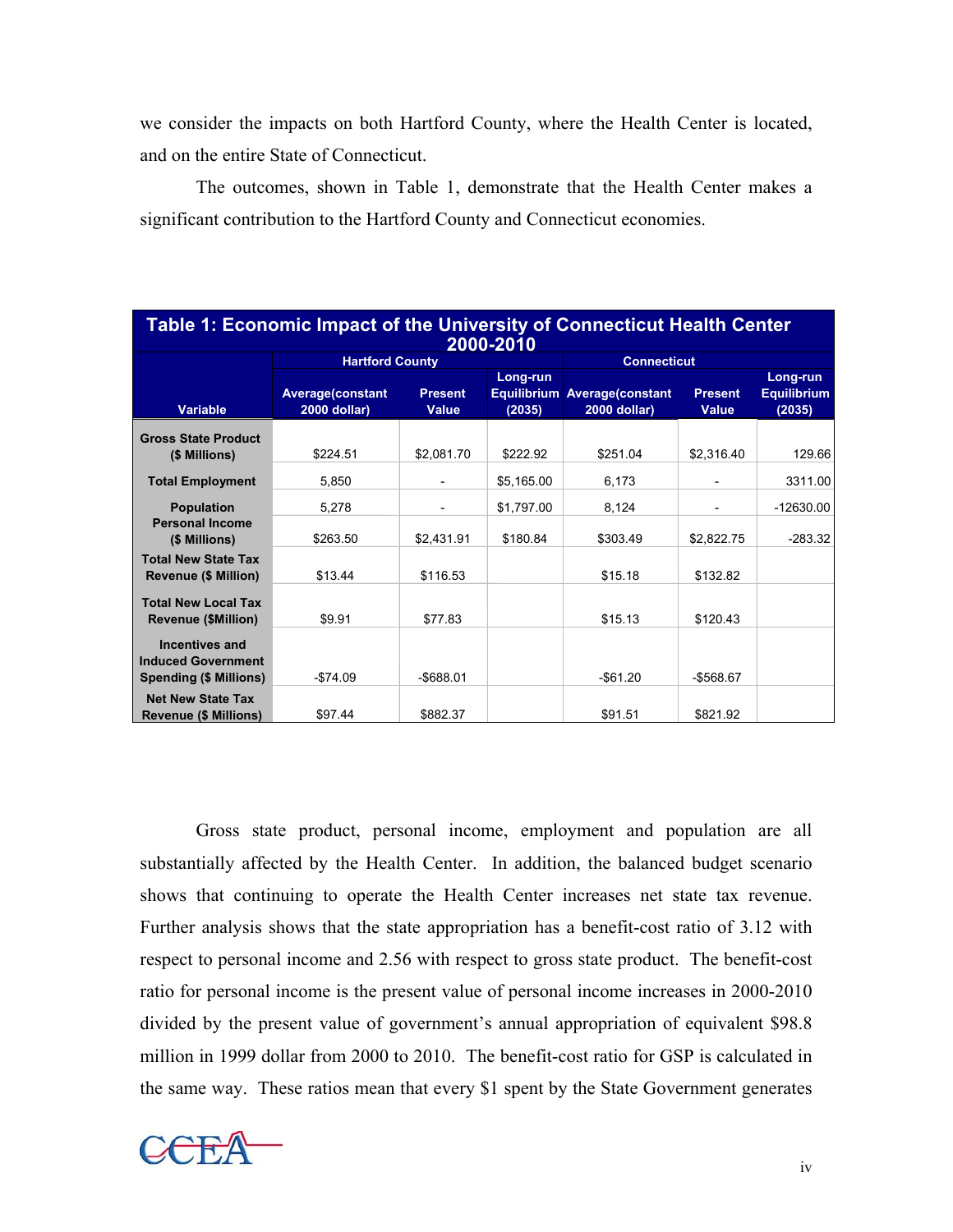\$3.12 of personal income and \$2.56 of gross state product. Consequently, continuing operations of the University of Connecticut Health Center not only provide a significant boost to the economy, but also make good fiscal sense.

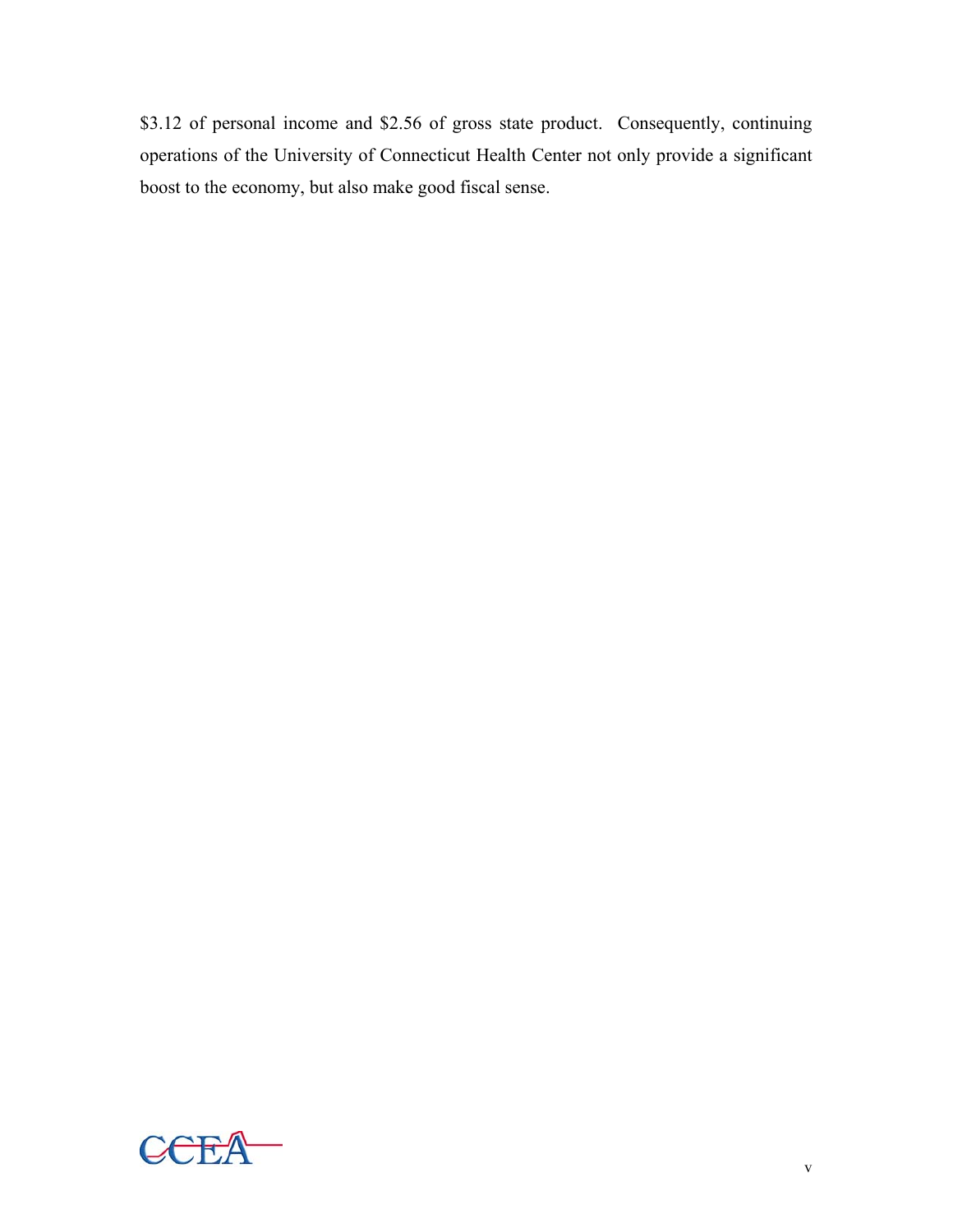# **TABLE OF CONTENTS**

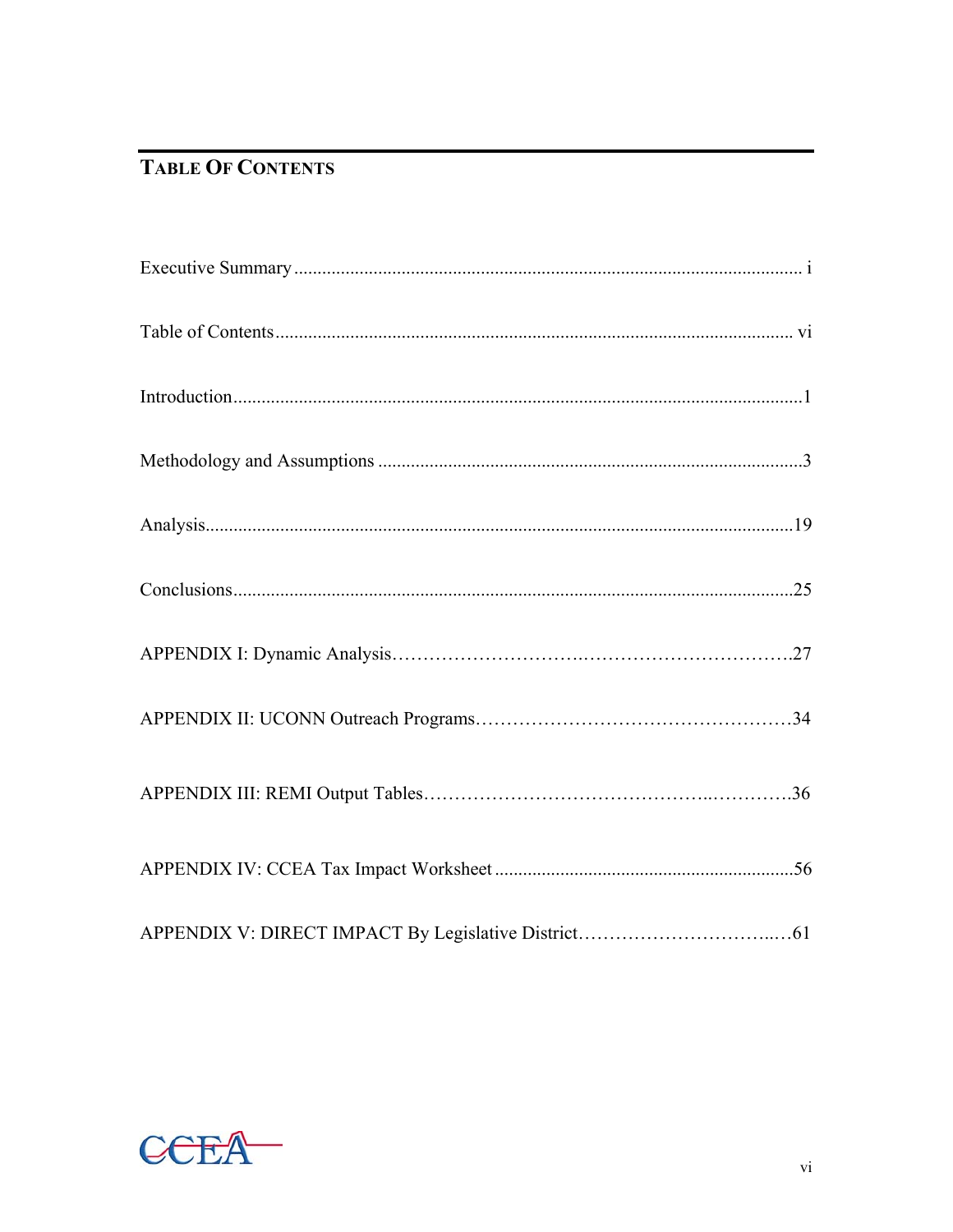## **Introduction**

 The University of Connecticut Health Center includes John Dempsey Hospital, UConn Medical Group and Dentists, UConn Internal Medicine Associates, the School of Medicine, and the School of Dental Medicine. The Center's original charter outlined a three-fold purpose, to serve: (1) as the State's center for training qualified physicians, dentists, and scientists; (2) as a center for research and (3) as a center providing treatment of medical problems and dissemination of medical information. Today, the Center offers graduate, postgraduate, and continuing education courses for scientists and health professionals, supports research projects in many different medical fields, supplies valuable public services, and provides medical care.

As a teaching health facility, the Center is able to offer cutting-edge health care both in its 204-bed hospital and its medical and dental practice groups. The Center treated over 98,000 patients in the past year. As the only State sponsored public institution devoted to health care, the Health Center is much more than just a hospital or medical school. The Center is mandated to serve the public through outreach, education, health professional supply and retention, stimulation and dissemination of research, and treatment without regard to ability to pay. Throughout Connecticut, the Health Center serves an important public health function with free clinics, physician support, and educational seminars.

The economic impact of the Health Center incorporates many facets. The Center produces economic activity by employing 4,426 full time equivalent employees and spending \$45,029,515.13 in economic security costs according to fiscal year 98/99 data. Another \$63,568,668.70 is spent within the Connecticut economy on purchases for operations annually. Currently, it has 790 students with an increase in associated expenditures of \$8,558,872 in consumption. Based on 1998 data, the Center supplies 21 dentists, 36 physicians, 19 Masters of Public Health, annually, with additional graduates from the Biomedical Ph.D. program. Also, the Health Center brings in a minimum of \$148,800 in 'tourist' expenditures as individuals come to the region for educational

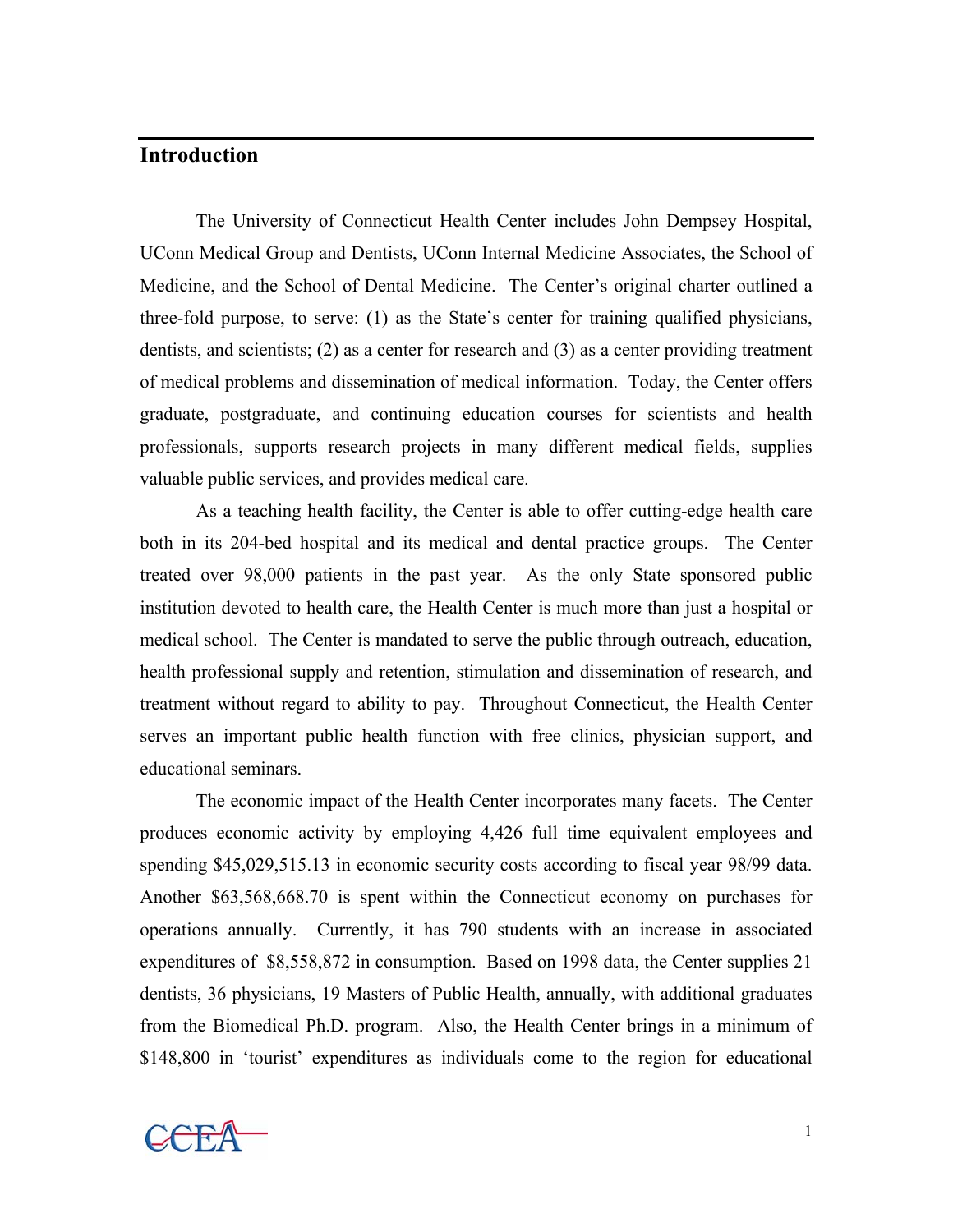conferences and to visit patients in the facility. These economic effects are significant both in Hartford County where the main facility is located and around the State.

In addition to these economic drivers, the Health Center has a strong impact on the overall quality of life and labor productivity in the State of Connecticut. The Center's research facilitates the growth of medical knowledge, and because of the synergies between research and cutting-edge treatments, the Center is able to provide a high level of health care and unique services not necessarily available at a non-research institution. The Health Center also provides a substantial amount of public service through its many education programs, screenings, free treatments, and other outreach activities. Finally, just by offering health care, the Center improves individuals' health outcomes, which increase individuals' ability to enjoy life and work productively. All of these services result in a significant amenity for both businesses and residents of Connecticut. Although these benefits are difficult to quantify, this study calculates an amenity value of \$67,954,538.29. Even this amount should be regarded as a very conservative estimate of the value of the Health Center.

 To estimate the impact of the Health Center, we use the REMI model, a dynamic input-output model of Connecticut and its eight counties. The REMI model measures the economy in its present form as a baseline. Because the University of Connecticut Health Center already exists in the baseline model, to single out the Health Center's contribution to the State economy, we remove it from the State economy and analyze how this affects both the local and state economies. Although this method of *removing* the Health Center generates negative effects on key economic variables, we represent these effects as positive numbers because they can conversely be interpreted as the positive impact of continuing operations. We also considered the fiscal effects of the Health Center. Removing the Health Center from the baseline economy creates a government surplus because of the annual \$98.8 million state appropriation to the Health Center. To balance the budget, we return the \$98.8 million to the state in the form of a personal income tax cut. This reduction in taxes increases personal income, causing a cascade of changes in other economic variables through REMI models' inter-industry correlation matrices. Finally, to capture the local and statewide impact, this analysis considers two main geographic regions: Hartford County and the entire state of Connecticut.

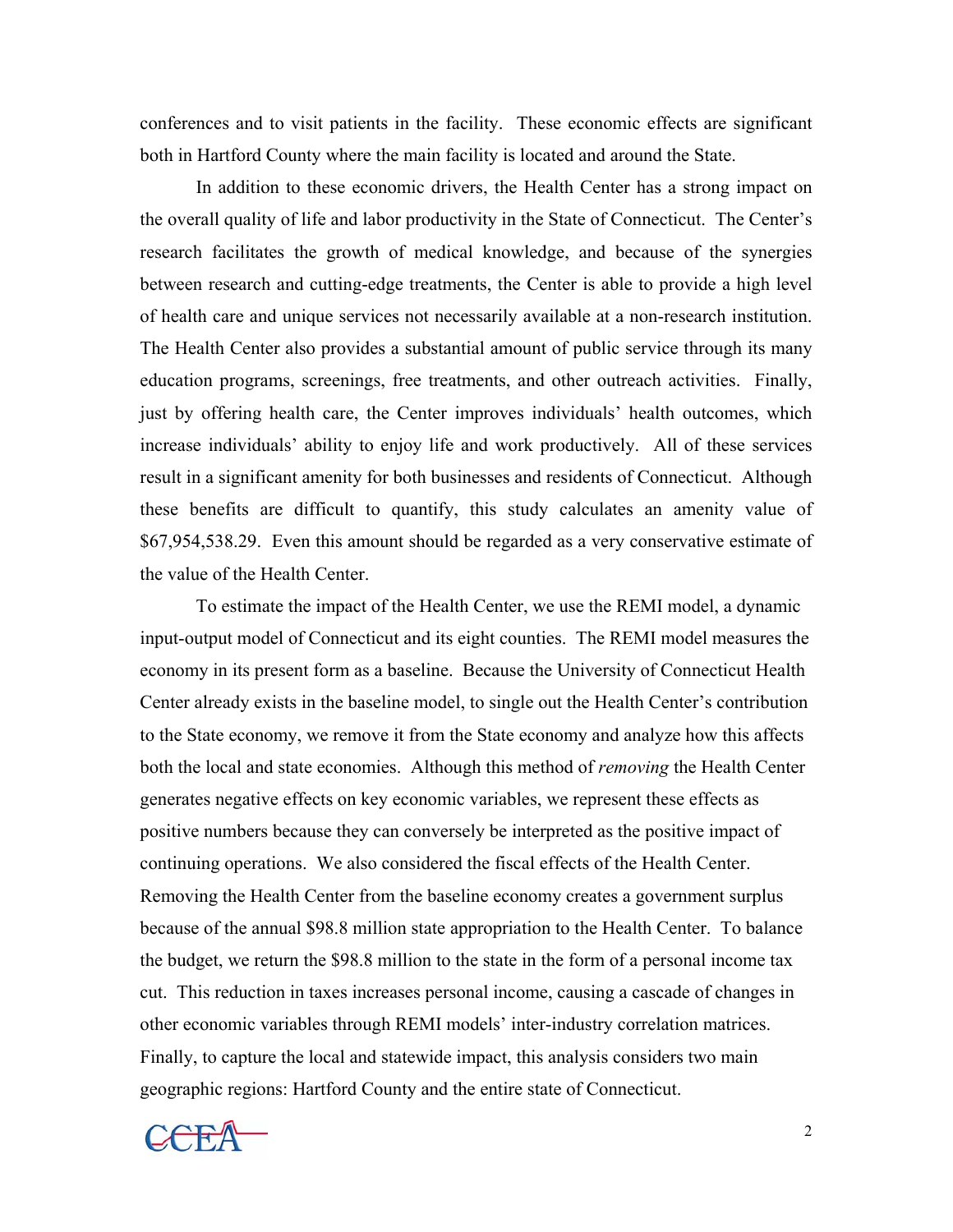## **Methodology and Assumptions**

#### **I. Model**

The REMI model is a dynamic, multi-sector, regional model developed specifically for the Connecticut Center for Economic Analysis. This model provides detail on all eight counties in the State of Connecticut and any combination of these counties. The REMI model includes all of the major inter-industry linkages among 466 private industries, which are aggregated into 49 major industrial sectors. With the addition of farming and three public sectors (State & local government, civilian federal government, and military), there are a total of 53 sectors represented in the models for all eight counties.

The REMI model is based on a nationwide *input-output* (I/O) model which the U.S. Department of Commerce (DOC) developed and continues to develop. Modern input-output models are largely the result of groundbreaking research by Nobel laureate Wassily Leontief. Such models focus on the inter-relationships between industries, and provide information about how changes in specific variables – whether economic variable such as employment or prices in a certain industry or other variables like population -- affect factor markets, intermediate goods production, and final goods production and consumption.

The REMI Connecticut model takes the U.S. I/O "table" results and scales them according to traditional regional relationships and current conditions, allowing the relationships to adapt at reasonable rates to changing conditions. Some salient structural characteristics of the REMI model follow.

• Consumption is determined on an industry-by-industry basis, and is based on real disposable income in Keynesian fashion, i.e. with prices fixed in the short run and GDP (Gross Domestic Product) determined solely by aggregate demand.

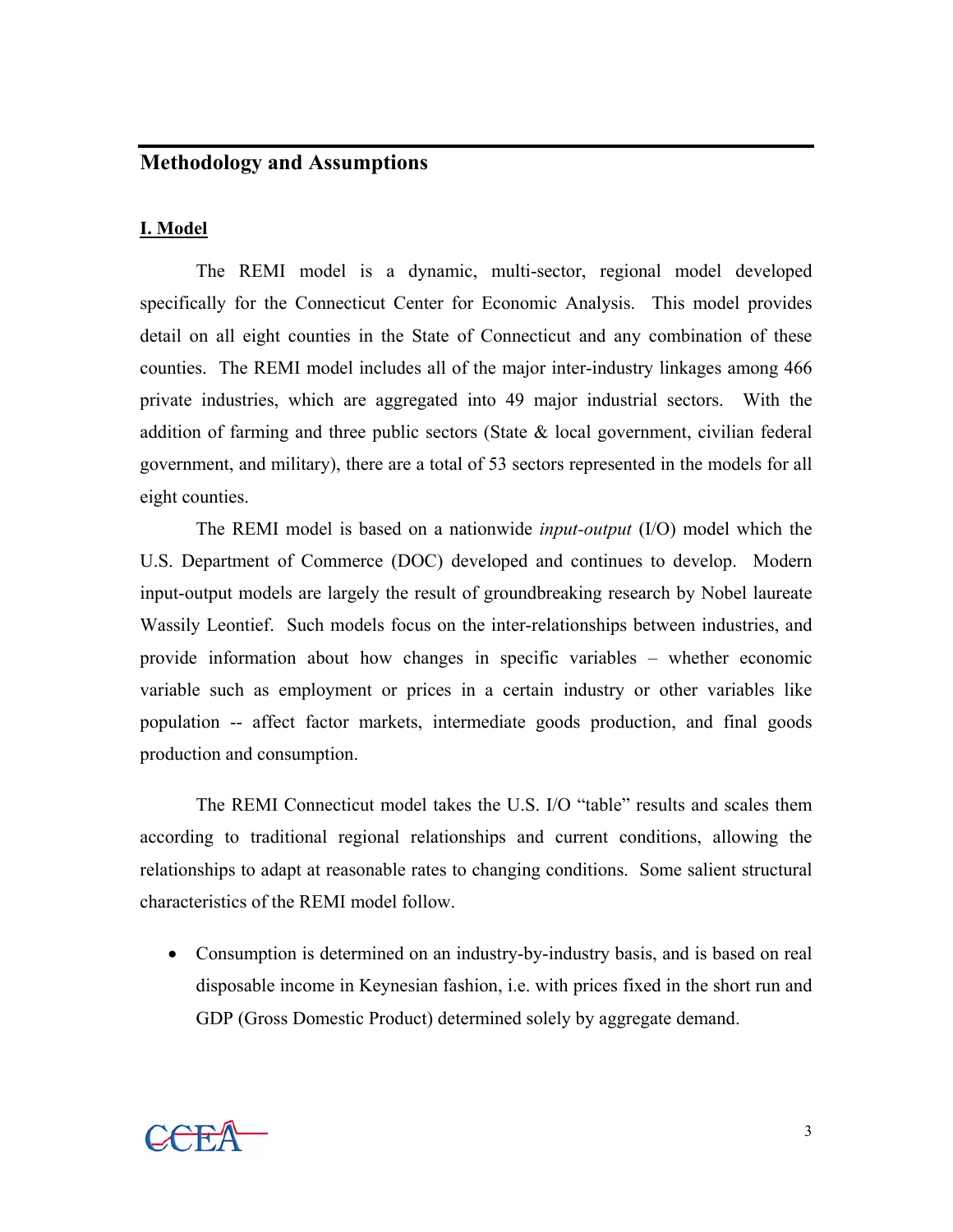- The demand for labor, capital, fuel, and intermediate inputs per unit of output depends on relative prices of inputs. Changes in relative prices causes producers to substitute cheaper inputs for relatively more expensive inputs.
- Wages are determined by the supply and demand for labor in a sector, and are factored by regional differences. Supply of labor depends on the size of the population and the size of the workforce.
- Migration which affects population size depends on real after-tax wages as well as employment opportunities and amenity value in a region relative to other areas.
- Wages and other measures of prices and productivity determine the cost of doing business. Changes in the cost of doing business will affect profits and/or prices in a given industry. When the change in cost of doing business is specific to a region, the share of local and U.S. market supplied by local firms will also be affected. Market share and demand determine local output.
- "Imports" and "exports between states are related to relative prices and relative production costs.
- Property income depends only on population and its distribution adjusted for traditional regional differences, *not* on market conditions or building rates relative to business activity.
- Estimates of transfer payments depend on unemployment details of the previous period, and total government expenditures are proportional to population size.
- Federal military and civilian employment is exogenous and maintained at a *fixed* share of the corresponding total U.S. values, unless specifically altered in the analysis.

Because the variables in the REMI model are all related, a change in any one variable affects many others. For example, if wages in a certain sector rise, the relative prices of

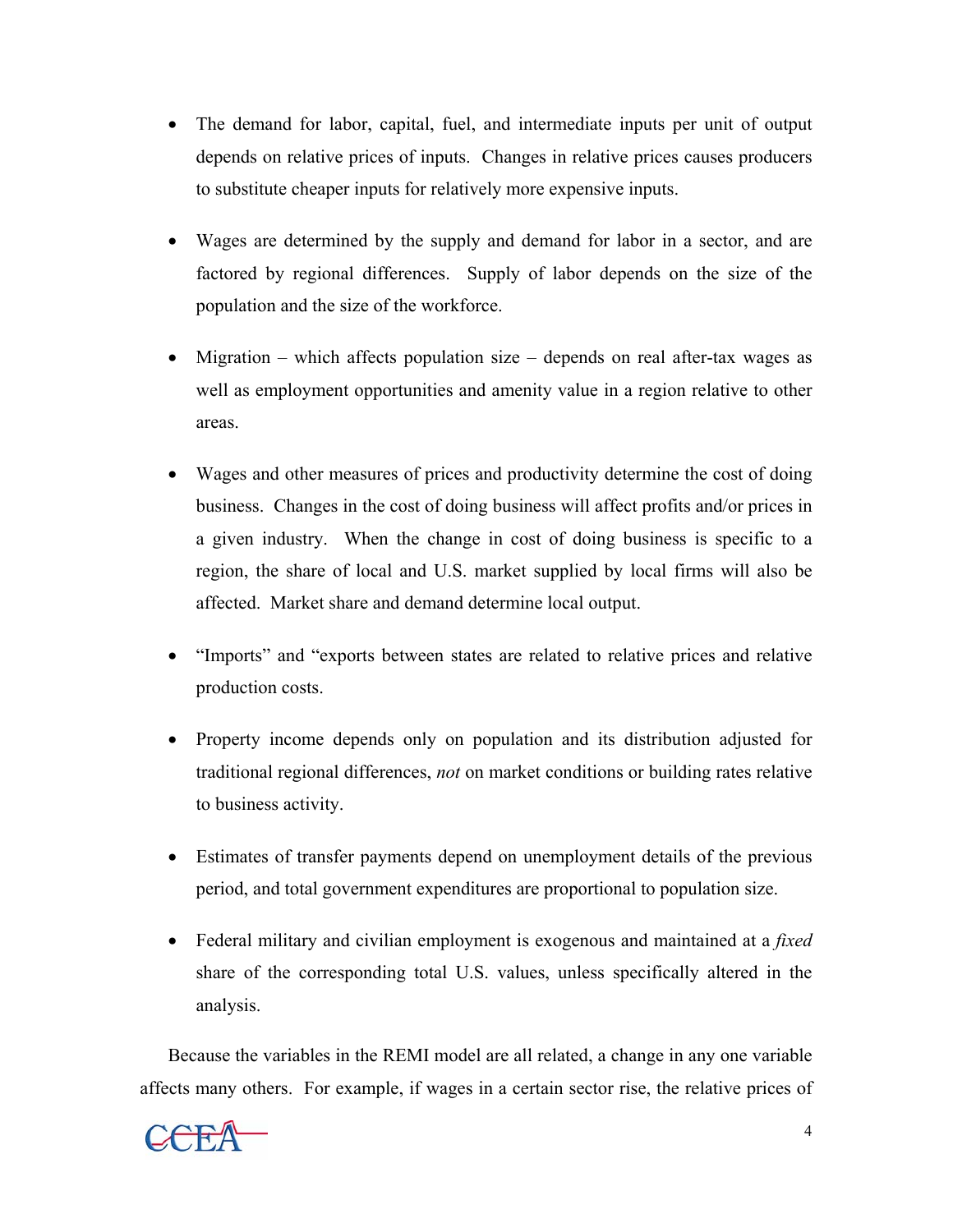inputs change and may cause the producer to substitute capital for labor. This changes demand for inputs, which affects employment, wages and other variables in those industries. Changes in employment and wages affect migration and the population level, which in turn affect other employment variables. Such chain-reactions continue throughout the model. Depending on the analysis being performed, the nature of the chain of events cascading through the model economy can be as informative for the policymaker as the final aggregate results. Because the model generates such extensive sectoral detail, it is possible for experienced economists in this field to discern the dominant causal linkages involved in the results. Detailed output from the model is available in Appendix II at the end of this report.

 Most economic models, including the REMI model, measure the Connecticut economy in its present form as a baseline. Any changes in the economy are either added to or subtracted from that baseline depending on the nature of the change. Because the University of Connecticut Health Center already exists in the baseline model, the most accurate measure of the Center's impact is estimated by removing the Center from the economy. Intuitively, the results contained in this report measure the losses to the economy resulting from the closure or disappearance of the Health Center. However, these same results can be interpreted as the positive impact of the Center's continuing operations by reversing the signs of the economic variables.

This analysis considers two main geographic regions. Most hospitals tend to have strong local effects. Therefore, the primary market for the Health Center is assumed to be Hartford County. As such, Hartford County is singled out for separate analysis to capture the local impact. In addition to spillover effects from Hartford, the University of Connecticut Health Center is unusual in that it has direct effects through operations around the State. This statewide outreach provides a benefit across the State. As a result, this report also considers the statewide impact. Appendix IV offers a secondary breakdown of the direct effects of the Health Center by assembly and senate/congressional districts. This appendix is created on a town-by-town basis. In this way, the general economic environment is taken into account for each area.

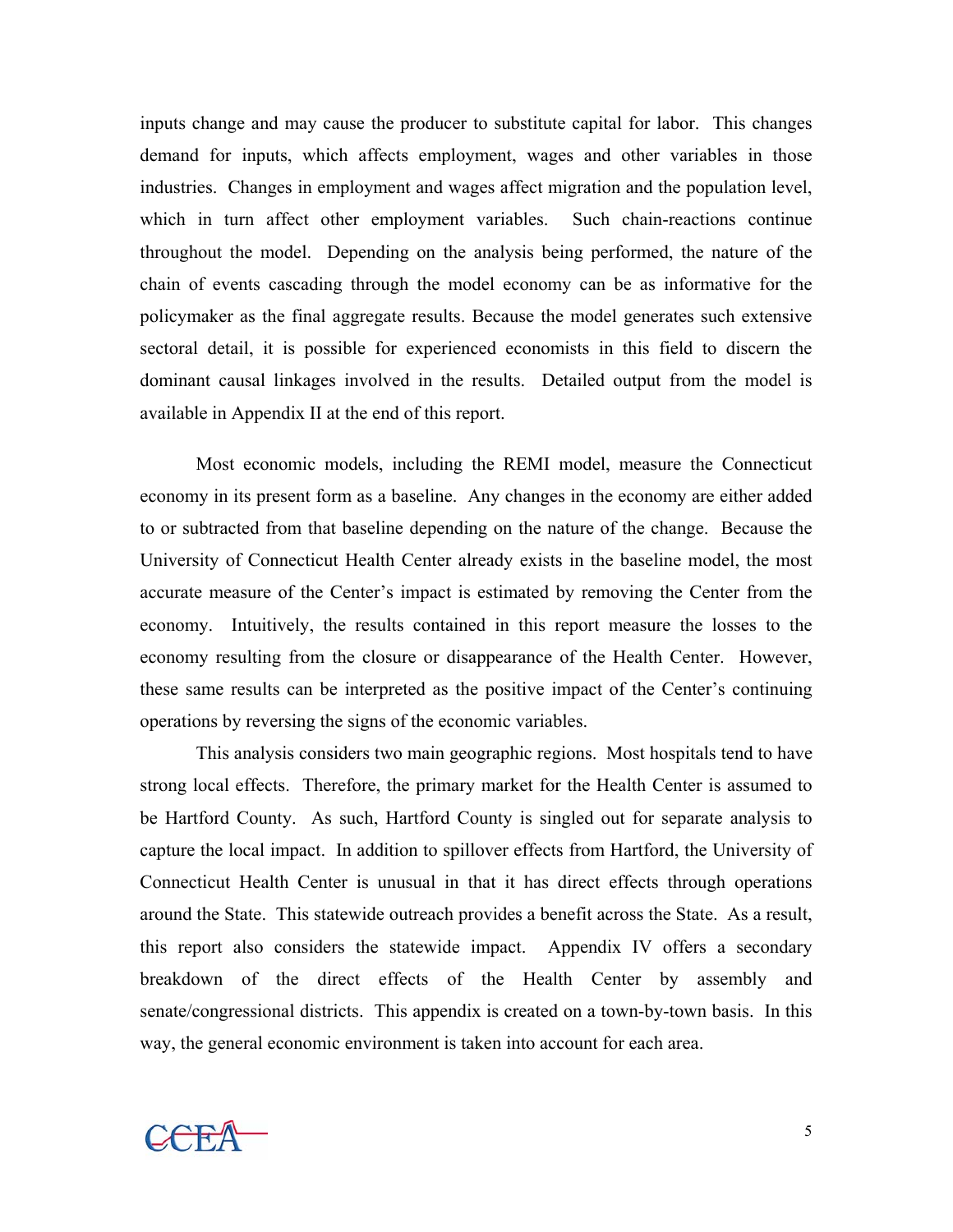#### **II. Assumptions and Inputs**

The University of Connecticut Health Center makes a considerable contribution to Hartford County and to the entire State. The Health Center affects the economy directly through its employment, purchases, student population, graduates, tourism, and its general public service. General public service includes community outreach, services and basic research. Each of these areas is quantified with available data from the Health Center, State government and local business. This economic activity is supported, in part, by an annual government appropriation of funds to the Health Center. The inputs to the model are described in the following section.

#### **Employment**

One of the most important economic impacts of any service industry, like health care, is employment. During the fiscal year (July-June) of 1998/99, the University of Connecticut Health Center employed a total of 5355 people. Of these jobs, 824 represented turnover or temporary employment. The average employment for the year was 4531 employees. This figure is calculated by averaging a series of monthly employment levels.

Another measure of employment is the total number of full time equivalents (FTEs) employed by Health Center. This figure accounts for the fact that some positions are part time. For example two half time employees would count as one single full time position. The Health Center employed 4426 full time equivalents (FTEs) throughout the 1998/99 fiscal year. More than 96% of all employees and 95% of FTEs come from within Connecticut. The FTE figure was used as an estimate for annual employment levels at the Health Center.

The total wage bill for the entire fiscal year is just over \$209 million. Of this amount, the Health Center paid just over \$200 million (or 96%) to Connecticut residents. In addition, the highly skilled nature of most positions means that these positions are both highly productive and pay higher than average wages. These types of jobs are both desirable and have close links to the community representing a boost for local employment.

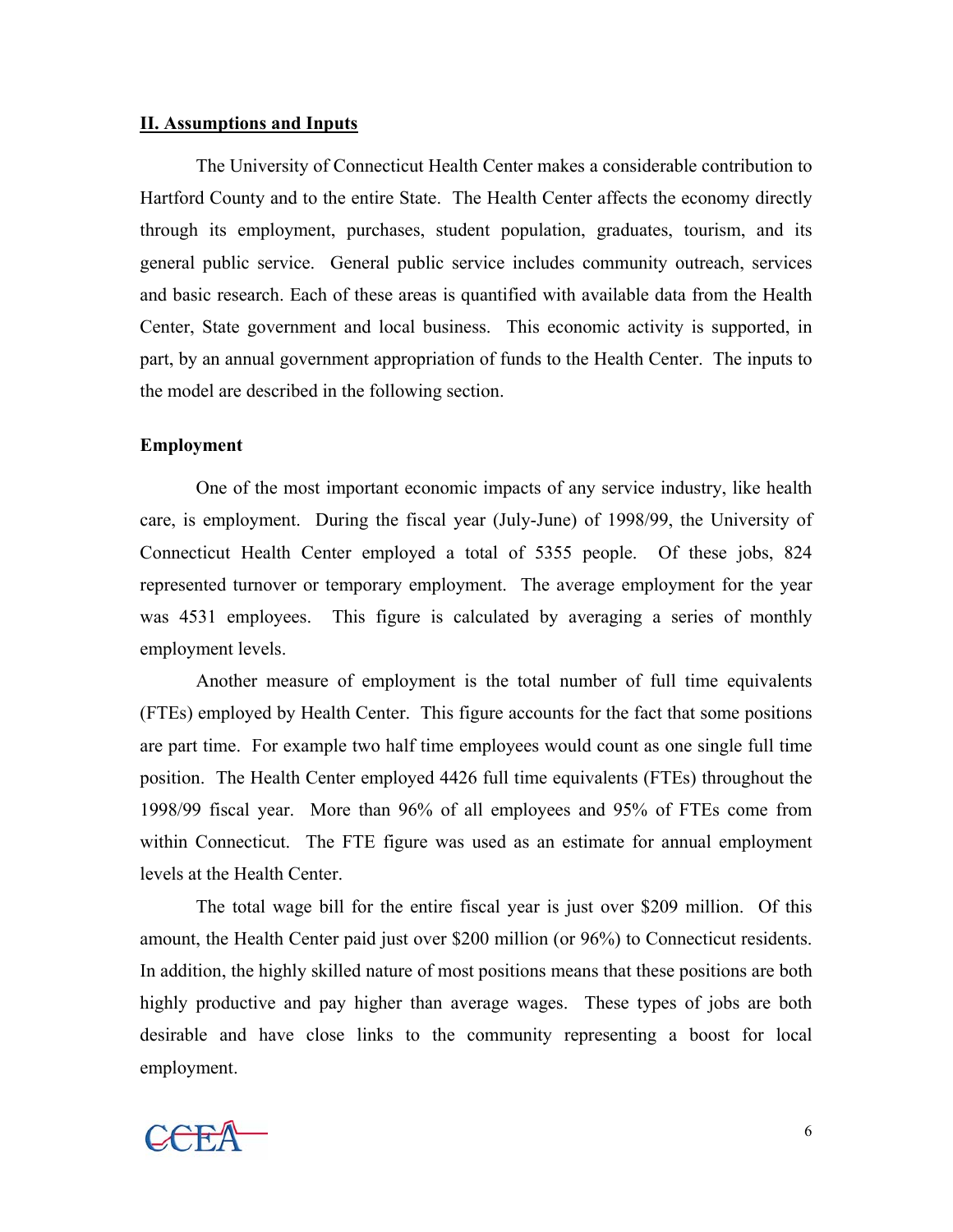To model employment, the FTEs were allocated to the education and medical sectors. Because employees in a teaching hospital may perform more than one function, the FTEs were allocated based on expenditures in each area. Consequently, we estimated 1,593 employees were in education and 2,832 employees were in the medical sector. However, because wages for Health Center employees in these sectors are higher than the state averages, a wage adjustment was made in each sector in the REMI model to account for the difference. The total adjustment was \$28,015,270 per year in the medical sector and \$33,083,760 in the education sector.

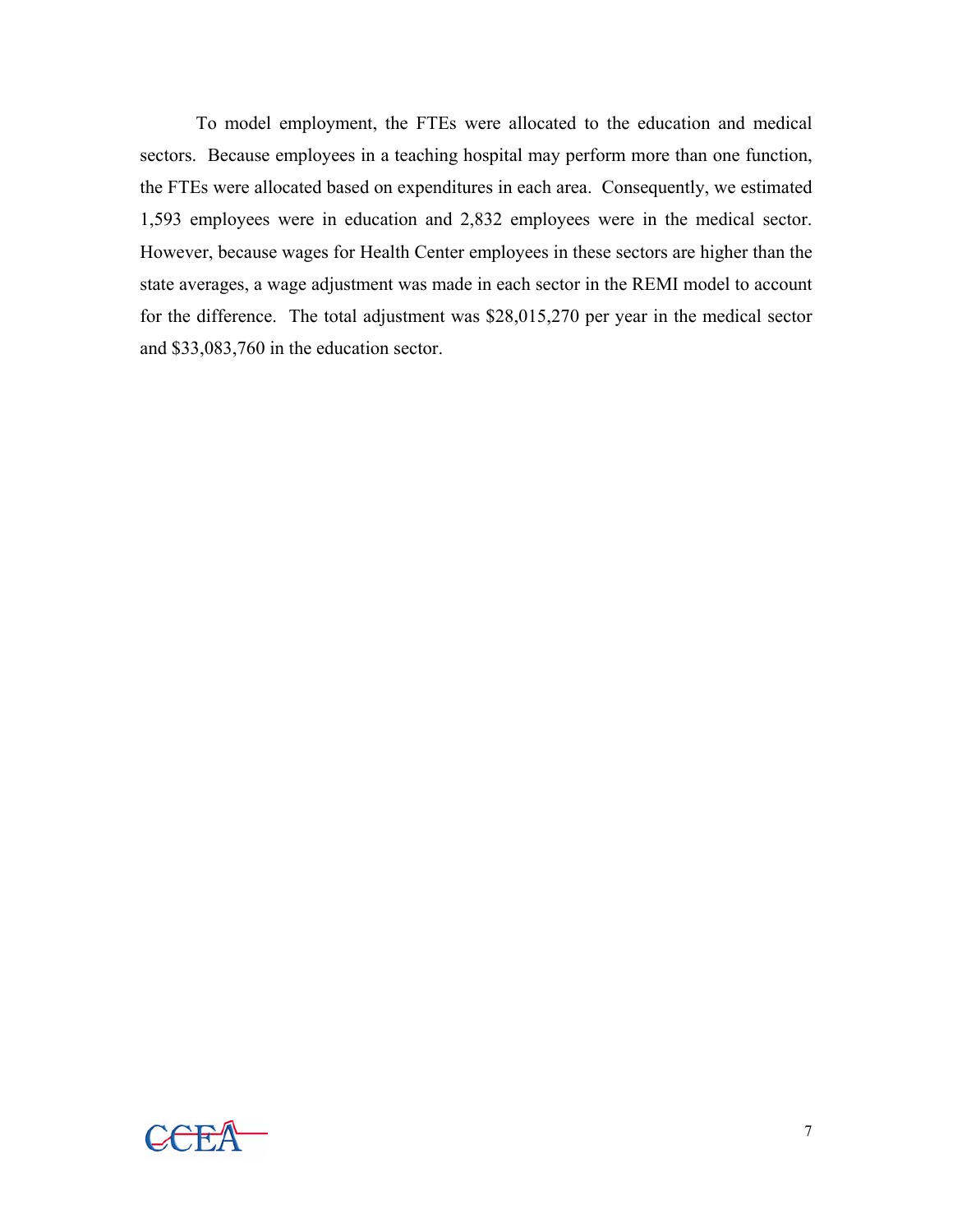## **Employee Security Costs**

| Table 2: Economic Security Cost Schedule |              |                          |                                            |                                                    |                                             |                                                       |                |                                                                          |
|------------------------------------------|--------------|--------------------------|--------------------------------------------|----------------------------------------------------|---------------------------------------------|-------------------------------------------------------|----------------|--------------------------------------------------------------------------|
|                                          | <b>State</b> | <b>Hazardous</b><br>Duty | <b>Teachers</b><br>with<br><b>Medicare</b> | <b>Alternate</b><br>with Social<br><b>Security</b> | <b>Alternate</b><br>with<br><b>Medicare</b> | <b>Alternate</b><br>without Social<br><b>Security</b> | <b>Special</b> | Foreign<br><b>Nationals&amp;</b><br><b>Graduate</b><br><b>Assistants</b> |
| <b>Retirement</b>                        | 19.38        | 19.97                    | 16.38                                      | 8.83                                               | 8.83                                        | 8.83                                                  | 0.00           | 0.00                                                                     |
| <b>Medical/Dental Insurance</b>          | 9.30         | 9.30                     | 9.30                                       | 9.30                                               | 9.30                                        | 9.30                                                  | 0.00           | 0.00                                                                     |
| <b>Social Security FICA</b>              | 5.31         | 5.31                     | 0.00                                       | 5.31                                               | 0.00                                        | 0.00                                                  | 5.31           | 0.00                                                                     |
| <b>Social Security Medicare</b>          | 1.27         | 1.27                     | 1.27                                       | 1.27                                               | 1.27                                        | 0.00                                                  | 1.27           | 0.00                                                                     |
| <b>Unemployment Comp.</b>                | 0.16         | 0.16                     | 0.16                                       | 0.16                                               | 0.16                                        | 0.16                                                  | 0.16           | 0.00                                                                     |
| Life Insurance                           | 0.13         | 0.13                     | 0.13                                       | 0.13                                               | 0.13                                        | 0.13                                                  | 0.00           | 0.00                                                                     |
| FY 98/99 Totals                          | 35.55        | 36.14                    | 27.24                                      | 25.00                                              | 19.69                                       | 18.42                                                 | 6.74           | 9.30                                                                     |

The benefits package made available to employees varies by both employee choice and the type of employee. The different types of packages are shown below. For each type of package the benefit rate, or the percentage of salary paid into the plan, is listed broken down for the type of benefit. The total percentage of benefits is the F98/99 total benefit rates.

Most of the benefits are paid into funds that remain in escrow or are not spent within the Connecticut economy. As a result, they do not represent injections into the economy. However, the Medical and Dental Insurance and Unemployment Compensation expenditures represent payments for insurance services to firms or the government within the Connecticut economy. The total purchase rates are given for each plan, which result in expenditures in the economy. These items were entered as \$17,732,553.36 of medical insurance purchases and \$2,999,842.65 of financial services.

#### **Retirement Benefits**

 Many of the retirees from the University of Connecticut Health Center remain in Connecticut. Of 755 retirees receiving benefits, 600 still live in the State. We entered current Health Center contributions to retirement to account for the impact of these retirement benefits and future expenditures within the Connecticut economy. Using the ratios given above, this factor yields \$24,297,119.12 in purchases of financial services.

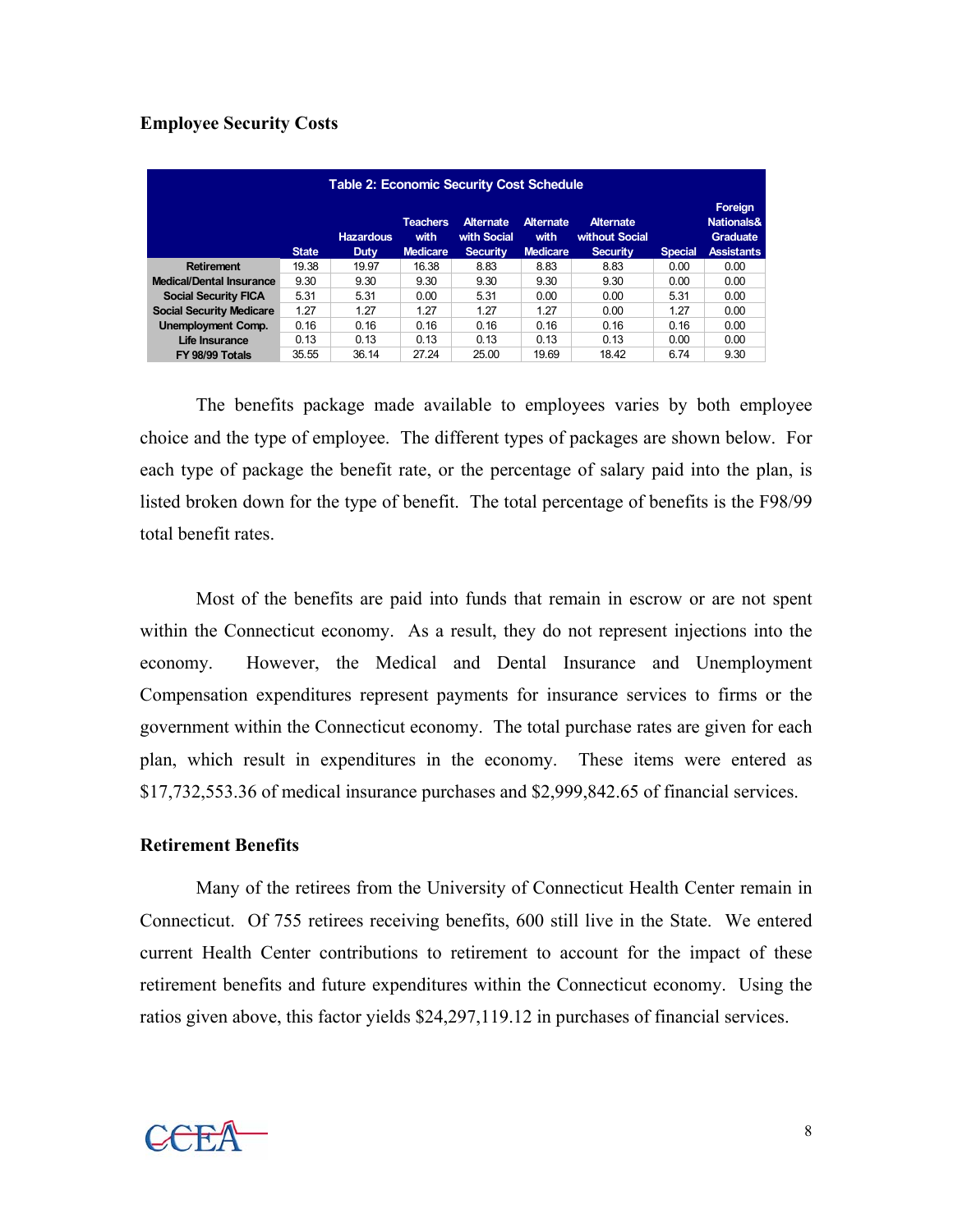#### **Purchases**

 Purchases made by the University of Connecticut Health Center were obtained from two sources. In both cases, only purchases from suppliers within Connecticut were included so that our report would analyze the Health Center's impact on the State. These purchases were allocated to the county in which the purchases occurred. For one database, descriptions of the purchases were available. This database accounted for \$58,169,758.11 of the in-state purchases. The purchases were coded and entered in the 49 private sectors in the REMI model.

The second database did not have descriptions of the purchases. This database accounted for only \$5,398,910.59 of the in-state purchases. For this data, the RIMS II input-output multipliers for the medical sector were used to allocate expenditures into the appropriate sectors. RIMS II is the U.S. Department of Commerce input-output modeling system upon which REMI is based. In total, the University of Connecticut Health Center directly purchases \$63,568,668.70 of goods in Connecticut.

#### **Student Living Expenses**

The University of Connecticut Health Center offers five primary education fields, culminating in degrees of: Medical Doctor (M.D.), Dental Science (D.S), Master of Dental Science (M.D.S.), Doctorate in Biomedical Sciences (Ph.D.) and Master of Public Health (M.P.H.). The breakdown between students native to Connecticut (in-state) and those from out-of-state is listed in the following table.

| <b>Table 3: University of Connecticut Health Center Students</b><br>1999 |              |                 |                                      |    |    |  |  |
|--------------------------------------------------------------------------|--------------|-----------------|--------------------------------------|----|----|--|--|
| Program                                                                  | <b>Total</b> | <b>In-State</b> | <b>Out-of-State Regional Waivers</b> |    |    |  |  |
| M.D.                                                                     | 333          | 303             | 13                                   |    | 16 |  |  |
| D.S.                                                                     | 169          | 130             | 20                                   | 13 | հ  |  |  |
| M.D.S.                                                                   | 29           | 14              | 14                                   |    |    |  |  |
| Ph.D.                                                                    | 90           |                 |                                      |    | 89 |  |  |
| M.P.H.                                                                   |              | ، جر            |                                      |    |    |  |  |

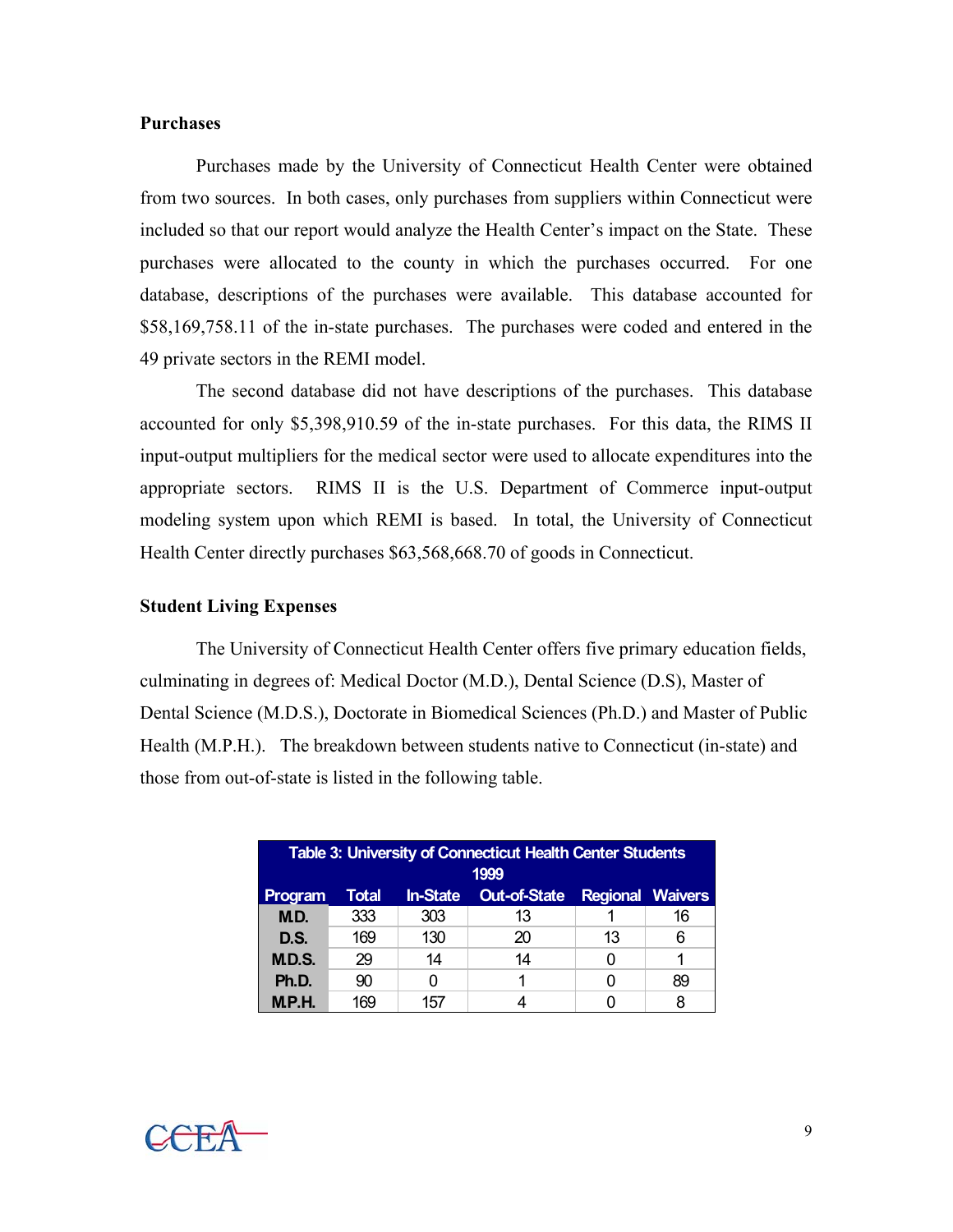As shown in the figure above, the University of Connecticut Health Center serves primarily the needs of Connecticut residents. Serving a total of 790 students, 604 or 76% are from within the State of Connecticut. We assume that if the Uconn Health Center did not exist, these students will leave the State of Connecticut and attend university out of state. So their living expenditure is making extra contribution to the state's economy. The majority of the students, a total of 554, live on their own in Connecticut and attend school full time. They contribute to the State economy through their expenditures on housing, utilities, food, transportation and miscellaneous purchases. These full time students spend an estimated \$1265 per month each in Connecticut. The purchases break down across eleven consumer categories as follows: \$600 for housing, \$150 for food, \$75 for household operations, \$20 on vehicles, \$210 on transportation, \$80 on gas and oil, \$42 on clothes, \$26 on furniture and household equipment, \$10 on medical care, \$26 on other non-durables and \$26 on other services. These categories are based on the 13 major consumption groups created by the Bureau of Labor Statistic and used in the Consumer Expenditure Survey.

The remaining students were either deemed part time or were living at home. In this case, expenditures were allocated in a similar fashion but assuming they spent half of what full time students spent. This assumption is reasonable given that part time students also engage in other economic activities separate from those at the Health Center. Students who live at home are likely to have lower expenses. The total economic stimulus produced by the students living in the Connecticut economy is \$8,558,872. These values were allocated geographically based on the students' residence.

#### **College Population**

 Our analysis assumed that, without the University of Connecticut Health Center, these students would be unable to pursue their studies within Connecticut. Consequently, current residents would have to leave the State in order to study and out-of-state students would not come to Connecticut. In this way, the University of Connecticut draws this student population into the State. The demographic variables were adjusted to account for 790 new college students ages 22-32 annually.

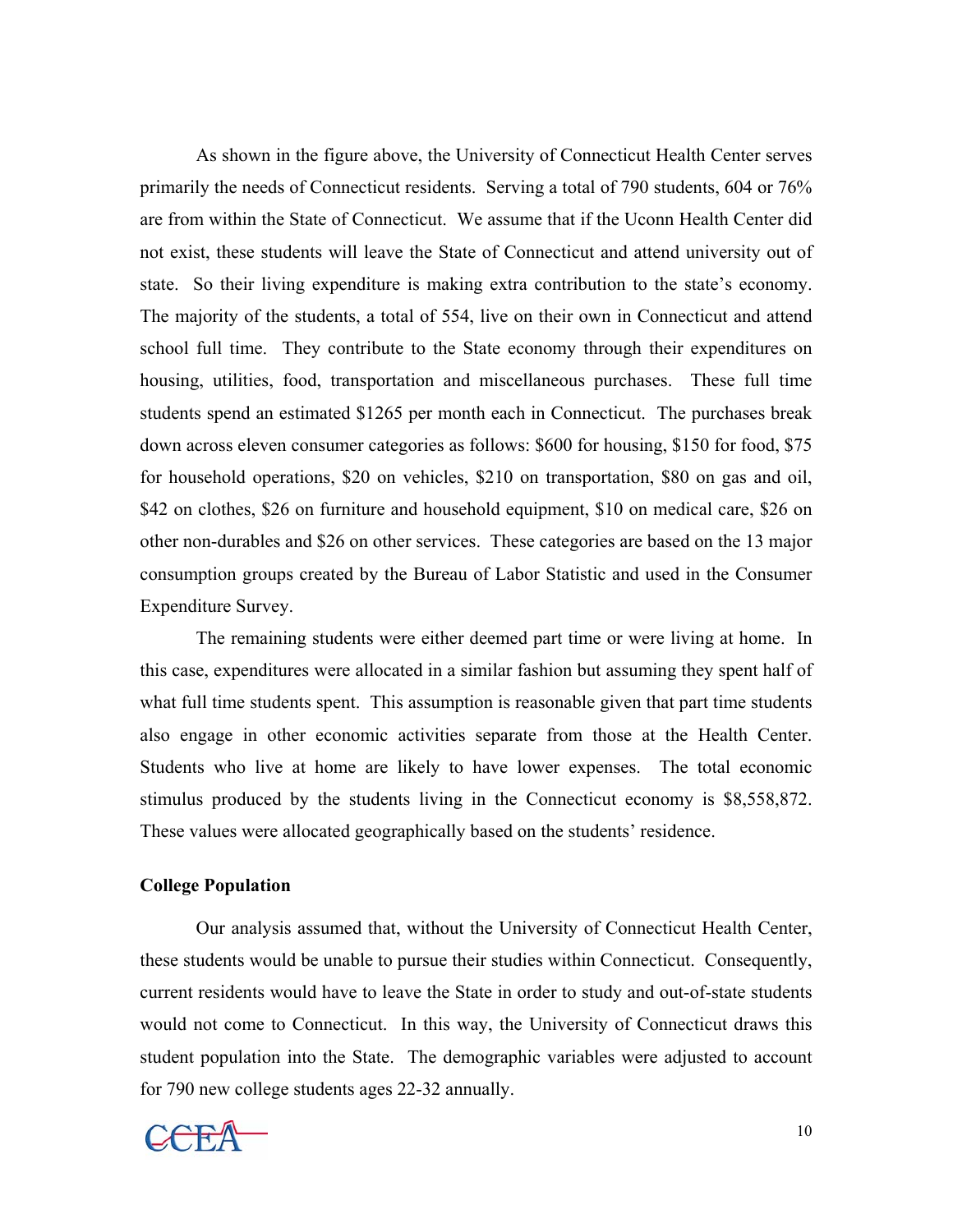#### **Occupational Supply**

An important function of a State medical school is to train future medical personnel. In educating future doctors and dentists for the State of Connecticut, the University of Connecticut Health Center focuses attention on regional health needs. Also, increased availability of trained workers ensures a continuous supply of workers in a sector important to long-term State growth. A total of 1,415 alumni from the University of Connecticut remain in the State of Connecticut.<sup>2</sup> Of these, 35 are Biomedical PhD.'s, 476 are dentists. 695 are physicians and 209 are Masters of Public Health. In 1998, the most recent year for which data is available, 149 students graduated from the University of Connecticut Health Center. Of these alumni, 75 remained in Connecticut. This number represents 21 dentists, 36 physicians and 19 Masters in Public Health that were added to the Connecticut economy. These numbers were adjusted to include 1 Biomedical Ph.D. to demonstrate this training feature of the Health Center. This injection of new human capital is also an input into the State and added to our model.

#### **Tourism Expenditures**

 The University of Connecticut brings new 'tourist' dollars to the State in two main ways. Visitors who come in from out of town to visit patients staying at the hospital bring in tourist dollars. They will generally spend money on hotel services, food and sundry items. A second set of tourists comes to the area because of business or conferences at the Health Center. Last year, four major conferences and symposia were identified at the Health Center. The conferences were the Symposium on Endodontic Biology, two Charles J. Burstone Seminars, and the 5<sup>th</sup> Annual Northeast Postdoctoral Implant Symposium for Graduate Students and Directors of Graduate Programs.

We analyzed patient and conference attendee data to calculate the number of potential visitors to the Farmington area. We used a simple geographical analysis to determine the number of tourist days related to the Center. Relatives of patients under 18 or conference attendees, who were less than two hours travel by car or train from the

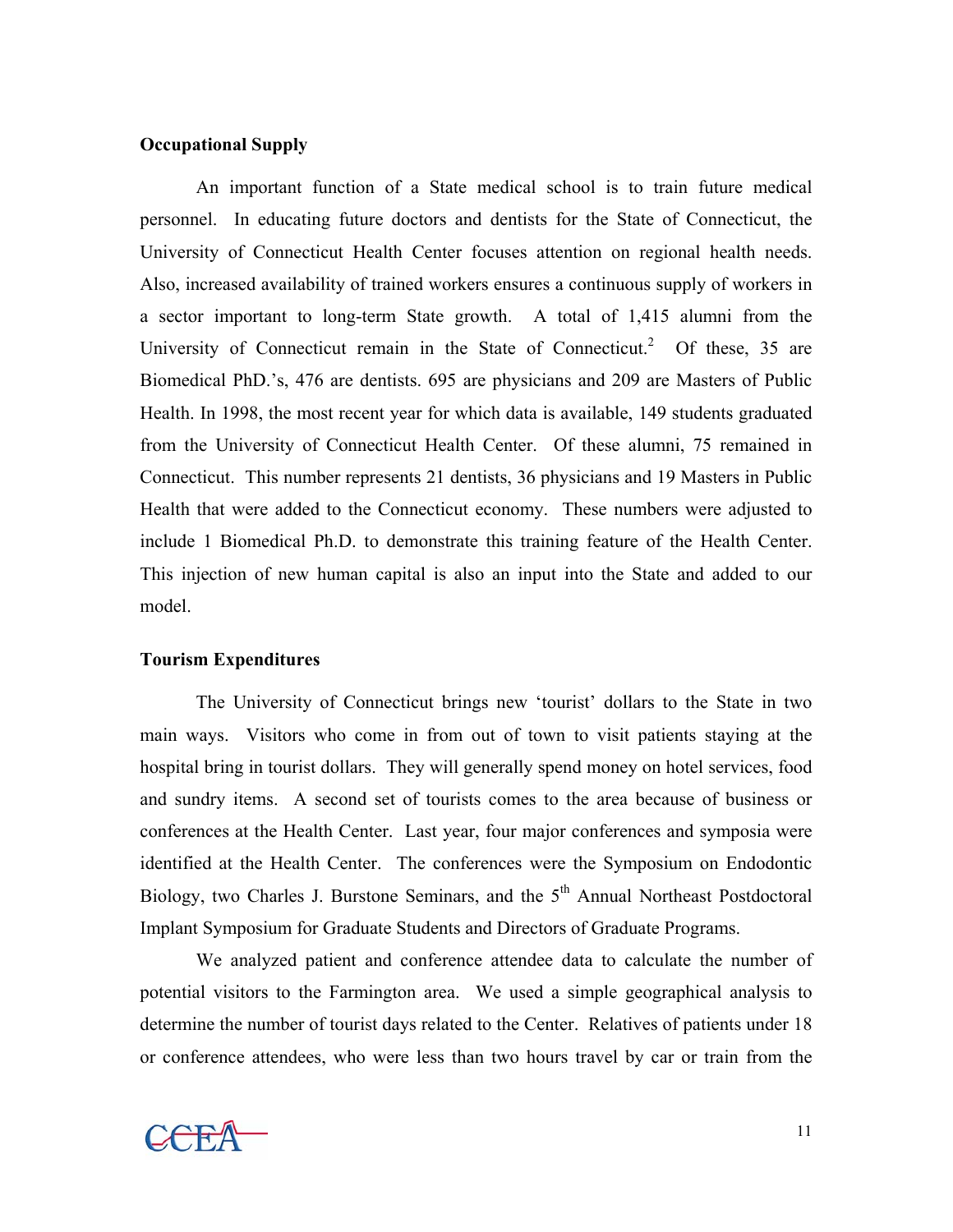UConn Health Center, were assumed to drive back and forth to the hospital. For individuals 2-2  $\frac{1}{2}$  hours away by car or train, we assumed they stayed in the Hartford region 50% of the time. Others stayed for the average length of patient stay or the duration of the conference as was appropriate.

We compared this data to a survey of a local hotel that keeps track of visitors staying because of the Health Center. From their data, the Health Center generated 1790 visitor nights in Farmington. This figure was greater than our alternate amount estimated above and is likely more reliable. Nevertheless, because this sum includes only one hotel in the region it must be considered a serious underestimate. Using this hotel's average price per night, we estimate an amount of \$195,110 in hotel services is consumed because of the Health Center.

Assuming 1790 visitor days in Farmington, we also factored in the average expenditure distribution for 'day trippers' to the region. These expenditures consist of food, transportation and other basic expenditures. The standard estimate is \$32 per tourist day leading to a total of \$53,700.00 new tourist expenditures in the region. Again, these values must be seen as a gross underestimate. Not only are visitors who stay at other hotels excluded, but individuals who come for the day or stay at a relative's home are not included in this figure.

#### **Amenity Value**

The University of Connecticut Health Center engages in a generous amount of public service and produces groundbreaking research. In each of these areas, the Health Center makes a significant contribution to the well being of the residents of Connecticut, but these benefits are not adequately captured in the direct financial impact of the Center. Benefits of this type, called amenities, are not directly valued by the market system because the price at which they are available is either non-existent or understates their true worth. Amenities in general make the State a more attractive place to live by creating a high 'quality of life'. Consequently, an increase in the amenity value attracts people to move to a particular location and a lower quality of life motivates people to

 $22$  These are the total number of alumni for with which the University of Connecticut is still in touch and list a Connecticut address as their main address.

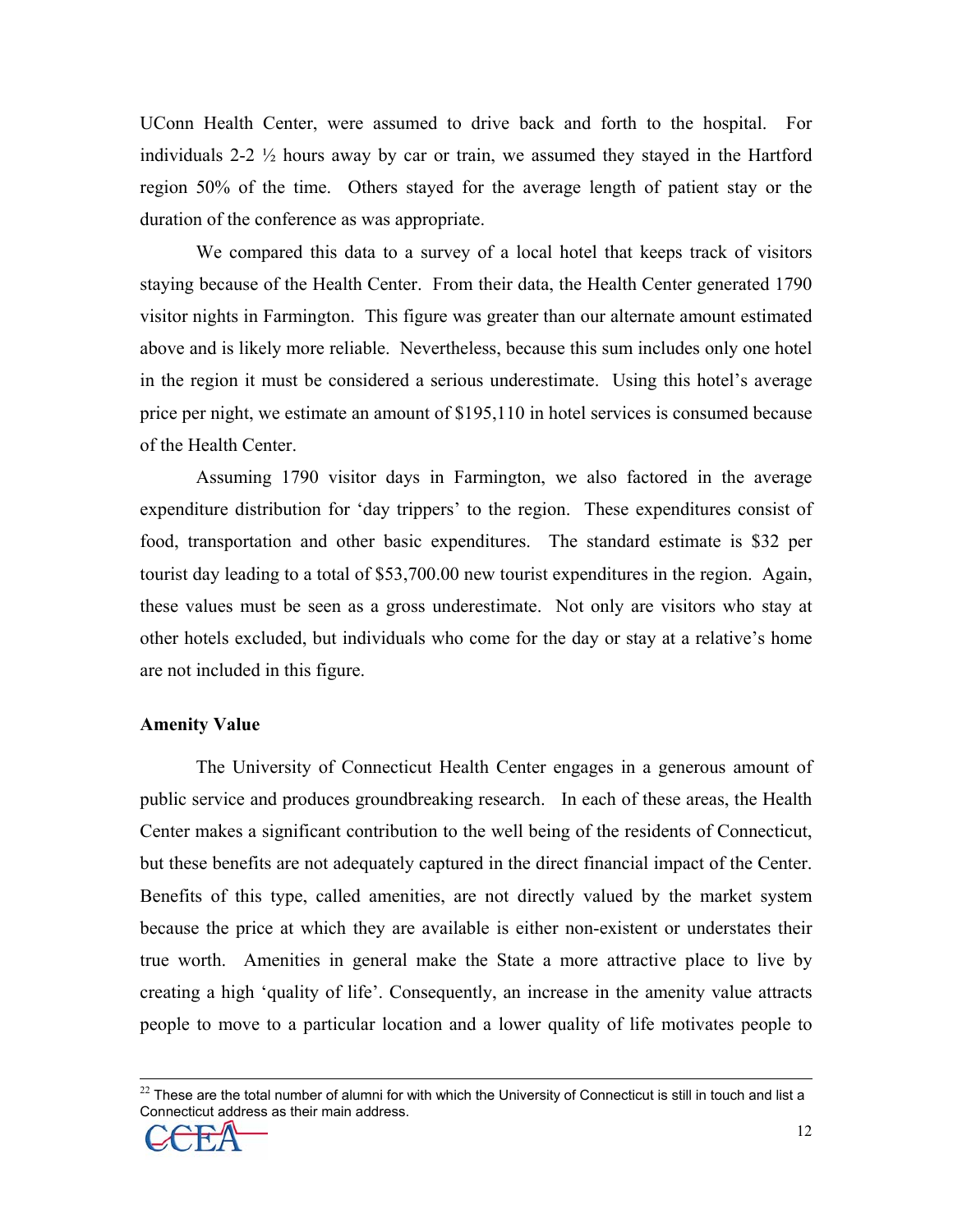leave a location. Estimating amenity values is difficult and proxies are often used. The following section describes how we tried to capture these values.

#### **A. Public and Community Programs**

The University of Connecticut Health Center's John Dempsey Hospital and UConn Medical Group, together, provide a wide array of preventive and wellness services to thousands of Connecticut residents, including numerous support groups and free clinics. In the last fiscal year, more than 50 programs (including a variety of health screenings and free educational programs) were offered. Estimates suggest that more than 3,800 citizens benefited from these programs. (See Appendix I).

An example of one of these programs is the Discovery Series. This series is an irregular monthly program that works to educate the public on the latest in clinical research, disease, wellness and prevention. Specific illnesses and diseases are the focus of each program. These sessions provide free information to the public about managing their diseases and present new medical knowledge that is available at the University of Connecticut Health Center. With the increase of chronic disease, patient selfmanagement has taken on increased importance and the availability of these programs provides a benefit to the State through increased health status of residents.

 The School of Medicine also provides community clinical services through volunteered time provided by students and faculty. The School of Medicine offers a community care option that requires upper level students to contribute time and health care to the community. For eight years, student volunteers have run a free medical clinic at the Salvation Army Marshall House, a homeless shelter in Hartford. Supervised by a pediatrician, the students examine, diagnose and determine treatment for the shelter's children and adolescents. In 1987, UConn Medical school students opened the South Park Inn Medical Clinic, which serves residents of the South Park Inn homeless shelter in the south end of Hartford. Student volunteers and community physicians work together to provide medical and psychiatric care for minor problems and refer patients with more serious ailments. Students have also set up clinics for migrant and seasonal farm workers. These students traveled around the state with volunteer physicians, diagnosing and treating minor ailments and distributing vouchers for care at local clinics to those

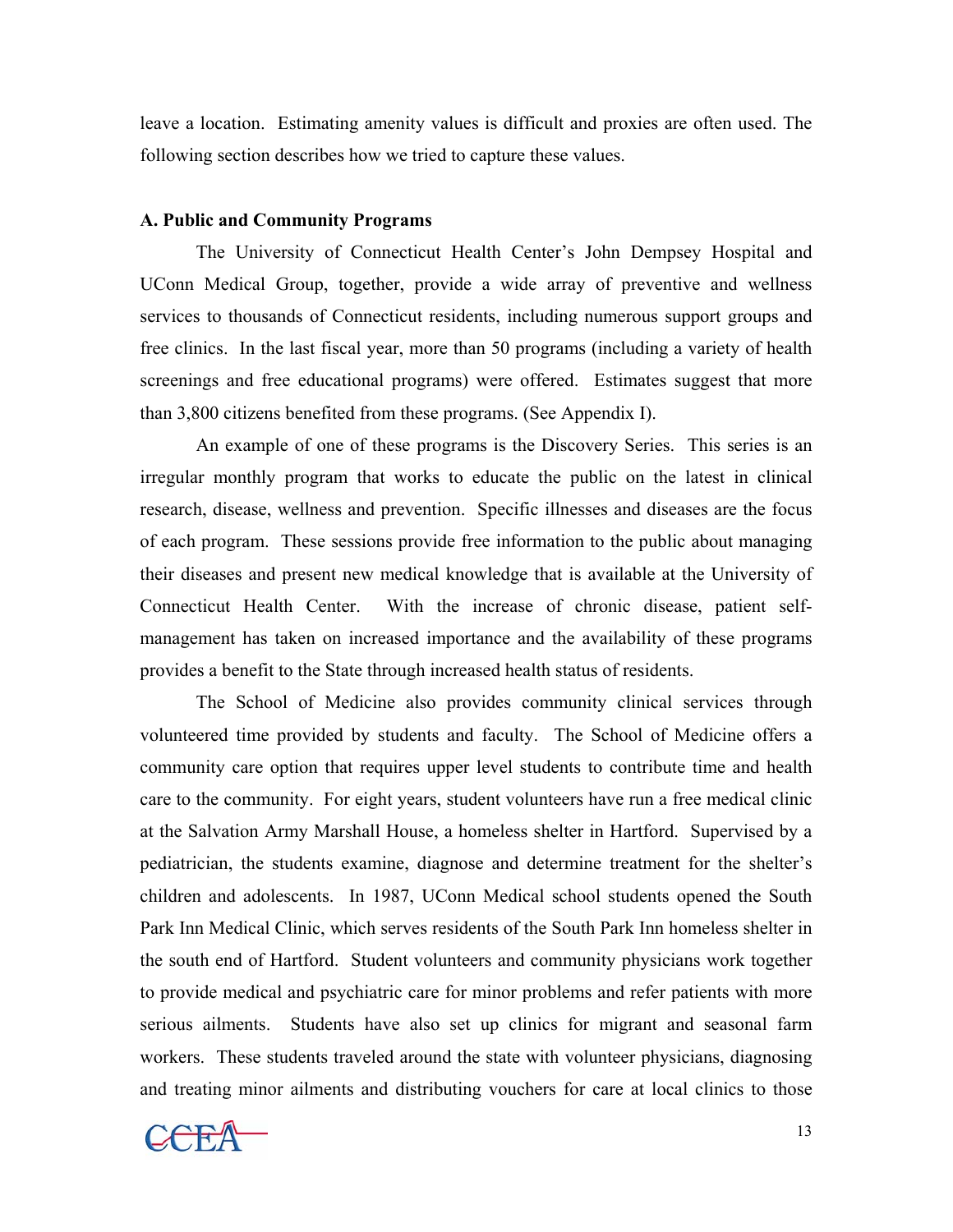whom they could not treat. Preventive care (including immunizations and screenings) is also provided at the Hartford YMCA. In addition, to these programs, the University of Connecticut Health Center is required by law to provide a reasonable amount of care at reduced cost or for free for eligible individuals. A comprehensive listing of these activities is not yet available, although a report is currently being compiled.

These public and community programs, organized out of the main locale in Farmington, represent a significant benefit to Connecticut and the region. The programs are usually offered for free or below cost and reach populations that are underserved. Because of this, such programs have an even larger impact on health status than medical services would have on an otherwise serviced population, but the value of this increased impact is hard to determine. Furthermore, the programs are often subsidized and are generally provided by volunteer labor. The combination of these and other factors make estimating the economic value of the public and community programs provided by the Health Center very difficult. But because these programs certainly have a positive impact on the State economy -- both by increasing the human capital available for production and by their expenditures in the economy – the Health Center's public service budget of \$4,543,717 is used as the estimate of the amenity value of these programs. Although some of this value is incorporated in expenditures, the additional benefits of this care are under-represented in the expenditures. Because of unpaid labor, work days saved and quality of life improvements, this is a reasonable proxy for the amenity value. Nevertheless, this amount is likely a significant underestimate of the value these programs produce.

#### B. **Area Health Education Center Programs**

Another program offered by the Health Center is the Connecticut Area Health Education Center Program. Established through federal and State funds, these four centers provide the entire State with outreach programs. This program reaches underserved populations by:

• Developing health careers recruitment programs in underserved rural and urban areas for under-represented and disadvantaged populations.

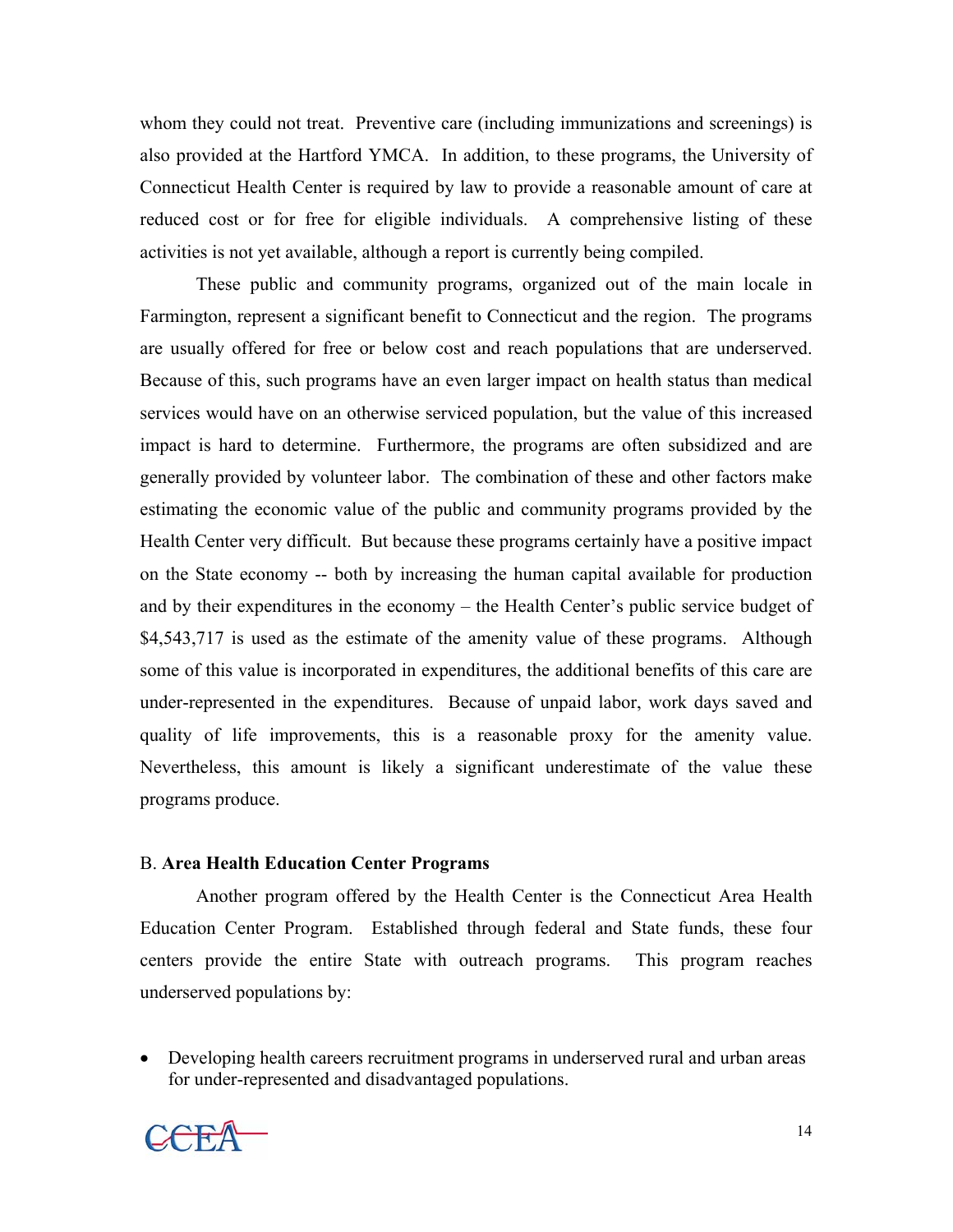- Supporting community-based training for primary care health professionals, students and residents in health professional shortage areas, including multidisciplinary and interdisciplinary training.
- Providing information dissemination, educational support, and technical assistance to reduce professional isolation, increase retention and enhance the practice environment.
- Engaging in health promotion and increasing disease prevention activities in a way that responds to community needs with an emphasis on underserved populations.

 This program stimulates and retains physician supply for the underserved populations in Connecticut. These supply issues are critical public issues and the Center is fulfilling a key governmental role in offering this program. The cost of this program, \$1,330,808, is used as the estimate of its contribution to the total amenity value. Again, although this amount is the cost of the program it is an underestimate of the true value of the program.

#### C. **Research**

 Another important aspect of the amenity value created by the University of Connecticut Health Center is basic research. The Center's contributions to medical knowledge increase understanding, facilitate diagnosis and treatment, and improve health of individuals everywhere, not just in Connecticut. The Center's major research areas include arthritis, cancer, and heart disease. Most recent research has focused on Lyme disease, alcoholism and smoking, problem gambling, and musculoskeletal diseases such as osteoporosis and arthritis.

 The Center's research facilities include the new Academic Research Building, which opened in early 1999 and expanded laboratory space at the Center by more than 40 percent. In accordance with the Center's plans to increase its biomedical research, a large part of the new facility will be devoted to such research, focusing on genetic modeling of human disease, molecular genomics, structural biology and biomaterials, biomedical imaging, clinical epidemiology, and computational biology. The Center's other unique research capabilities include the Alcohol Research Center (one of 14 such centers in the country), the Connecticut Chemosensory Research Center (one of five nationwide), and the Claude Pepper Older Americans Independence Center (one of 10 nationwide).

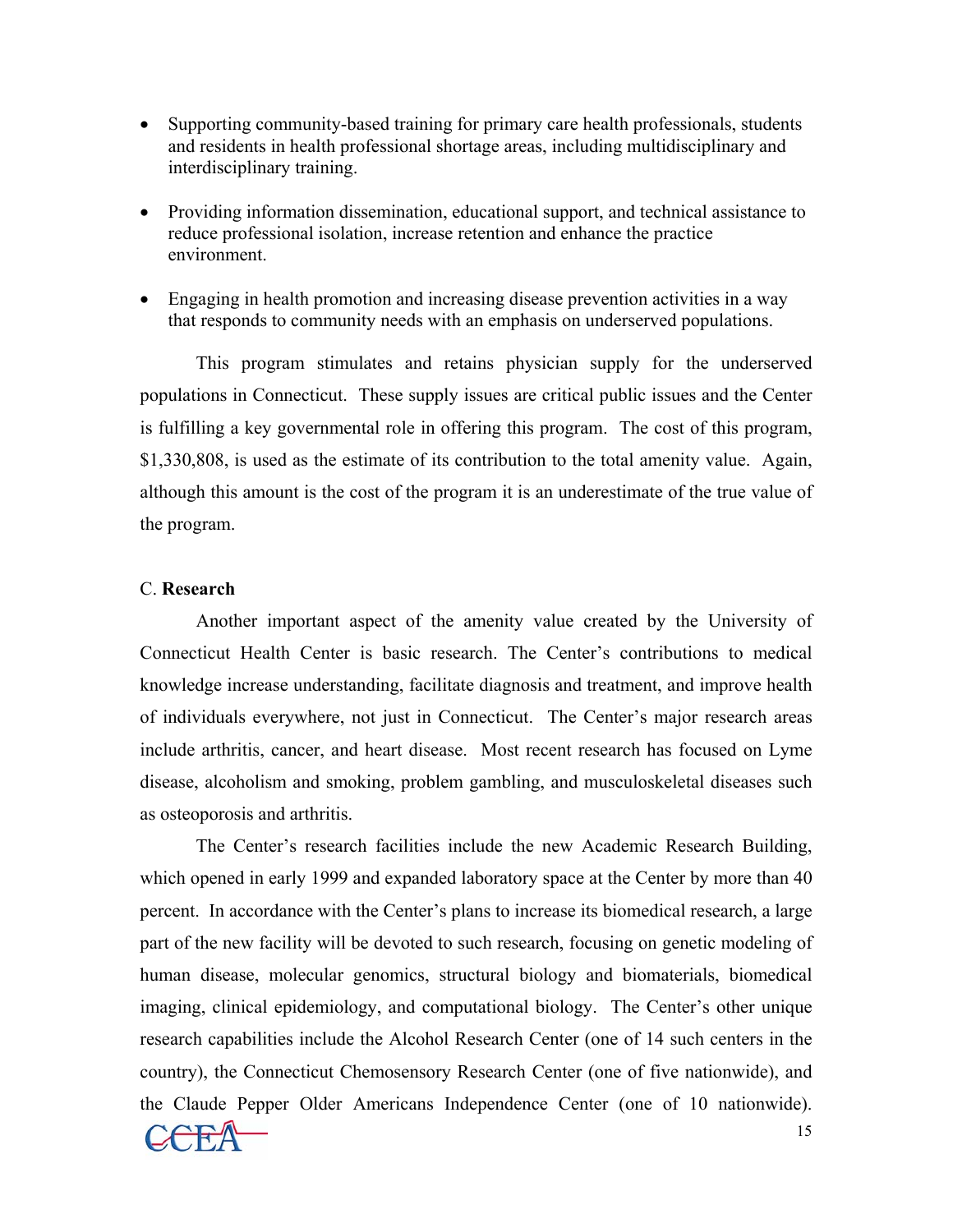Furthermore, the Lyman Maynard Stowe Library at the Center serves as the Regional Medical Library for New England and is one of only eight federally supported libraries in the National Network of Libraries of Medicine.

 Health Center research is directly distributed to two main audiences: the academic community and the general public. Professors and researchers from the Health Center present their research at academic conferences and symposia and publish in academic journals distributed worldwide. The Health Center also hosts academic conferences. Conferences held recently at the Health Center include the Symposium on Endodontic Biology, two Charles J. Burstone Seminars, and the 5<sup>th</sup> Annual Northeast Postdoctoral Implant Symposium for Graduate Students and Directors of Graduate Programs. The general public also benefits directly from Health Center research. The Center's research enables it to provide unique services through specialized treatment centers and educational programs. Specialized facilities at the Health Center include the Neonatal Intensive Care Unit, the Alcohol and Drug Abuse Treatment Center, the Jean Marie Colbert Bone Marrow Transplant Center, and the Kidney Stone Center. Educational programs include the Center's Diabetes Self-Management Program, which has received national attention.

The value of pure research is very difficult to measure because it has such wideranging effects. As a proxy, the research grants and royalties are used. For the fiscal year 98/99, researchers received a total of \$48,421,318.60 in research grants from over 435 research contracts. Previous research has lead to \$420,743.12 in royalty revenue. In addition, the Health Center makes a total of \$2,050,219.68 in grants and other subcontracts to other institutions. These research dollars are all included in the total amenity value.

#### D. **Improved Health and Saved Lives**

 In addition to these programs, there is one very significant benefit generated by the Health Center that is excluded from this study. When estimating the cost effectiveness of any health service, a dollar value is typically ascribed to improved health outcomes. Whether this estimate is based on improvements in quality of life, fewer lost work days (symbolizing increased productivity) or averted future costs, the health care

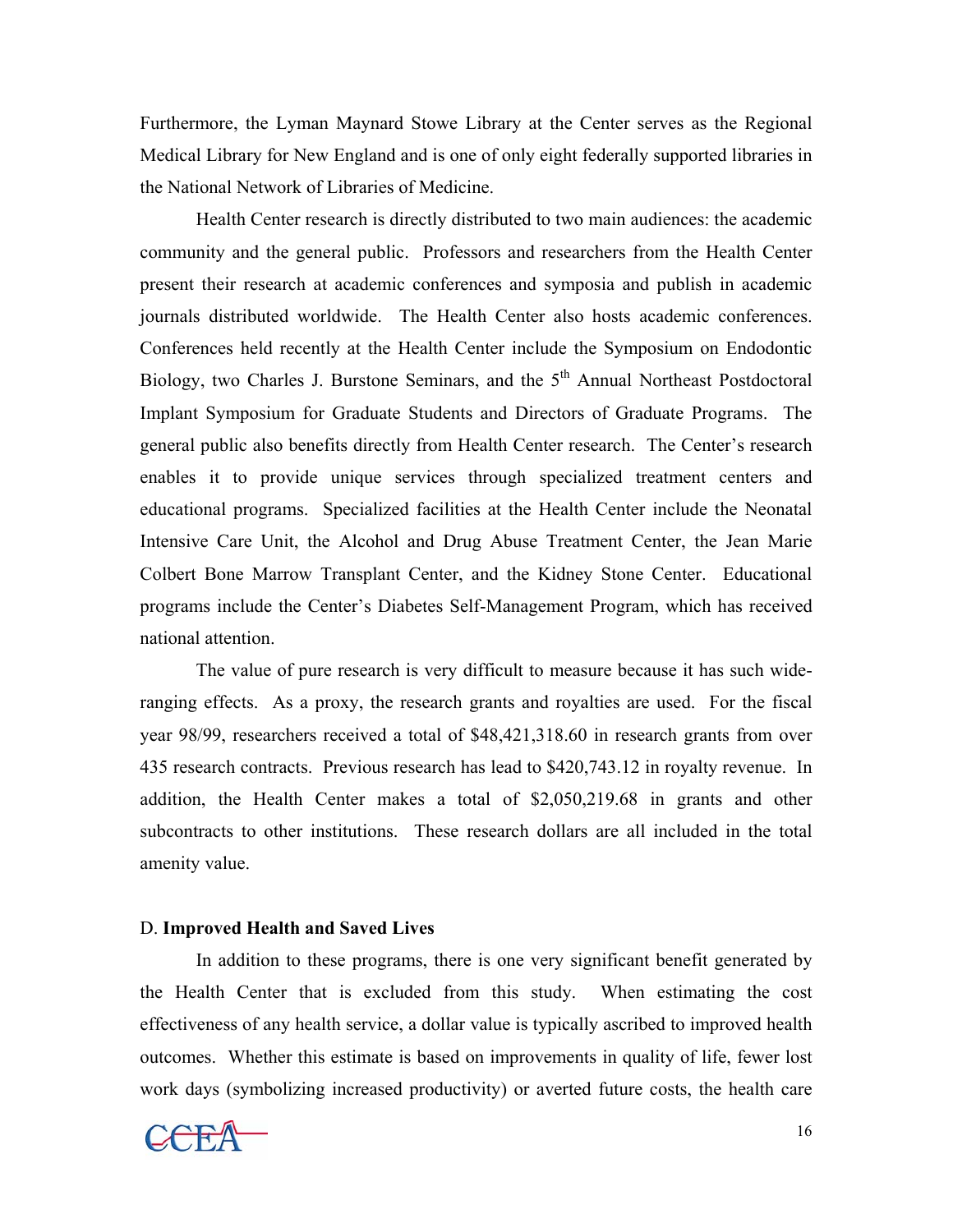offered at the Health Center creates an enormous benefit that is not fully captured by the price of the treatment. If the Health Center saves just one life a year, and we know it saves many more, the value of this life is a benefit generated by the Health Center's operations.

 This study cannot attempt to estimate the true economic value of the activities described above. We do include one additional amount in the amenity as a marginal contribution towards capturing these values. The value of private donations and gifts to the Health Center represents the public's willingness to pay for it's continued operation above and beyond all of the other direct effects considered. This willingness to pay results in an additional \$12,633,977 in amenity value for a total amenity value of \$67,954,538.29. Our experience suggests this is a gross understatement of the true amenity attached to the Health Center.

## **Summary of Inputs**

In summary, this report considers the following direct effects of the University of Connecticut Health Center:

- 4,426 full time equivalent employees: 1,593 in the education sector and 2,832 in the medical sector.
- Wage adjustment of \$28,015,270 in the medical sector and \$33,083,760 in the education sector to account for the higher productivity of the Health Center employees.
- Economic security costs including \$17,732,553.36 of medical insurance purchases, \$24,297,119.12 of financial services for retirement benefits, and \$2,999,842.65 of financial services for unemployment compensation.
- \$63,568,668.70 of direct purchases in the State economy.
- 790 new college age students in the population.
- \$8,558,872 for student consumption expenditures.
- occupational supply of 21 dentists, 36 physicians, 19 Masters of Public Health, and 1 biomedical Ph.D.

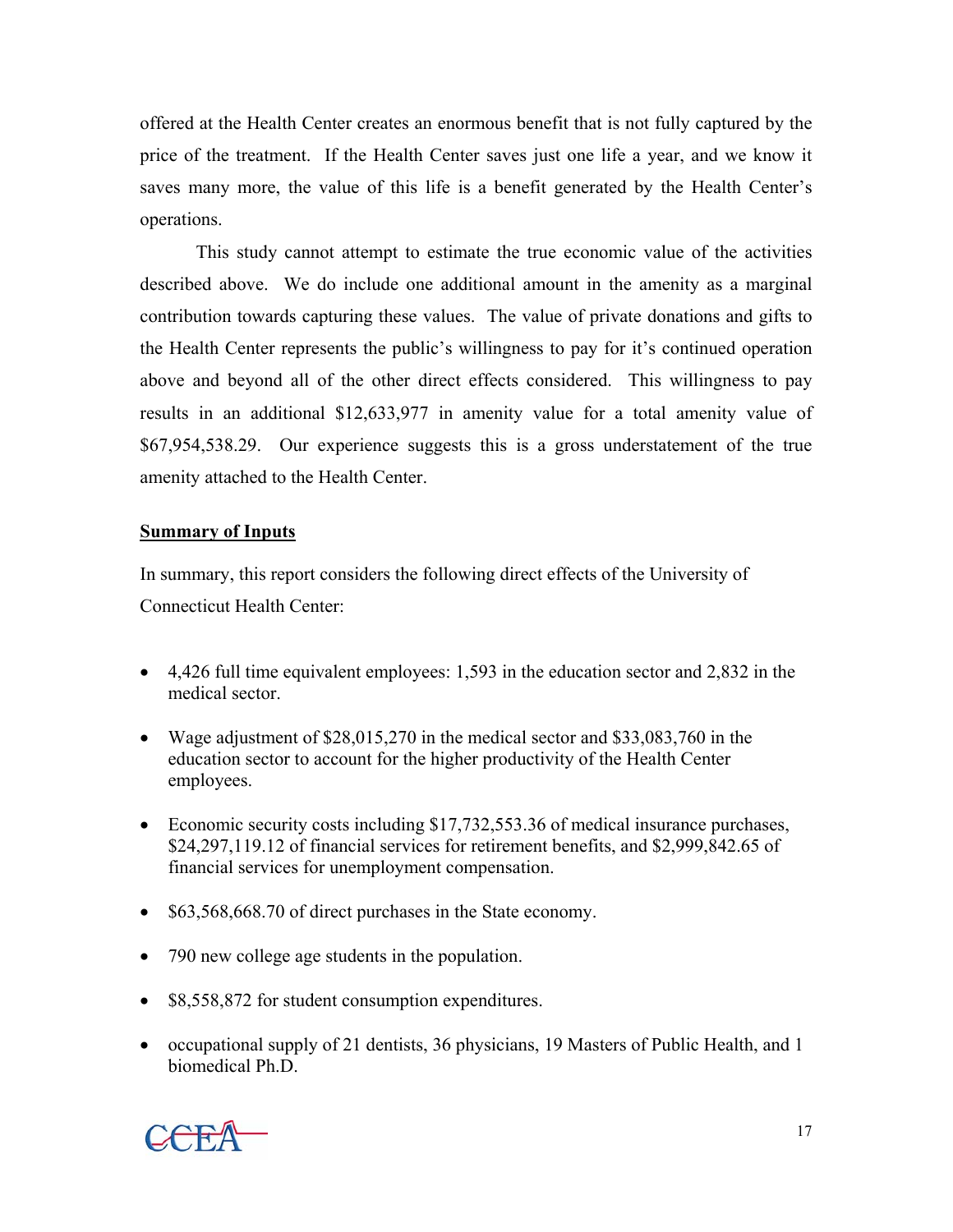- \$195,100 in hotel services and \$53,700 in day-tripper expenses.
- a \$67,954,538.29 amenity value.

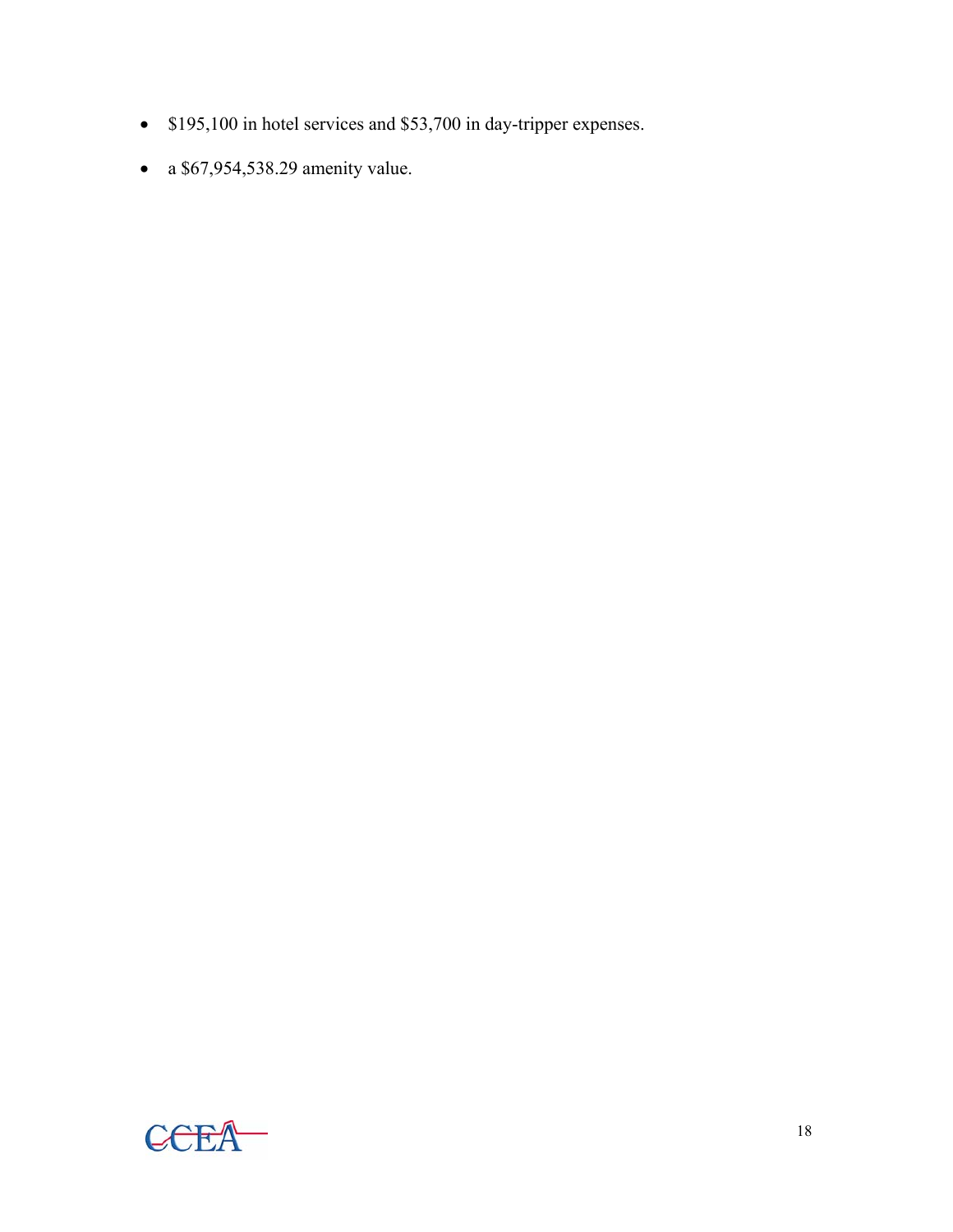## **ANALYSIS**

 The University of Connecticut Health Center is an important part not only of its immediate vicinity, Hartford County, but also of the entire State of Connecticut. To measure the economic impact of the Health Center using the REMI model, we remove it from the baseline economy and analyze how this affects the State and local economies. These effects show the significant economic and social contribution the University of Connecticut Health Center is making now to the State of Connecticut. Although the Health Center is located in Hartford County, it impacts the entire State through purchases, student expenditures, health care, occupational supply and public services that occur in other counties. The total statewide impact includes spillovers from Hartford County as well as independent impacts in different counties.

 In this section, the output from the Input/Output model REMI is reported for Hartford County and the State of Connecticut. Results for the remaining seven counties are available in the Appendix II, REMI output sheets. In this way, the immediate region of the Health Center is considered in addition to the entire State. While much of the economic impact falls in Hartford County, the rest of the state also experiences negative impacts.

The combined direct and spillover effects on several key variables are shown in Table 4. Although these results were derived by removing the health Center from the baseline economy, we report these findings in positive values to show the economic impact of continuing operations of the Health Center on the state of Connecticut. The time horizon considered is 2000-2010. The "present value" of a variable indicates the total value of the future stream of that variable discounted to the present period. We use a social discount rate of five per cent. The "average" of a variable indicates the amount on average we can expect that variable to change in a given year. Expressed this way, these variables are a useful summary of the overall impact. The time paths of these variables, discussed in the Appendix, indicate the expected changes in each specific year.

In calculating the results displayed in Table 4, we removed the center from the baseline economy but kept the government budget balanced by redistributing the \$98.8

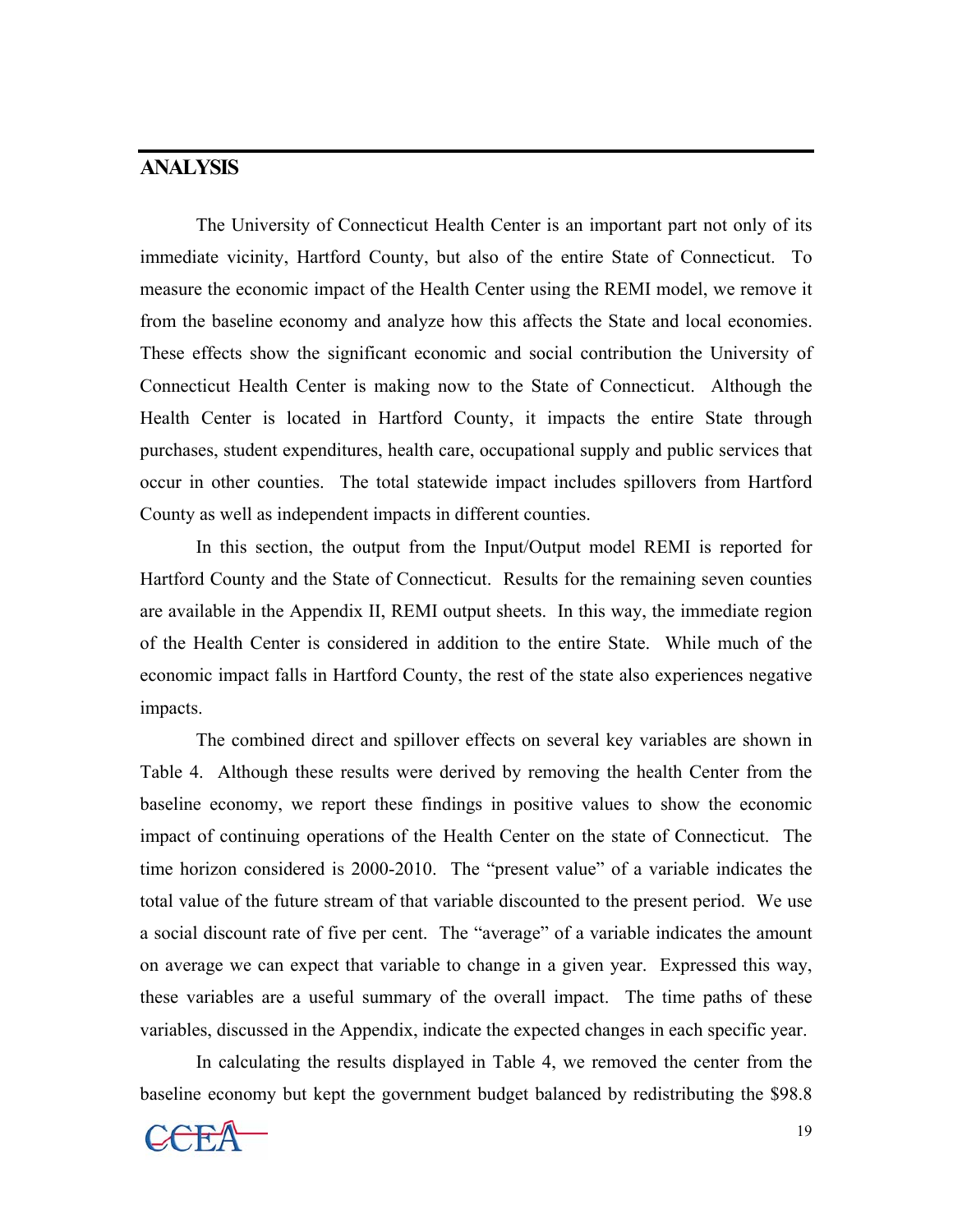million annual state appropriation to the Health Center back to the state in the form of a personal income tax cut. Although this method shows a smaller economic impact than in the case of an unbalanced budget, it presents a more accurate fiscal picture because the State is required to maintain balance in its operational budget. As shown here, the State will actually lose money (net new state tax revenue) by closing the UConn Health Center through the loss of taxable personal income and economic activity related to the its operation. The dynamics of the analysis are also considered in the Appendix.

| Table 4: Summary Table for Economic Impact of the University of<br><b>Connecticut Health Center 2000-2010</b> |                                         |                      |                                         |                      |  |  |  |
|---------------------------------------------------------------------------------------------------------------|-----------------------------------------|----------------------|-----------------------------------------|----------------------|--|--|--|
|                                                                                                               | <b>Hartford</b>                         |                      | <b>Connecticut</b>                      |                      |  |  |  |
| <b>Variable</b>                                                                                               | <b>Average(constant</b><br>2000 dollar) | <b>Present Value</b> | <b>Average(constant</b><br>2000 dollar) | <b>Present Value</b> |  |  |  |
| <b>Gross State Product</b><br>(\$ Millions)                                                                   | \$224.51                                | \$2,081.70           | \$251.04                                | \$2,316.40           |  |  |  |
| <b>Total Employment</b>                                                                                       | 5,850                                   |                      | 6,173                                   |                      |  |  |  |
| <b>Population</b>                                                                                             | 5,278                                   |                      | 8,124                                   |                      |  |  |  |
| <b>Personal Income</b><br>(\$ Millions)                                                                       | \$263.50                                | \$2,431.91           | \$303.49                                | \$2,822.75           |  |  |  |
| <b>Total New State Tax</b><br><b>Revenue (\$ Million)</b>                                                     | \$13.44                                 | \$116.53             | \$15.18                                 | \$132.82             |  |  |  |
| <b>Total New Local Tax</b><br><b>Revenue (\$Million)</b>                                                      | \$9.91                                  | \$77.83              | \$15.13                                 | \$120.43             |  |  |  |
| <b>Incentives and</b><br><b>Induced Government</b><br><b>Spending (\$ Millions)</b>                           | $-$74.09$                               | -\$688.01            | -\$61.20                                | $-$ \$568.67         |  |  |  |
| <b>Net New State Tax</b><br><b>Revenue (\$ Millions)</b>                                                      | \$97.44                                 | \$882.37             | \$91.51                                 | \$821.92             |  |  |  |

#### **Tax Analysis**

The University of Connecticut Health Center is an existing operation, which receives an annual State appropriation. Because the baseline impact analysis models already incorporate the existence of the Health Center, it is necessary to remove the Health Center from the economy to determine the true impact on the economy. The loss of the Health Center would cause a decline in general economic activity. In particular,

$$
\mathbf{CCEA} \qquad \qquad ^{20}
$$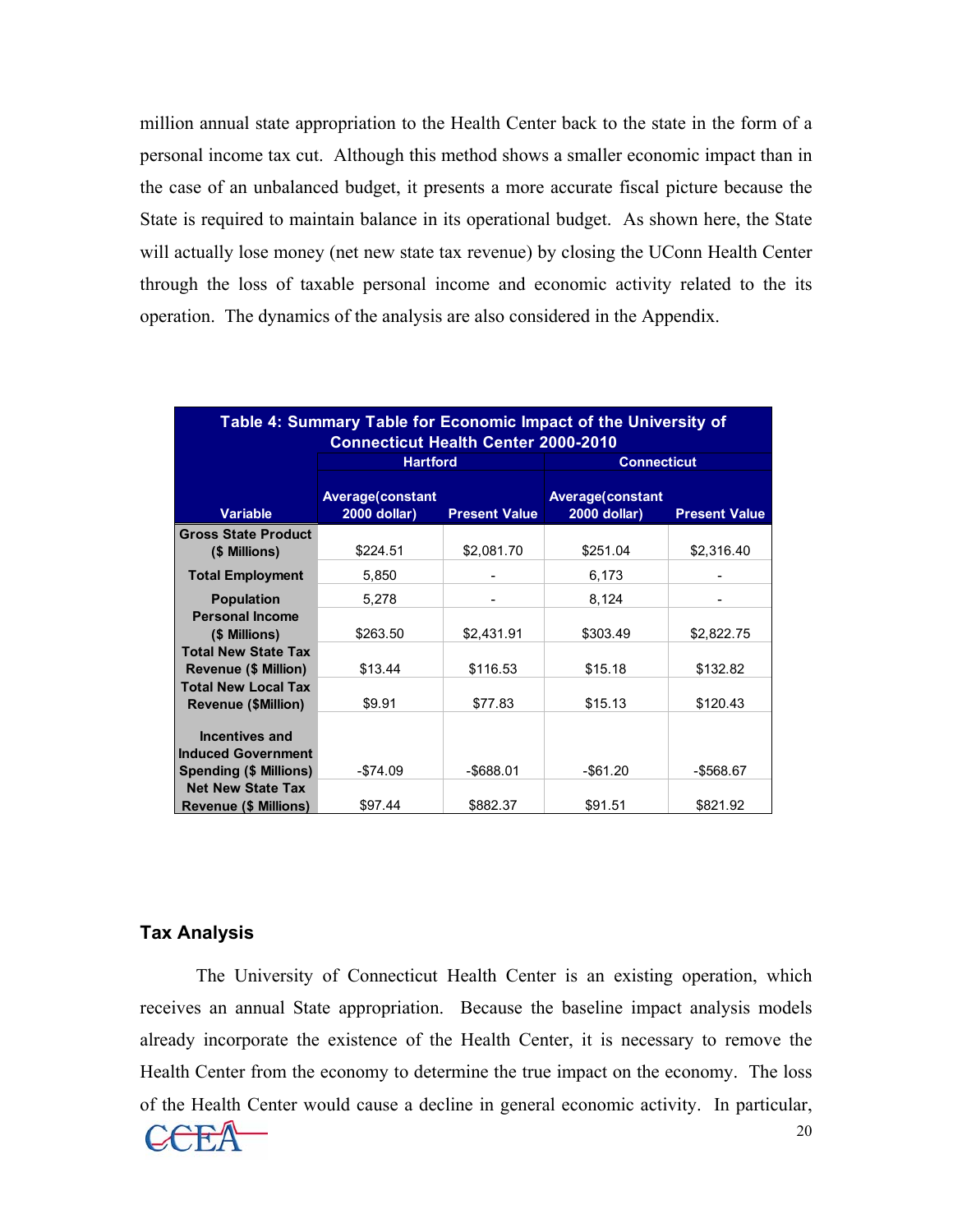Gross State Product (GSP) and personal income would fall resulting in a decline in income, sales, use and profits taxes in the State. In addition, the fall of employment and population leads to a decrease in the value of local property and, thus, local property taxes.

In addition to these basic tax changes, this impact analysis changes government spending. The first component of government spending is changes in induced spending. As people leave the State and there is less economic activity, the government needs to spend less to maintain the same level of service as in the past. This adjustment occurs endogenously or within the model based on current and projected levels of government spending.

Because we removed the Health Center from the State economy, our result in terms of difference from the baseline forecast was negative. Conversely, this reflects the existing positive impact of the Health Center. Thus we report the impacts all in positive numbers to make it clear and consistent. The tax impact is showed in Table 6.

New state tax revenue is dependent on general economic activity. The increase in GSP and personal income that accompanies the operation of Health Center generates an increase in new tax collections through the channels discussed above both in Hartford County and the State. However, because the instrument with which the budget is balanced directly alters personal income, personal income does not increase identically with the existence of the Health Center. The increase in personal income and the resulting new state tax revenue understates the impact of the Health Center. Nevertheless, with these two key indicators going up new state tax revenues increase as well. New state taxes increase \$13.44 million in Hartford County and \$15.18 million in Connecticut on average, annually. In present value terms, these figures represent a gain of \$116.53 and \$132.82 million in Hartford County and Connecticut respectively.

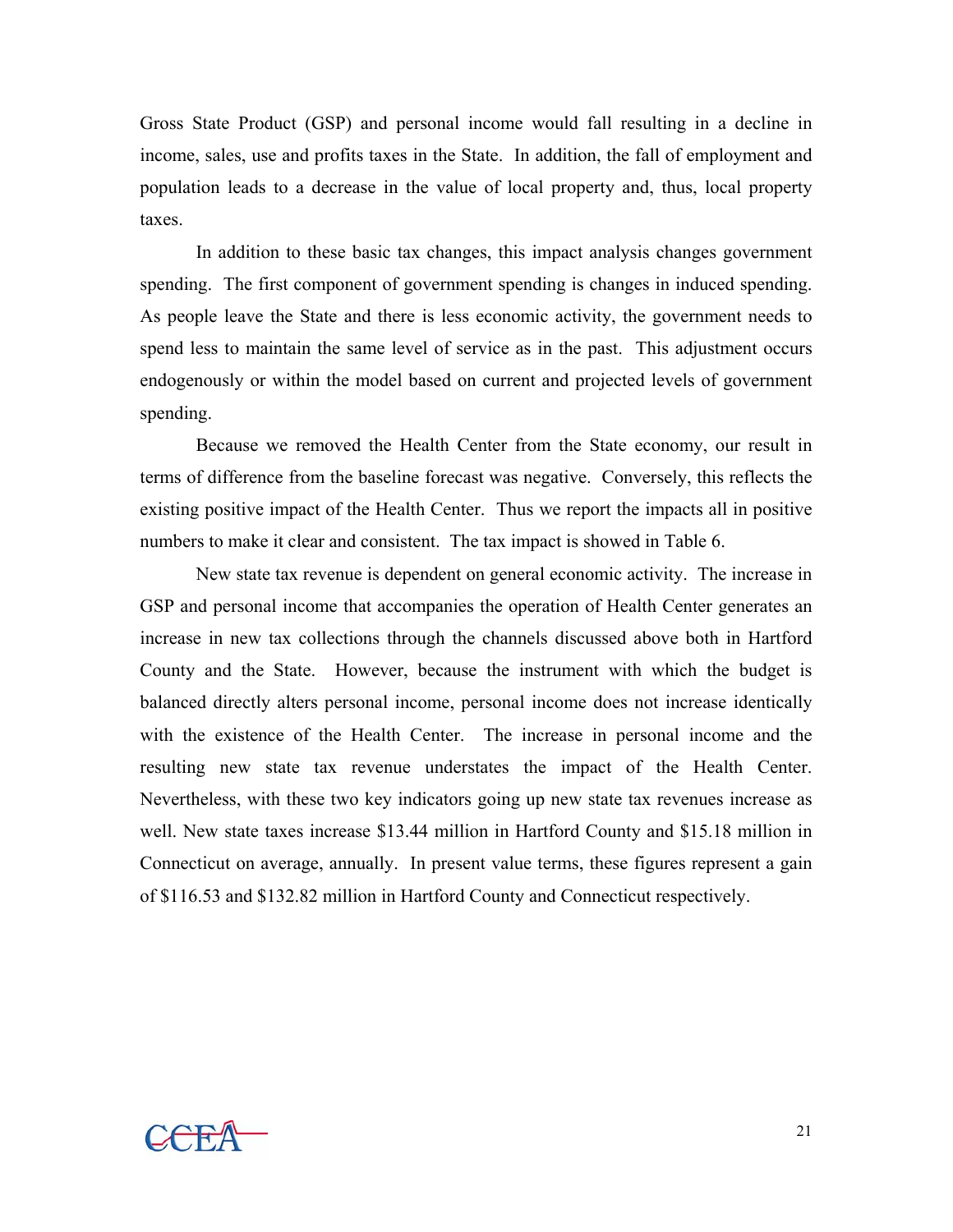| <b>Table 5: University of Connecticut Health Center</b><br><b>Tax Impact 2000-2010</b> |                                          |                         |                                                |                                |  |  |  |
|----------------------------------------------------------------------------------------|------------------------------------------|-------------------------|------------------------------------------------|--------------------------------|--|--|--|
|                                                                                        | <b>Hartford</b>                          |                         | <b>Connecticut</b>                             |                                |  |  |  |
| <b>Variable</b>                                                                        | <b>Average (constant</b><br>2000 dollar) | <b>Present</b><br>Value | <b>Average constant</b><br><b>2000 dollar)</b> | <b>Present</b><br><b>Value</b> |  |  |  |
| <b>Total New State Tax</b><br><b>Revenue (\$ Million)</b>                              | \$13.44                                  | \$116.53                | \$15.18                                        | \$132.82                       |  |  |  |
| <b>Total New Local Tax</b><br><b>Revenue (\$Million)</b>                               | \$9.91                                   | \$77.83                 | \$15.13                                        | \$120.43                       |  |  |  |
| Incentives and Induced<br><b>Government Spending</b><br>(\$ Millions)                  | (\$74.09)                                | $($ \$688.01)           | $($ \$61.20)                                   | $($ \$568.67)                  |  |  |  |
| <b>Net New State Tax</b><br><b>Revenue (\$ Millions)</b>                               | \$97.44                                  | \$882.37                | \$91.51                                        | \$821.92                       |  |  |  |

The gain of new state taxes takes place primarily in Hartford County. This result is, in part, an artifact of the personal income tax change. Other counties, which are also funding the Health Center by their Personal Income tax, receive less impact from the Health Center. So the net gain of tax from economic activity is relatively low. These results are discussed in our economic variables description above.

Local taxes rises with the operation of the Health Center. Because the Health Center does not pay property tax, there is no direct effect from the project itself. Changes in local taxes come from changes in the population in the region and Connecticut. As people come, they require housing. Thus property taxes increase.

In Hartford County, \$9.91 million more local taxes are collected on average annually. This amount represents \$77.83 in present value. The respective State figures are \$15.13 on average annually and \$120.43 in present value. These values suggest that, while property taxes will rise throughout the State, Hartford County will benefit the most.

As individuals come to the State, induced government spending rises. It is necessary to increase public services, such as education, police, etc. This type of induced government spending rises by \$28.32 million in Hartford County and \$42.66 million statewide. This program's incentive is the amount of the annual state appropriation to the Health Center. This study assumes that the appropriation grows by the projected annual

 $22$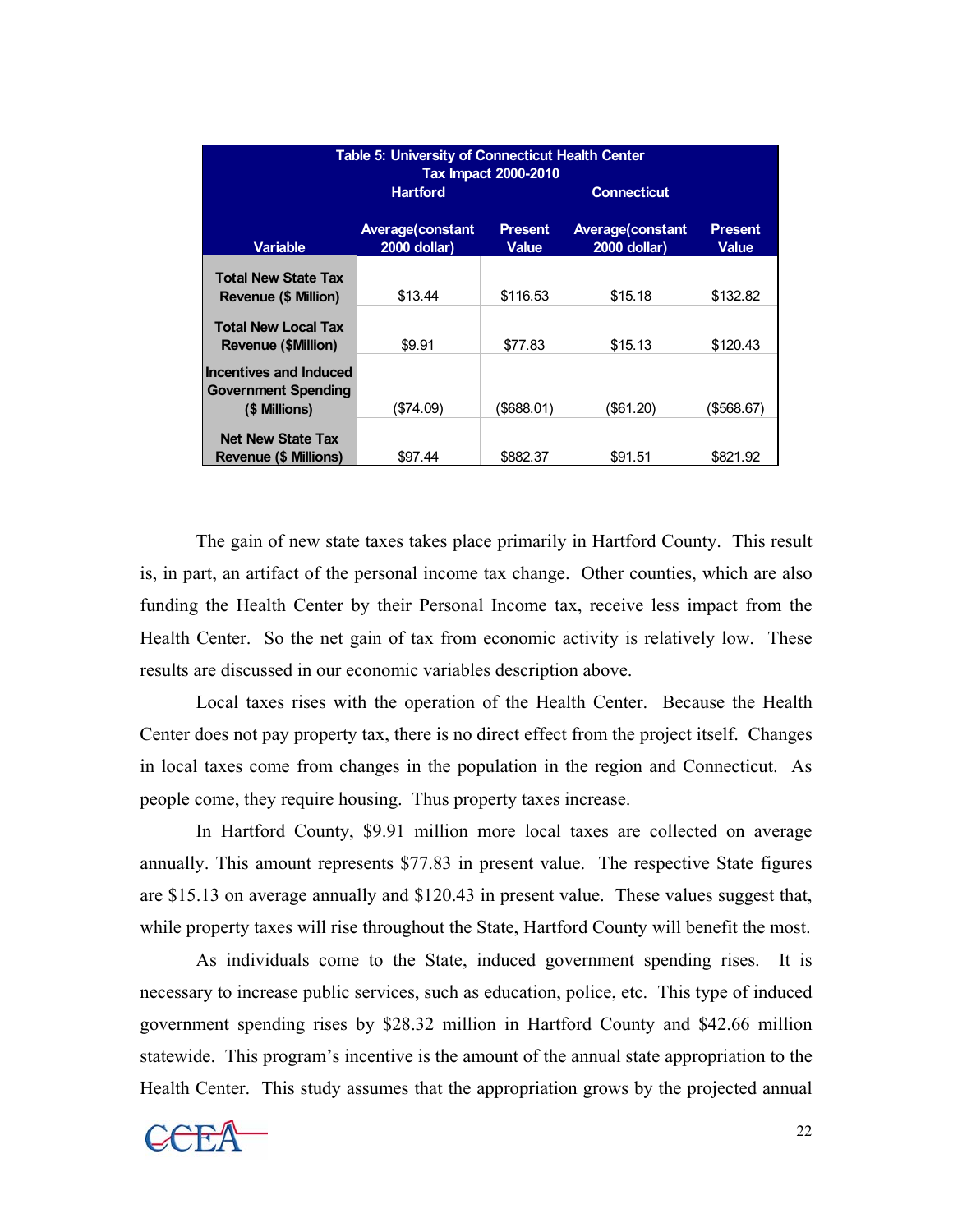inflation rate. In this analysis, this average sum is returned to Connecticut residents as personal taxes and is therefore a cost to the government. The net change in state government spending, including both incentive spending and induced spending, is a decrease of \$61.20 million (constant 2000 dollar) on average per year and \$568.67 million in present value terms. The change is slightly higher for Hartford County, however, this change depends on the fact that increased induced government spending is smaller in Hartford County than in the State as a whole. This figure is not unexpected and is a result of the different size of the economies. The relevant figure is the sum of the change in induced spending and incentive spending for the State as a whole.

 The net new state tax is calculated by subtracting the increases in state and local tax revenue with the decreased spending. In all cases the net new taxes are positive. That is, the University of Connecticut Health Center leads to a gain in net state tax revenues. On average, the total gain to the State is \$91.51 million (constant 2000 dollar) annually. In present value, this is \$821.92 million over 10 years. Accordingly, our analysis states that it actually benefits the State tax revenue to operate the University of Connecticut Health Center. The time pattern of the tax collections and a breakdown of the taxes are contained within the summary tax worksheets provided in Appendix III.

 The cost benefit ratio for the State is 3.12 for personal income and 2.56 for GSP in the statewide balanced budget case. The interpretation of these figures is for every dollar spent on the Health Center, \$3.12 in personal income and \$2.56 in GSP are generated in the State economy. From these values, we conclude the University of Connecticut Health Center is an economically beneficial project for the State to sustain.

The economic and fiscal analyses suggest that Hartford County and the Connecticut economy benefit greatly from the existence of the University of Connecticut Health Center. All of the key economic variables show the Health Center is important to the continuing viability of the Hartford County and State economies. In addition, the Health Center is a source of local and state tax revenue. When government spending is properly accounted for, the existence of the Health Center is a significant source of net new state tax revenue. The cost-benefit ratios demonstrate the Health Center is an economically viable program. Overall, the impact analysis demonstrates a strong

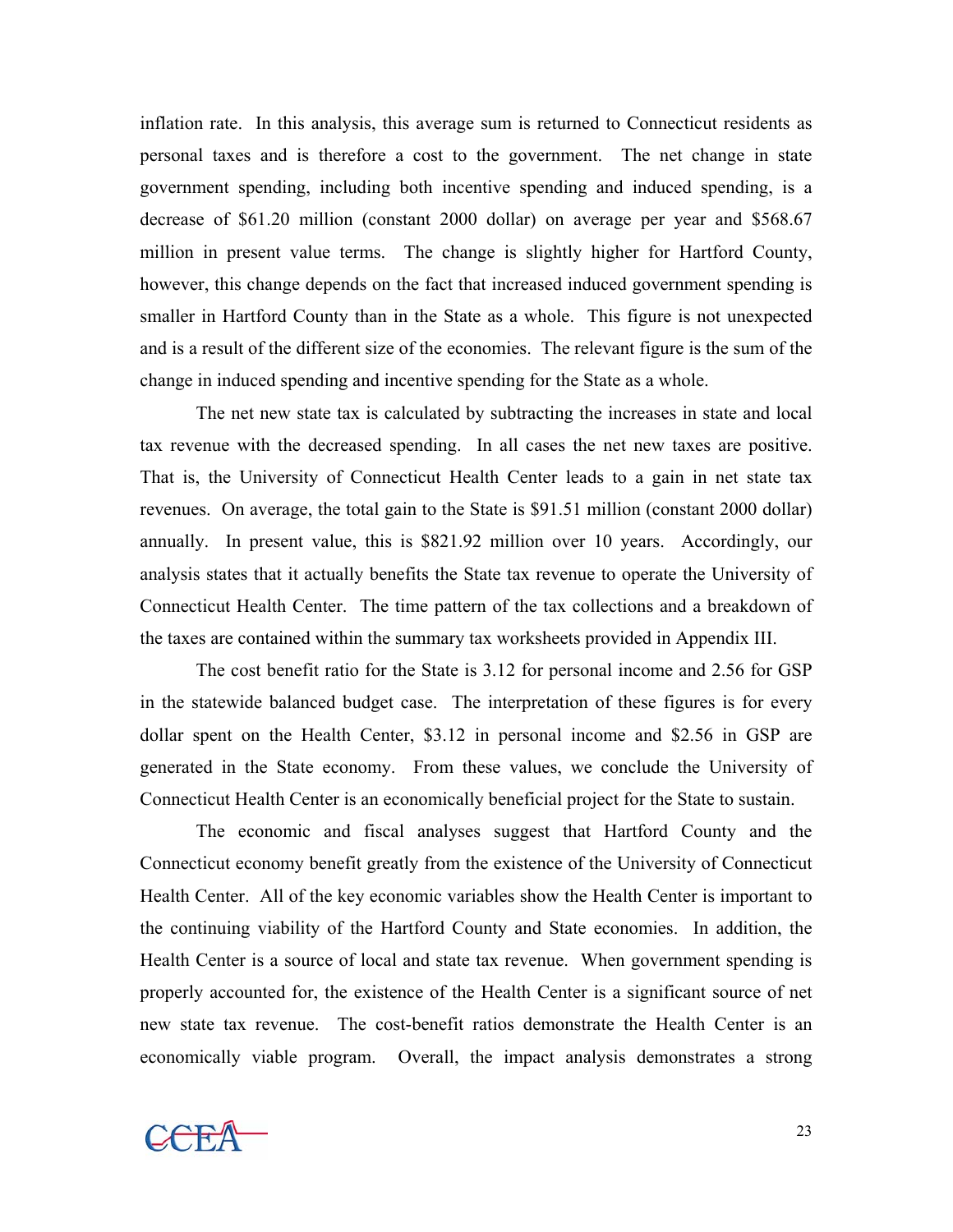positive effect to the continuing operation of the University of Connecticut Health Center.

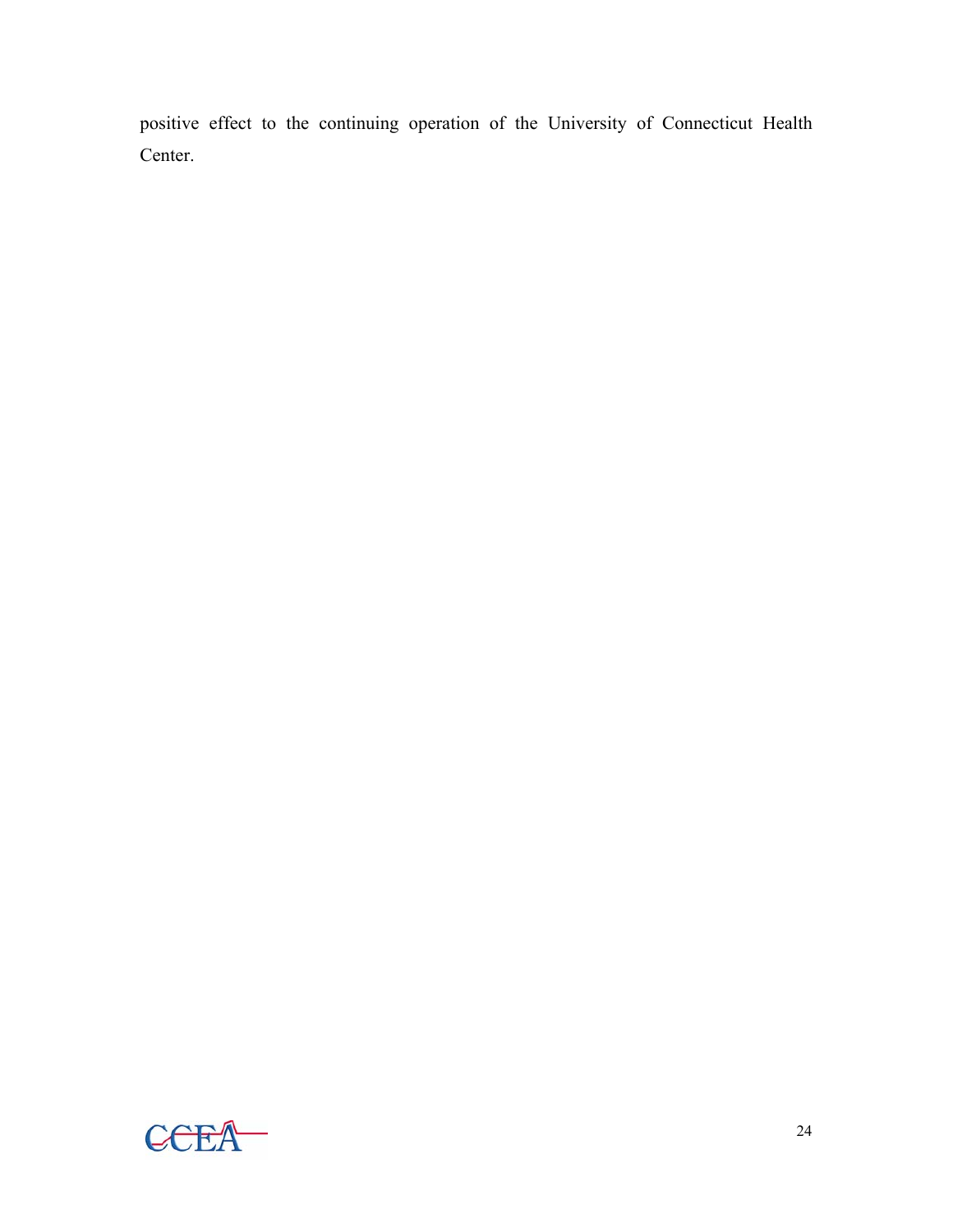## **Conclusions**

 The economic impact of the University of Connecticut Health measures the value of continuing operations in Hartford County and Connecticut. Continuing operations include employment, purchases, student population, graduates, tourism, and general public service. The State currently supports the Health Center with an annual appropriation. This appropriation is included here as a State expenditure. We examined two potential scenarios, the raw impact of the Center and the case where the budget is balanced. Our modeling technique removed the Center from the economy because the Center exists in the baseline forecast in order to accurately measure the dynamic effect.

 Continuing operations at the Health Center result in higher Gross State Product, personal income, employment and population in Hartford County and the State as a whole. The impact on population is particularly strong as young people and professionals are drawn into the State by the Center's activity. Gross State Product and employment are strongly and permanently affected by the Health Center. Overall, the economic impact of the UConn Health Center has a strong positive effect on the State's economy.

Not only does the Health Center generate significant economic activity, it creates a large amenity value in the State. That is to say, the quality of life improves in the State because of the Center's many activities in public service and research. By providing patient education, free treatment and stimulating and disseminating current medical research, the Center improves the health of individuals in the State. These activities increase quality of life and labor productivity in the State. These improvements represent a gain to the State that it is difficult to quantify. As a result, the economic gains presented in this report understate the impact of the UConn Health Center's dedication to public service. The health outcomes from the medical care on quality of life and productivity also are not considered in this report.

 In addition to these positive impacts, both quantifiable and not, continuing operations at the Center present a positive fiscal picture for the State. Continuing operations produce positive net new state tax revenue under the balanced budget scenario. As a result, when we fully account for the cost of the Center, the State receives a positive influx of taxes by continuing to support the Health Center.

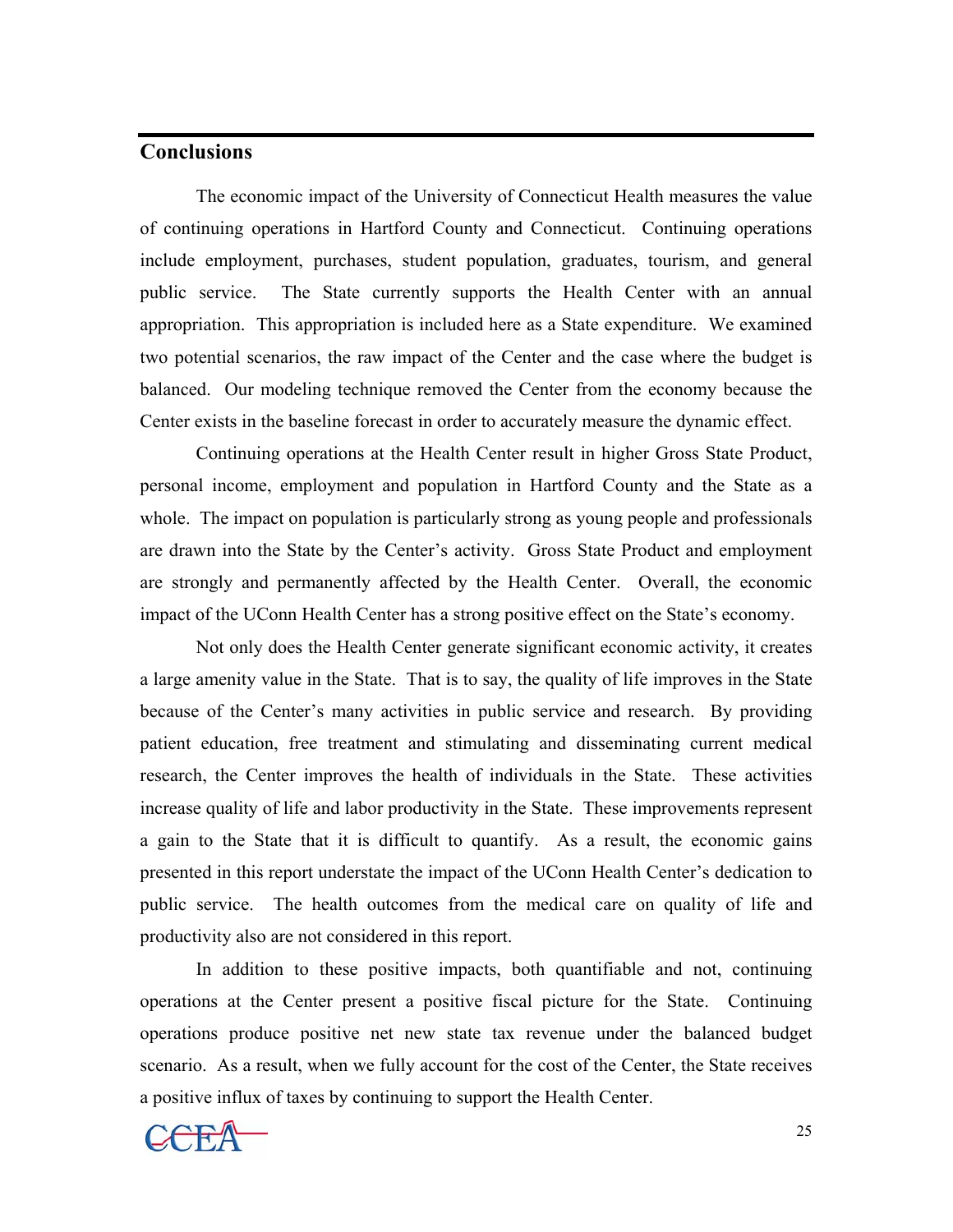Additionally, cost benefit analysis of the Health Center suggests that it is a worthwhile endeavor. For every \$1 of State expenditures, the Center generates \$3.12 of personal income and \$2.56 of gross state product. These cost benefit ratios of 3.12 and 2.56 suggest that, fiscally speaking, the government gains from continuing to fund the Health Center.

 The University of Connecticut fuels a considerable amount of economic activity within Hartford County and the State. All major indicators show that the Health Center has a strong positive impact on the State. In addition, the Center makes the State of Connecticut a more attractive place to live and do business by improving the health and, therefore, productivity of our workforce.

Fiscally, the Health Center presents a positive picture. Net new taxes are positive and the cost benefit ratios are above one. These results suggest the Health Center pays for itself in terms of government support. Overall, both Hartford County and the entire State clearly benefit from the continuing operations of the University of Connecticut Health Center.

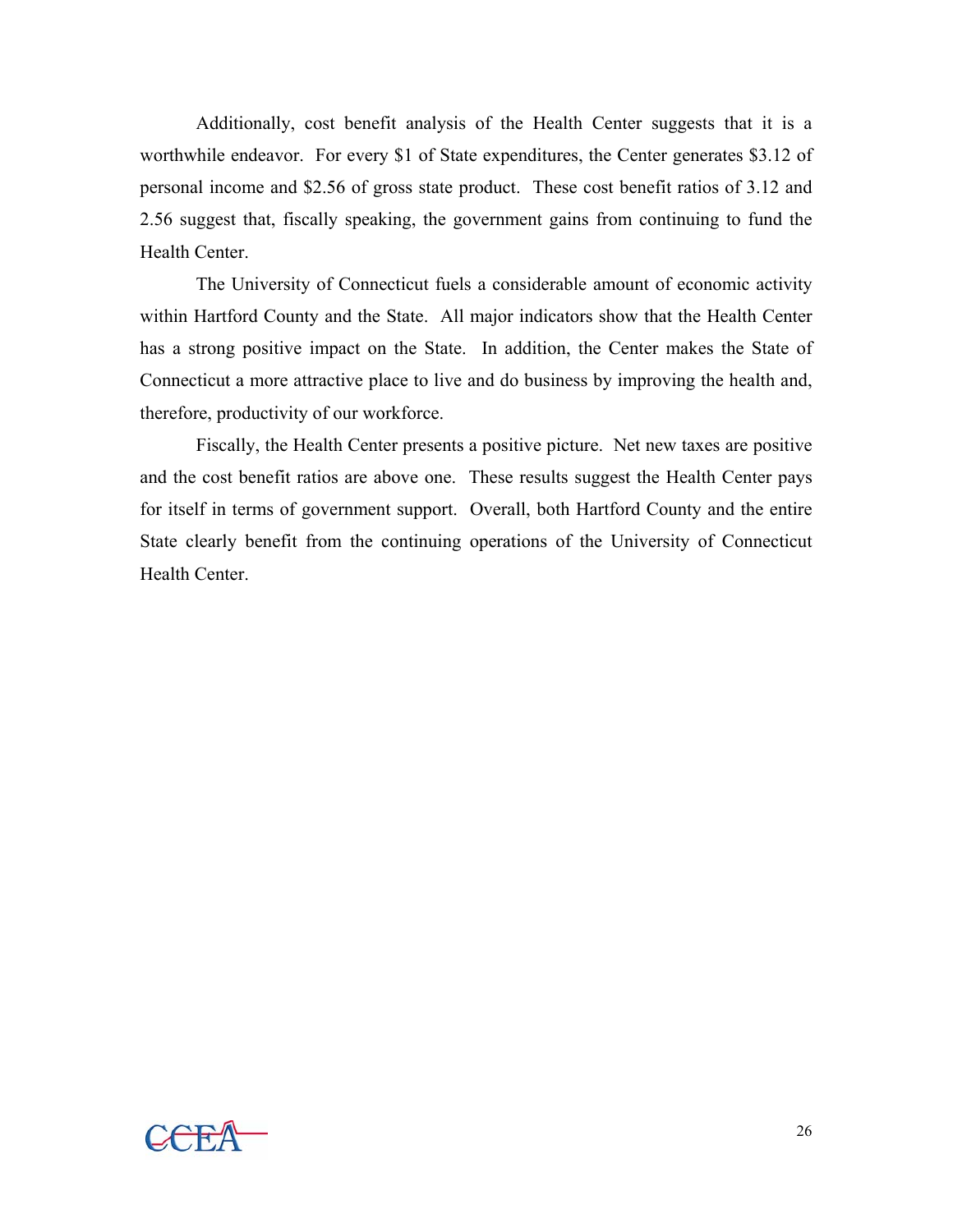# **APPENDIX I: DYNAMIC ANALYSIS**

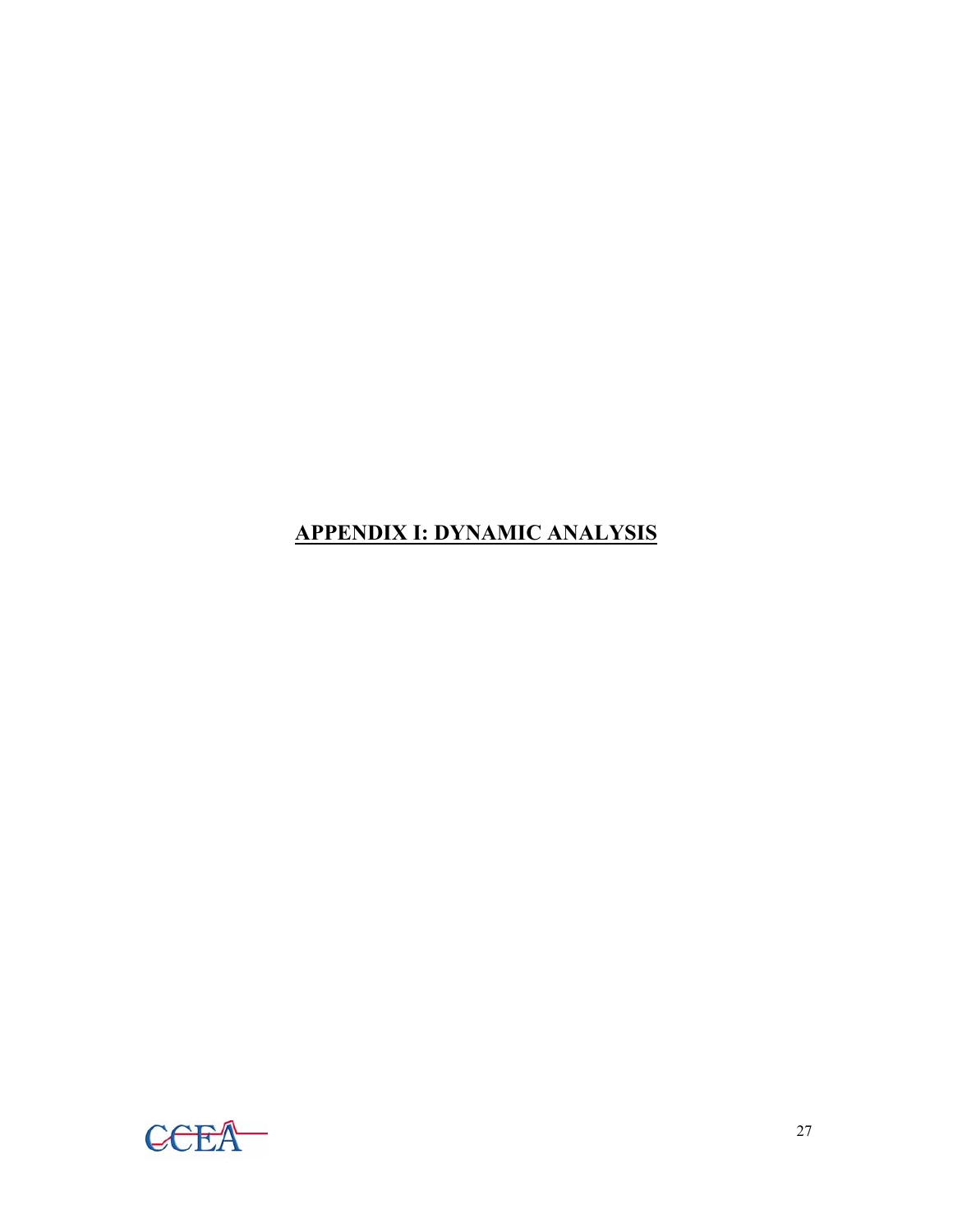The REMI model is based on the current, or baseline economy, which already includes the Health Center. To isolate the economic benefits of the Health Center, we remove the Health Center from the economy by adjusting variables which are affected by the Health Center's presence, including employment, purchases, amenity value, and population. Then, we compared economic variables – including Gross State Product, personal income, employment, and population -- of this adjusted economy to those of the baseline economy (which includes the Health Center). The difference in economic performance between these two economies is the economic benefit of the Health Center.

However, when changes are made to the baseline economy in REMI, the model interprets this as an economic shock and allows the economy to gradually adjust back towards the baseline. For example, suppose a major manufacturing plant opened in Connecticut. If REMI is used to model the impact, many economic variables – including employment, population, and purchases – would change from the baseline economy. The impact in the first forecast year would be large, including higher Gross State Product, higher employment, and higher personal incomes. Over time, however, the economy adjusts. Employment pressures bid wages up, higher production raises input prices, and rising incomes lead to higher prices. Because of these and many other changes that ripple through REMI's I/O matrix, the impact of economic shocks lessen with time.

Consequently, the economic benefit of the Health Center as forecast by the REMI model is higher in the first few years of the forecast period than in later years. We present the annual average and total present value figures in earlier tables, which are better estimates of the benefit of *continuing* operations of the Health Center. However, here we show the year-by-year time paths of four economic variables -- Gross State product, personal income, employment, and population – as generated by the REMI model. Although these graphs show negative numbers that represent the effects of *removing* the Health Center from the economy, these effects should be interpreted in positive values as the Health Center's yearly contribution to the local and state economies. Each of the four variables is analyzed independently below.

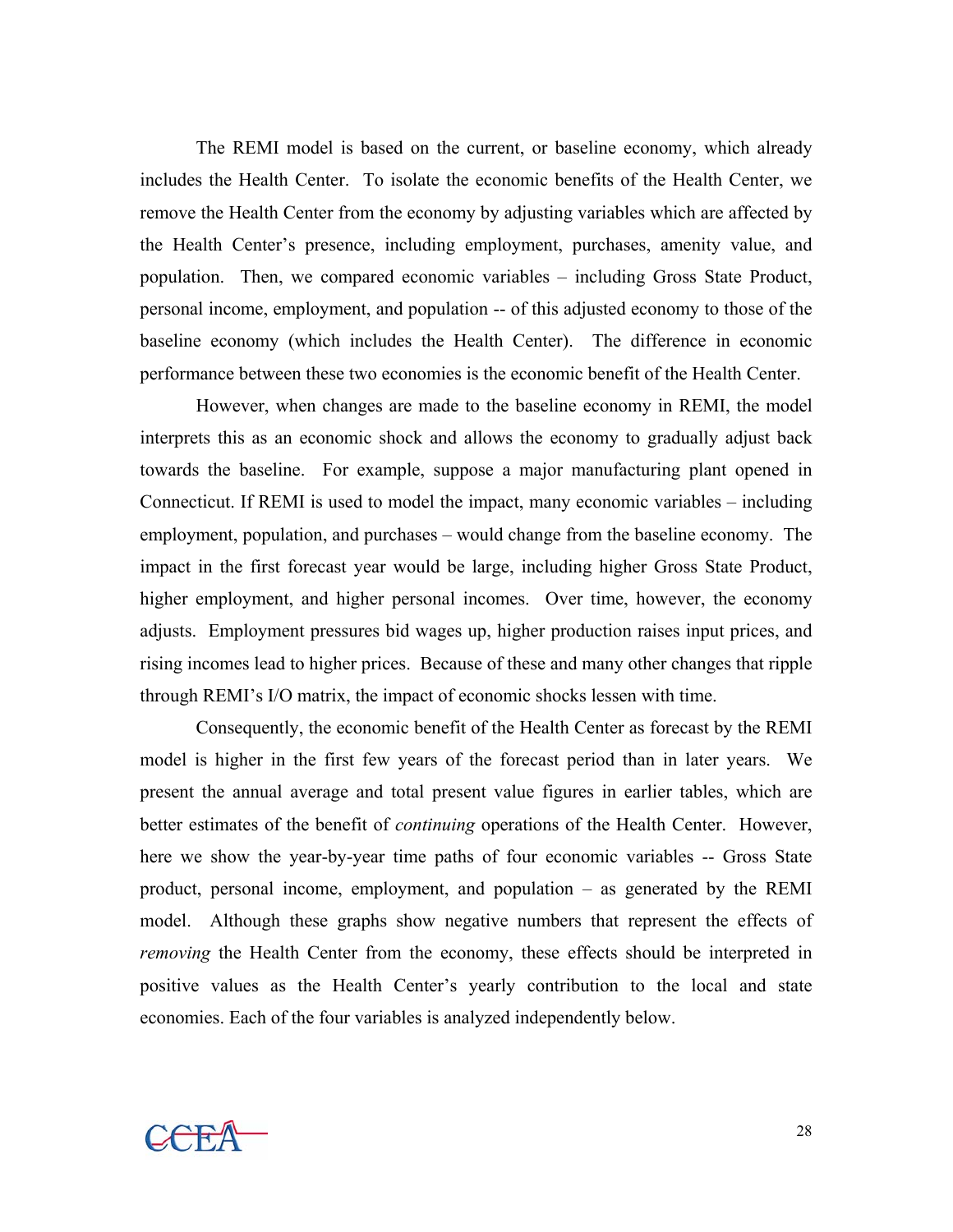#### **Real Gross State Product**

 Real Gross State Product (RGSP) is the dollar value of final goods and services produced over a period of one year adjusted for changes in prices. It is calculated using a value-added approach, where the value added at each stage of the production process is aggregated to produce the final value. Calculations exclude intermediate goods to avoid double counting.

The results show a significant contribution of the Health Center in Gross State Product to Hartford County and the rest of the State. For Hartford County, the annual average across the study period from 2000-2010, in current dollar value, is \$250.96 million. In present value terms, the change in GSP is \$2,088.59 million. For the entire State, the Gross State Product results are similar. There is an impact of \$279.44 million as an annual average and \$2,320.13 in present value terms. The time path of Real Gross State Product (RGSP), shown below, demonstrates that the impact is more or less steady in both Hartford County and all of Connecticut, even as the economy adjusts. The impact falls largely on Hartford County, but there is an additional impact in the rest of the State. The existence of University of Connecticut Health Center brings about tremendous impact on Gross Regional Product throughout the forecast period.



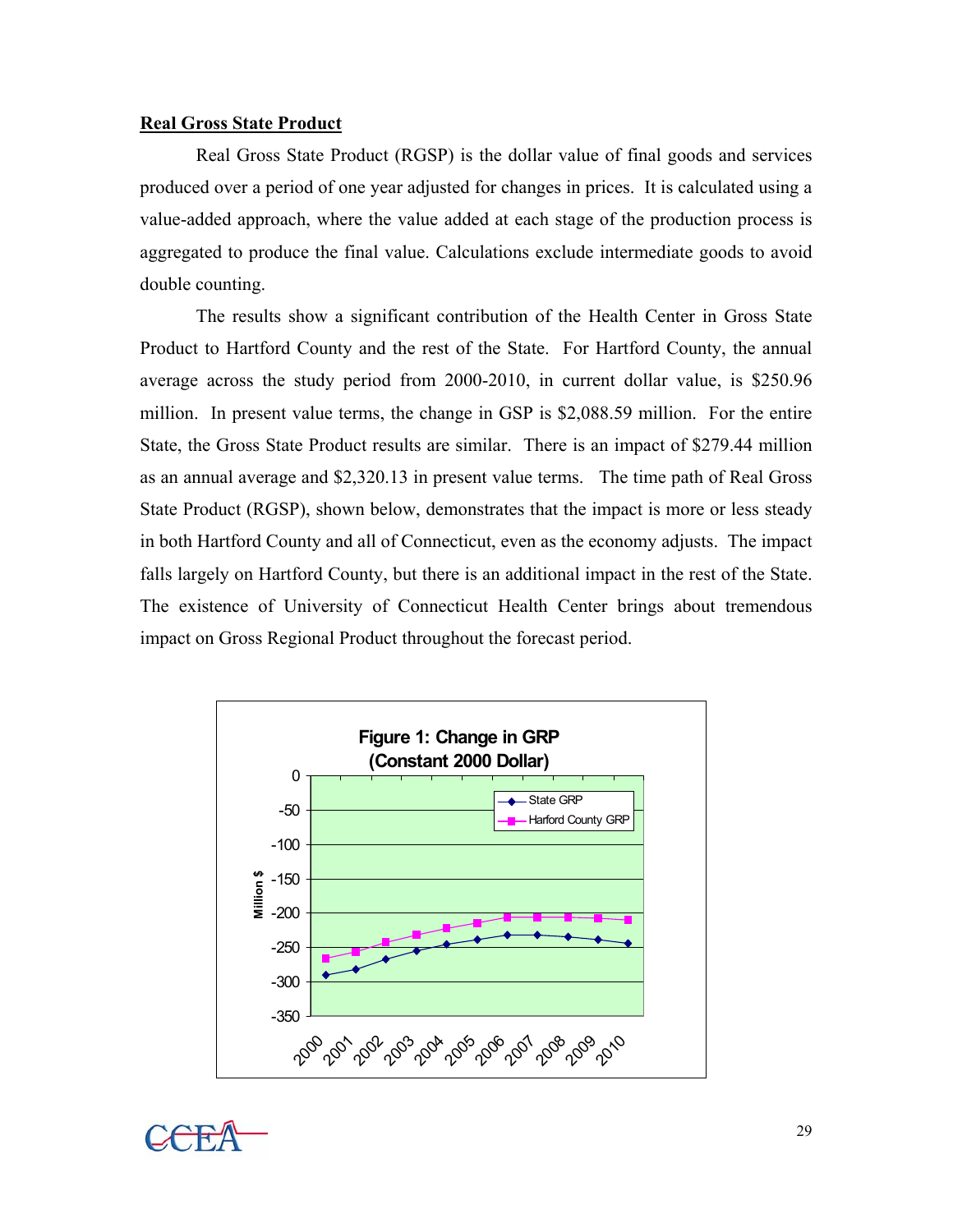

## **Personal Income**

Personal income in Hartford County and throughout the entire state is also dramatically affected by the Health Center. The effects are particularly strong because Health Center employees are typically in high-paying white-collar occupations. The figure below shows that, although personal income statewide is significantly affected by the Health Center, the effect is primarily in Hartford County, especially in later years of the forecast period. The dynamics of these results are embedded in REMI's I/O tables. Over time, this higher income attracts people to the state, generating in-migration. But as population increases and the labor supply swells, wages are bid down and personal income adjusts down. Because Health Center employment is a much larger proportion of Hartford County's labor force than of the entire state of Connecticut, the effects of the Health Center on personal income are stronger in Hartford County.

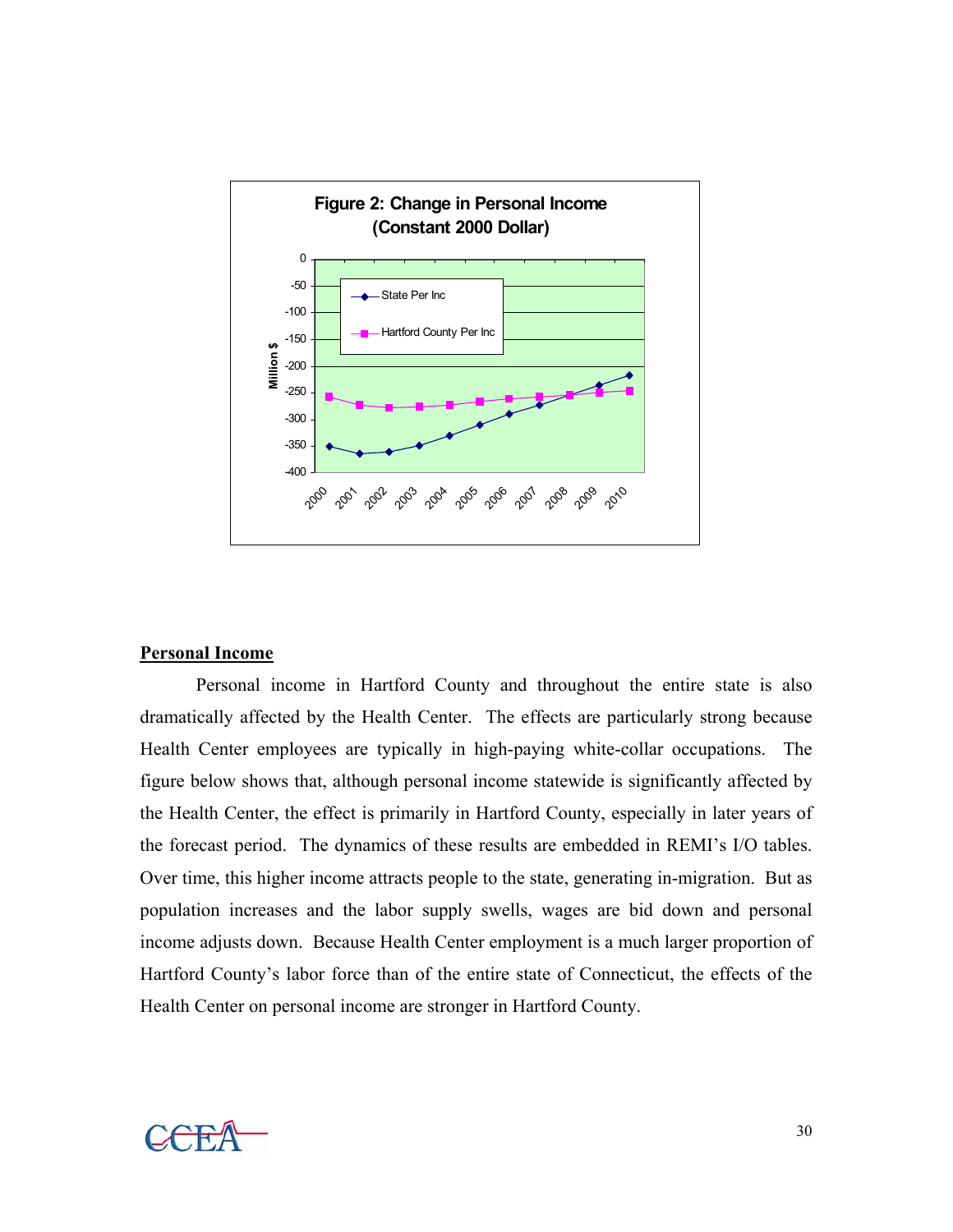### **Employment**

In addition to GSP and personal income, the Health Center creates a significant amount of employment in both Hartford County and the State as a whole. The net effect is a large annual average of 5,850 in Hartford County and 6,173 in Connecticut. The REMI model assumes that changes in employment levels affect wages. These changes in wages affect migration and the labor supply, which in turn affect employment levels. Because of these dynamics, the employment impact becomes less severe in later years. Although the employment effect levels off near the end of the forecast period, the figure below shows that the University of Connecticut Health Center generates a steady employment impact across the study period.



 It is also worth mentioning that the operation of Uconn Health Center brings about an increase in Health Service Employment in Hartford and in the State. The average annual percentage increase across year 2000-2010 is 3.62% in Hartford and 1.09% in the State of Connecticut. Figure 5 shows the dynamic of the percentage increase (negative because of the modeling of taking out the Health Center) of Health Service Population in Hartford County and in the State.

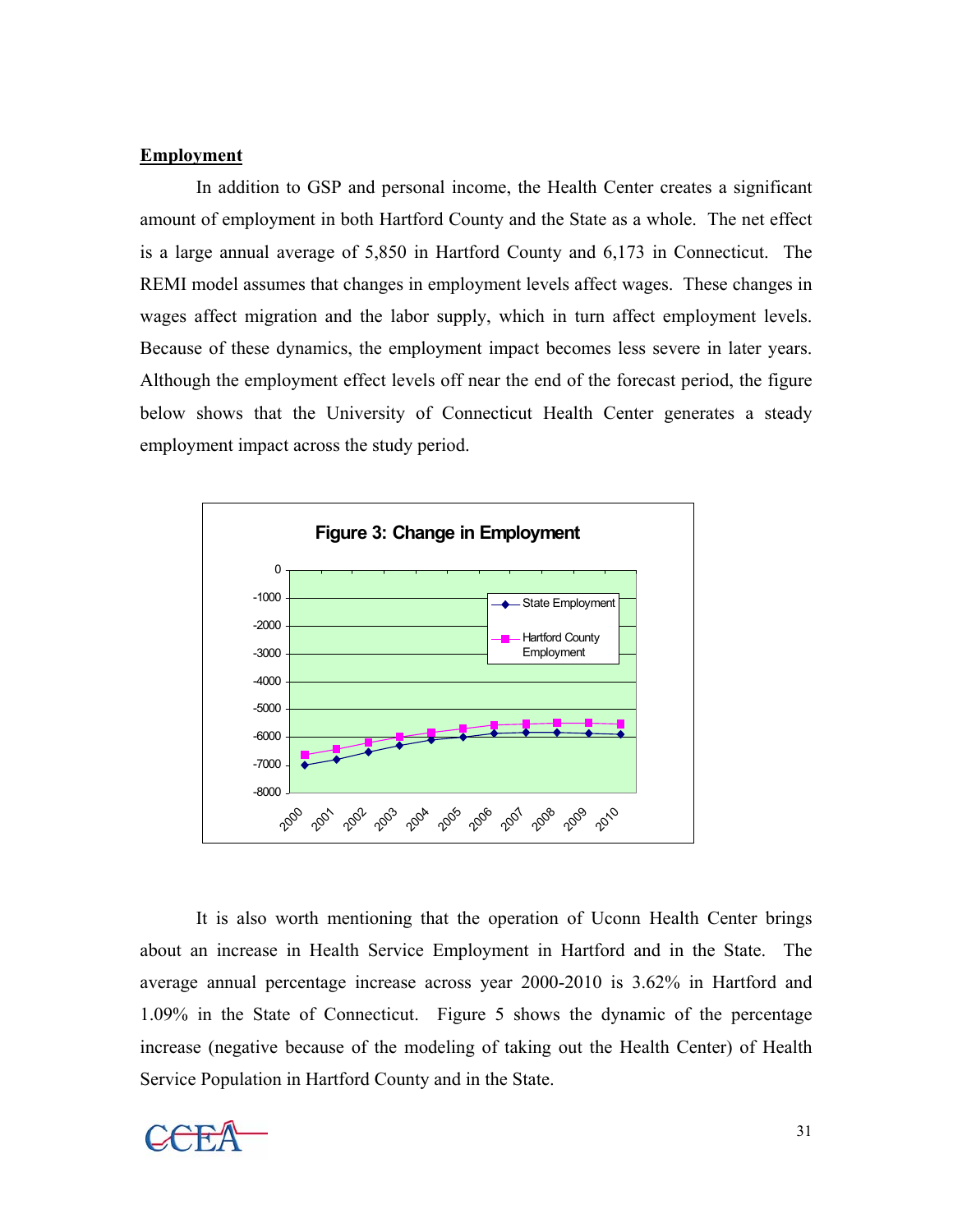

#### **Population**

Another impact of the Health Center is on population. The amenity value that the Health Center adds to the state – through services such as education, screening, and even free health care -- makes Connecticut more attractive and encourages in-migration. Although we admit that our estimate of the amenity or non-pecuniary value of the Health Center is low, even this amount has a considerable effect on the economy and population level. Furthermore, employment opportunities and other economic factors affected by the Health Center's presence also attract in-migrants. These effects combine to produce a annual average population impact of 5,278 for Hartford County and 8,124 for the entire state. Our model shows that the Health Center generates a notable increase in highly skilled labor and population ages 20-34. This item is noteworthy as an aging population and loss of college students to neighboring states has been a particular concern for

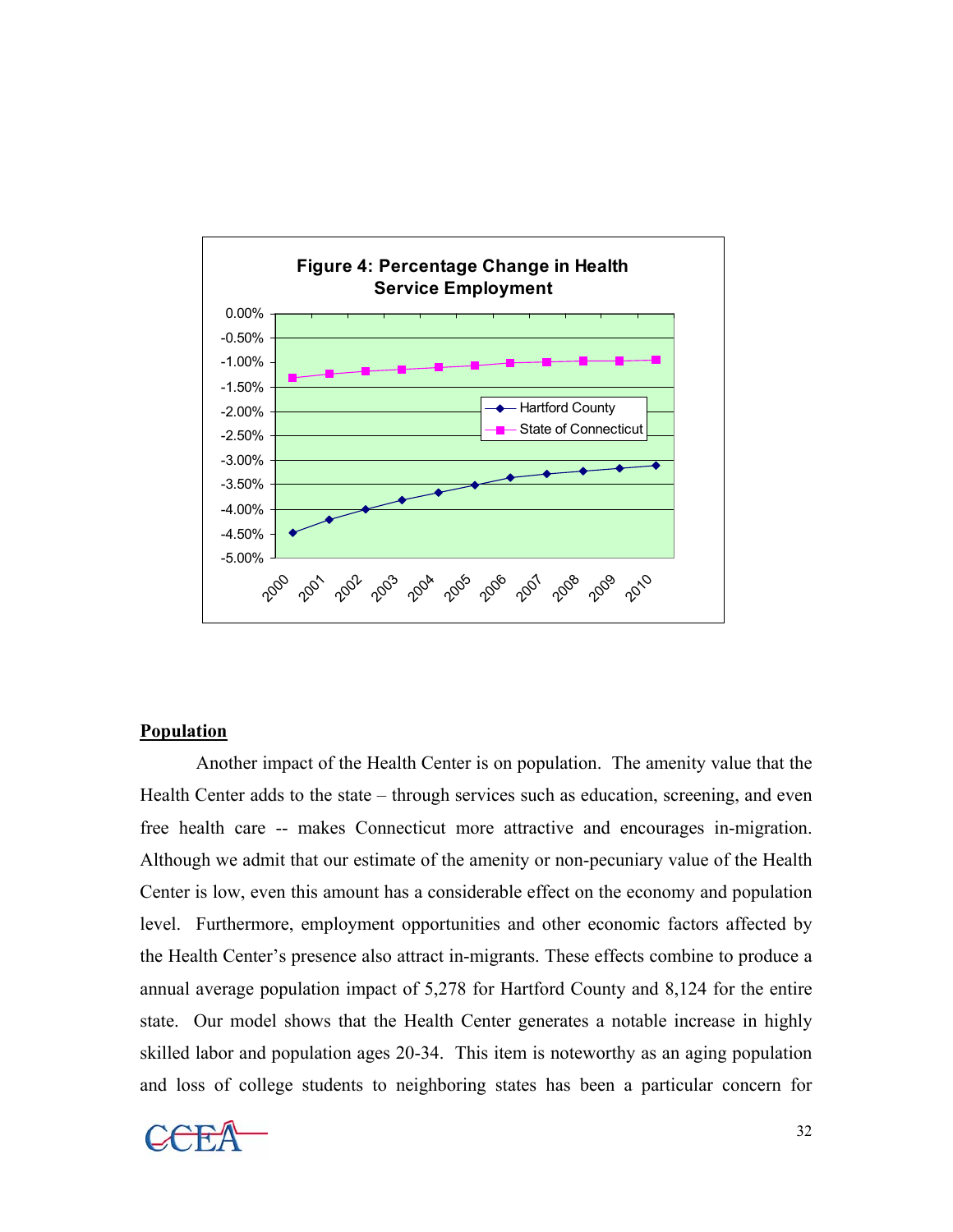Connecticut in recent years. The population impact chart below shows that population is less responsive to the economic shock than other economic variables. Because transferring information and migration both take time, population adjusts gradually.



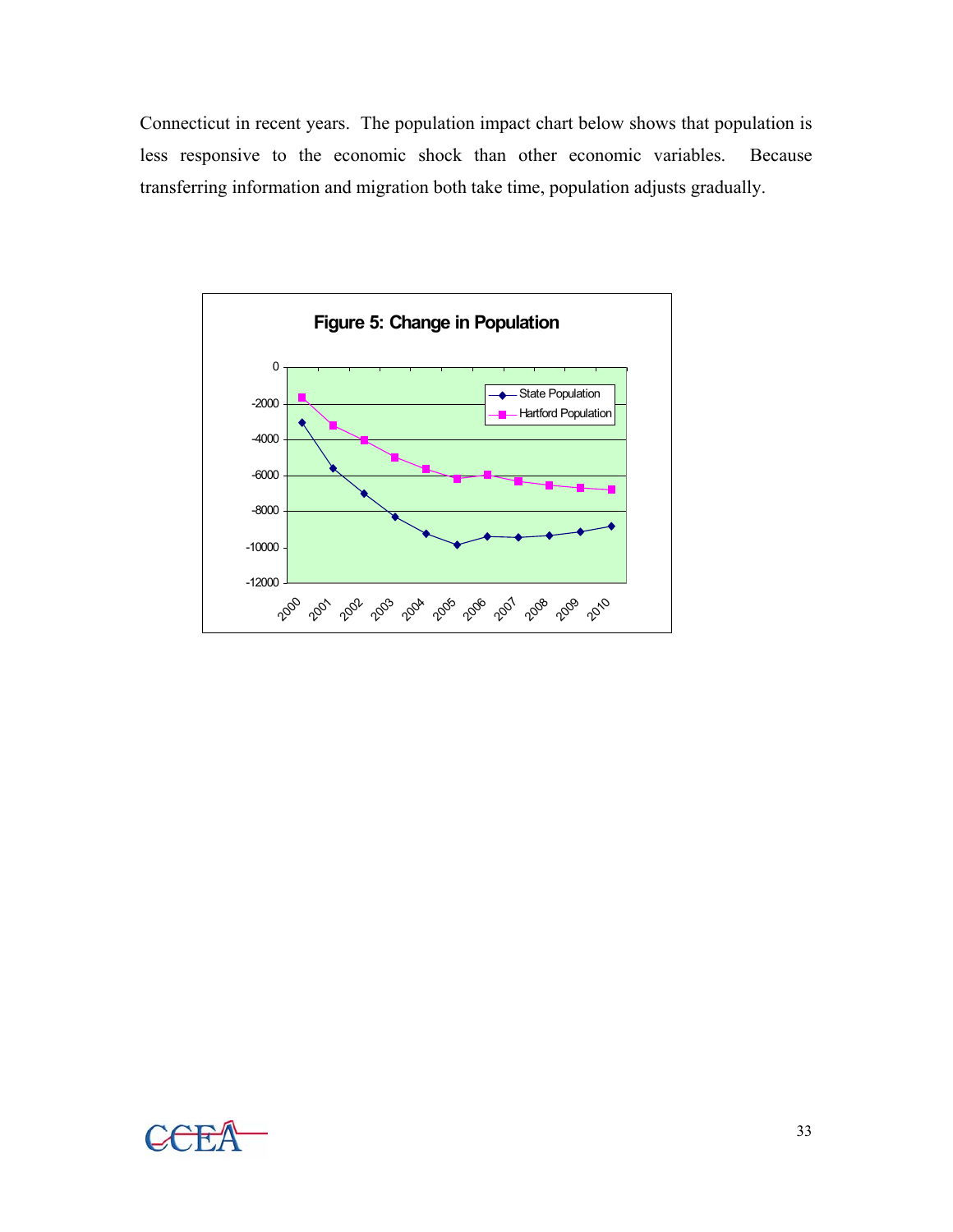# **APPENDIX II: UCONN Outreach Programs**

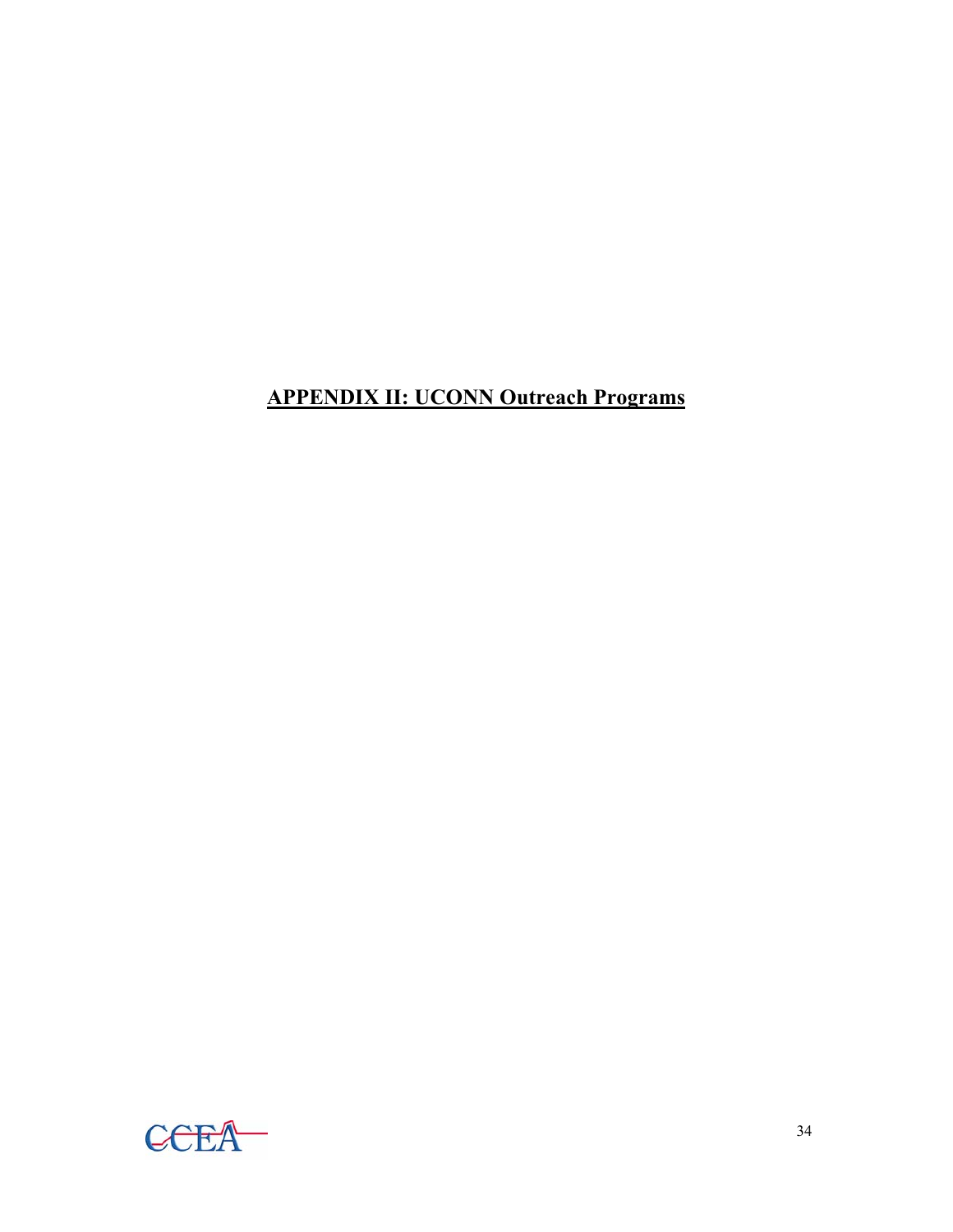| Table 6: University of Connecticut Health Center Educatioin Programs |                  |
|----------------------------------------------------------------------|------------------|
| Program                                                              | <b>Attendees</b> |
| <b>Anxiety Disorder Lecture</b>                                      | 80               |
| <b>Anxiety Disorder Screening</b>                                    | 43               |
| <b>Breast Cancer: Employee Program</b>                               | $\overline{2}$   |
| <b>Breast Cancer: Risk Factors and Prevention</b>                    | 102              |
| <b>Breastfeeding Class</b>                                           | 63               |
| <b>Chest Pain of Unknown Origin</b>                                  | 151              |
| <b>Childbirth Class. Saturdays</b>                                   | 48               |
| <b>Complementary Medicine Wait List</b>                              | 301              |
| <b>Complementay Medicine: 9/23/99</b>                                | 279              |
| <b>Complementary Medicine: When East Meets West</b>                  | 276              |
| <b>CPTV Pledge Night</b>                                             | 36               |
| <b>Depression</b>                                                    | 191              |
| <b>Depression Screening I</b>                                        | 12               |
| <b>Depression Screening II</b>                                       | 58               |
| Depression: The Many Shades of Blue                                  | 156              |
| Diabetes: New Treatments                                             | 107              |
| <b>Gynecological Cancers/Women</b>                                   | 150              |
| <b>Healthy Aging</b>                                                 | 247              |
| <b>Healthy Pregnancy</b>                                             | 75               |
| <b>Holiday Makeover for Your Mind and Body</b>                       | 164              |
| <b>Hot Topics in Primary Care</b>                                    | 92               |
| <b>OCRA-In My Steps</b>                                              | 55               |
| In the Mood                                                          | 31               |
| <b>Infant Care Classes</b>                                           | 72               |
| <b>Mammoagram-Free</b>                                               | 4                |
| <b>Melanoma Screening</b>                                            | 59               |
| <b>Mind/Body Connection</b>                                          | 58               |
| National Alcohol Screening                                           | 4                |
| National Cancer Survivors I                                          | 102              |
| <b>National Cancer Survivors II</b>                                  | 39               |
| <b>NATP/Physicals</b>                                                | 108              |
| <b>Neurology Discovery Series</b>                                    | 139              |
| <b>Nursing Open House</b>                                            | 19               |
| <b>Oral Cancer Screening I</b>                                       | 2                |
| <b>Oral Cancer Screening II</b>                                      | 47               |
| <b>Osteoporosis</b>                                                  | 196              |
| <b>Prostate Cancer</b>                                               | 212              |
| <b>Refresher Course-(Childbirth Prep)</b>                            | $\overline{2}$   |
| <b>Sibling Class-(Childbirth Series)</b>                             | 6                |
| <b>Six-Week Childbirth Class</b>                                     | 43               |
| <b>Trauma and the Performing Artist</b>                              | 42               |
| <b>When You or Your Loved One(Alcohol Addiction)</b>                 | 12               |
| <b>Total Attendees</b>                                               | 3885             |

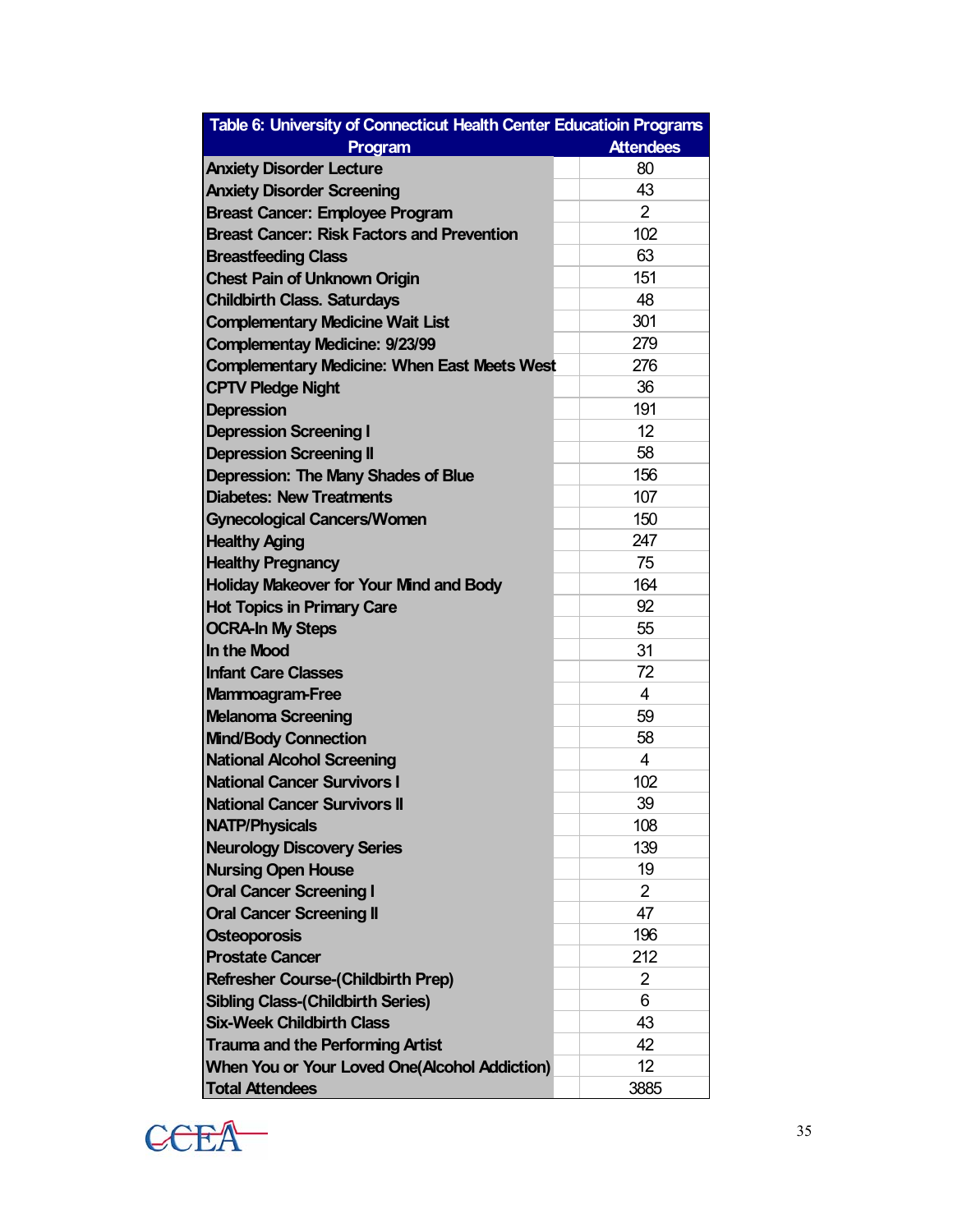# **APPENDIX III: REMI Output Tables**

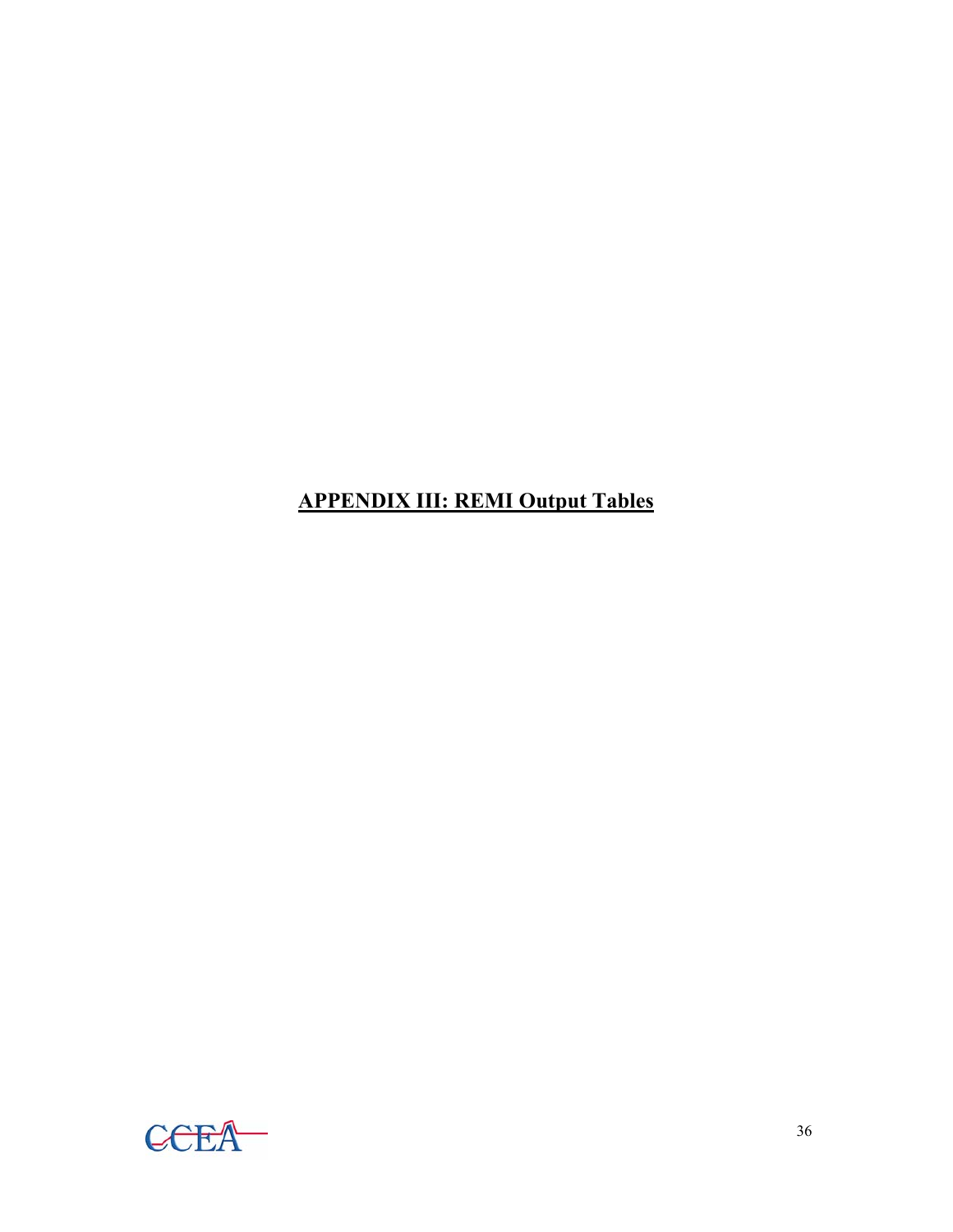| Table 8: Balance Budget REM Output for Fairfield County 2000-2010(Differences from Baseline) |                            |            |                                                                                                               |            |            |            |            |            |            |            |            |  |  |
|----------------------------------------------------------------------------------------------|----------------------------|------------|---------------------------------------------------------------------------------------------------------------|------------|------------|------------|------------|------------|------------|------------|------------|--|--|
| <b>Variable</b>                                                                              | 2000                       | 2001       | 2002                                                                                                          | 2003       | 2004       | 2005       | 2006       | 2007       | 2008       | 2009       | 2010       |  |  |
| <b>Employment (Thous)</b>                                                                    | 0.1149                     | 0.1274     | 0.1447                                                                                                        | 0.1575     | 0.1696     | 0.1788     | 0.1847     | 0.1876     | 0.1923     | 0.1949     | 0.1956     |  |  |
| <b>GRP (Bil 92\$)</b>                                                                        | 0.002609                   | 0.00338    | 0.004597                                                                                                      | 0.005421   | 0.006241   | 0.00692    | 0.007412   | 0.007763   | 0.008175   | 0.008373   | 0.008438   |  |  |
| Pers Inc (Bil Nom \$)                                                                        | 0.000347                   | 0.0037     | 0.006695                                                                                                      | 0.01019    | 0.01416    | 0.0183     | 0.0224     | 0.02652    | 0.03062    | 0.03496    | 0.0397     |  |  |
| <b>PCE-Price Index 92\$</b>                                                                  | 0.000641                   | 0.002365   | 0.00235                                                                                                       | 0.004257   | 0.006226   | 0.008286   | 0.01019    | 0.01195    | 0.0132     | 0.01488    | 0.01718    |  |  |
| <b>Real Disp Pers Inc (Bil 92\$)</b>                                                         | 0.03025                    | 0.03183    | 0.03348                                                                                                       | 0.03496    | 0.03662    | 0.0383     | 0.03991    | 0.0415     | 0.04308    | 0.04463    | 0.04618    |  |  |
| <b>Population (Thous)</b>                                                                    | $-0.04688$                 | $-0.01624$ | 0.1046                                                                                                        | 0.1332     | 0.1777     | 0.2413     | 0.335      | 0.418      | 0.5217     | 0.5997     | 0.6642     |  |  |
| <b>Econ Migrants</b>                                                                         | 0.1498                     | 0.2233     | 0.1733                                                                                                        | 0.172      | 0.1826     | 0.1864     | 0.1853     | 0.1826     | 0.1761     | 0.1737     | 0.1792     |  |  |
| <b>Total Migrants</b>                                                                        | 0.1498                     | 0.2233     | 0.1733                                                                                                        | 0.1719     | 0.1826     | 0.1863     | 0.1851     | 0.1824     | 0.1759     | 0.1734     | 0.1788     |  |  |
| <b>Labor Force</b>                                                                           | $-0.00092$                 | $-0.01105$ | 0.04727                                                                                                       | 0.03363    | 0.02542    | 0.02112    | 0.02609    | 0.0307     | 0.04709    | 0.04361    | 0.02695    |  |  |
| Demand (Bil 92\$)                                                                            | 0.03412                    | 0.03606    | 0.03761                                                                                                       | 0.0393     | 0.04127    | 0.04299    | 0.04423    | 0.04531    | 0.04644    | 0.04752    | 0.04867    |  |  |
| Output (Bil 92\$)                                                                            | 0.003471                   |            | $0.004646$ 0.006264                                                                                           | 0.007607   | 0.008869   | 0.009781   | 0.01019    | 0.01041    | 0.01063    | 0.01064    | 0.01041    |  |  |
| <b>Rel Prod Manuf</b>                                                                        | $\Omega$                   | 0          | 0                                                                                                             | 0          | 0          | 0          | 0          | 0          | $\Omega$   | 0          | 0          |  |  |
| <b>Rel Prof Manuf</b>                                                                        |                            |            | -6.74E-06 -1.68E-05 -1.04E-05 -1.95E-05 -3.06E-05 -4.18E-05 -5.00E-05 -5.64E-05 -5.84E-05 -6.36E-05 -7.25E-05 |            |            |            |            |            |            |            |            |  |  |
| <b>Labor Intensity</b>                                                                       |                            |            | -4.17E-07 -3.64E-06 -6.44E-06 -8.82E-06 -1.12E-05 -1.37E-05 -1.58E-05 -1.76E-05 -1.90E-05 -2.03E-05 -2.12E-05 |            |            |            |            |            |            |            |            |  |  |
| <b>Mult Adjustment</b>                                                                       | 0                          | 0          | 0                                                                                                             | 0          | 0          | 0          | 0          | 0          | O          | 0          | 0          |  |  |
| <b>Indust Mix Index</b>                                                                      | $2.02E - 05$               | $1.60E-05$ | 4.05E-06 -8.35E-07 -8.23E-06 -1.81E-05 -3.12E-05 -3.79E-05 -4.67E-05 -5.32E-05 -5.90E-05                      |            |            |            |            |            |            |            |            |  |  |
| Reg Pur Coeff (SS/Dem)                                                                       | $-8.46E - 06 - 1.39E - 05$ |            | -1.43E-05 -1.90E-05 -2.39E-05 -2.77E-05 -3.01E-05 -2.99E-05 -2.87E-05 -2.86E-05 -2.96E-05                     |            |            |            |            |            |            |            |            |  |  |
| Imports (Bil 92\$)                                                                           | 0.01834                    | 0.01969    | 0.0206                                                                                                        | 0.02182    | 0.02321    | 0.02441    | 0.02529    | 0.02598    | 0.02662    | 0.02732    | 0.02812    |  |  |
| Self Supply (Bil 92\$)                                                                       | 0.01578                    | 0.01638    | 0.01701                                                                                                       | 0.01748    | 0.01806    | 0.01857    | 0.01895    | 0.01934    | 0.0198     | 0.0202     | 0.02054    |  |  |
| Exports US/ROW (Bil 92\$)                                                                    | $-4.20E - 05$              | $-0.00017$ | $-0.00024$                                                                                                    | $-0.0004$  | $-0.00064$ | $-0.00098$ | $-0.00137$ | $-0.00178$ | $-0.00218$ | $-0.00259$ | $-0.00306$ |  |  |
| Exports - MR (Bil 92\$)                                                                      | $-0.01016$                 | $-0.00947$ | $-0.0084$                                                                                                     | $-0.00738$ | $-0.00646$ | $-0.00572$ | $-0.0053$  | $-0.00506$ | $-0.00491$ | $-0.00489$ | $-0.00497$ |  |  |
| Exog Prod (Bil 92\$)                                                                         | $-0.00209$                 | $-0.00209$ | $-0.00209$                                                                                                    | $-0.00209$ | $-0.00209$ | $-0.00209$ | $-0.00209$ | $-0.00209$ | $-0.00209$ | $-0.00209$ | $-0.00209$ |  |  |
| <b>Wage Rate (Thous Nom\$)</b>                                                               | $-0.00607$                 | $-0.00501$ | $-0.00551$                                                                                                    | $-0.00475$ | $-0.00378$ | $-0.00287$ | $-0.0023$  | $-0.00188$ | $-0.00194$ | $-0.00166$ | $-0.00092$ |  |  |

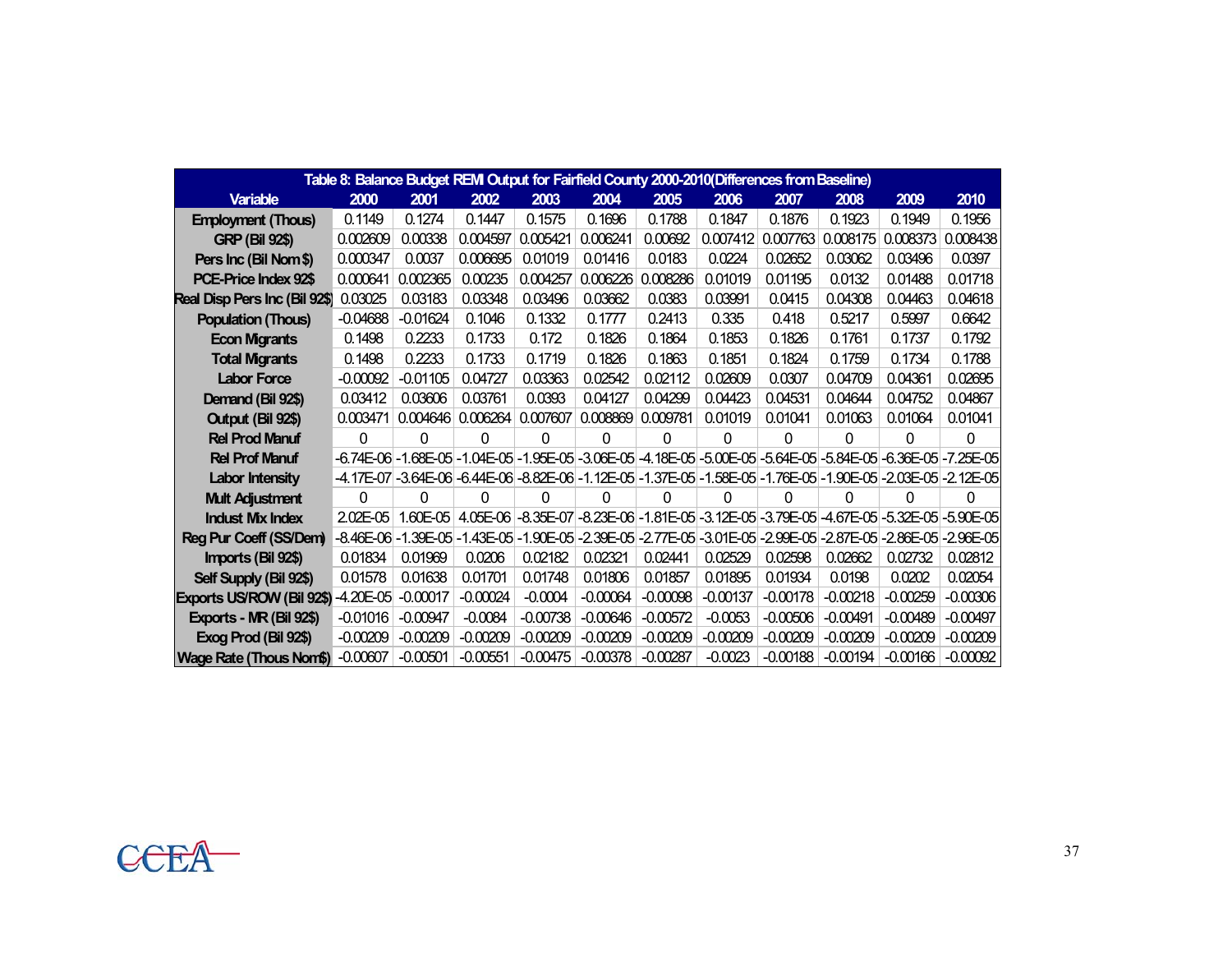| Table 9: Balance Budget REM Output fot Hartford County 2000-2010(Differences from Baseline) |            |            |            |            |            |                     |            |            |                                |            |            |  |  |
|---------------------------------------------------------------------------------------------|------------|------------|------------|------------|------------|---------------------|------------|------------|--------------------------------|------------|------------|--|--|
| <b>Variable</b>                                                                             | 2000       | 2001       | 2002       | 2003       | 2004       | 2005                | 2006       | 2007       | 2008                           | 2009       | 2010       |  |  |
| <b>Employment (Thous)</b>                                                                   | $-6.622$   | $-6.433$   | $-6.195$   | $-5.995$   | $-5.825$   | $-5.697$            | $-5.567$   | $-5.523$   | $-5.497$                       | $-5.494$   | $-5.507$   |  |  |
| <b>GRP (Bil 92\$)</b>                                                                       | $-0.231$   | $-0.2233$  | $-0.2108$  | $-0.2014$  | $-0.1933$  | $-0.1868$           | $-0.18$    | $-0.1793$  | $-0.1794$                      | $-0.1809$  | $-0.1831$  |  |  |
| Pers Inc (Bil Nom\$)                                                                        | $-0.2581$  | $-0.2796$  | $-0.2906$  | $-0.2966$  | $-0.2986$  | $-0.2982$           | $-0.2994$  | $-0.3021$  | $-0.3039$                      | $-0.3059$  | $-0.3079$  |  |  |
| PCE-Price Index 92\$                                                                        | $-0.1748$  | $-0.2339$  | $-0.2672$  | $-0.2756$  | $-0.272$   | $-0.2596$           | $-0.2574$  | $-0.2429$  | $-0.2288$                      | $-0.214$   | $-0.1997$  |  |  |
| Real Disp Pers Inc (Bil 92\$)                                                               | $-0.107$   | $-0.1087$  | $-0.1076$  | $-0.1071$  | $-0.1059$  | $-0.1046$           | $-0.1027$  | $-0.1034$  | $-0.1033$                      | $-0.1034$  | $-0.1034$  |  |  |
| <b>Population (Thous)</b>                                                                   | $-1.664$   | $-3.237$   | $-4.063$   | $-4.97$    | $-5.657$   | $-6.163$            | $-5.972$   | $-6.316$   | $-6.535$                       | $-6.698$   | $-6.781$   |  |  |
| <b>Econ Migrants</b>                                                                        | $-0.9395$  | $-0.8686$  | $-0.5221$  | $-0.3006$  | $-0.08212$ | 0.08807             | 0.1005     | 0.1545     | 0.2602                         | 0.3296     | 0.3873     |  |  |
| <b>Total Migrants</b>                                                                       | $-0.9395$  | $-0.8683$  | $-0.5217$  | $-0.3002$  | $-0.08171$ | 0.08841             | 0.1024     | 0.1552     | 0.2609                         | 0.3303     | 0.388      |  |  |
| <b>Labor Force</b>                                                                          | $-1.337$   | $-2.31$    | $-2.74$    | $-3.214$   | $-3.564$   | $-3.838$            | $-3.677$   | $-3.861$   | $-3.994$                       | -4.119     | $-4.219$   |  |  |
| Demand (Bil 92\$)                                                                           | $-0.2373$  | $-0.2231$  | $-0.2017$  | $-0.1819$  | $-0.1631$  | $-0.1476$           | $-0.1363$  | $-0.1311$  | $-0.1267$                      | $-0.1246$  | $-0.1243$  |  |  |
| Output (Bil 92\$)                                                                           | $-0.3677$  | $-0.3431$  | $-0.3147$  | $-0.2915$  | $-0.2721$  | $-0.2572$           | $-0.246$   | $-0.243$   | $-0.2423$                      | $-0.2444$  | $-0.2483$  |  |  |
| <b>Rel Prod Manuf</b>                                                                       | $\Omega$   | 0          | 0          | 0          | 0          | 0                   | $\Omega$   | $\Omega$   | 0                              | 0          | 0          |  |  |
| <b>Rel Prof Manuf</b>                                                                       | 0.001182   | 0.001424   | 0.00148    | 0.001389   | 0.001228   | 0.001031            | 0.000929   | 0.000771   | 0.000618                       | 0.000474   | 0.000344   |  |  |
| <b>Labor Intensity</b>                                                                      | 1.87E-05   | 6.31E-05   | 0.000105   | 0.00014    |            | $0.000165$ 0.000181 | 0.000191   |            | 0.000196   0.000196   0.000191 |            | 0.000183   |  |  |
| <b>Mult Adjustment</b>                                                                      | $\Omega$   | 0          | 0          | 0          | 0          | 0                   | 0          | 0          | 0                              | 0          | 0          |  |  |
| <b>Indust Mix Index</b>                                                                     | $-0.00222$ | $-0.00212$ | $-0.00204$ | $-0.00195$ | $-0.00187$ | $-0.00183$          | $-0.00188$ | $-0.00178$ | $-0.00172$                     | $-0.00166$ | $-0.00162$ |  |  |
| Reg Pur Coeff (SS/Dem)                                                                      | 0.00019    | 0.000258   | 0.000331   | 0.000375   | 0.000402   | 0.000416            | 0.00044    | 0.000434   | 0.000421                       | 0.000404   | 0.000384   |  |  |
| Imports (Bil 92\$)                                                                          | $-0.1252$  | $-0.1218$  | $-0.1153$  | $-0.1081$  | $-0.1007$  | $-0.09434$          | $-0.09041$ | $-0.08822$ | $-0.08608$                     | $-0.08475$ | $-0.08414$ |  |  |
| Self Supply (Bil 92\$)                                                                      | $-0.1121$  | $-0.1013$  | $-0.0864$  | $-0.07372$ | $-0.06235$ | $-0.05323$          | $-0.04585$ | $-0.04286$ | $-0.04061$                     | $-0.03983$ | $-0.04016$ |  |  |
| Exports US/ROW (Bil 92\$)                                                                   | 0.007532   | 0.01595    | 0.02371    | 0.03003    | 0.03448    | 0.03694             | 0.03802    | 0.03783    | 0.03649                        | 0.03417    | 0.03109    |  |  |
| Exports - MR (Bil 92\$)                                                                     | 0.000409   | 0.002081   | 0.003835   | 0.005407   | 0.006686   | 0.007589            | 0.008125   | 0.008378   | 0.008399                       | 0.008213   | 0.007859   |  |  |
| Exog Prod (Bil 92\$)                                                                        | $-0.2635$  | $-0.2598$  | $-0.2559$  | $-0.2532$  | $-0.251$   | $-0.2485$           | $-0.2463$  | $-0.2464$  | $-0.2466$                      | $-0.2469$  | $-0.2471$  |  |  |
| Wage Rate (Thous Nom\$)                                                                     | $-0.1796$  | $-0.2078$  | $-0.2214$  | $-0.2224$  | $-0.2165$  | $-0.2066$           | $-0.2066$  | $-0.1994$  | $-0.1913$                      | $-0.1833$  | $-0.1759$  |  |  |

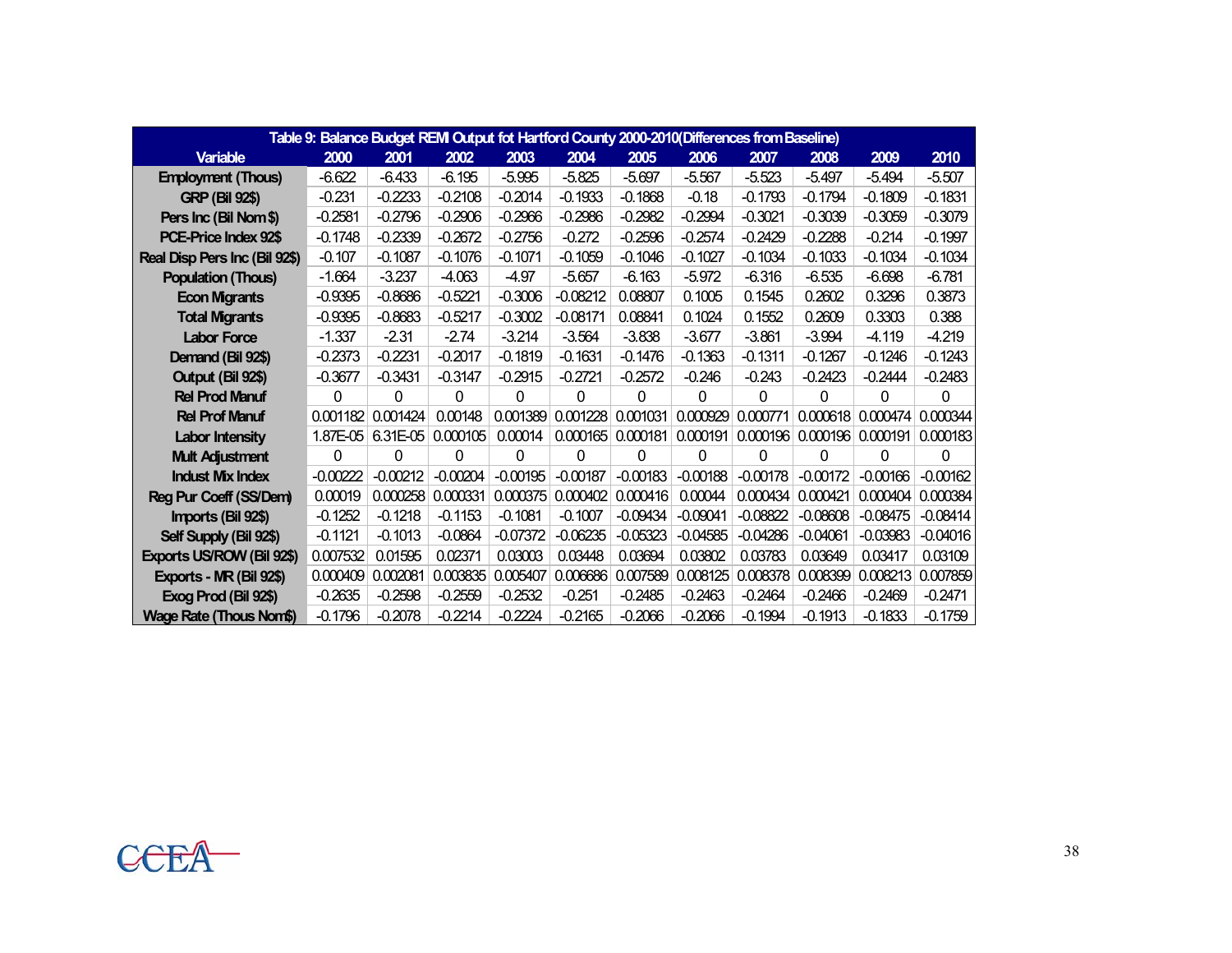| Table 10: Balance Budget REM Output for Litchfield County 2000-2010(Differences from Baseline) |            |                      |            |                                                    |            |                              |            |                                                                    |                     |                                       |            |  |  |  |
|------------------------------------------------------------------------------------------------|------------|----------------------|------------|----------------------------------------------------|------------|------------------------------|------------|--------------------------------------------------------------------|---------------------|---------------------------------------|------------|--|--|--|
| <b>Variable</b>                                                                                | 2000       | 2001                 | 2002       | 2003                                               | 2004       | 2005                         | 2006       | 2007                                                               | 2008                | 2009                                  | 2010       |  |  |  |
| <b>Employment (Thous)</b>                                                                      | $-0.05833$ | $-0.0521$            | $-0.04528$ | $-0.0383$                                          | $-0.03247$ | $-0.02868$                   | $-0.01865$ | $-0.01936$                                                         | $-0.01885$          | $-0.01905$                            | $-0.01954$ |  |  |  |
| <b>GRP (Bil 92\$)</b>                                                                          | $-0.00247$ | $-0.00228$           | $-0.00203$ | $-0.00178$                                         | $-0.00157$ | $-0.00146$                   | $-0.00097$ | $-0.00108$                                                         | $-0.00113$          | $-0.00122$                            | $-0.00133$ |  |  |  |
| Pers Inc (Bil Nom\$)                                                                           | $-0.01231$ | $-0.01291$           | $-0.01274$ | $-0.01209$                                         | $-0.01113$ | $-0.00995$                   | $-0.00904$ | $-0.00839$                                                         | $-0.00754$          | $-0.00663$                            | $-0.00568$ |  |  |  |
| PCE-Price Index 92\$                                                                           | $-0.02918$ | $-0.03249$           | $-0.02773$ | $-0.01968$                                         | $-0.0099$  | 0.001221                     | $-0.00047$ | 0.007965                                                           | 0.01436             | 0.02083                               | 0.02669    |  |  |  |
| Real Disp Pers Inc (Bil 92\$)                                                                  | $-0.00261$ | $-0.00275$           | $-0.00268$ | $-0.00242$                                         | $-0.00204$ | $-0.00158$                   | $-0.00081$ | $-0.00062$                                                         | $-0.00024$          | 0.000153                              | 0.000582   |  |  |  |
| <b>Population (Thous)</b>                                                                      | $-0.1606$  | $-0.2423$            | $-0.3203$  | $-0.3771$                                          | $-0.4124$  | $-0.4307$                    | $-0.2862$  | $-0.3093$                                                          | $-0.3094$           | $-0.3026$                             | $-0.2833$  |  |  |  |
| <b>Econ Migrants</b>                                                                           | $-0.03296$ | $-0.01893$           | 0.01266    | 0.03741                                            | 0.05728    | 0.0746                       | 0.05562    | 0.05447                                                            | 0.06944             | 0.07552                               | 0.0796     |  |  |  |
| <b>Total Migrants</b>                                                                          | $-0.03296$ | $-0.01891$           | 0.01269    | 0.03743                                            | 0.0573     | 0.07461                      | 0.05573    | 0.05448                                                            | 0.06945             | 0.07554                               | 0.07961    |  |  |  |
| <b>Labor Force</b>                                                                             | $-0.115$   | $-0.1882$            | $-0.2497$  | $-0.2963$                                          | $-0.3301$  | $-0.3591$                    | $-0.2804$  | $-0.306$                                                           | $-0.3192$           | $-0.3302$                             | $-0.3355$  |  |  |  |
| Demand (Bil 92\$)                                                                              | $-0.00647$ | $-0.00581$           | $-0.00461$ | $-0.00319$                                         | $-0.00178$ | $-0.00058$                   | 0.000367   | 0.000618                                                           | 0.001158            | 0.001584                              | 0.001915   |  |  |  |
| Output (Bil 92\$)                                                                              | $-0.00406$ | $-0.00336$           | $-0.00257$ | $-0.00187$                                         | $-0.00134$ | $-0.00106$                   | $-0.00068$ | $-0.00082$                                                         | $-0.00094$          | $-0.00116$                            | $-0.00146$ |  |  |  |
| <b>Rel Prod Manuf</b>                                                                          | 0          | 0                    | $\Omega$   | 0                                                  | 0          | 0                            | 0          | 0                                                                  | 0                   | 0                                     | 0          |  |  |  |
| <b>Rel Prof Manuf</b>                                                                          | 0.000191   | 0.000217             | 0.000176   | 0.000105                                           |            | 2.27E-05 -6.70E-05 -6.15E-05 |            | $-0.00011$                                                         | $-0.00015$          | $-0.00019$                            | $-0.00023$ |  |  |  |
| <b>Labor Intensity</b>                                                                         | $5.01E-06$ | 1.09E-05             | $1.45E-05$ | $1.51E-05$                                         |            |                              |            | 1.28E-05 7.87E-06 3.10E-06 -2.15E-06 -8.35E-06 -1.55E-05 -2.30E-05 |                     |                                       |            |  |  |  |
| <b>Mult Adjustment</b>                                                                         | 0          | 0                    | 0          | 0                                                  | 0          | 0                            | 0          | 0                                                                  | 0                   | 0                                     | 0          |  |  |  |
| <b>Indust Mix Index</b>                                                                        |            | $-3.46E-06$ 4.82E-05 |            | $9.38E-05$ 0.000126 0.000145                       |            | 0.00015                      | $9.29E-05$ |                                                                    |                     | $0.000102$ 0.000102 9.72E-05 8.71E-05 |            |  |  |  |
| Reg Pur Coeff (SS/Dem)                                                                         | 3.87E-06   | 4.95E-06             |            | 3.76E-06 - 3.58E-07 - 5.78E-06 - 1.16E-05 4.41E-06 |            |                              |            | 2.38E-07                                                           |                     | -3.19E-06 -6.62E-06 -9.51E-06         |            |  |  |  |
| Imports (Bil 92\$)                                                                             | $-0.00442$ | $-0.00399$           | $-0.00318$ | $-0.00217$                                         | $-0.00117$ | $-0.00028$                   | 0.000207   |                                                                    |                     | $0.000423$ 0.000833 0.001168          | 0.001431   |  |  |  |
| Self Supply (Bil 92\$)                                                                         | $-0.00205$ | $-0.00182$           | $-0.00143$ | $-0.00102$                                         | $-0.00062$ | $-0.0003$                    | 0.00016    |                                                                    | $0.000196$ 0.000326 | 0.000417                              | 0.000482   |  |  |  |
| Exports US/ROW (Bil 92\$)                                                                      | 0.000265   | 0.000535             | 0.000709   | 0.000763                                           | 0.000691   | 0.000488                     | 0.000322   | 9.58E-05                                                           | $-0.00018$          | $-0.00049$                            | $-0.00083$ |  |  |  |
| Exports - MR (Bil 92\$)                                                                        | $-0.00143$ | $-0.00123$           | $-0.001$   | $-0.00077$                                         | $-0.00056$ | $-0.0004$                    | $-0.00032$ | $-0.00027$                                                         | $-0.00024$          | $-0.00024$                            | $-0.00027$ |  |  |  |
| Exog Prod (Bil 92\$)                                                                           | $-0.00085$ | $-0.00085$           | $-0.00085$ | $-0.00085$                                         | $-0.00085$ | $-0.00085$                   | $-0.00085$ | $-0.00085$                                                         | $-0.00085$          | $-0.00085$                            | $-0.00085$ |  |  |  |
| <b>Wage Rate (Thous Nom\$)</b>                                                                 | $-0.01172$ | $-0.01222$           | $-0.0091$  | $-0.00451$                                         |            | $0.000675$ 0.006273          | 0.004677   | 0.00775                                                            | 0.01096             | 0.01401                               | 0.01663    |  |  |  |

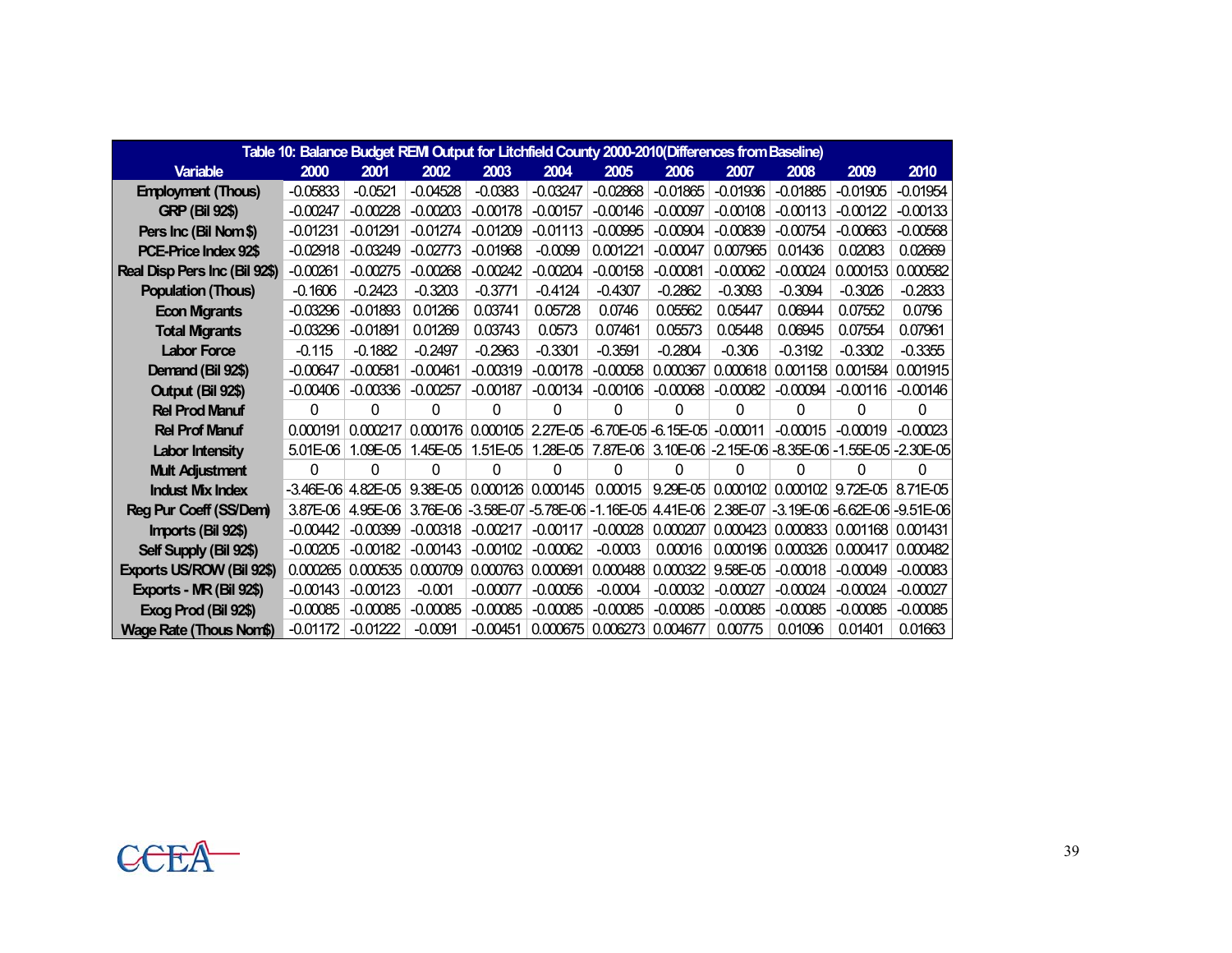| Table 11: Balance Budget REM Output for Middlesex County 2000-2010 (Differences from Baseline) |            |                                                                                 |            |            |                    |                                |            |                     |                                                            |            |            |  |  |  |
|------------------------------------------------------------------------------------------------|------------|---------------------------------------------------------------------------------|------------|------------|--------------------|--------------------------------|------------|---------------------|------------------------------------------------------------|------------|------------|--|--|--|
| <b>Variable</b>                                                                                | 2000       | 2001                                                                            | 2002       | 2003       | 2004               | 2005                           | 2006       | 2007                | 2008                                                       | 2009       | 2010       |  |  |  |
| <b>Employment (Thous)</b>                                                                      | $-0.1328$  | $-0.1336$                                                                       | $-0.1305$  | $-0.1229$  | $-0.119$           | $-0.1186$                      | $-0.1238$  | $-0.1277$           | $-0.1334$                                                  | $-0.1396$  | $-0.1459$  |  |  |  |
| <b>GRP (Bil 92\$)</b>                                                                          | $-0.00531$ | $-0.00553$                                                                      | $-0.0055$  | $-0.00521$ | $-0.00514$         | $-0.00524$                     | $-0.00564$ | $-0.00596$          | $-0.00638$                                                 | $-0.00684$ | $-0.0073$  |  |  |  |
| Pers Inc (Bil Nom\$)                                                                           | $-0.01786$ | $-0.01889$                                                                      | $-0.01865$ | $-0.0179$  | $-0.01689$         | $-0.01559$                     | $-0.01418$ | $-0.01267$          | $-0.01109$                                                 | $-0.00941$ | $-0.00765$ |  |  |  |
| PCE-Price Index 92\$                                                                           | $-0.04607$ | $-0.04507$                                                                      | $-0.03362$ | $-0.02306$ | $-0.00777$         | 0.01094                        | 0.03419    | 0.05299             | 0.07211                                                    | 0.09024    | 0.1066     |  |  |  |
| Real Disp Pers Inc (Bil 92\$)                                                                  | $-0.00913$ | $-0.00966$                                                                      | $-0.00964$ | $-0.00926$ | $-0.00889$         | $-0.00845$                     | $-0.0081$  | $-0.00757$          | $-0.00703$                                                 | $-0.00644$ | $-0.00577$ |  |  |  |
| <b>Population (Thous)</b>                                                                      | $-0.2195$  | $-0.4151$                                                                       | $-0.5343$  | $-0.5546$  | $-0.5886$          | $-0.6228$                      | $-0.6719$  | $-0.6635$           | $-0.6477$                                                  | $-0.6196$  | $-0.5722$  |  |  |  |
| <b>Econ Migrants</b>                                                                           | $-0.06276$ | $-0.0376$                                                                       | 0.02392    | 0.04371    | 0.06021            | 0.08426                        | 0.114      | 0.1314              | 0.1409                                                     | 0.1509     | 0.1576     |  |  |  |
| <b>Total Migrants</b>                                                                          | $-0.06276$ | $-0.03757$                                                                      | 0.02396    | 0.04376    | 0.06024            | 0.08427                        | 0.1141     | 0.1314              | 0.1409                                                     | 0.151      | 0.1577     |  |  |  |
| <b>Labor Force</b>                                                                             | $-0.1753$  | $-0.3281$                                                                       | $-0.4274$  | $-0.4553$  | $-0.4917$          | $-0.5357$                      | $-0.6009$  | $-0.6255$           | $-0.6496$                                                  | $-0.6703$  | $-0.6835$  |  |  |  |
| Demand (Bil 92\$)                                                                              | $-0.01483$ | $-0.01451$                                                                      | $-0.01339$ | $-0.01207$ | $-0.01102$         | $-0.01013$                     | $-0.00959$ | $-0.00915$          | $-0.00892$                                                 | $-0.00878$ | $-0.0088$  |  |  |  |
| Output (Bil 92\$)                                                                              | $-0.00878$ | $-0.0082$                                                                       | $-0.00752$ | $-0.00688$ | $-0.00657$         | $-0.0066$                      | $-0.00713$ | $-0.00783$          | $-0.00875$                                                 | $-0.0098$  | $-0.01095$ |  |  |  |
| <b>Rel Prod Manuf</b>                                                                          | 0          | 0                                                                               | 0          | $\Omega$   | 0                  | 0                              | 0          | 0                   | 0                                                          | $\Omega$   | 0          |  |  |  |
| <b>Rel Prof Manuf</b>                                                                          | 0.000321   | 0.00029                                                                         | 0.000167   |            | 5.99E-05 -7.03E-05 | $-0.00022$                     | $-0.0004$  | $-0.00055$          | $-0.00068$                                                 | $-0.0008$  | $-0.00089$ |  |  |  |
| <b>Labor Intensity</b>                                                                         | $6.08E-06$ | 1.40E-05                                                                        | $1.71E-05$ | $1.57E-05$ | $1.04E-05$         |                                |            |                     | 1.13E-06 -1.23E-05 -2.92E-05 -4.86E-05 -7.03E-05 -9.34E-05 |            |            |  |  |  |
| <b>Mult Adjustment</b>                                                                         | 0          | 0                                                                               | 0          | $\Omega$   | 0                  | 0                              | $\Omega$   | 0                   | 0                                                          | 0          | 0          |  |  |  |
| <b>Indust Mix Index</b>                                                                        |            | $-6.53E-05$ 9.11E-05 0.000187                                                   |            |            |                    | 0.000214   0.000244   0.000268 |            | 0.000294   0.000282 | 0.000263                                                   | 0.000235   | 0.000195   |  |  |  |
| Reg Pur Coeff (SS/Dem)                                                                         |            | -2.66E-05 -2.92E-05 -3.51E-05 -3.35E-05 -3.73E-05 -4.80E-05 -6.87E-05 -8.44E-05 |            |            |                    |                                |            |                     | $-0.0001$                                                  | $-0.00012$ | $-0.00013$ |  |  |  |
| Imports (Bil 92\$)                                                                             | $-0.00918$ | $-0.00896$                                                                      | $-0.00822$ | $-0.0074$  | $-0.0067$          | $-0.00605$                     | $-0.00553$ | $-0.00512$          | $-0.00482$                                                 | $-0.00457$ | $-0.00444$ |  |  |  |
| Self Supply (Bil 92\$)                                                                         | $-0.00565$ | $-0.00555$                                                                      | $-0.00518$ | $-0.00468$ | $-0.00432$         | $-0.00409$                     | $-0.00406$ | $-0.00403$          | $-0.0041$                                                  | $-0.00422$ | $-0.00436$ |  |  |  |
| Exports US/ROW (Bil 92\$)                                                                      | 0.000367   | 0.000656                                                                        | 0.000763   | 0.000735   | 0.000556           | 0.000211                       | $-0.00032$ | $-0.00097$          | $-0.0017$                                                  | $-0.00251$ | $-0.00334$ |  |  |  |
| Exports - NR (Bil 92\$)                                                                        | $-0.00274$ | $-0.00255$                                                                      | $-0.00235$ | $-0.00218$ | $-0.00204$         | $-0.00197$                     | $-0.00199$ | $-0.00207$          | $-0.00218$                                                 | $-0.00233$ | $-0.00249$ |  |  |  |
| Exog Prod (Bil 92\$)                                                                           | $-0.00076$ | $-0.00076$                                                                      | $-0.00076$ | $-0.00076$ | $-0.00076$         | $-0.00076$                     | $-0.00076$ | $-0.00076$          | $-0.00076$                                                 | $-0.00076$ | $-0.00076$ |  |  |  |
| Wage Rate (Thous Nom\$)                                                                        | $-0.01742$ | $-0.01334$                                                                      | $-0.00412$ | 0.00301    | 0.01183            | 0.02258                        | 0.03599    | 0.04688             | 0.05727                                                    | 0.06697    | 0.07536    |  |  |  |

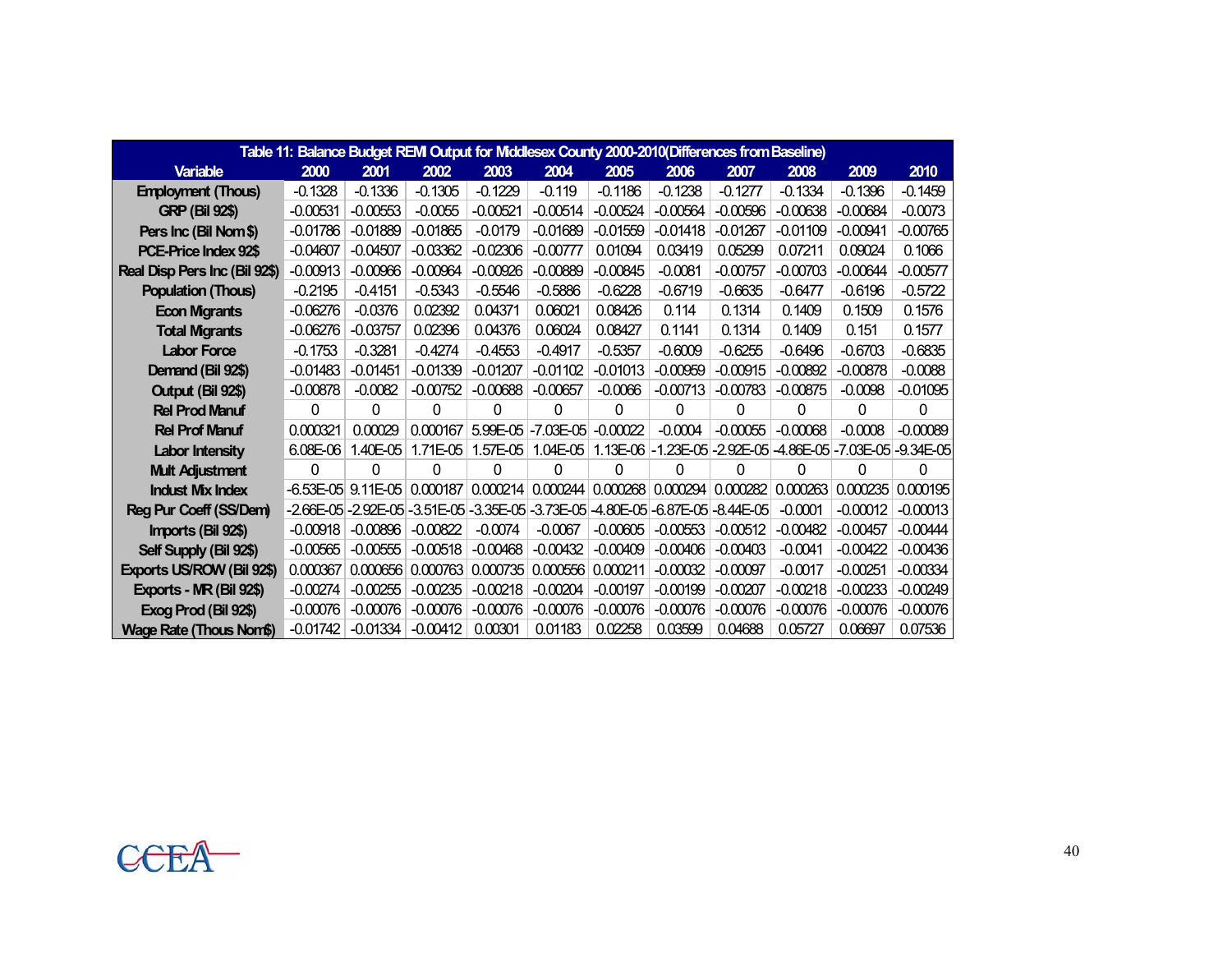| Table 12: Balance Budget REM Output for New Haven County 2000-2010 |              |            |                    |            |                              |                                |                                                                                                    |            |            |                                     |            |  |  |  |
|--------------------------------------------------------------------|--------------|------------|--------------------|------------|------------------------------|--------------------------------|----------------------------------------------------------------------------------------------------|------------|------------|-------------------------------------|------------|--|--|--|
| <b>Variable</b>                                                    | 2000         | 2001       | 2002               | 2003       | 2004                         | 2005                           | 2006                                                                                               | 2007       | 2008       | 2009                                | 2010       |  |  |  |
| <b>Employment (Thous)</b>                                          | $-0.04971$   | $-0.04306$ | $-0.03647$         | $-0.03229$ | $-0.03415$                   | $-0.04288$                     | $-0.06207$                                                                                         | $-0.08234$ | $-0.1032$  | $-0.1236$                           | $-0.1426$  |  |  |  |
| <b>GRP (Bil 92\$)</b>                                              | $-0.00392$   | $-0.00414$ | $-0.00419$         | $-0.00432$ | $-0.0047$                    | $-0.00541$                     | $-0.00659$                                                                                         | $-0.00786$ | $-0.00922$ | $-0.0106$                           | $-0.01196$ |  |  |  |
| Pers Inc (Bil Nom\$)                                               | $-0.02352$   | $-0.02263$ | $-0.01953$         | $-0.015$   | $-0.00953$                   | $-0.00337$                     | 0.002876                                                                                           | 0.009403   | 0.01631    | 0.02374                             | 0.03172    |  |  |  |
| PCE-Price Index 92\$                                               | $-0.00983$   | $-0.00517$ | 0.003922           | 0.0152     | 0.02747                      | 0.04037                        | 0.05316                                                                                            | 0.06503    | 0.07657    | 0.08775                             | 0.09871    |  |  |  |
| Real Disp Pers Inc (Bil 92\$)                                      | 0.005039     | 0.005157   | 0.006001           | 0.007355   | 0.009075                     | 0.01104                        | 0.01303                                                                                            | 0.01521    | 0.01755    | 0.02013                             | 0.02293    |  |  |  |
| Population (Thous)                                                 | $-0.4267$    | $-0.7373$  | $-0.9551$          | $-1.09$    | $-1.154$                     | $-1.154$                       | $-1.099$                                                                                           | $-0.9991$  | $-0.8642$  | $-0.6929$                           | $-0.4893$  |  |  |  |
| Econ Mgrants                                                       | 0.02387      | 0.1388     | 0.2274             | 0.3053     | 0.3694                       | 0.4243                         | 0.4704                                                                                             | 0.505      | 0.5329     | 0.5575                              | 0.579      |  |  |  |
| <b>Total Mgrants</b>                                               | 0.02387      | 0.1389     | 0.2275             | 0.3054     | 0.3694                       | 0.4243                         | 0.4707                                                                                             | 0.505      | 0.5329     | 0.5575                              | 0.5789     |  |  |  |
| Labor Force                                                        | $-0.2877$    | $-0.545$   | $-0.7448$          | $-0.8986$  | $-1.021$                     | $-1.125$                       | $-1.219$                                                                                           | $-1.288$   | $-1.351$   | $-1.408$                            | $-1.458$   |  |  |  |
| Demand (Bil 92\$)                                                  | 0.001698     | 0.003284   | 0.005829           | 0.00861    | 0.01111                      | 0.0132                         | 0.01421                                                                                            | 0.01498    | 0.01558    | 0.01613                             | 0.01661    |  |  |  |
| Cutput (Bil 92\$)                                                  | $-0.00524$   | $-0.00433$ | $-0.00356$         | $-0.00333$ | $-0.00388$                   | $-0.00534$                     | $-0.0079$                                                                                          | $-0.0108$  | $-0.01406$ | $-0.01754$                          | $-0.02111$ |  |  |  |
| <b>Rel Prod Manuf</b>                                              | 0            | $\Omega$   | $\Omega$           | 0          | 0                            | 0                              | 0                                                                                                  | 0          | 0          | $\Omega$                            | 0          |  |  |  |
| <b>Rel Prof Manuf</b>                                              | $6.80E - 05$ |            | 2.56E-05 -5.22E-05 | $-0.00014$ | $-0.00024$                   | $-0.00033$                     | $-0.00042$                                                                                         | $-0.0005$  | $-0.00057$ | $-0.00063$                          | $-0.00068$ |  |  |  |
| Labor Intensity                                                    | 1.37E-06     |            |                    |            |                              |                                | 1.73E-06 -7.75E-07 -6.08E-06 -1.41E-05 -2.44E-05 -3.63E-05 -4.94E-05 -6.35E-05 -7.83E-05 -9.37E-05 |            |            |                                     |            |  |  |  |
| <b>Mult Adjustment</b>                                             | 0            | $\Omega$   | 0                  | 0          | 0                            | 0                              | O                                                                                                  | 0          | 0          | 0                                   | n          |  |  |  |
| <b>Indust Mx Index</b>                                             | 3.58E-05     | 7.61E-05   |                    |            | $0.000102$ 0.000116 0.000118 | 0.00011                        |                                                                                                    |            |            | 9.23E-05 7.45E-05 5.34E-05 2.92E-05 | 1.43E-06   |  |  |  |
| Reg Pur Coeff (SS/Dem)                                             | 2.92E-05     | 1.59E-05   |                    |            |                              |                                | -9.24E-07 - 1.94E-05 - 3.82E-05 - 5.82E-05 - 7.62E-05 - 9.18E-05                                   |            | $-0.00011$ | $-0.00012$                          | $-0.00013$ |  |  |  |
| Imports (Bil 92\$)                                                 | $-0.00023$   | 0.00104    | 0.002956           |            | 0.005098   0.007149          | 0.009066                       | 0.01039                                                                                            | 0.01155    | 0.01264    | 0.01368                             | 0.01464    |  |  |  |
| Self Supply (Bil 92\$)                                             | 0.001926     | 0.002245   | 0.002869           |            |                              | 0.003513   0.003965   0.004133 | 0.003817                                                                                           | 0.003441   | 0.002947   | 0.002439                            | 0.001974   |  |  |  |
| Exports US/ROW (Bil 92\$)                                          | 0.000403     | 0.000517   | 0.00016            | $-0.0007$  | $-0.00206$                   | $-0.00387$                     | $-0.00609$                                                                                         | $-0.00849$ | $-0.01107$ | $-0.01378$                          | $-0.01656$ |  |  |  |
| Exports - MR (Bil 92\$)                                            | $-0.00379$   | $-0.0033$  | $-0.0028$          | $-0.00235$ | $-0.00201$                   | $-0.00181$                     | $-0.00184$                                                                                         | $-0.00196$ | $-0.00215$ | $-0.00242$                          | $-0.00274$ |  |  |  |
| Exog Prod (Bil 92\$)                                               | $-0.00378$   | $-0.00379$ | $-0.00379$         | $-0.00379$ | $-0.00379$                   | $-0.00379$                     | $-0.00379$                                                                                         | $-0.00379$ | $-0.00379$ | $-0.00379$                          | $-0.00379$ |  |  |  |
| Wage Rate (Thous Nom\$)                                            | $-0.00635$   | $-0.00264$ | 0.003189           | 0.009811   | 0.01672                      | 0.02364                        | 0.0303                                                                                             | 0.03637    | 0.04209    | 0.04748                             | 0.05258    |  |  |  |

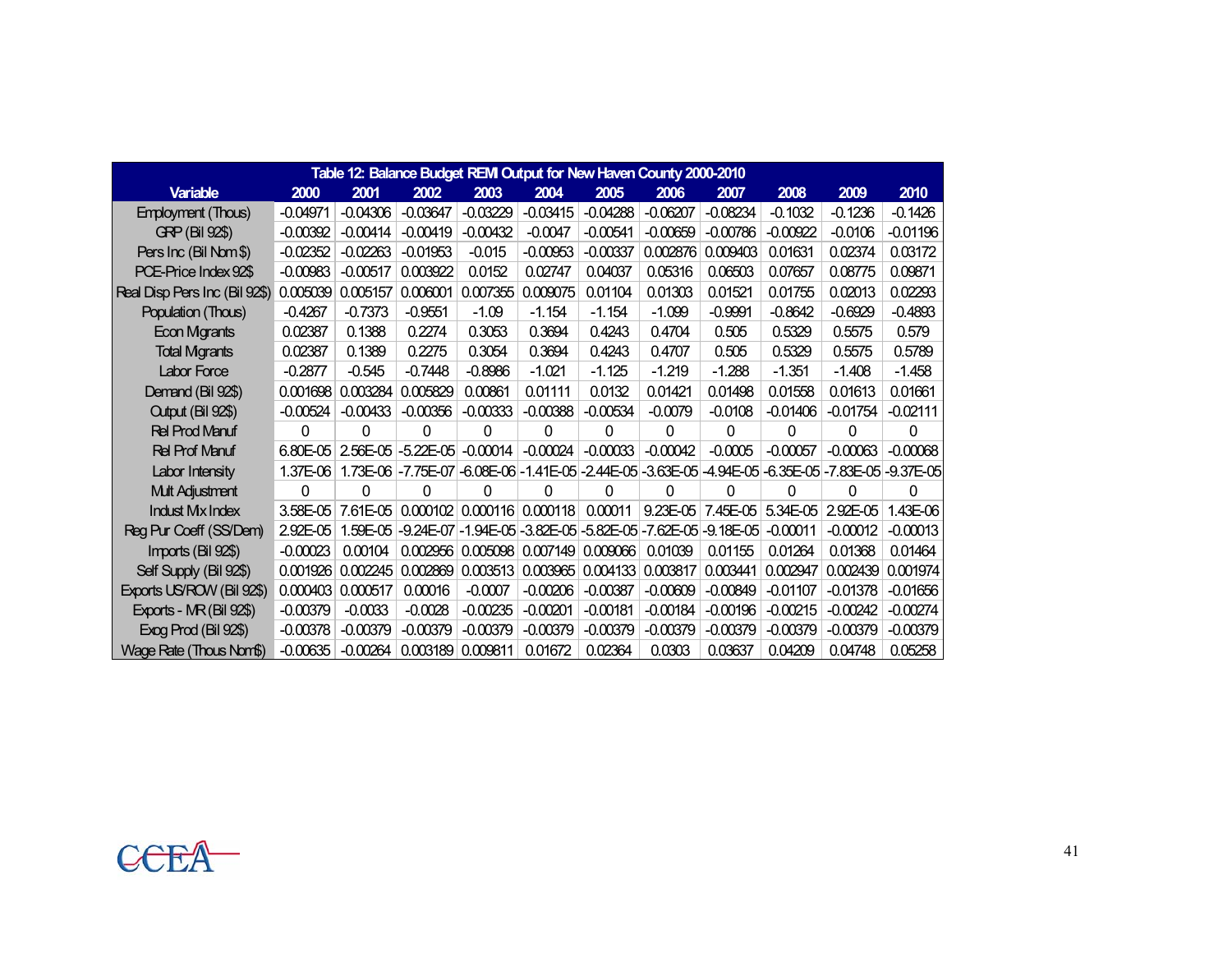| Table 13: Balance Budget REM Output for New London County 2000-2010 |            |                        |             |                              |            |                    |            |            |                                                                                |            |                       |  |  |
|---------------------------------------------------------------------|------------|------------------------|-------------|------------------------------|------------|--------------------|------------|------------|--------------------------------------------------------------------------------|------------|-----------------------|--|--|
| <b>Variable</b>                                                     | 2000       | 2001                   | 2002        | 2003                         | 2004       | 2005               | 2006       | 2007       | 2008                                                                           | 2009       | 2010                  |  |  |
| <b>Employment (Thous)</b>                                           | $-0.04065$ | $-0.03804$             | $-0.03596$  | $-0.03552$                   | $-0.03781$ | $-0.04141$         | $-0.05014$ | $-0.05641$ | $-0.06372$                                                                     | $-0.07094$ | $-0.07732$            |  |  |
| <b>GRP (Bil 92\$)</b>                                               | $-0.00176$ | $-0.00185$             | $-0.00192$  | $-0.00209$                   | $-0.00242$ | $-0.0028$          | $-0.00344$ | $-0.00396$ | $-0.00457$                                                                     | $-0.00519$ | $-0.00578$            |  |  |
| Pers Inc (Bil Nom\$)                                                | $-0.00715$ | $-0.00675$             | $-0.00563$  | $-0.0041$                    | $-0.00221$ | -7.53E-05 0.002151 |            | 0.004524   | 0.007018                                                                       | 0.00977    | 0.01274               |  |  |
| PCE-Price Index 92\$                                                | $-0.0106$  | $-0.00404$             | 0.006897    | 0.02025                      | 0.03539    | 0.05006            | 0.06569    | 0.07816    | 0.09132                                                                        | 0.1046     | 0.1171                |  |  |
| Real Disp Pers Inc (Bil 92\$)                                       | 0.001918   | 0.001961               | 0.002265    | 0.002717                     | 0.003291   | 0.004017           | 0.004742   | 0.005645   | 0.006542                                                                       | 0.007539   | 0.008643              |  |  |
| Population (Thous)                                                  | $-0.159$   | $-0.2759$              | $-0.3502$   | $-0.403$                     | $-0.4421$  | $-0.441$           | $-0.4306$  | $-0.3821$  | $-0.3377$                                                                      | $-0.2858$  | $-0.2183$             |  |  |
| Econ Mgrants                                                        | 0.0168     | 0.0583                 | 0.08744     | 0.1153                       | 0.1416     | 0.1622             | 0.181      | 0.1919     | 0.2004                                                                         | 0.212      | 0.2213                |  |  |
| <b>Total Mgrants</b>                                                | 0.0168     | 0.05833                | 0.08747     | 0.1153                       | 0.1416     | 0.1622             | 0.1811     | 0.1919     | 0.2004                                                                         | 0.2119     | 0.2212                |  |  |
| Labor Force                                                         | $-0.1073$  | $-0.2018$              | $-0.2705$   | $-0.3274$                    | $-0.38$    | $-0.4153$          | $-0.4558$  | $-0.4704$  | $-0.4929$                                                                      | $-0.5174$  | $-0.5358$             |  |  |
| Demand (Bil 92\$)                                                   | 0.000505   | $-3.43E - 05$          | 0.001245    | 0.001341                     | 0.002648   | 0.002827           | 0.003462   | 0.003914   | 0.003993                                                                       | 0.00383    | 0.005115              |  |  |
| Cutput (Bil 92\$)                                                   | $-0.00243$ | $-0.0021$              | $-0.00193$  | $-0.00205$                   | $-0.00251$ | $-0.00326$         | $-0.00447$ | $-0.00565$ | $-0.00699$                                                                     | $-0.00839$ | $-0.0098$             |  |  |
| <b>Rel Prod Manuf</b>                                               | 0          | 0                      | 0           | 0                            | 0          | 0                  | 0          | 0          | 0                                                                              | 0          | $\Omega$              |  |  |
| <b>Rel Prof Manuf</b>                                               | 0.000105   | $1.13F - 05$           | $-0.00012$  | $-0.00028$                   | $-0.00044$ | $-0.00059$         | $-0.00074$ | $-0.00084$ | $-0.00094$                                                                     | $-0.00103$ | $-0.00111$            |  |  |
| Labor Intensity                                                     | 2.56E-06   |                        |             |                              |            |                    |            |            | 2.98E-06 -1.25E-06 -9.60E-06 -2.08E-05 -3.48E-05 -5.05E-05 -6.65E-05 -8.33E-05 | $-0.0001$  | $-0.00012$            |  |  |
| Mult Adjustment                                                     | 0          | 0                      | 0           | 0                            | 0          | $\Omega$           | 0          | $\Omega$   | 0                                                                              | 0          | $\Omega$              |  |  |
| <b>Indust Mx Index</b>                                              |            | $-2.16E - 05$ 3.08E-05 |             |                              |            |                    |            |            | 6.52E-05 8.79E-05 0.000103 9.92E-05 8.40E-05 6.22E-05 4.09E-05                 |            | $1.67E-05$ - 1.25E-05 |  |  |
| Reg Pur Coeff (SS/Dem)                                              | 2.67E-05   | 4.30E-05               | 1.30E-05    |                              |            |                    |            |            | 1.73E-05 -1.62E-05 -1.75E-05 -4.21E-05 -5.24E-05 -5.62E-05 -5.21E-05 -8.31E-05 |            |                       |  |  |
| Imports (Bil 92\$)                                                  | 2.67E-05   | $-0.00052$             | 0.000665    | $0.000676$ 0.001935 0.002067 |            |                    | 0.002779   |            | $0.003216$ 0.003335                                                            | 0.003189   | 0.004459              |  |  |
| Self Supply (Bil 92\$)                                              | 0.000478   | 0.000487               | 0.000578    | 0.000664                     | 0.000715   | 0.000758           | 0.000684   | 0.0007     | 0.000661                                                                       | 0.000639   | 0.000655              |  |  |
| Exports US/ROW (Bil 92\$)                                           | 0.000189   | 0.000201               | $-1.81E-05$ | $-0.00047$                   | $-0.00115$ | $-0.002$           | $-0.00299$ | $-0.00406$ | $-0.00518$                                                                     | $-0.00634$ | $-0.00752$            |  |  |
| Exports - MR (Bil 92\$)                                             | $-0.00222$ | $-0.00191$             | $-0.00161$  | $-0.00137$                   | $-0.0012$  | $-0.00114$         | $-0.00129$ | $-0.00142$ | $-0.0016$                                                                      | $-0.00181$ | $-0.00206$            |  |  |
| Exog Prod (Bil 92\$)                                                | $-0.00087$ | $-0.00087$             | $-0.00087$  | $-0.00087$                   | $-0.00087$ | $-0.00087$         | $-0.00087$ | $-0.00087$ | $-0.00088$                                                                     | $-0.00088$ | $-0.00088$            |  |  |
| Wage Rate (Thous Nom\$)                                             | $-0.00533$ | $-0.00081$             | 0.005554    | 0.01272                      | 0.02051    | 0.02756            | 0.03463    | 0.04011    | 0.04566                                                                        | 0.05125    | 0.05633               |  |  |

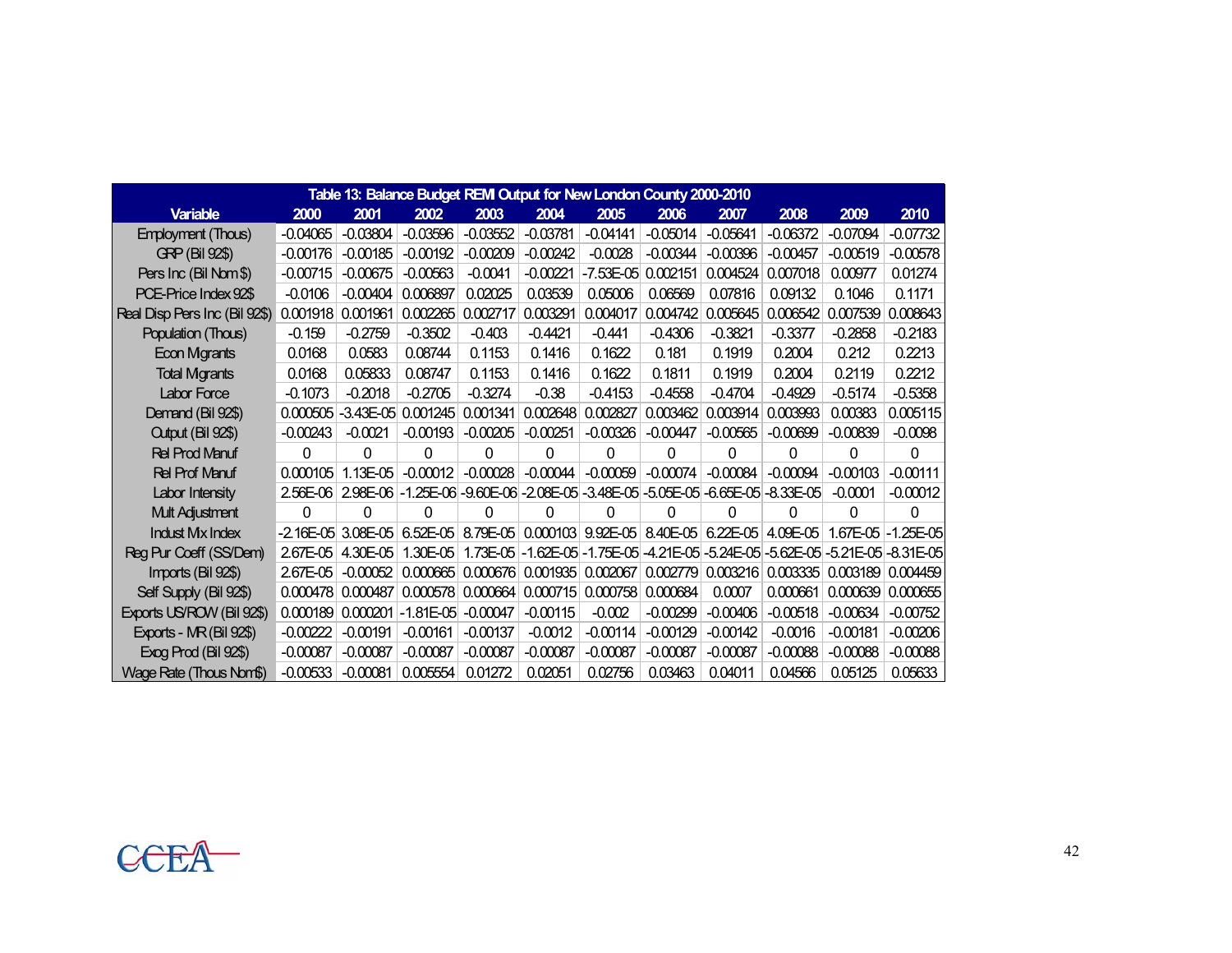| Table 14: Balance Budget REM Output for Tolland County 2000-2010(Differences from Baseline) |            |            |            |            |                   |                                           |                              |            |                                                   |                     |             |  |  |  |
|---------------------------------------------------------------------------------------------|------------|------------|------------|------------|-------------------|-------------------------------------------|------------------------------|------------|---------------------------------------------------|---------------------|-------------|--|--|--|
| <b>Variable</b>                                                                             | 2000       | 2001       | 2002       | 2003       | 2004              | 2005                                      | 2006                         | 2007       | 2008                                              | 2009                | 2010        |  |  |  |
| <b>Employment (Thous)</b>                                                                   | $-0.1509$  | $-0.1714$  | $-0.1799$  | $-0.1859$  | $-0.1878$         | $-0.1872$                                 | $-0.1804$                    | $-0.1686$  | $-0.1596$                                         | $-0.1555$           | $-0.1554$   |  |  |  |
| <b>GRP (Bil 92\$)</b>                                                                       | $-0.00577$ | $-0.00691$ | $-0.00743$ | $-0.00785$ | $-0.00805$        | $-0.0081$                                 | $-0.00782$                   | $-0.00732$ | $-0.00694$                                        | $-0.00682$          | $-0.0069$   |  |  |  |
| Pers Inc (Bil Nom \$)                                                                       | $-0.02706$ | $-0.02994$ | $-0.03122$ | $-0.03167$ | $-0.03142$        | $-0.03071$                                | $-0.03002$                   | $-0.02933$ | $-0.02874$                                        | $-0.02827$          | $-0.0278$   |  |  |  |
| PCE-Price Index 92\$                                                                        | $-0.09894$ | $-0.1167$  | $-0.1172$  | $-0.1062$  | $-0.08999$        | $-0.07095$                                | $-0.05927$                   | $-0.05016$ | $-0.04071$                                        | $-0.03087$          | $-0.01913$  |  |  |  |
| Real Disp Pers Inc (Bil 92\$)                                                               | $-0.01275$ | $-0.01407$ | $-0.01461$ | $-0.01484$ | $-0.01472$        | $-0.01435$                                | $-0.01381$                   | $-0.0132$  | $-0.01268$                                        | $-0.01226$          | $-0.01191$  |  |  |  |
| Population (Thous)                                                                          | $-0.3326$  | $-0.5737$  | $-0.7352$  | $-0.8801$  | $-0.9819$         | $-1.047$                                  | $-1.043$                     | $-0.9897$  | $-0.9498$                                         | $-0.9401$           | $-0.9547$   |  |  |  |
| <b>Econ Mgrants</b>                                                                         | $-0.1336$  | $-0.1243$  | $-0.04512$ | 0.001833   | 0.04275           | 0.07411                                   | 0.08407                      | 0.0791     | 0.07673                                           | 0.08129             | 0.09312     |  |  |  |
| <b>Total Mgrants</b>                                                                        | $-0.1336$  | $-0.1242$  | $-0.04506$ | 0.001892   | 0.04279           | 0.07414                                   | 0.08434                      | 0.07916    | 0.07678                                           | 0.08134             | 0.09316     |  |  |  |
| Labor Force                                                                                 | $-0.255$   | $-0.4446$  | $-0.5637$  | $-0.6659$  | $-0.7394$         | $-0.7919$                                 | $-0.7877$                    | $-0.7633$  | $-0.7484$                                         | $-0.7503$           | $-0.7724$   |  |  |  |
| Demand (Bil 92\$)                                                                           | $-0.01933$ | $-0.02056$ | $-0.02033$ | $-0.01964$ | $-0.01853$        | $-0.01722$                                | $-0.01589$                   | $-0.01455$ | $-0.01345$                                        | $-0.01265$          | $-0.01213$  |  |  |  |
| Cutput (Bil 92\$)                                                                           | $-0.00781$ | $-0.00793$ | $-0.00753$ | $-0.00709$ | $-0.0066$         | $-0.00615$                                | $-0.00566$                   | $-0.00516$ | $-0.00481$                                        | $-0.00466$          | $-0.00468$  |  |  |  |
| <b>Rel Prod Manuf</b>                                                                       | 0          | 0          | $\Omega$   | 0          | 0                 | 0                                         | 0                            | $\Omega$   | 0                                                 | 0                   | 0           |  |  |  |
| <b>Rel Prof Manuf</b>                                                                       | 0.00063    | 0.000735   | 0.000699   | 0.00058    | 0.000424          | 0.000257                                  | 0.000148                     | 7.30E-05   |                                                   | 8.46E-06 - 5.59E-05 | $-0.00013$  |  |  |  |
| Labor Intensity                                                                             | 2.84E-05   | $5.94E-05$ | $8.44E-05$ |            | 9.87E-05 0.000102 |                                           | $9.49E-05$ 8.18E-05 6.64E-05 |            | $4.94E-05$                                        | $3.06E - 05$        | 9.78E-06    |  |  |  |
| <b>Mult Adjustment</b>                                                                      | 0          | 0          | 0          | 0          | O                 | 0                                         | 0                            | 0          | 0                                                 | O                   | O           |  |  |  |
| <b>Indust Mx Index</b>                                                                      | $-0.00014$ | 0.000289   | 0.000595   |            | 0.000875 0.001077 |                                           | $0.001209$ 0.001234 0.001176 |            | 0.001134                                          | 0.001127            | 0.001143    |  |  |  |
| Reg Pur Coeff (SS/Dem)                                                                      | 6.87E-05   | 5.80E-05   | 4.83E-05   | $2.86E-05$ |                   | $9.15E-06$ - 1.23E-05 - 1.00E-05 3.10E-06 |                              |            | 1.07E-05                                          | 7.36E-06            | $-2.30E-06$ |  |  |  |
| Imports (Bil 92\$)                                                                          | $-0.01256$ | $-0.01332$ | $-0.01315$ | $-0.01264$ | $-0.01186$        | $-0.01093$                                | $-0.0101$                    | $-0.00934$ | $-0.00869$                                        | $-0.00818$          | $-0.0078$   |  |  |  |
| Self Supply (Bil 92\$)                                                                      | $-0.00678$ | $-0.00725$ | $-0.00718$ | $-0.007$   | $-0.00668$        | $-0.00629$                                | $-0.00578$                   | $-0.00521$ | $-0.00476$                                        | $-0.00448$          | $-0.00433$  |  |  |  |
| Exports US/ROW (Bil 92\$)                                                                   | 0.000238   | 0.000494   | 0.000709   | 0.00086    | 0.000936          | 0.000937                                  | 0.000894                     | 0.00081    | 0.000709                                          | 0.00059             | 0.000451    |  |  |  |
| Exports - MR (Bil 92\$)                                                                     | $-0.00054$ | $-0.00044$ | $-0.00033$ | $-0.00022$ | $-0.00013$        | $-6.21E - 05$                             |                              |            | -3.68E-05 -2.68E-05 -2.64E-05 -3.87E-05 -6.41E-05 |                     |             |  |  |  |
| Exog Prod (Bil 92\$)                                                                        | $-0.00073$ | $-0.00073$ | $-0.00073$ | $-0.00073$ | $-0.00073$        | $-0.00073$                                | $-0.00073$                   | $-0.00073$ | $-0.00073$                                        | $-0.00073$          | $-0.00073$  |  |  |  |
| Wage Rate (Thous Nom\$)                                                                     | $-0.03163$ | $-0.03457$ | $-0.03104$ | $-0.02323$ | $-0.01365$        |                                           | $-0.00358$ 0.002483 0.006433 |            | 0.01019                                           | 0.0144              | 0.01989     |  |  |  |

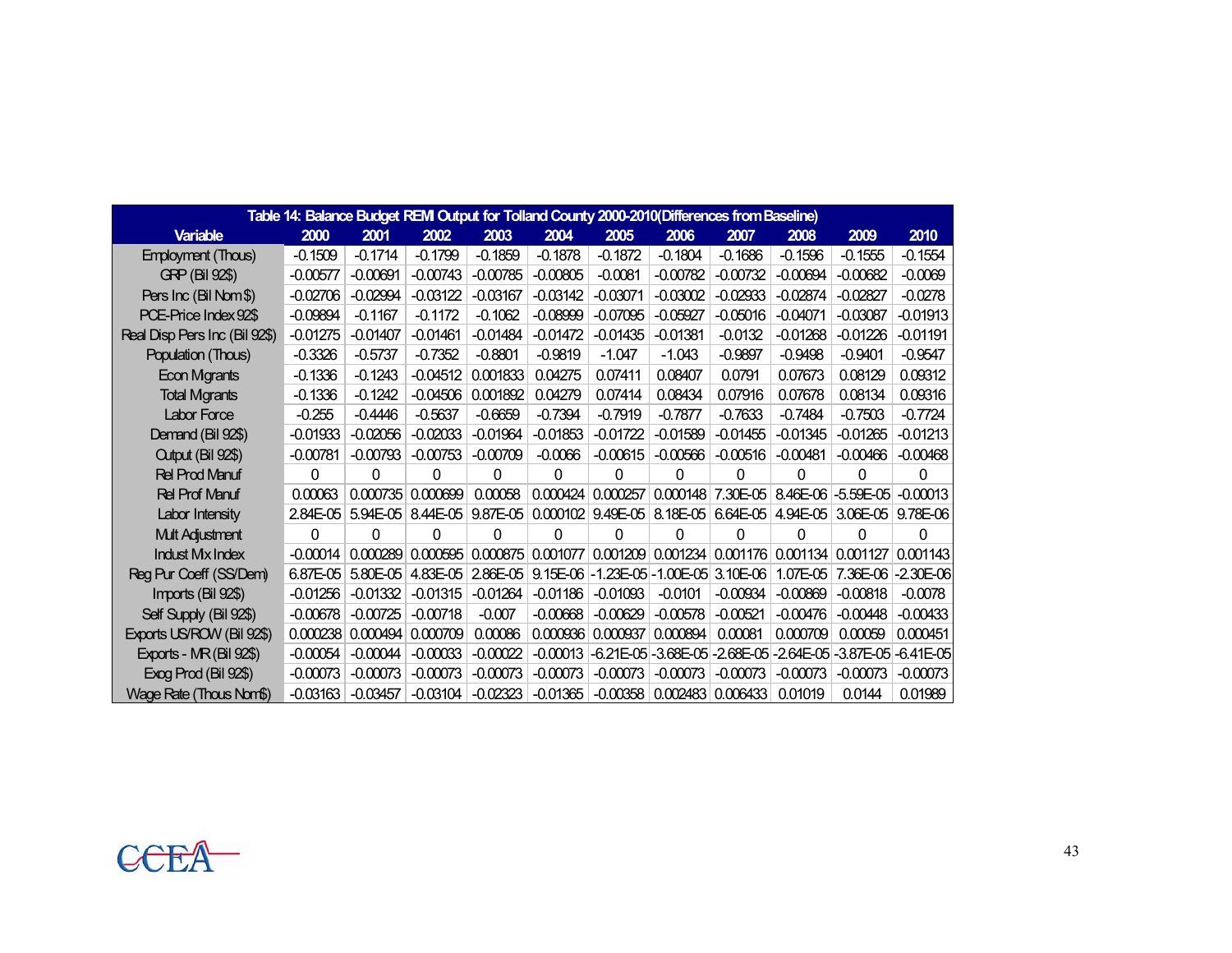| Table 15: Balance Budget REM Output for Windham County 2000-2010(Differences from Baseline) |            |                      |            |                            |                     |            |                   |            |            |            |                                           |  |  |
|---------------------------------------------------------------------------------------------|------------|----------------------|------------|----------------------------|---------------------|------------|-------------------|------------|------------|------------|-------------------------------------------|--|--|
| <b>Variable</b>                                                                             | 2000       | 2001                 | 2002       | 2003                       | 2004                | 2005       | 2006              | 2007       | 2008       | 2009       | 2010                                      |  |  |
| <b>Employment (Thous)</b>                                                                   | $-0.04601$ | $-0.04568$           | $-0.04396$ | $-0.042$                   | $-0.03997$          | $-0.03865$ | $-0.03519$        | $-0.03499$ | $-0.03484$ | $-0.03496$ | $-0.03513$                                |  |  |
| <b>GRP (Bil 92\$)</b>                                                                       | $-0.00187$ | $-0.00189$           | $-0.00183$ | $-0.00176$                 | $-0.00168$          | $-0.00164$ | $-0.00149$        | $-0.0015$  | $-0.00152$ | $-0.00155$ | $-0.00159$                                |  |  |
| Pers Inc (Bil Nom\$)                                                                        | $-0.0051$  | $-0.00566$           | $-0.00585$ | $-0.00584$                 | $-0.00569$          | $-0.00545$ | $-0.00518$        | $-0.00499$ | $-0.00477$ | $-0.00457$ | $-0.00437$                                |  |  |
| PCE-Price Index 92\$                                                                        | $-0.02848$ | $-0.03407$           | $-0.03384$ | $-0.02991$                 | $-0.02424$          | $-0.01685$ | $-0.01318$        | $-0.00681$ | $-0.00133$ | 0.003784   | 0.008133                                  |  |  |
| Real Disp Pers Inc (Bil 92\$)                                                               | $-0.00092$ | $-0.00116$           | $-0.00124$ | $-0.00126$                 | $-0.00121$          | $-0.00113$ | $-0.00096$        | $-0.0009$  | $-0.00081$ | $-0.00072$ | $-0.00061$                                |  |  |
| Population (Thous)                                                                          | $-0.07125$ | $-0.1201$            | $-0.156$   | $-0.1877$                  | $-0.2102$           | $-0.2285$  | $-0.2136$         | $-0.2226$  | $-0.2246$  | $-0.2239$  | $-0.2186$                                 |  |  |
| Econ Mgrants                                                                                | $-0.03518$ | $-0.02895$           | $-0.01535$ | $-0.00502$                 | 0.004209            | 0.0127     | 0.01417           | 0.01672    | 0.02099    | 0.0234     | 0.02486                                   |  |  |
| <b>Total Mgrants</b>                                                                        | $-0.03518$ | $-0.02894$           | $-0.01533$ | $-0.00501$                 | 0.004219            | 0.0127     | 0.01423           | 0.01673    | 0.021      | 0.02341    | 0.02487                                   |  |  |
| Labor Force                                                                                 | $-0.05091$ | $-0.08875$           | $-0.1135$  | $-0.1342$                  | $-0.1489$           | $-0.1625$  | $-0.1543$         | $-0.1609$  | $-0.1642$  | $-0.1667$  | $-0.1669$                                 |  |  |
| Demand (Bil 92\$)                                                                           | $-0.0031$  | $-0.00316$           | $-0.0029$  | $-0.00256$                 | $-0.00217$          | $-0.0018$  | $-0.00133$        | $-0.00117$ | $-0.00101$ | $-0.0009$  | $-0.00083$                                |  |  |
| Output (Bil 92\$)                                                                           | $-0.00301$ | $-0.00275$           | $-0.00239$ | $-0.00205$                 | $-0.00176$          | $-0.00157$ | $-0.00138$        | $-0.00137$ | $-0.00141$ | $-0.00149$ | $-0.0016$                                 |  |  |
| <b>Rel Prod Manuf</b>                                                                       | 0          | 0                    | 0          | 0                          | 0                   | $\Omega$   | 0                 | 0          | 0          | 0          | 0                                         |  |  |
| <b>Rel Prof Manuf</b>                                                                       | 0.000173   | 0.00022              | 0.000219   |                            | $0.000189$ 0.000145 | $8.95E-05$ | $5.85E-05$        |            |            |            | 1.71E-05 - 2.10E-05 - 5.45E-05 - 8.14E-05 |  |  |
| Labor Intensity                                                                             | 4.53E-06   | $1.09E-05$           |            | 1.65E-05 2.06E-05 2.22E-05 |                     |            | 2.18E-05 2.00E-05 |            |            |            | 1.71E-05 1.25E-05 7.39E-06 1.31E-06       |  |  |
| Mult Adjustment                                                                             | 0          | 0                    | 0          | 0                          | 0                   | $\Omega$   | 0                 | 0          | O          | 0          | 0                                         |  |  |
| <b>Indust Mx Index</b>                                                                      |            | -7.78E-05 - 2.38E-06 | 5.61E-05   | 0.000107                   | 0.000143            | 0.00017    | 0.000161          | 0.000174   | 0.000177   |            | $0.000176$ 0.000169                       |  |  |
| Reg Pur Coeff (SS/Dem)                                                                      | 2.94E-05   | 2.30E-05             | 1.84E-05   | $1.24E-05$                 | 6.44E-06            | 2.68E-07   | $6.14E-06$        | 3.43E-06   | 7.15E-07   |            | -1.79E-06 -3.70E-06                       |  |  |
| Imports (Bil 92\$)                                                                          | $-0.0023$  | $-0.00231$           | $-0.00212$ | $-0.00186$                 | $-0.00155$          | $-0.00127$ | $-0.00097$        | $-0.00084$ | $-0.00071$ | $-0.00063$ | $-0.00057$                                |  |  |
| Self Supply (Bil 92\$)                                                                      | $-0.00081$ | $-0.00085$           | $-0.00079$ | $-0.00071$                 | $-0.00061$          | $-0.00053$ | $-0.00036$        | $-0.00033$ | $-0.00029$ | $-0.00028$ | $-0.00027$                                |  |  |
| Exports US/ROW (Bil 92\$)                                                                   | 0.000123   | 0.000263             | 0.000381   | 0.000464                   | 0.000506            | 0.000502   | 0.000476          | 0.000418   | 0.000339   | 0.000244   | 0.000139                                  |  |  |
| Exports - MR (Bil 92\$)                                                                     | $-0.00102$ | $-0.00085$           | $-0.00067$ | $-0.0005$                  | $-0.00035$          | $-0.00023$ | $-0.00018$        | $-0.00015$ | $-0.00014$ | $-0.00015$ | $-0.00017$                                |  |  |
| Exog Prod (Bil 92\$)                                                                        | $-0.00131$ | $-0.00131$           | $-0.00131$ | $-0.00131$                 | $-0.00131$          | $-0.00131$ | $-0.00131$        | $-0.00131$ | $-0.00131$ | $-0.00131$ | $-0.00131$                                |  |  |
| Wage Rate (Thous Nom\$)                                                                     | $-0.01198$ | $-0.01372$           | $-0.0128$  | $-0.01029$                 | $-0.00707$          | $-0.00316$ | $-0.00118$        | 0.001759   | 0.004507   |            | $0.006979$ 0.008966                       |  |  |

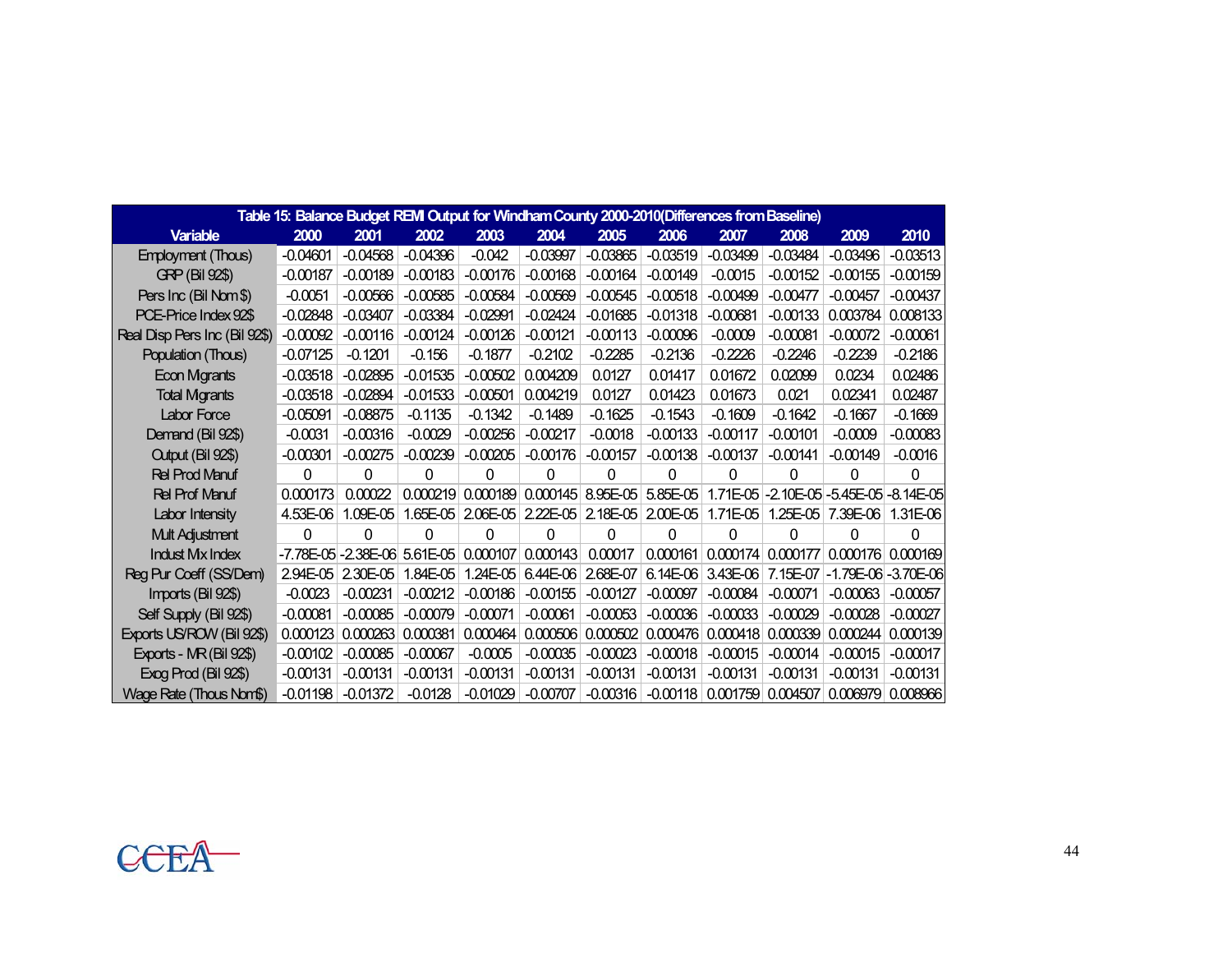| Table 16: Balance Budget REM Output for State of Connecticut 2000-2010(Differences from Baseline) |            |            |            |            |                     |                    |                   |                                                       |                     |                     |              |
|---------------------------------------------------------------------------------------------------|------------|------------|------------|------------|---------------------|--------------------|-------------------|-------------------------------------------------------|---------------------|---------------------|--------------|
| <b>Variable</b>                                                                                   | 2000       | 2001       | 2002       | 2003       | 2004                | 2005               | 2006              | 2007                                                  | 2008                | 2009                | 2010         |
| <b>Employment (Thous)</b>                                                                         | $-6.985$   | $-6.79$    | $-6.522$   | $-6.295$   | $-6.106$            | $-5.976$           | $-5.853$          | $-5.825$                                              | $-5.818$            | $-5.843$            | $-5.888$     |
| <b>GRP (Bil 92\$)</b>                                                                             | $-0.2495$  | $-0.2425$  | $-0.2291$  | $-0.219$   | $-0.2106$           | $-0.2046$          | $-0.1985$         | $-0.1992$                                             | $-0.201$            | $-0.2047$           | $-0.2095$    |
| Pers Inc (Bil Nom \$)                                                                             | $-0.3508$  | $-0.3726$  | $-0.3775$  | $-0.373$   | $-0.3613$           | $-0.345$           | $-0.3304$         | $-0.317$                                              | $-0.3021$           | $-0.2862$           | $-0.2692$    |
| PCE-Price Index 92\$                                                                              | $-0.05232$ | $-0.06563$ | $-0.0705$  | $-0.06746$ | $-0.06064$          | $-0.05125$         | $-0.04507$        | $-0.03606$                                            | $-0.02742$          | $-0.01852$          | $-0.00975$   |
| Real Disp Pers Inc (Bil 92\$)                                                                     | $-0.09516$ | $-0.09741$ | $-0.09402$ | $-0.08984$ | $-0.08378$          | $-0.07677$         | $-0.06872$        | $-0.06329$                                            | $-0.05689$          | $-0.05035$          | $-0.04335$   |
| Population (Thous)                                                                                | $-3.08$    | $-5.618$   | $-7.009$   | $-8.33$    | $-9.268$            | $-9.846$           | $-9.382$          | $-9.464$                                              | $-9.347$            | $-9.163$            | $-8.853$     |
| <b>Econ Mgrants</b>                                                                               | $-1.013$   | $-0.6579$  | $-0.0578$  | 0.37       | 0.7759              | 1.107              | 1.205             | 1.316                                                 | 1.478               | 1.604               | 1.722        |
| <b>Total Mgrants</b>                                                                              | $-1.013$   | $-0.6575$  | $-0.05715$ | 0.3706     | 0.7765              | 1.107              | 1.208             | 1.316                                                 | 1.478               | 1.604               | 1.722        |
| Labor Force                                                                                       | $-2.329$   | $-4.117$   | $-5.062$   | $-5.958$   | $-6.651$            | $-7.207$           | $-7.149$          | $-7.445$                                              | $-7.673$            | $-7.917$            | $-8.144$     |
| Demand (Bil 92\$)                                                                                 | $-0.2447$  | $-0.2278$  | $-0.1983$  | $-0.1701$  | $-0.1416$           | $-0.1183$          | $-0.1008$         | $-0.09113$                                            | $-0.08292$          | $-0.07785$          | $-0.07378$   |
| Cutput (Bil 92\$)                                                                                 | $-0.3956$  | $-0.3671$  | $-0.3339$  | $-0.3071$  | $-0.2859$           | $-0.2714$          | $-0.263$          | $-0.2643$                                             | $-0.2686$           | $-0.2768$           | $-0.2875$    |
| <b>Rel Prod Manuf</b>                                                                             | 0          | 0          | 0          | 0          | 0                   | 0                  | 0                 | 0                                                     | $\Omega$            | $\Omega$            | 0            |
| <b>Rel Prof Manuf</b>                                                                             | 0.000426   | 0.000486   | 0.000474   |            | $0.000404$ 0.000307 |                    | 0.000199 0.000127 |                                                       | 4.37E-05 - 3.47E-05 | $-0.00011$          | $-0.00018$   |
| Labor Intensity                                                                                   | 7.27E-06   | $2.14E-05$ |            |            |                     |                    |                   | 3.37E-05 4.21E-05 4.64E-05 4.67E-05 4.43E-05 3.99E-05 | $3.37E-05$          | $2.58E - 05$        | 1.66E-05     |
| <b>Mult Adjustment</b>                                                                            | 0          | 0          | 0          | 0          | 0                   | 0                  | 0                 | O                                                     | 0                   | 0                   | 0            |
| <b>Indust Mx Index</b>                                                                            | $-0.00247$ | $-0.00157$ | $-0.00093$ | $-0.00042$ |                     | -5.05E-05 0.000157 | $5.15E-05$        | $5.05E-05$                                            |                     | 8.58E-06 - 3.34E-05 | $-0.0001$    |
| Reg Pur Coeff (SS/Dem)                                                                            | 3.97E-05   | 7.22E-05   | 9.75E-05   |            | 0.000113   0.000116 | 0.000114           | 0.00011           | 9.92E-05                                              | 8.60E-05            | 7.05E-05            | 5.00E-05     |
| Imports (Bil 92\$)                                                                                | $-0.114$   | $-0.1125$  | $-0.1044$  | $-0.09527$ | $-0.08367$          | $-0.07359$         | $-0.06551$        | $-0.05977$                                            | $-0.05405$          | $-0.0491$           | $-0.04341$   |
| Self Supply (Bil 92\$)                                                                            | $-0.1307$  | $-0.1153$  | $-0.09385$ | $-0.07482$ | $-0.05789$          | $-0.04471$         | $-0.03527$        | $-0.03136$                                            | $-0.02887$          | $-0.02875$          | $-0.03037$   |
| Exports US/ROW (Bil 92\$)                                                                         | 0.009071   | 0.01844    | 0.02617    | 0.03127    | 0.03333             | 0.03224            | 0.02894           | 0.02386                                               | 0.01723             | 0.0093              | 0.000389     |
| Exports - MR (Bil 92\$)                                                                           | 0          | 0          | 0          | 0          | 0                   | $\Omega$           | $\mathbf{0}$      | $\Omega$                                              | $\Omega$            | $\Omega$            | $\mathbf{0}$ |
| Exog Prod (Bil 92\$)                                                                              | $-0.2739$  | $-0.2702$  | $-0.2662$  | $-0.2636$  | $-0.2613$           | $-0.2589$          | $-0.2567$         | $-0.2568$                                             | $-0.257$            | $-0.2573$           | $-0.2575$    |
| Wage Rate (Thous Nom\$)                                                                           | $-0.06349$ | $-0.0712$  | $-0.07366$ | $-0.07135$ | $-0.06655$          | $-0.06039$         | $-0.05783$        | $-0.05317$                                            | $-0.04847$          | $-0.04376$          | $-0.03927$   |

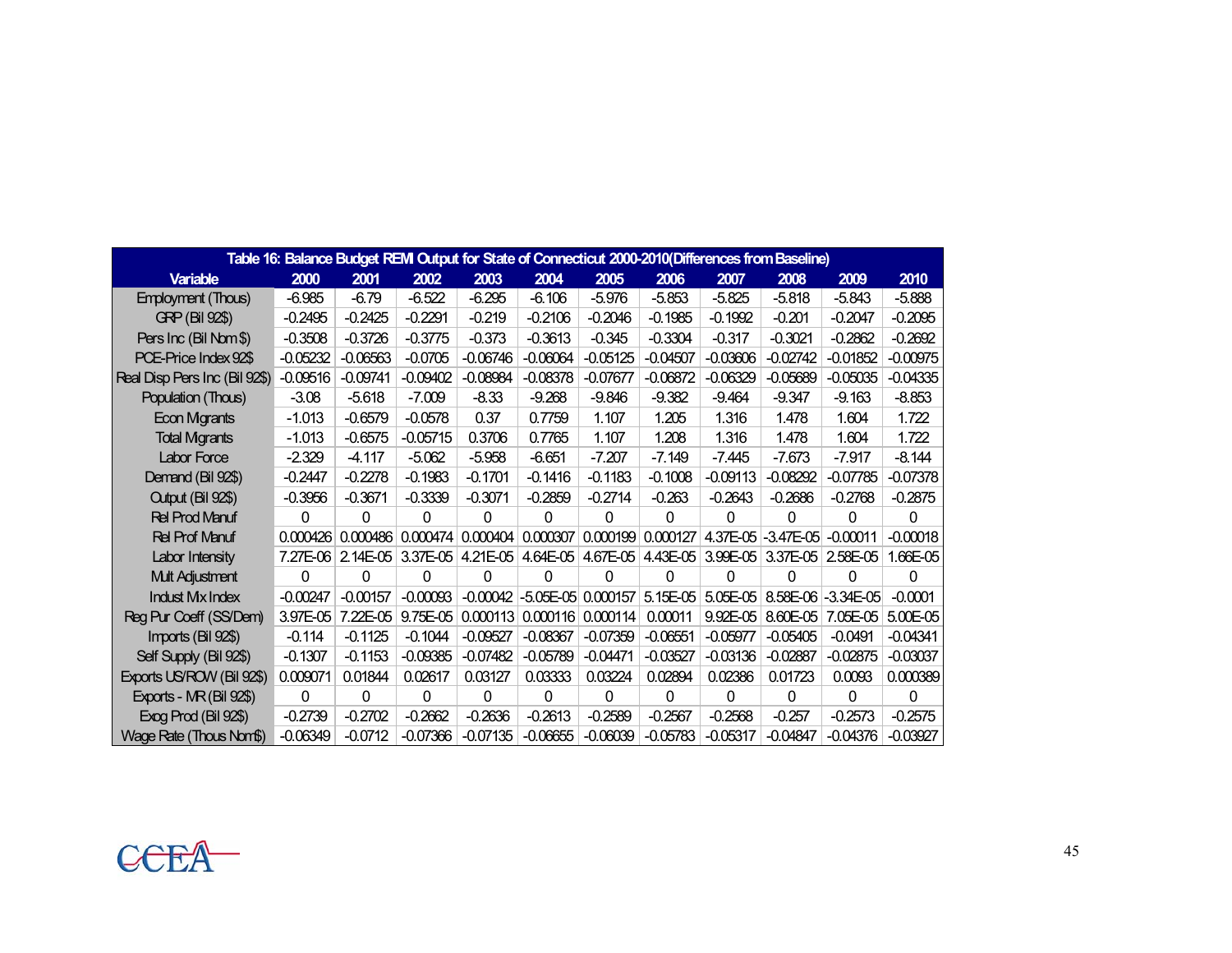|                               | Table 17: Un-Balance Budget REM Ouptput for Fairfield County 2000-2010(Differences from Baseline) |                                          |            |                                           |            |            |            |             |            |                                                                                                |            |  |  |
|-------------------------------|---------------------------------------------------------------------------------------------------|------------------------------------------|------------|-------------------------------------------|------------|------------|------------|-------------|------------|------------------------------------------------------------------------------------------------|------------|--|--|
| <b>Variable</b>               | 2000                                                                                              | 2001                                     | 2002       | 2003                                      | 2004       | 2005       | 2006       | 2007        | 2008       | 2009                                                                                           | 2010       |  |  |
| <b>Employment (Thous)</b>     | $-0.2894$                                                                                         | $-0.267$                                 | $-0.2418$  | $-0.2241$                                 | $-0.2122$  | $-0.2076$  | $-0.2094$  | $-0.215$    | $-0.2208$  | $-0.2296$                                                                                      | $-0.2402$  |  |  |
| <b>GRP (Bil 92\$)</b>         | $-0.01538$                                                                                        | $-0.01479$                               | $-0.01366$ | $-0.01303$                                | $-0.01265$ | $-0.01263$ | $-0.01297$ | $-0.01352$  | $-0.01411$ | $-0.01495$                                                                                     | $-0.01593$ |  |  |
| Pers Inc (Bil Nom \$)         | $-0.01669$                                                                                        | $-0.01546$                               | $-0.01355$ | $-0.01112$                                | $-0.00826$ | $-0.00533$ | $-0.00258$ | $-1.53E-05$ | 0.002434   | 0.004967                                                                                       | 0.007767   |  |  |
| PCE-Price Index 92\$          | $-0.00488$                                                                                        | $-0.0029$                                | $-0.00134$ | 0.002579                                  | 0.006958   | 0.01137    | 0.01561    | 0.01932     | 0.02229    | 0.02544                                                                                        | 0.02887    |  |  |
| Real Disp Pers Inc (Bil 92\$) | $-0.00819$                                                                                        | $-0.00779$                               | $-0.00691$ | $-0.00624$                                | $-0.00544$ | $-0.00465$ | $-0.00394$ | $-0.00327$  | $-0.00256$ | $-0.00187$                                                                                     | $-0.00115$ |  |  |
| <b>Population (Thous)</b>     | $-0.2354$                                                                                         | $-0.4305$                                | $-0.4575$  | $-0.5479$                                 | $-0.6087$  | $-0.6315$  | $-0.6172$  | $-0.5998$   | $-0.5569$  | $-0.5322$                                                                                      | $-0.5117$  |  |  |
| <b>Econ Migrants</b>          | $-0.037$                                                                                          | 0.003509                                 | 0.03836    | 0.06066                                   | 0.09088    | 0.1109     | 0.1238     | 0.132       | 0.1346     | 0.1402                                                                                         | 0.1515     |  |  |
| <b>Total Migrants</b>         | $-0.037$                                                                                          | 0.003543                                 | 0.03841    | 0.0607                                    | 0.0909     | 0.111      | 0.124      | 0.132       | 0.1346     | 0.1402                                                                                         | 0.1515     |  |  |
| <b>Labor Force</b>            | $-0.1563$                                                                                         | $-0.2816$                                | $-0.2962$  | $-0.3541$                                 | $-0.4012$  | $-0.435$   | $-0.4582$  | $-0.4733$   | $-0.4754$  | $-0.4946$                                                                                      | $-0.5227$  |  |  |
| Demand (Bil 92\$)             | $-0.0235$                                                                                         | $-0.02041$                               | $-0.01742$ | $-0.01479$                                | $-0.01245$ | $-0.01086$ | $-0.01017$ | $-0.00993$  | $-0.00986$ | $-0.01003$                                                                                     | $-0.01023$ |  |  |
| Output (Bil 92\$)             | $-0.02692$                                                                                        | $-0.02497$                               | $-0.0227$  | $-0.02108$                                | $-0.0201$  | $-0.01992$ | $-0.02062$ | $-0.02176$  | $-0.02308$ | $-0.02473$                                                                                     | $-0.02665$ |  |  |
| <b>Rel Prod Manuf</b>         | 0                                                                                                 | 0                                        | 0          | 0                                         | 0          | $\Omega$   | 0          | 0           | 0          | 0                                                                                              | $\Omega$   |  |  |
| <b>Rel Prof Manuf</b>         | 3.64E-05                                                                                          |                                          |            | 1.42E-05 - 9.54E-07 - 3.27E-05 - 6.74E-05 |            | $-0.0001$  | $-0.00013$ | $-0.00015$  | $-0.00017$ | $-0.00018$                                                                                     | $-0.0002$  |  |  |
| <b>Labor Intensity</b>        | $7.15E-07$                                                                                        |                                          |            |                                           |            |            |            |             |            | 4.23E-06 5.78E-06 5.42E-06 3.64E-06 4.77E-07 -3.28E-06 -7.27E-06 -1.17E-05 -1.59E-05 -2.03E-05 |            |  |  |
| <b>Mult Adjustment</b>        | 0                                                                                                 | 0                                        | 0          | 0                                         | 0          | 0          | 0          | 0           | 0          | 0                                                                                              | 0          |  |  |
| <b>Indust Mix Index</b>       |                                                                                                   | -4.04E-05 - 1.44E-05 - 7.51E-06 4.89E-06 |            |                                           | $1.24E-05$ | $1.44E-05$ |            |             |            | 1.12E-05 3.54E-06 4.77E-06 2.03E-06 -2.15E-06                                                  |            |  |  |
| Reg Pur Coeff (SS/Dem)        | 1.21E-05                                                                                          | 1.40E-06                                 |            |                                           |            |            |            |             |            | -6.38E-06 -1.58E-05 -2.54E-05 -3.34E-05 -3.93E-05 -4.38E-05 -4.72E-05 -5.10E-05 -5.56E-05      |            |  |  |
| Imports (Bil 92\$)            | $-0.01294$                                                                                        | $-0.01082$                               | $-0.00887$ | $-0.007$                                  | $-0.00526$ | $-0.00397$ | $-0.00323$ | $-0.00281$  | $-0.00255$ | $-0.00237$                                                                                     | $-0.00214$ |  |  |
| Self Supply (Bil 92\$)        | $-0.01056$                                                                                        | $-0.00959$                               | $-0.00855$ | $-0.00779$                                | $-0.00719$ | $-0.00691$ | $-0.00694$ | $-0.00711$  | $-0.00732$ | $-0.00767$                                                                                     | $-0.00809$ |  |  |
| Exports US/ROW (Bil 92\$)     | 0.000326                                                                                          | 0.000454                                 | 0.000429   | 0.000143                                  | $-0.00042$ | $-0.00123$ | $-0.00221$ | $-0.00328$  | $-0.00438$ | $-0.00552$                                                                                     | $-0.0067$  |  |  |
| Exports - MR (Bil 92\$)       | $-0.01459$                                                                                        | $-0.01373$                               | $-0.01248$ | $-0.01135$                                | $-0.01039$ | $-0.0097$  | $-0.00937$ | $-0.00927$  | $-0.00929$ | $-0.00946$                                                                                     | $-0.00975$ |  |  |
| Exog Prod (Bil 92\$)          | $-0.00209$                                                                                        | $-0.00209$                               | $-0.00209$ | $-0.00209$                                | $-0.00209$ | $-0.00209$ | $-0.00209$ | $-0.00209$  | $-0.00209$ | $-0.00209$                                                                                     | $-0.00209$ |  |  |
| Wage Rate (Thous Nom\$)       | $-0.00211$                                                                                        | $6.87E - 05$                             |            | 0.001564   0.004425   0.007656            |            | 0.01073    | 0.01337    | 0.01567     | 0.01732    | 0.01911                                                                                        | 0.02111    |  |  |

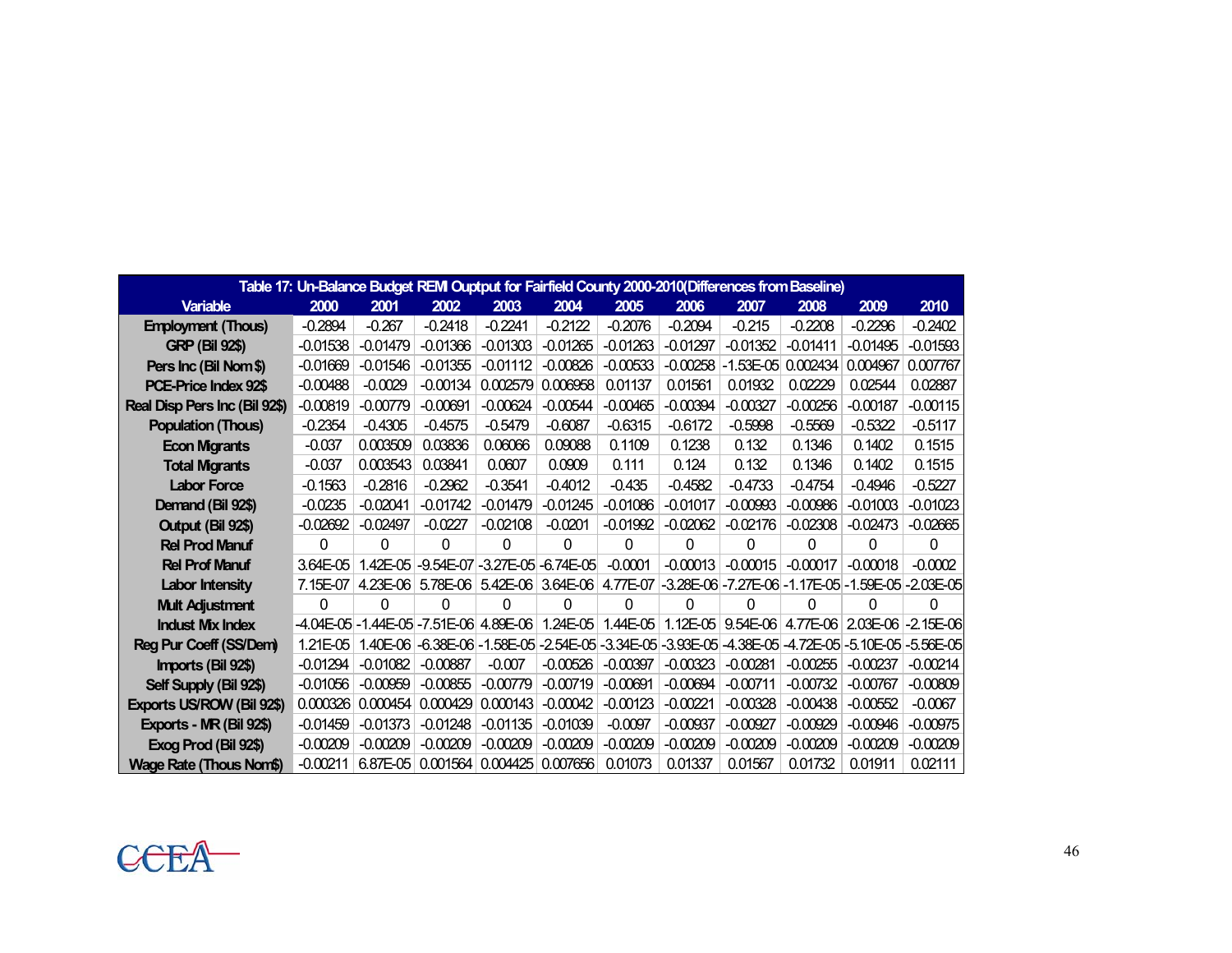| Table 18: Un-Balance Budget REM Output for Hartford County 2000-2010(Differences from Baseline) |            |            |            |            |            |                              |            |            |            |            |            |  |
|-------------------------------------------------------------------------------------------------|------------|------------|------------|------------|------------|------------------------------|------------|------------|------------|------------|------------|--|
| <b>Variable</b>                                                                                 | 2000       | 2001       | 2002       | 2003       | 2004       | 2005                         | 2006       | 2007       | 2008       | 2009       | 2010       |  |
| <b>Employment (Thous)</b>                                                                       | $-7$       | $-6.81$    | $-6.567$   | $-6.363$   | $-6.194$   | $-6.07$                      | $-5.947$   | $-5.913$   | $-5.897$   | $-5.907$   | $-5.933$   |  |
| <b>GRP (Bil 92\$)</b>                                                                           | $-0.2473$  | $-0.2399$  | $-0.2274$  | $-0.2181$  | $-0.2103$  | $-0.2043$                    | $-0.1979$  | $-0.198$   | $-0.1989$  | $-0.2012$  | $-0.2044$  |  |
| Pers Inc (Bil Nom\$)                                                                            | $-0.2708$  | $-0.2938$  | $-0.3056$  | $-0.312$   | $-0.3144$  | $-0.3145$                    | $-0.3164$  | $-0.3199$  | $-0.3226$  | $-0.3257$  | $-0.3289$  |  |
| PCE-Price Index 92\$                                                                            | $-0.182$   | $-0.2412$  | $-0.2733$  | $-0.2797$  | $-0.2737$  | $-0.2591$                    | $-0.2549$  | $-0.2385$  | $-0.2227$  | $-0.2065$  | $-0.1911$  |  |
| Real Disp Pers Inc (Bil 92\$)                                                                   | $-0.1326$  | $-0.1353$  | $-0.1347$  | $-0.1347$  | $-0.134$   | $-0.1332$                    | $-0.1318$  | $-0.133$   | $-0.1335$  | $-0.1341$  | $-0.1347$  |  |
| <b>Population (Thous)</b>                                                                       | $-1.831$   | $-3.603$   | $-4.556$   | $-5.569$   | $-6.344$   | $-6.92$                      | $-6.79$    | $-7.187$   | $-7.453$   | $-7.657$   | $-7.776$   |  |
| <b>Econ Migrants</b>                                                                            | $-1.105$   | $-1.062$   | $-0.6405$  | $-0.3952$  | $-0.1572$  | 0.02792                      | 0.05176    | 0.1147     | 0.2275     | 0.3029     | 0.3654     |  |
| <b>Total Migrants</b>                                                                           | $-1.105$   | $-1.061$   | $-0.6401$  | $-0.3947$  | $-0.1567$  | 0.02831                      | 0.05393    | 0.1155     | 0.2284     | 0.3038     | 0.3664     |  |
| <b>Labor Force</b>                                                                              | $-1.482$   | $-2.561$   | $-3.052$   | $-3.572$   | $-3.956$   | $-4.256$                     | $-4.115$   | $-4.315$   | $-4.463$   | $-4.601$   | $-4.713$   |  |
| Demand (Bil 92\$)                                                                               | $-0.2812$  | $-0.2664$  | $-0.2437$  | $-0.2227$  | $-0.2033$  | $-0.1874$                    | $-0.1762$  | $-0.1716$  | $-0.1679$  | $-0.1667$  | $-0.1676$  |  |
| Output (Bil 92\$)                                                                               | $-0.3957$  | $-0.3704$  | $-0.3411$  | $-0.3173$  | $-0.2978$  | $-0.2832$                    | $-0.2727$  | $-0.2707$  | $-0.2712$  | $-0.2746$  | $-0.28$    |  |
| <b>Rel Prod Manuf</b>                                                                           | 0          | 0          | 0          | 0          | 0          | 0                            | 0          | 0          | 0          | 0          | 0          |  |
| <b>Rel Prof Manuf</b>                                                                           | 0.001215   | 0.001452   | 0.001494   | 0.001382   |            | 0.001199   0.000982          | 0.000862   | 0.000688   | 0.000522   | 0.000367   | 0.000229   |  |
| <b>Labor Intensity</b>                                                                          | 1.93E-05   | 6.59E-05   | 0.000109   | 0.000144   |            | $0.000169$ 0.000183 0.000191 |            | 0.000194   | 0.000191   | 0.000184   | 0.000172   |  |
| <b>Mult Adjustment</b>                                                                          | 0          | 0          | 0          | 0          | 0          | 0                            | 0          | 0          | 0          | $\Omega$   | 0          |  |
| <b>Indust Mix Index</b>                                                                         | $-0.00229$ | $-0.00216$ | $-0.00205$ | $-0.00195$ | $-0.00186$ | $-0.0018$                    | $-0.00184$ | $-0.00174$ | $-0.00167$ | $-0.00161$ | $-0.00157$ |  |
| Reg Pur Coeff (SS/Dem)                                                                          | 0.000172   | 0.000241   | 0.000315   | 0.000359   | 0.000386   | 0.000398                     | 0.000421   | 0.000414   | 0.000398   | 0.000378   | 0.000357   |  |
| Imports (Bil 92\$)                                                                              | $-0.146$   | $-0.1423$  | $-0.1352$  | $-0.1275$  | $-0.1197$  | $-0.1131$                    | $-0.1091$  | $-0.1072$  | $-0.1053$  | $-0.1043$  | $-0.1042$  |  |
| Self Supply (Bil 92\$)                                                                          | $-0.1352$  | $-0.1241$  | $-0.1085$  | $-0.09524$ | $-0.08356$ | $-0.07437$                   | $-0.06707$ | $-0.06443$ | $-0.06263$ | $-0.06241$ | $-0.06338$ |  |
| Exports US/ROW (Bil 92\$)                                                                       | 0.007803   | 0.01645    | 0.02431    | 0.03058    | 0.03484    | 0.03696                      | 0.0376     | 0.03691    | 0.035      | 0.03211    | 0.02845    |  |
| Exports - MR (Bil 92\$)                                                                         | $-0.00472$ | $-0.00293$ | $-0.00104$ | 0.000599   | 0.00187    | 0.002696                     | 0.003101   | 0.003195   | 0.003022   | 0.002615   | 0.002022   |  |
| Exog Prod (Bil 92\$)                                                                            | $-0.2635$  | $-0.2598$  | $-0.2559$  | $-0.2532$  | $-0.2509$  | $-0.2485$                    | $-0.2463$  | $-0.2464$  | $-0.2466$  | $-0.2469$  | $-0.2471$  |  |
| Wage Rate (Thous Nom\$)                                                                         | $-0.1785$  | $-0.2061$  | $-0.2182$  | $-0.2173$  | $-0.2095$  | $-0.1977$                    | $-0.1959$  | $-0.1871$  | $-0.1776$  | $-0.1682$  | $-0.1597$  |  |

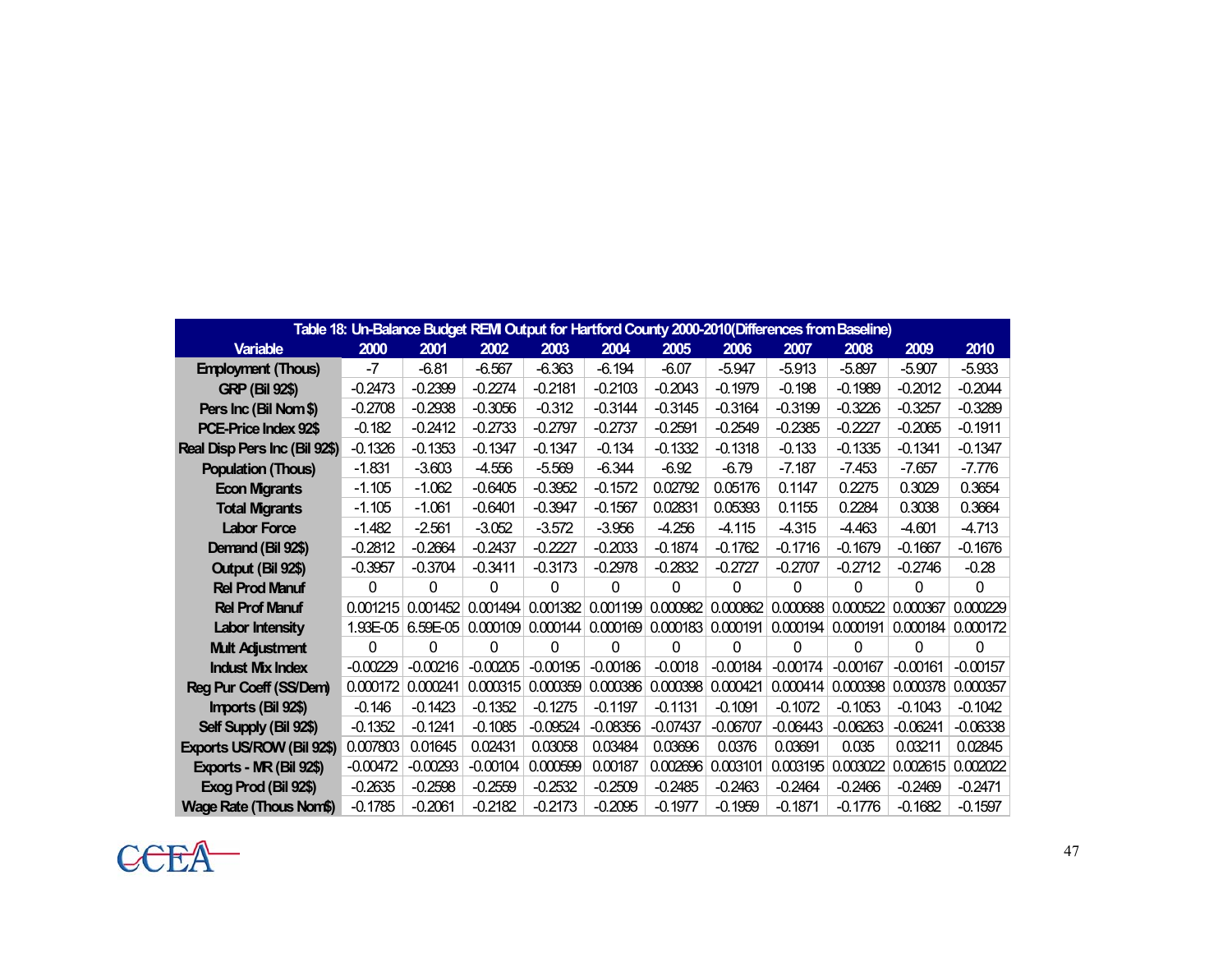|                                |            | Table 19: Un-Balance Budget REM Output for Litchfield County 2000-2010(Differences from Baseline) |            |            |            |             |            |                                                           |                            |             |               |
|--------------------------------|------------|---------------------------------------------------------------------------------------------------|------------|------------|------------|-------------|------------|-----------------------------------------------------------|----------------------------|-------------|---------------|
| <b>Variable</b>                | 2000       | 2001                                                                                              | 2002       | 2003       | 2004       | 2005        | 2006       | 2007                                                      | 2008                       | 2009        | 2010          |
| <b>Employment (Thous)</b>      | $-0.1328$  | $-0.1241$                                                                                         | $-0.1146$  | $-0.1054$  | $-0.09817$ | $-0.09394$  | $-0.08405$ | $-0.08527$                                                | $-0.08586$                 | $-0.08732$  | $-0.08931$    |
| <b>GRP (Bil 92\$)</b>          | $-0.00509$ | $-0.00487$                                                                                        | $-0.00454$ | $-0.00424$ | $-0.00401$ | $-0.00393$  | $-0.00349$ | $-0.00368$                                                | $-0.00383$                 | $-0.00403$  | $-0.00426$    |
| Pers Inc (Bil Nom \$)          | $-0.01514$ | $-0.01606$                                                                                        | $-0.01603$ | $-0.01548$ | $-0.01461$ | $-0.01354$  | $-0.01276$ | $-0.01229$                                                | $-0.01163$                 | $-0.01094$  | $-0.01022$    |
| PCE-Price Index 92\$           | $-0.03586$ | $-0.03941$                                                                                        | $-0.03391$ | $-0.02427$ | $-0.01278$ | 0.000336    | 0.000458   | 0.01048                                                   | 0.01828                    | 0.02589     | 0.03268       |
| Real Disp Pers Inc (Bil 92\$)  | $-0.00852$ | $-0.00886$                                                                                        | $-0.0089$  | $-0.00874$ | $-0.00845$ | $-0.00811$  | $-0.00745$ | $-0.00739$                                                | $-0.00713$                 | $-0.00686$  | $-0.00656$    |
| <b>Population (Thous)</b>      | $-0.2013$  | $-0.3316$                                                                                         | $-0.4404$  | $-0.5226$  | $-0.578$   | $-0.6145$   | $-0.4839$  | $-0.5188$                                                 | $-0.5298$                  | $-0.5321$   | $-0.5208$     |
| <b>Econ Migrants</b>           | $-0.07298$ | $-0.06583$                                                                                        | $-0.01621$ | 0.01436    | 0.03879    | 0.06012     | 0.0442     | 0.04519                                                   | 0.06204                    | 0.06967     | 0.07493       |
| <b>Total Migrants</b>          | $-0.07298$ | $-0.0658$                                                                                         | $-0.01618$ | 0.0144     | 0.03882    | 0.06014     | 0.04436    | 0.04522                                                   | 0.06207                    | 0.06969     | 0.07495       |
| <b>Labor Force</b>             | $-0.152$   | $-0.2517$                                                                                         | $-0.328$   | $-0.3856$  | $-0.4267$  | $-0.463$    | $-0.3888$  | $-0.4181$                                                 | $-0.4348$                  | $-0.4486$   | $-0.4563$     |
| Demand (Bil 92\$)              | $-0.01676$ | $-0.01573$                                                                                        | $-0.01401$ | $-0.01216$ | $-0.01044$ | $-0.00902$  | $-0.00796$ | $-0.00772$                                                | $-0.00726$                 | $-0.00694$  | $-0.00681$    |
| Output (Bil 92\$)              | $-0.00882$ | $-0.00786$                                                                                        | $-0.00677$ | $-0.00586$ | $-0.0052$  | $-0.00489$  | $-0.00456$ | $-0.00479$                                                | $-0.00506$                 | $-0.00546$  | $-0.00595$    |
| <b>Rel Prod Manuf</b>          | $\Omega$   | $\Omega$                                                                                          | 0          | 0          | $\Omega$   | 0           | $\Omega$   | 0                                                         | $\Omega$                   | 0           | 0             |
| <b>Rel Prof Manuf</b>          | 0.000236   | 0.000259                                                                                          | 0.000204   | 0.000115   | 1.26E-05   | $-9.74E-05$ | $-0.00011$ | $-0.00017$                                                | $-0.00023$                 | $-0.00028$  | $-0.00032$    |
| <b>Labor Intensity</b>         | $5.60E-06$ | 1.31E-05                                                                                          | 1.75E-05   | 1.78E-05   |            |             |            | 1.42E-05 7.15E-06 -2.38E-07 -8.58E-06 -1.81E-05 -2.89E-05 |                            |             | $-4.04E-05$   |
| <b>Mult Adjustment</b>         | 0          | 0                                                                                                 | 0          | 0          | 0          | 0           | 0          | O                                                         | 0                          | 0           | 0             |
| <b>Indust Mix Index</b>        |            | $-8.87E-05$ - 1.55E-06 6.58E-05 0.000118                                                          |            |            | 0.000152   | 0.00017     | 0.000122   | 0.000137                                                  | 0.000141                   | 0.00014     | 0.000132      |
| Reg Pur Coeff (SS/Dem)         |            | -6.33E-05 -5.59E-05 -5.17E-05 -5.16E-05 -5.29E-05 -5.66E-05 -3.90E-05                             |            |            |            |             |            |                                                           | $-4.18E - 05 - 4.46E - 05$ | $-4.77E-05$ | $-4.96E - 05$ |
| Imports (Bil 92\$)             | $-0.01082$ | $-0.01018$                                                                                        | $-0.00906$ | $-0.00781$ | $-0.00663$ | $-0.00561$  | $-0.00507$ | $-0.00487$                                                | $-0.00451$                 | $-0.00426$  | $-0.00413$    |
| Self Supply (Bil 92\$)         | $-0.00594$ | $-0.00555$                                                                                        | $-0.00494$ | $-0.00435$ | $-0.00382$ | $-0.00341$  | $-0.0029$  | $-0.00285$                                                | $-0.00274$                 | $-0.00269$  | $-0.00267$    |
| Exports US/ROW (Bil 92\$)      | 0.000328   | 0.000651                                                                                          | 0.000853   | 0.000906   | 0.000806   | 0.000547    | 0.000301   | $-1.72E - 05$                                             | $-0.00039$                 | $-0.00081$  | $-0.00126$    |
| Exports - MR (Bil 92\$)        | $-0.00236$ | $-0.00211$                                                                                        | $-0.00184$ | $-0.00157$ | $-0.00135$ | $-0.00119$  | $-0.00111$ | $-0.00108$                                                | $-0.00108$                 | $-0.00111$  | $-0.00117$    |
| Exog Prod (Bil 92\$)           | $-0.00085$ | $-0.00085$                                                                                        | $-0.00085$ | $-0.00085$ | $-0.00085$ | $-0.00085$  | $-0.00085$ | $-0.00085$                                                | $-0.00085$                 | $-0.00085$  | $-0.00085$    |
| <b>Wage Rate (Thous Nom\$)</b> | $-0.01079$ | $-0.01087$                                                                                        | $-0.00681$ | $-0.00099$ | 0.005447   | 0.0124      | 0.01199    | 0.01617                                                   | 0.02038                    | 0.02431     | 0.02768       |

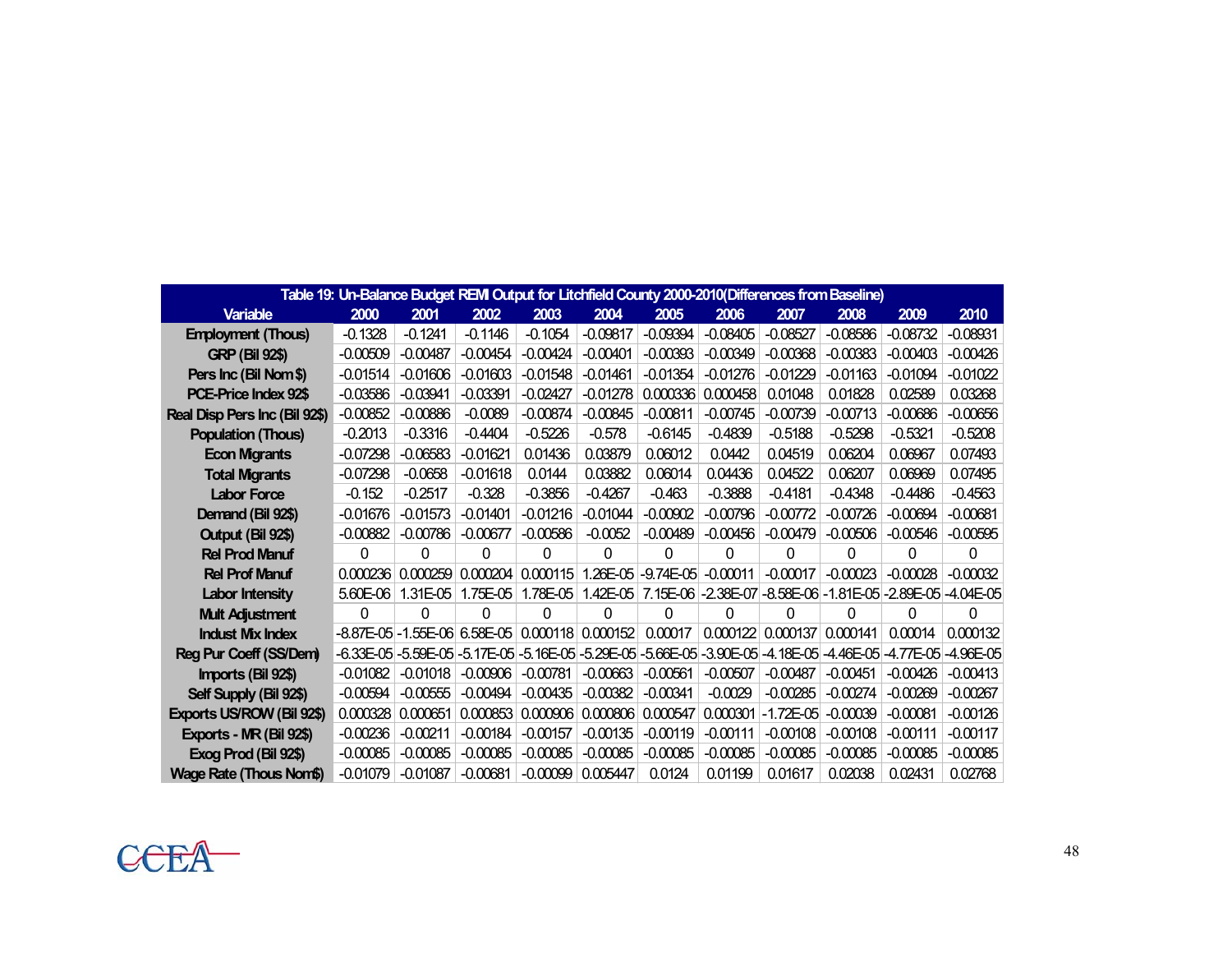|                               |               | Table 20: Un-Balance Budget REMI Output for Middlesex County 2000-2010(Differences from Baseline) |                                                                                     |            |             |            |            |            |            |            |                                                            |
|-------------------------------|---------------|---------------------------------------------------------------------------------------------------|-------------------------------------------------------------------------------------|------------|-------------|------------|------------|------------|------------|------------|------------------------------------------------------------|
| <b>Variable</b>               | 2000          | 2001                                                                                              | 2002                                                                                | 2003       | 2004        | 2005       | 2006       | 2007       | 2008       | 2009       | 2010                                                       |
| <b>Employment (Thous)</b>     | $-0.1629$     | $-0.1626$                                                                                         | $-0.1581$                                                                           | $-0.1492$  | $-0.1446$   | $-0.1438$  | $-0.1489$  | $-0.1531$  | $-0.1593$  | $-0.1662$  | $-0.1733$                                                  |
| <b>GRP (Bil 92\$)</b>         | $-0.00646$    | $-0.00667$                                                                                        | $-0.00659$                                                                          | $-0.00627$ | $-0.00618$  | $-0.00628$ | $-0.00669$ | $-0.00705$ | $-0.00752$ | $-0.00803$ | $-0.00854$                                                 |
| Pers Inc (Bil Nom \$)         | $-0.01969$    | $-0.02085$                                                                                        | $-0.02063$                                                                          | $-0.01987$ | $-0.01884$  | $-0.01754$ | $-0.01615$ | $-0.01469$ | $-0.01318$ | $-0.01159$ | $-0.00995$                                                 |
| PCE-Price Index 92\$          | $-0.05212$    | $-0.05203$                                                                                        | $-0.04044$                                                                          | $-0.02915$ | $-0.01291$  | 0.006714   | 0.03085    | 0.05043    | 0.07016    | 0.08873    | 0.1055                                                     |
| Real Disp Pers Inc (Bil 92\$) | $-0.0111$     | $-0.01168$                                                                                        | $-0.01166$                                                                          | $-0.01128$ | $-0.01091$  | $-0.01048$ | $-0.01015$ | $-0.00965$ | $-0.00915$ | $-0.0086$  | $-0.00798$                                                 |
| <b>Population (Thous)</b>     | $-0.2345$     | $-0.4474$                                                                                         | $-0.5772$                                                                           | $-0.6058$  | $-0.6461$   | $-0.6852$  | $-0.738$   | $-0.7331$  | $-0.72$    | $-0.6945$  | $-0.6493$                                                  |
| <b>Econ Migrants</b>          | $-0.07756$    | $-0.05455$                                                                                        | 0.01389                                                                             | 0.03626    | 0.05477     | 0.0803     | 0.111      | 0.1291     | 0.1391     | 0.1495     | 0.1565                                                     |
| <b>Total Migrants</b>         | $-0.07756$    | $-0.05452$                                                                                        | 0.01394                                                                             | 0.03631    | 0.05481     | 0.08032    | 0.1112     | 0.1292     | 0.1392     | 0.1496     | 0.1565                                                     |
| <b>Labor Force</b>            | $-0.1889$     | $-0.3527$                                                                                         | $-0.458$                                                                            | $-0.4898$  | $-0.5289$   | $-0.5747$  | $-0.6411$  | $-0.6667$  | $-0.6916$  | $-0.7131$  | $-0.7271$                                                  |
| Demand (Bil 92\$)             | $-0.01818$    | -0.01774                                                                                          | $-0.01645$                                                                          | $-0.01498$ | -0.01379    | $-0.01285$ | $-0.01229$ | $-0.01186$ | $-0.01167$ | $-0.01163$ | $-0.01173$                                                 |
| Output (Bil 92\$)             | $-0.01082$    | $-0.01012$                                                                                        | $-0.00929$                                                                          | $-0.00853$ | $-0.00815$  | $-0.00816$ | $-0.0087$  | $-0.00944$ | $-0.01043$ | $-0.01157$ | -0.01281                                                   |
| <b>Rel Prod Manuf</b>         | 0             | 0                                                                                                 | 0                                                                                   | 0          | 0           | 0          | 0          | 0          | 0          | 0          | 0                                                          |
| <b>Rel Prof Manuf</b>         | 0.000361      | 0.000336                                                                                          | 0.000209                                                                            | 9.36E-05   | $-4.64E-05$ | $-0.00021$ | $-0.0004$  | $-0.00055$ | $-0.00069$ | $-0.00081$ | $-0.00091$                                                 |
| <b>Labor Intensity</b>        | $6.80E-06$    | 1.67E-05                                                                                          | 2.10E-05                                                                            | 2.07E-05   | $1.59E-05$  |            |            |            |            |            | 6.50E-06 -7.21E-06 -2.46E-05 -4.48E-05 -6.74E-05 -9.14E-05 |
| <b>Mult Adjustment</b>        | 0             | 0                                                                                                 | 0                                                                                   | 0          | 0           | 0          | 0          | 0          | 0          | 0          | 0                                                          |
| <b>Indust Mix Index</b>       | $-0.00011$    | $6.62E - 05$                                                                                      | 0.000175                                                                            | 0.000211   | 0.000248    | 0.000277   | 0.000307   | 0.000297   | 0.000279   | 0.000254   | 0.000214                                                   |
| Reg Pur Coeff (SS/Dem)        | $-3.19E - 05$ |                                                                                                   | $-3.36E-05$ $-3.72E-05$ $-3.38E-05$ $-3.79E-05$ $-4.78E-05$ $-6.74E-05$ $-8.38E-05$ |            |             |            |            |            | $-0.0001$  | $-0.00012$ | $-0.00013$                                                 |
| Imports (Bil 92\$)            | $-0.01126$    | $-0.01097$                                                                                        | $-0.01014$                                                                          | $-0.00924$ | $-0.00846$  | $-0.00777$ | $-0.00726$ | $-0.00684$ | $-0.00657$ | $-0.0064$  | $-0.00631$                                                 |
| Self Supply (Bil 92\$)        | $-0.00692$    | $-0.00677$                                                                                        | $-0.00631$                                                                          | $-0.00574$ | $-0.00534$  | $-0.00507$ | $-0.00503$ | $-0.00501$ | $-0.0051$  | $-0.00524$ | $-0.00541$                                                 |
| Exports US/ROW (Bil 92\$)     | 0.000415      | 0.000753                                                                                          | 0.000896                                                                            | 0.00089    | 0.000718    | 0.00037    | $-0.00017$ | $-0.00084$ | $-0.00161$ | $-0.00244$ | $-0.0033$                                                  |
| Exports - MR (Bil 92\$)       | $-0.00356$    | $-0.00334$                                                                                        | $-0.00311$                                                                          | $-0.00292$ | $-0.00277$  | $-0.0027$  | $-0.00274$ | $-0.00283$ | $-0.00297$ | $-0.00314$ | $-0.00334$                                                 |
| Exog Prod (Bil 92\$)          | $-0.00076$    | $-0.00076$                                                                                        | $-0.00076$                                                                          | $-0.00076$ | $-0.00076$  | $-0.00076$ | $-0.00076$ | $-0.00076$ | $-0.00076$ | $-0.00076$ | $-0.00076$                                                 |
| Wage Rate (Thous Nom\$)       | $-0.0185$     | $-0.01465$                                                                                        | $-0.0051$                                                                           | 0.002607   | 0.0121      | 0.02351    | 0.03751    | 0.04894    | 0.05977    | 0.06985    | 0.07852                                                    |

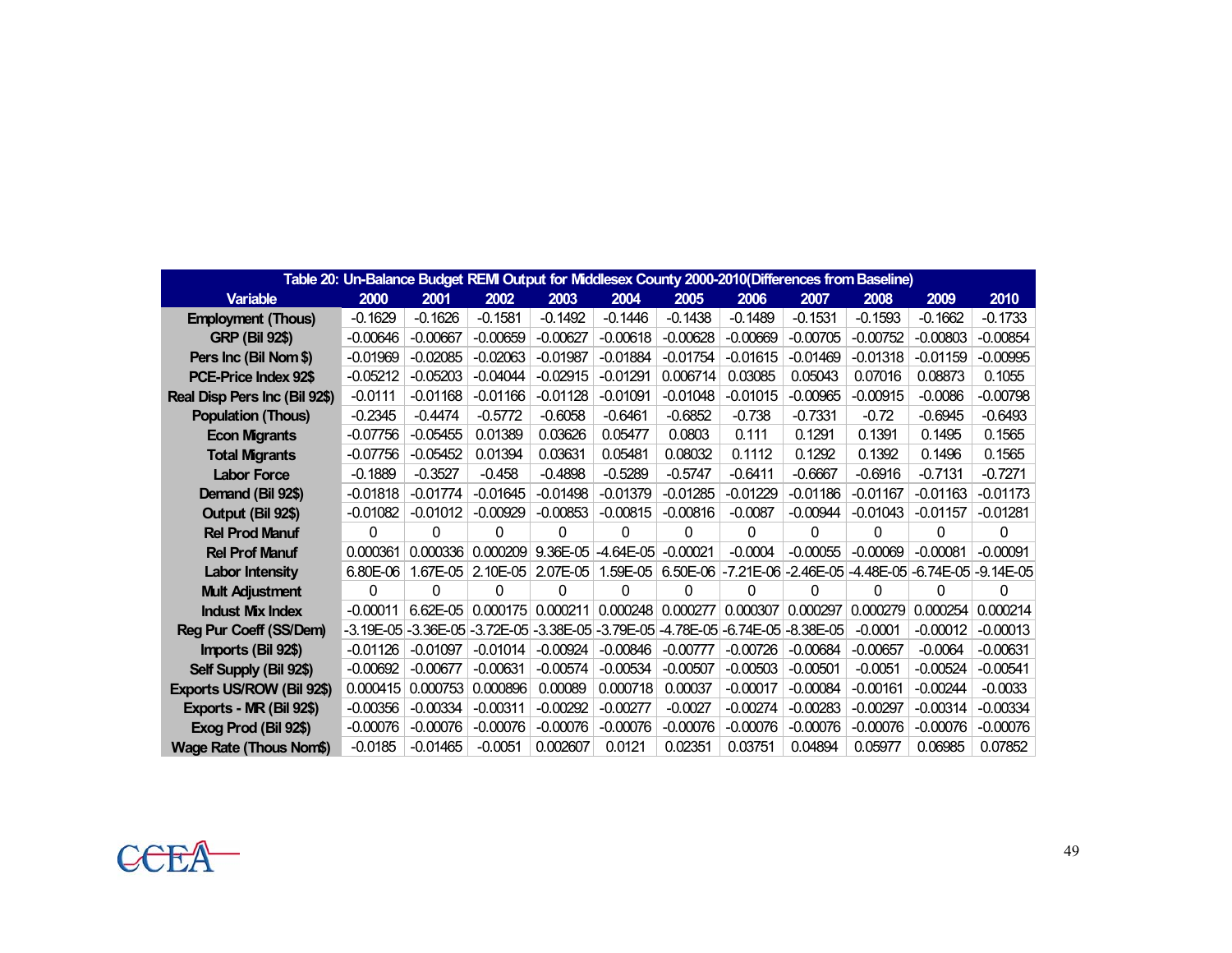|                                | Table 21: Un-Balance Budget REMI Output for New Haven County 2000-2010(Differences from Baseline) |                    |             |                                                                                |            |            |                     |            |            |            |            |
|--------------------------------|---------------------------------------------------------------------------------------------------|--------------------|-------------|--------------------------------------------------------------------------------|------------|------------|---------------------|------------|------------|------------|------------|
| <b>Variable</b>                | 2000                                                                                              | 2001               | 2002        | 2003                                                                           | 2004       | 2005       | 2006                | 2007       | 2008       | 2009       | 2010       |
| <b>Employment (Thous)</b>      | $-0.3881$                                                                                         | $-0.3733$          | $-0.3574$   | $-0.3462$                                                                      | $-0.345$   | $-0.3549$  | -0.3779             | $-0.4036$  | $-0.4323$  | $-0.4613$  | $-0.4899$  |
| <b>GRP (Bil 92\$)</b>          | $-0.01724$                                                                                        | $-0.01751$         | $-0.01732$  | $-0.01736$                                                                     | $-0.01782$ | $-0.0188$  | -0.0204             | $-0.02217$ | $-0.02414$ | -0.02619   | $-0.02824$ |
| Pers Inc (Bil Nom \$)          | $-0.03621$                                                                                        | $-0.03665$         | $-0.03407$  | $-0.02995$                                                                     | $-0.02485$ | $-0.01916$ | $-0.0135$           | $-0.00775$ | $-0.00173$ | 0.004673   | 0.0115     |
| PCE-Price Index 92\$           | $-0.01801$                                                                                        | $-0.01371$         | $-0.00371$  | 0.009445                                                                       | 0.02399    | 0.03922    | 0.05412             | 0.06783    | 0.08104    | 0.09358    | 0.1057     |
| Real Disp Pers Inc (Bil 92\$)  | $-0.01929$                                                                                        | $-0.01994$         | $-0.01949$  | $-0.01856$                                                                     | $-0.01729$ | $-0.01581$ | $-0.01433$          | $-0.0127$  | $-0.01092$ | $-0.00891$ | $-0.00668$ |
| <b>Population (Thous)</b>      | $-0.5948$                                                                                         | $-1.105$           | $-1.451$    | $-1.693$                                                                       | $-1.845$   | $-1.921$   | $-1.93$             | $-1.885$   | $-1.8$     | $-1.671$   | $-1.506$   |
| <b>Econ Migrants</b>           | $-0.1426$                                                                                         | $-0.05555$         | 0.1077      | 0.2092                                                                         | 0.293      | 0.3628     | 0.4206              | 0.4643     | 0.4996     | 0.53       | 0.5561     |
| <b>Total Migrants</b>          | $-0.1426$                                                                                         | $-0.05546$         | 0.1078      | 0.2094                                                                         | 0.2931     | 0.3628     | 0.4211              | 0.4644     | 0.4996     | 0.5301     | 0.5561     |
| <b>Labor Force</b>             | $-0.4317$                                                                                         | $-0.7943$          | $-1.053$    | $-1.251$                                                                       | $-1.407$   | $-1.537$   | $-1.652$            | $-1.738$   | $-1.816$   | $-1.885$   | $-1.947$   |
| Demand (Bil 92\$)              | $-0.03794$                                                                                        | $-0.03543$         | $-0.03127$  | $-0.02726$                                                                     | $-0.0239$  | $-0.02143$ | $-0.02031$          | $-0.01982$ | $-0.01982$ | $-0.02005$ | $-0.02045$ |
| Output (Bil 92\$)              | $-0.02771$                                                                                        | $-0.02592$         | $-0.02404$  | $-0.02311$                                                                     | $-0.02338$ | $-0.02493$ | $-0.0279$           | $-0.03148$ | $-0.03563$ | $-0.0401$  | $-0.04475$ |
| <b>Rel Prod Manuf</b>          | $\Omega$                                                                                          | 0                  | 0           | 0                                                                              | 0          | 0          | 0                   | $\Omega$   | 0          | 0          | 0          |
| <b>Rel Prof Manuf</b>          | 0.000123                                                                                          | 7.78E-05           | $-1.47E-05$ | $-0.00013$                                                                     | $-0.00024$ | $-0.00036$ | $-0.00047$          | $-0.00056$ | $-0.00064$ | $-0.00072$ | $-0.00078$ |
| <b>Labor Intensity</b>         | $2.44E-06$                                                                                        | $5.36E-06$         |             | 4.29E-06 -7.75E-07 -9.66E-06 -2.16E-05 -3.61E-05 -5.20E-05 -6.96E-05 -8.80E-05 |            |            |                     |            |            |            | $-0.00011$ |
| <b>Mult Adjustment</b>         | $\Omega$                                                                                          | 0                  | 0           | 0                                                                              | 0          | 0          | 0                   | 0          | $\Omega$   | 0          | 0          |
| <b>Indust Mix Index</b>        | $-4.21E - 05$                                                                                     | $3.23E-05$         | $8.11E-05$  | 0.000115                                                                       | 0.000132   |            | 0.000136   0.000128 | 0.000117   | 0.0001     | 7.92E-05   | 5.39E-05   |
| Reg Pur Coeff (SS/Dem)         |                                                                                                   | 1.20E-05 -7.75E-07 |             | $-1.75E-05$ $-3.64E-05$ $-5.64E-05$ $-7.74E-05$ $-9.72E-05$                    |            |            |                     | $-0.00012$ | $-0.00013$ | $-0.00015$ | $-0.00016$ |
| Imports (Bil 92\$)             | $-0.0194$                                                                                         | $-0.0177$          | $-0.01502$  | $-0.01227$                                                                     | $-0.00976$ | $-0.00762$ | $-0.00619$          | $-0.00509$ | $-0.00426$ | $-0.00357$ | $-0.00299$ |
| Self Supply (Bil 92\$)         | $-0.01856$                                                                                        | $-0.01773$         | $-0.01625$  | $-0.01499$                                                                     | $-0.01414$ | $-0.01381$ | $-0.01413$          | $-0.01472$ | $-0.01556$ | $-0.0165$  | $-0.01746$ |
| Exports US/ROW (Bil 92\$)      | 0.000731                                                                                          | 0.001125           | 0.000929    | 8.97E-05                                                                       | $-0.00138$ | $-0.00342$ | $-0.00597$          | $-0.00876$ | $-0.01177$ | $-0.01493$ | $-0.01816$ |
| Exports - MR (Bil 92\$)        | $-0.00611$                                                                                        | $-0.00553$         | $-0.00493$  | $-0.00443$                                                                     | $-0.00408$ | $-0.00391$ | $-0.00401$          | $-0.00422$ | $-0.00451$ | $-0.00489$ | $-0.00534$ |
| Exog Prod (Bil 92\$)           | $-0.00378$                                                                                        | $-0.00379$         | $-0.00379$  | $-0.00379$                                                                     | $-0.00379$ | $-0.00379$ | $-0.00379$          | $-0.00379$ | $-0.00379$ | $-0.00379$ | $-0.00379$ |
| <b>Wage Rate (Thous Nom\$)</b> | $-0.00621$                                                                                        | $-0.00195$         | 0.005123    | 0.01333                                                                        | 0.02195    | 0.03053    | 0.03871             | 0.04616    | 0.05313    | 0.0596     | 0.06564    |

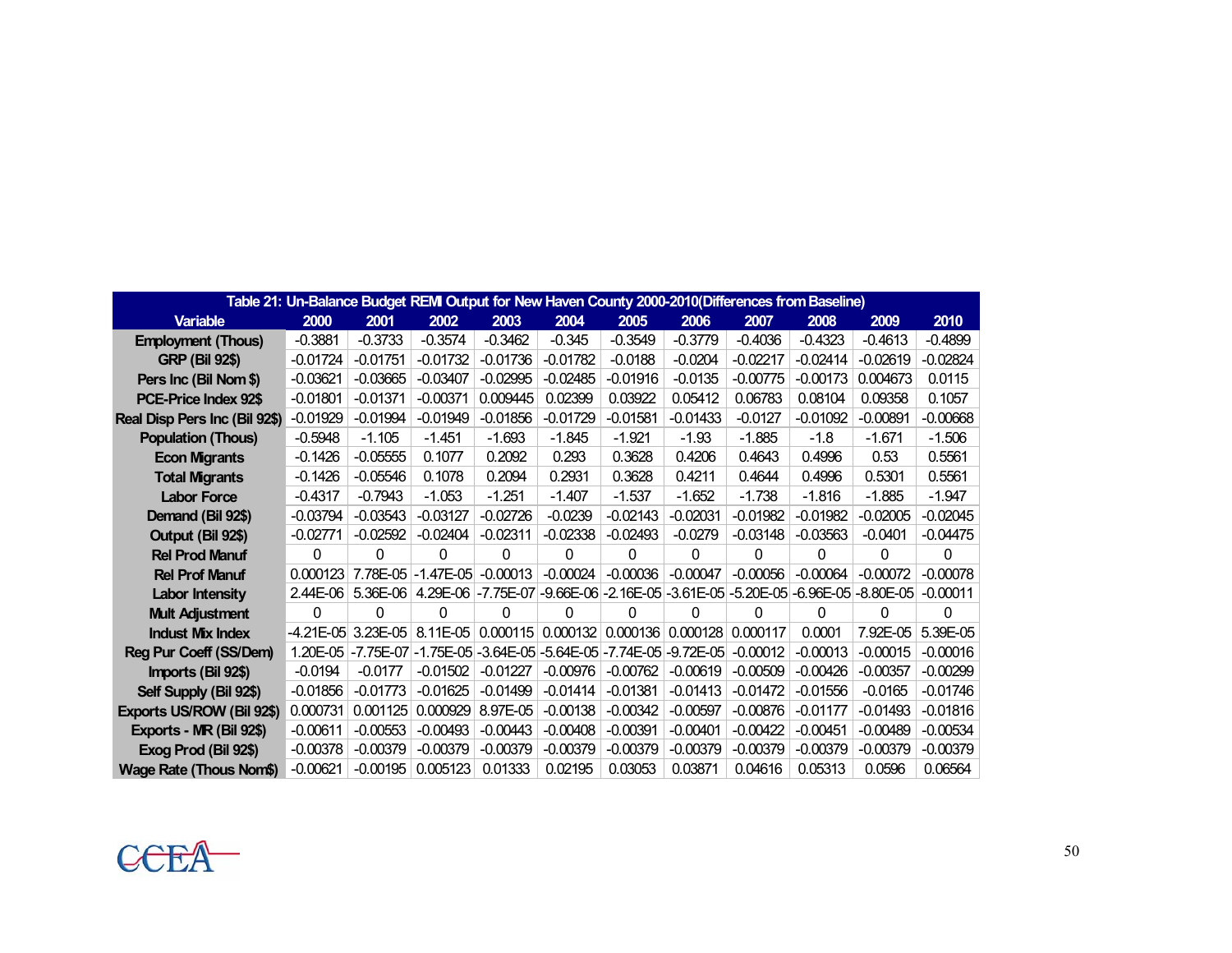|                               |            | Table 22: Un-Balance Budget REMI Output for New London County 2000-2010(Differences from Baseline) |               |                                                                      |            |                         |            |            |            |            |             |
|-------------------------------|------------|----------------------------------------------------------------------------------------------------|---------------|----------------------------------------------------------------------|------------|-------------------------|------------|------------|------------|------------|-------------|
| <b>Variable</b>               | 2000       | 2001                                                                                               | 2002          | 2003                                                                 | 2004       | 2005                    | 2006       | 2007       | 2008       | 2009       | 2010        |
| <b>Employment (Thous)</b>     | $-0.1528$  | $-0.1488$                                                                                          | $-0.1451$     | $-0.1442$                                                            | $-0.1473$  | $-0.1531$               | $-0.1646$  | $-0.174$   | $-0.1849$  | $-0.1958$  | $-0.206$    |
| <b>GRP (Bil 92\$)</b>         | $-0.00571$ | $-0.00586$                                                                                         | $-0.00591$    | $-0.00613$                                                           | $-0.00657$ | $-0.00713$              | $-0.00797$ | $-0.00872$ | $-0.00957$ | $-0.01046$ | $-0.01131$  |
| Pers Inc (Bil Nom \$)         | $-0.01059$ | $-0.01068$                                                                                         | $-0.00983$    | $-0.00853$                                                           | $-0.00688$ | $-0.005$                | $-0.00307$ | $-0.00103$ | 0.001121   | 0.003488   | 0.006054    |
| PCE-Price Index 92\$          | $-0.0177$  | $-0.01077$                                                                                         | 0.00148       | 0.01706                                                              | 0.03464    | 0.05179                 | 0.06966    | 0.08417    | 0.09917    | 0.1139     | 0.1277      |
| Real Disp Pers Inc (Bil 92\$) | $-0.00562$ | $-0.00591$                                                                                         | $-0.00581$    | $-0.00557$                                                           | $-0.00521$ | $-0.0047$               | $-0.0042$  | $-0.00352$ | $-0.00283$ | $-0.00204$ | $-0.00115$  |
| <b>Population (Thous)</b>     | $-0.2167$  | $-0.4031$                                                                                          | $-0.5227$     | $-0.614$                                                             | $-0.6857$  | $-0.7128$               | $-0.7261$  | $-0.6981$  | $-0.6717$  | $-0.6355$  | $-0.5819$   |
| <b>Econ Migrants</b>          | $-0.04038$ | $-0.00959$                                                                                         | 0.04418       | 0.07993                                                              | 0.1129     | 0.1388                  | 0.1617     | 0.1759     | 0.1872     | 0.2011     | 0.2123      |
| <b>Total Migrants</b>         | $-0.04038$ | $-0.00955$                                                                                         | 0.04422       | 0.07997                                                              | 0.1129     | 0.1388                  | 0.1619     | 0.1759     | 0.1872     | 0.2011     | 0.2123      |
| <b>Labor Force</b>            | $-0.1527$  | $-0.2829$                                                                                          | $-0.3725$     | $-0.4458$                                                            | $-0.5112$  | $-0.5572$               | $-0.606$   | $-0.6276$  | $-0.6564$  | $-0.6862$  | $-0.7095$   |
| Demand (Bil 92\$)             | $-0.01098$ | $-0.01181$                                                                                         | $-0.01057$    | $-0.01018$                                                           | $-0.00835$ | $-0.00861$              | $-0.0082$  | $-0.00683$ | $-0.00799$ | $-0.00832$ | $-0.00767$  |
| Output (Bil 92\$)             | $-0.00907$ | $-0.00851$                                                                                         | $-0.00808$    | $-0.0081$                                                            | $-0.0086$  | $-0.0095$               | $-0.01095$ | $-0.01246$ | $-0.01415$ | $-0.01594$ | $-0.01774$  |
| <b>Rel Prod Manuf</b>         | $\Omega$   | $\Omega$                                                                                           | $\Omega$      | 0                                                                    | 0          | $\Omega$                | 0          | 0          | 0          | $\Omega$   | 0           |
| <b>Rel Prof Manuf</b>         | 0.000183   | 7.22E-05                                                                                           | $-8.99E - 05$ | $-0.00028$                                                           | $-0.00047$ | $-0.00066$              | $-0.00083$ | $-0.00096$ | $-0.00108$ | $-0.00118$ | $-0.00127$  |
| <b>Labor Intensity</b>        | 3.76E-06   | 7.69E-06                                                                                           |               | 4.77E-06 -3.99E-06 -1.71E-05 -3.39E-05 -5.28E-05 -7.28E-05 -9.38E-05 |            |                         |            |            |            | $-0.00012$ | $-0.00014$  |
| <b>Mult Adjustment</b>        | 0          | 0                                                                                                  | 0             | 0                                                                    | 0          | 0                       | 0          | 0          | 0          | 0          | 0           |
| <b>Indust Mix Index</b>       | $-0.00017$ |                                                                                                    |               | $-8.15E-05$ $-2.33E-05$ 2.02E-05                                     | 5.08E-05   | $6.03E-05$              | 5.48E-05   | 3.98E-05   | 2.37E-05   | 3.10E-06   | $-2.35E-05$ |
| Reg Pur Coeff (SS/Dem)        |            | -4.99E-05 - 1.74E-05 - 3.34E-05 - 2.94E-05 - 7.37E-05                                              |               |                                                                      |            | $-6.24E-05$ $-8.20E-05$ |            | $-0.00012$ | $-0.0001$  | $-0.0001$  | $-0.00013$  |
| Imports (Bil 92\$)            | $-0.00665$ | $-0.00756$                                                                                         | $-0.00655$    | $-0.00634$                                                           | $-0.00461$ | $-0.0049$               | $-0.00438$ | $-0.00294$ | $-0.00396$ | $-0.00416$ | $-0.00341$  |
| Self Supply (Bil 92\$)        | $-0.00433$ | $-0.00425$                                                                                         | $-0.00401$    | $-0.00384$                                                           | $-0.00375$ | $-0.00371$              | $-0.00382$ | $-0.00389$ | $-0.00403$ | $-0.00416$ | $-0.00427$  |
| Exports US/ROW (Bil 92\$)     | 0.000326   | 0.000431                                                                                           | 0.000245      | $-0.00023$                                                           | $-0.00099$ | $-0.00196$              | $-0.00311$ | $-0.00435$ | $-0.00565$ | $-0.00701$ | $-0.00837$  |
| Exports - MR (Bil 92\$)       | $-0.0042$  | $-0.00381$                                                                                         | $-0.00344$    | $-0.00315$                                                           | $-0.00299$ | $-0.00296$              | $-0.00314$ | $-0.00335$ | $-0.0036$  | $-0.0039$  | $-0.00423$  |
| Exog Prod (Bil 92\$)          | $-0.00087$ | $-0.00087$                                                                                         | $-0.00087$    | $-0.00087$                                                           | $-0.00087$ | $-0.00087$              | $-0.00087$ | $-0.00087$ | $-0.00088$ | $-0.00088$ | $-0.00088$  |
| Wage Rate (Thous Nom\$)       | $-0.00421$ | 0.001348                                                                                           | 0.009205      | 0.01814                                                              | 0.02771    | 0.03646                 | 0.045      | 0.05187    | 0.05867    | 0.06533    | 0.07134     |

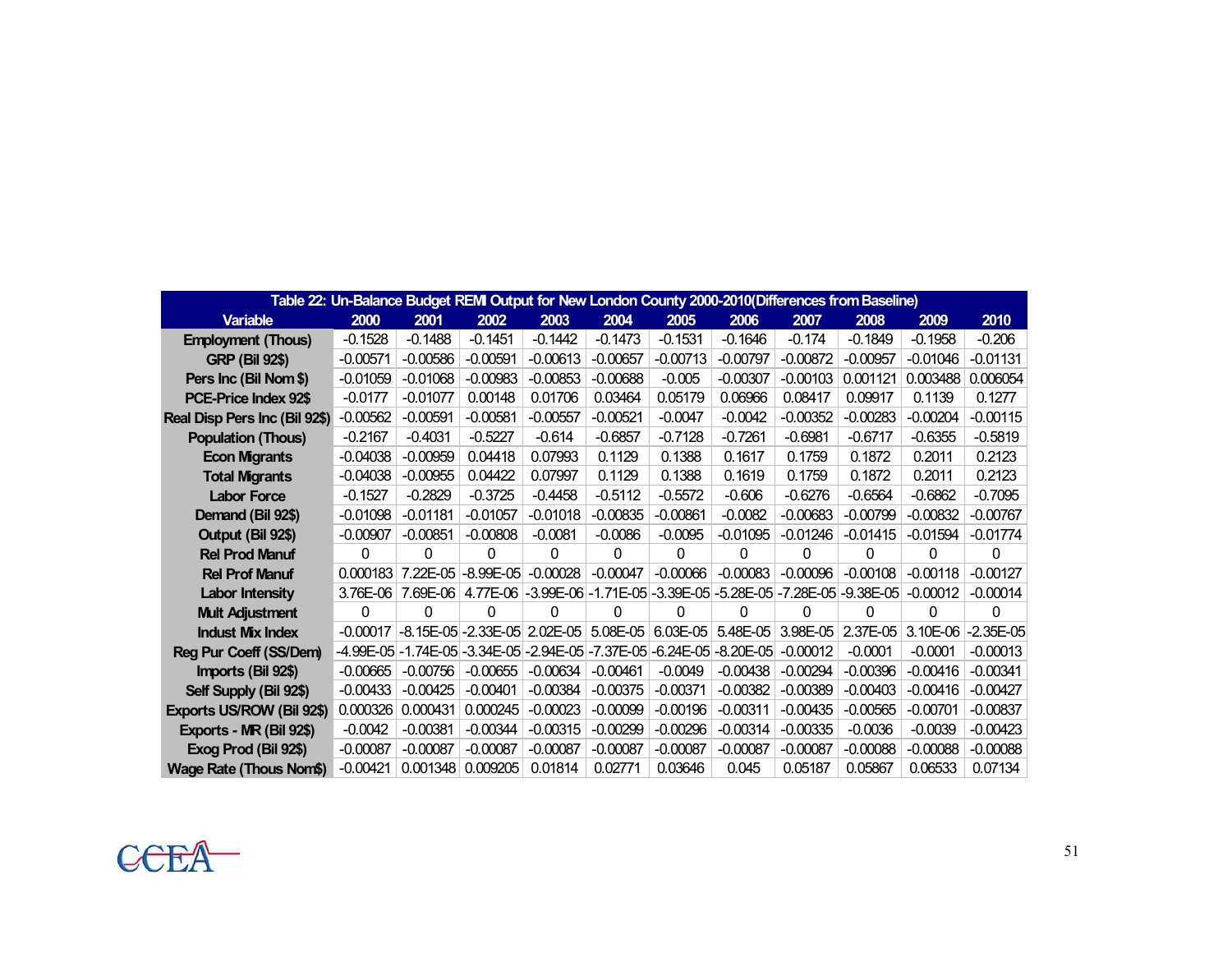|                               | Table 23: Un-Balance Budget REMI Output for Tolland County 2000-2010(Differences from Baseline) |            |            |            |            |            |                         |            |             |            |                     |
|-------------------------------|-------------------------------------------------------------------------------------------------|------------|------------|------------|------------|------------|-------------------------|------------|-------------|------------|---------------------|
| <b>Variable</b>               | 2000                                                                                            | 2001       | 2002       | 2003       | 2004       | 2005       | 2006                    | 2007       | 2008        | 2009       | 2010                |
| <b>Employment (Thous)</b>     | $-0.191$                                                                                        | $-0.215$   | $-0.2252$  | $-0.2324$  | $-0.2354$  | $-0.2361$  | $-0.2303$               | $-0.2196$  | $-0.2118$   | $-0.209$   | $-0.2102$           |
| <b>GRP (Bil 92\$)</b>         | $-0.00719$                                                                                      | $-0.00853$ | $-0.00914$ | $-0.00964$ | $-0.00991$ | $-0.01003$ | $-0.00981$              | $-0.00937$ | $-0.00907$  | $-0.00902$ | $-0.00917$          |
| Pers Inc (Bil Nom \$)         | $-0.02878$                                                                                      | $-0.03202$ | $-0.03348$ | $-0.03408$ | $-0.03396$ | $-0.03337$ | $-0.03281$              | $-0.03227$ | $-0.03183$  | $-0.03154$ | $-0.03126$          |
| PCE-Price Index 92\$          | $-0.1047$                                                                                       | $-0.123$   | $-0.1231$  | $-0.1108$  | $-0.09322$ | $-0.07266$ | $-0.05943$              | $-0.04901$ | $-0.03839$  | $-0.02759$ | $-0.01505$          |
| Real Disp Pers Inc (Bil 92\$) | $-0.01671$                                                                                      | $-0.01826$ | $-0.01893$ | $-0.01929$ | $-0.01926$ | $-0.01899$ | $-0.01855$              | $-0.01804$ | $-0.01761$  | $-0.0173$  | $-0.01704$          |
| <b>Population (Thous)</b>     | $-0.364$                                                                                        | $-0.6424$  | $-0.8274$  | $-0.9917$  | $-1.109$   | $-1.187$   | $-1.193$                | $-1.148$   | $-1.116$    | $-1.113$   | $-1.133$            |
| <b>Econ Migrants</b>          | $-0.1649$                                                                                       | $-0.1607$  | $-0.06736$ | $-0.01595$ | 0.02873    | 0.06297    | 0.07524                 | 0.07204    | 0.07113     | 0.07693    | 0.08977             |
| <b>Total Migrants</b>         | $-0.1649$                                                                                       | $-0.1607$  | $-0.06729$ | $-0.01588$ | 0.02878    | 0.063      | 0.07556                 | 0.07211    | 0.07119     | 0.07699    | 0.08982             |
| <b>Labor Force</b>            | $-0.2817$                                                                                       | $-0.4921$  | $-0.6228$  | $-0.7337$  | $-0.8137$  | $-0.8711$  | $-0.871$                | $-0.8497$  | $-0.8376$   | $-0.842$   | $-0.8663$           |
| Demand (Bil 92\$)             | $-0.02493$                                                                                      | $-0.02636$ | $-0.0261$  | $-0.02536$ | $-0.02422$ | $-0.02295$ | $-0.02159$              | $-0.02033$ | $-0.01932$  | $-0.0186$  | $-0.01817$          |
| Output (Bil 92\$)             | $-0.01012$                                                                                      | $-0.01029$ | $-0.00986$ | $-0.0094$  | $-0.0089$  | $-0.00847$ | $-0.00801$              | $-0.00756$ | $-0.00726$  | $-0.00718$ | $-0.00728$          |
| <b>Rel Prod Manuf</b>         | 0                                                                                               | $\Omega$   | 0          | 0          | 0          | 0          | 0                       | 0          | 0           | 0          | 0                   |
| <b>Rel Prof Manuf</b>         | 0.000668                                                                                        | 0.00077    | 0.000724   | 0.00059    | 0.000418   | 0.000236   | 0.000112                | 2.46E-05   | $-5.05E-05$ | $-0.00012$ | $-0.00021$          |
| Labor Intensity               | 2.90E-05                                                                                        | 6.13E-05   | 8.60E-05   | 9.91E-05   | 9.98E-05   | 8.98E-05   | 7.30E-05                | 5.32E-05   | $3.14E-05$  |            | 7.75E-06 - 1.80E-05 |
| <b>Mult Adjustment</b>        | 0                                                                                               | 0          | 0          | 0          | 0          | $\Omega$   | 0                       | 0          | 0           | 0          | 0                   |
| <b>Indust Mix Index</b>       | $-0.0003$                                                                                       | 0.000202   | 0.000556   | 0.000876   | 0.00111    | 0.001267   | 0.00131                 | 0.001266   | 0.001235    | 0.001234   | 0.001257            |
| Reg Pur Coeff (SS/Dem)        | 7.44E-05                                                                                        | 6.23E-05   | 5.14E-05   | 2.92E-05   | 7.81E-06   |            | $-1.13E-05$ $-1.24E-05$ | 1.46E-06   | 9.45E-06    |            | 4.14E-06 -7.45E-06  |
| Imports (Bil 92\$)            | $-0.01613$                                                                                      | $-0.01701$ | $-0.01683$ | $-0.01628$ | $-0.01548$ | $-0.01459$ | $-0.01373$              | $-0.01303$ | $-0.01245$  | $-0.01198$ | $-0.01165$          |
| Self Supply (Bil 92\$)        | $-0.0088$                                                                                       | $-0.00935$ | $-0.00927$ | $-0.00908$ | $-0.00874$ | $-0.00836$ | $-0.00786$              | $-0.0073$  | $-0.00687$  | $-0.00662$ | $-0.00651$          |
| Exports US/ROW (Bil 92\$)     | 0.000252                                                                                        | 0.000521   | 0.000743   | 0.000897   | 0.000969   | 0.000958   | 0.000899                | 0.000796   | 0.000672    | 0.000531   | 0.000367            |
| Exports - MR (Bil 92\$)       | $-0.00084$                                                                                      | $-0.00073$ | $-0.00061$ | $-0.00049$ | $-0.0004$  | $-0.00034$ | $-0.00032$              | $-0.00032$ | $-0.00033$  | $-0.00036$ | $-0.0004$           |
| Exog Prod (Bil 92\$)          | $-0.00073$                                                                                      | $-0.00073$ | $-0.00073$ | $-0.00073$ | $-0.00073$ | $-0.00073$ | $-0.00073$              | $-0.00073$ | $-0.00073$  | $-0.00073$ | $-0.00073$          |
| Wage Rate (Thous Nom\$)       | $-0.0314$                                                                                       | $-0.03377$ | $-0.02937$ | $-0.02044$ | $-0.00968$ | 0.001547   | 0.008682                | 0.01361    | 0.01828     | 0.02326    | 0.02946             |

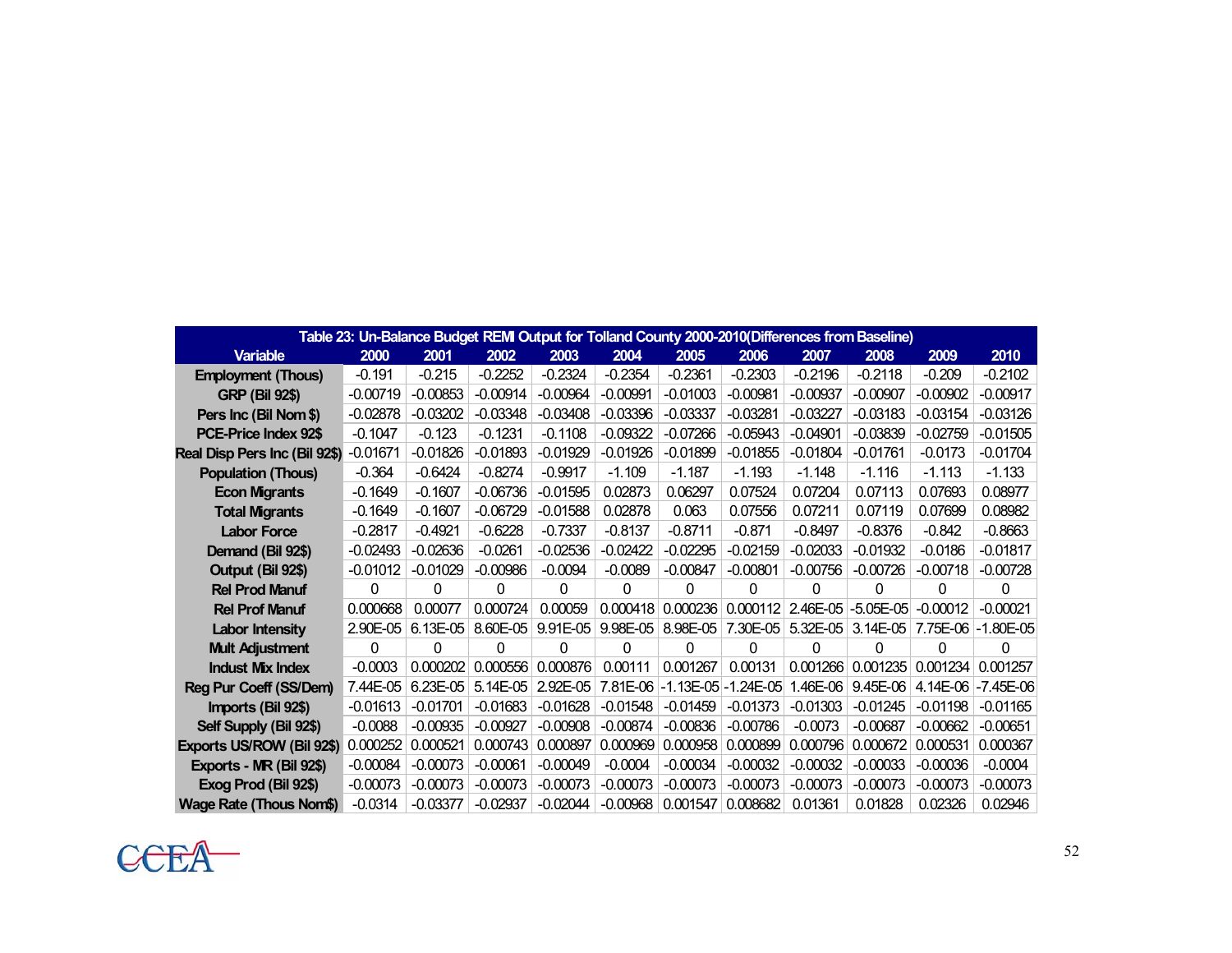|                                 |            | Table 24: Un-Balance Budget REMI Output for Windham County 2000-2010(Differences from Baseline) |            |            |            |            |            |            |                             |                            |             |
|---------------------------------|------------|-------------------------------------------------------------------------------------------------|------------|------------|------------|------------|------------|------------|-----------------------------|----------------------------|-------------|
| <b>Variable</b>                 | 2000       | 2001                                                                                            | 2002       | 2003       | 2004       | 2005       | 2006       | 2007       | 2008                        | 2009                       | 2010        |
| <b>Employment (Thous)</b>       | $-0.07872$ | $-0.07885$                                                                                      | $-0.07714$ | $-0.07516$ | $-0.07334$ | $-0.07243$ | $-0.0695$  | $-0.06995$ | $-0.07056$                  | $-0.07154$                 | $-0.07257$  |
| <b>GRP (Bil 92\$)</b>           | $-0.00304$ | $-0.00312$                                                                                      | $-0.00307$ | $-0.00302$ | $-0.00297$ | $-0.00296$ | $-0.00285$ | $-0.00292$ | $-0.003$                    | $-0.00309$                 | $-0.00319$  |
| Pers Inc (Bil Nom \$)           | $-0.00617$ | $-0.00692$                                                                                      | $-0.00721$ | $-0.00729$ | $-0.00722$ | $-0.00705$ | $-0.00687$ | $-0.00677$ | $-0.00665$                  | $-0.00655$                 | $-0.00647$  |
| PCE-Price Index 92\$            | $-0.03416$ | $-0.04008$                                                                                      | $-0.03933$ | $-0.03419$ | $-0.02704$ | $-0.01807$ | $-0.01292$ | $-0.00513$ | 0.001617                    | 0.007858                   | 0.01306     |
| teal Disp Pers Inc (Bil 929     | $-0.00347$ | $-0.00384$                                                                                      | $-0.004$   | $-0.00409$ | $-0.00411$ | $-0.0041$  | $-0.004$   | $-0.00401$ | $-0.00398$                  | $-0.00395$                 | $-0.00391$  |
| <b>Population (Thous)</b>       | $-0.09223$ | $-0.1663$                                                                                       | $-0.2192$  | $-0.2649$  | $-0.2992$  | $-0.3276$  | $-0.3209$  | $-0.3374$  | $-0.3456$                   | $-0.3502$                  | $-0.3494$   |
| <b>Econ Migrants</b>            | $-0.05581$ | $-0.05369$                                                                                      | $-0.03124$ | $-0.01803$ | $-0.00635$ | 0.004115   | 0.007185   | 0.01108    | 0.01644                     | 0.01971                    | 0.02187     |
| <b>Total Migrants</b>           | $-0.05581$ | $-0.05367$                                                                                      | $-0.03122$ | $-0.01801$ | $-0.00633$ | 0.004124   | 0.007271   | 0.0111     | 0.01646                     | 0.01973                    | 0.02188     |
| <b>Labor Force</b>              | $-0.06837$ | $-0.1197$                                                                                       | $-0.1526$  | $-0.1795$  | $-0.199$   | $-0.2164$  | $-0.2112$  | $-0.2205$  | $-0.2259$                   | $-0.2302$                  | $-0.232$    |
| Demand (Bil 92\$)               | $-0.00712$ | $-0.0072$                                                                                       | $-0.00685$ | $-0.00644$ | $-0.006$   | $-0.00562$ | $-0.00517$ | $-0.00504$ | $-0.00494$                  | $-0.00492$                 | $-0.00495$  |
| Output (Bil 92\$)               | $-0.00515$ | $-0.00484$                                                                                      | $-0.0044$  | $-0.00401$ | $-0.00371$ | $-0.00353$ | $-0.00337$ | $-0.00343$ | $-0.00354$                  | $-0.00371$                 | $-0.00392$  |
| <b>Rel Prod Manuf</b>           | 0          | 0                                                                                               | 0          | 0          | 0          | 0          | 0          | 0          | O                           | 0                          | 0           |
| <b>Rel Prof Manuf</b>           | 0.000207   | 0.000254                                                                                        | 0.000243   | 0.000199   | 0.00014    | 6.98E-05   | 2.50E-05   |            | $-2.87E - 05$ $-7.77E - 05$ | $-0.00012$                 | $-0.00015$  |
| <b>Labor Intensity</b>          | 5.01E-06   | 1.26E-05                                                                                        | 1.88E-05   | $2.29E-05$ | 2.35E-05   | 2.15E-05   | 1.75E-05   | 1.20E-05   | 4.77E-06                    | $-3.82E - 06 - 1.35E - 05$ |             |
| <b>Mult Adjustment</b>          | 0          | 0                                                                                               | 0          | 0          | 0          | 0          | 0          | O          | O                           | 0                          | 0           |
| <b>Indust Mix Index</b>         | $-0.00019$ | $-7.27E - 05$                                                                                   | $1.35E-05$ | 8.84E-05   | 0.000144   | 0.000187   | 0.000191   | 0.000213   | 0.000223                    | 0.000228                   | 0.000224    |
| <b>Reg Pur Coeff (SS/Dem)</b>   |            | -1.24E-05 -1.81E-05 -2.19E-05 -2.72E-05 -3.28E-05 -3.84E-05 -3.20E-05 -3.53E-05 -3.78E-05       |            |            |            |            |            |            |                             | $-4.05E - 05$              | $-4.21E-05$ |
| Imports (Bil 92\$)              | $-0.00492$ | $-0.00495$                                                                                      | $-0.0047$  | $-0.00439$ | $-0.00405$ | $-0.00376$ | $-0.00347$ | $-0.00337$ | $-0.00328$                  | $-0.00325$                 | $-0.00326$  |
| Self Supply (Bil 92\$)          | $-0.0022$  | $-0.00225$                                                                                      | $-0.00216$ | $-0.00205$ | $-0.00195$ | $-0.00186$ | $-0.00169$ | $-0.00167$ | $-0.00166$                  | $-0.00167$                 | $-0.00169$  |
| <b>Exports US/ROW (Bil 92\$</b> | 0.000147   | 0.000308                                                                                        | 0.000438   | 0.000523   | 0.000555   | 0.000531   | 0.000479   | 0.000388   | 0.000271                    | 0.000136                   | $-8.11E-06$ |
| Exports - MR (Bil 92\$)         | $-0.00179$ | $-0.00159$                                                                                      | $-0.00137$ | $-0.00117$ | $-0.00101$ | $-0.00089$ | $-0.00085$ | $-0.00083$ | $-0.00084$                  | $-0.00087$                 | $-0.00091$  |
| Exog Prod (Bil 92\$)            | $-0.00131$ | $-0.00131$                                                                                      | $-0.00131$ | $-0.00131$ | $-0.00131$ | $-0.00131$ | $-0.00131$ | $-0.00131$ | $-0.00131$                  | $-0.00131$                 | $-0.00131$  |
| Nage Rate (Thous Nom\$)         | $-0.01108$ | $-0.01257$                                                                                      | $-0.01091$ | $-0.00741$ | $-0.0031$  | 0.001881   | 0.004862   | 0.008795   | 0.01245                     | 0.01571                    | 0.0184      |

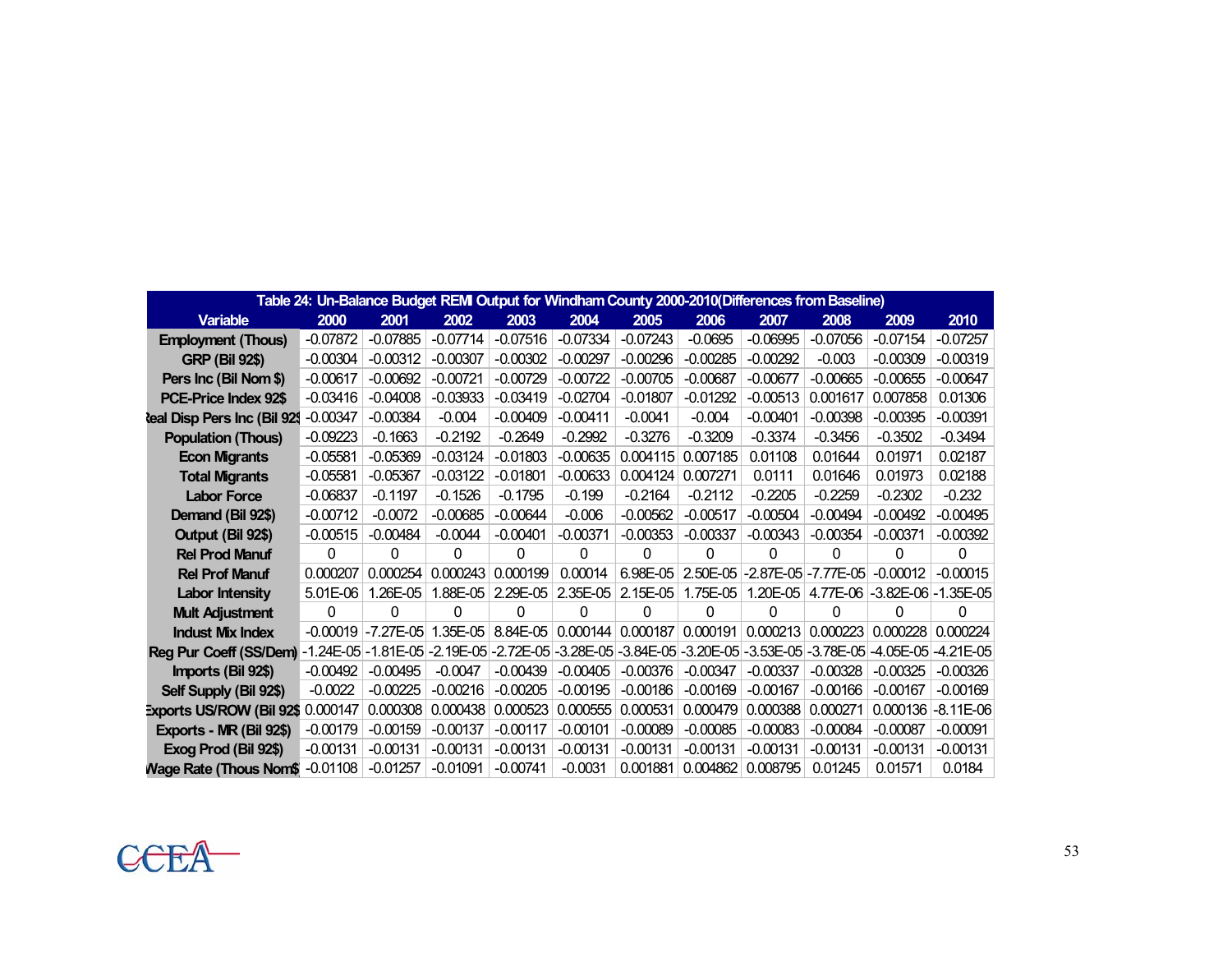|                                |            |            |            |            |             |            |            | Table 25: Un-Balance Budget REMI Output for State of Connecticut 2000-2010(Differences from Baseline) |            |            |            |
|--------------------------------|------------|------------|------------|------------|-------------|------------|------------|-------------------------------------------------------------------------------------------------------|------------|------------|------------|
| <b>Variable</b>                | 2000       | 2001       | 2002       | 2003       | 2004        | 2005       | 2006       | 2007                                                                                                  | 2008       | 2009       | 2010       |
| <b>Employment (Thous)</b>      | $-8.395$   | $-8.179$   | $-7.886$   | $-7.641$   | $-7.45$     | $-7.332$   | $-7.232$   | $-7.233$                                                                                              | $-7.262$   | $-7.327$   | $-7.415$   |
| <b>GRP (Bil 92\$)</b>          | $-0.3074$  | $-0.3013$  | $-0.2877$  | $-0.2778$  | $-0.2703$   | $-0.266$   | $-0.2621$  | $-0.2654$                                                                                             | $-0.2701$  | $-0.277$   | $-0.285$   |
| Pers Inc (Bil Nom \$)          | $-0.4041$  | $-0.4325$  | $-0.4404$  | $-0.4383$  | $-0.429$    | $-0.4155$  | $-0.4041$  | $-0.3947$                                                                                             | $-0.3841$  | $-0.3732$  | $-0.3615$  |
| PCE-Price Index 92\$           | $-0.05899$ | $-0.07237$ | $-0.07607$ | $-0.07118$ | $-0.06212$  | $-0.05052$ | $-0.04224$ | $-0.03142$                                                                                            | $-0.02115$ | $-0.01094$ | $-0.00107$ |
| Real Disp Pers Inc (Bil 92\$)  | $-0.2055$  | $-0.2116$  | $-0.2104$  | $-0.2084$  | $-0.2047$   | $-0.2$     | $-0.1944$  | $-0.1915$                                                                                             | $-0.1877$  | $-0.1837$  | $-0.1792$  |
| <b>Population (Thous)</b>      | $-3.77$    | $-7.129$   | $-9.052$   | $-10.81$   | $-12.12$    | $-13$      | $-12.8$    | $-13.11$                                                                                              | $-13.19$   | $-13.19$   | $-13.03$   |
| <b>Econ Migrants</b>           | $-1.696$   | $-1.458$   | $-0.5512$  | $-0.02869$ | 0.4555      | 0.8479     | 0.9956     | 1.144                                                                                                 | 1.338      | 1.49       | 1.628      |
| <b>Total Migrants</b>          | $-1.696$   | $-1.457$   | $-0.5503$  | $-0.02783$ | 0.4562      | 0.8485     | 0.9993     | 1.145                                                                                                 | 1.339      | 1.491      | 1.629      |
| <b>Labor Force</b>             | -2.914     | $-5.135$   | $-6.335$   | $-7.411$   | $-8.244$    | $-8.91$    | $-8.943$   | $-9.309$                                                                                              | $-9.601$   | $-9.901$   | $-10.17$   |
| Demand (Bil 92\$)              | $-0.4206$  | $-0.4011$  | $-0.3663$  | $-0.3339$  | $-0.3024$   | $-0.2788$  | $-0.2619$  | $-0.2531$                                                                                             | $-0.2488$  | $-0.2472$  | $-0.2476$  |
| Output (Bil 92\$)              | $-0.4943$  | $-0.4629$  | $-0.4262$  | $-0.3974$  | $-0.3759$   | $-0.3626$  | $-0.3568$  | $-0.3616$                                                                                             | $-0.3703$  | $-0.3833$  | $-0.3991$  |
| <b>Rel Prod Manuf</b>          | 0          | 0          | 0          | 0          | 0           | 0          | 0          | 0                                                                                                     | 0          | 0          | 0          |
| <b>Rel Prof Manuf</b>          | 0.00047    | 0.000524   | 0.000495   | 0.000404   | 0.000285    | 0.000155   | 6.38E-05   | $-3.61E-05$                                                                                           | $-0.00013$ | $-0.00021$ | $-0.00029$ |
| <b>Labor Intensity</b>         | 8.17E-06   | 2.59E-05   | 4.01E-05   | 4.94E-05   | 5.31E-05    | 5.20E-05   | 4.76E-05   | 4.06E-05                                                                                              | $3.14E-05$ | 2.04E-05   | 7.57E-06   |
| <b>Mult Adjustment</b>         | 0          | 0          | 0          | 0          | $\Omega$    | 0          | $\Omega$   | $\Omega$                                                                                              | $\Omega$   | 0          | 0          |
| <b>Indust Mix Index</b>        | $-0.00323$ | $-0.00203$ | $-0.00119$ | $-0.00051$ | $-5.72E-06$ | 0.000311   | 0.000289   | 0.000342                                                                                              | 0.000341   | 0.00033    | 0.000285   |
| Reg Pur Coeff (SS/Dem)         | 3.24E-05   | $6.71E-05$ | 9.29E-05   | 0.000107   | 0.000106    | 0.000103   | 9.63E-05   | 7.87E-05                                                                                              | $6.41E-05$ | 4.45E-05   | 2.12E-05   |
| Imports (Bil 92\$)             | $-0.1899$  | $-0.1877$  | $-0.1775$  | $-0.1663$  | $-0.1528$   | $-0.1423$  | $-0.134$   | $-0.1274$                                                                                             | $-0.1233$  | $-0.1192$  | $-0.115$   |
| Self Supply (Bil 92\$)         | $-0.2307$  | $-0.2134$  | $-0.1888$  | $-0.1676$  | $-0.1496$   | $-0.1365$  | $-0.1279$  | $-0.1257$                                                                                             | $-0.1255$  | $-0.1281$  | $-0.1326$  |
| Exports US/ROW (Bil 92\$)      | 0.01033    | 0.02069    | 0.02885    | 0.03379    | 0.03509     | 0.03277    | 0.02782    | 0.02084                                                                                               | 0.01214    | 0.002075   | $-0.00896$ |
| Exports - MR (Bil 92\$)        | 0          | 0          | 0          | 0          | 0           | 0          | 0          | $\Omega$                                                                                              | 0          | 0          | 0          |
| Exog Prod (Bil 92\$)           | $-0.2739$  | $-0.2702$  | $-0.2662$  | $-0.2636$  | $-0.2613$   | $-0.2589$  | $-0.2567$  | $-0.2568$                                                                                             | $-0.257$   | $-0.2573$  | $-0.2575$  |
| <b>Wage Rate (Thous Nom\$)</b> | $-0.06181$ | $-0.06877$ | $-0.06974$ | $-0.06565$ | $-0.05894$  | $-0.05095$ | $-0.04669$ | $-0.04046$                                                                                            | $-0.03435$ | $-0.02839$ | $-0.02283$ |

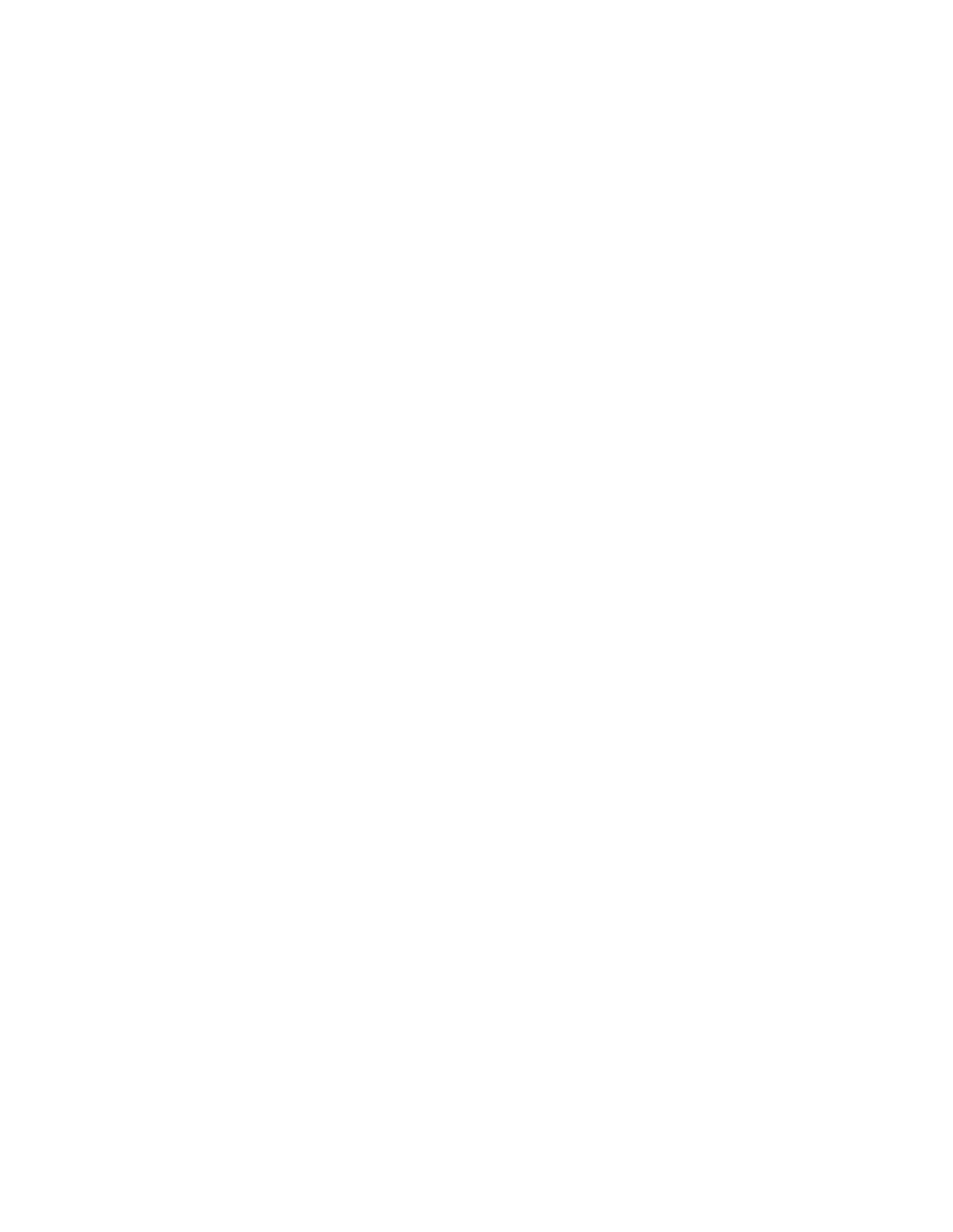**Appendix IV: Tax Impact Worksheet**

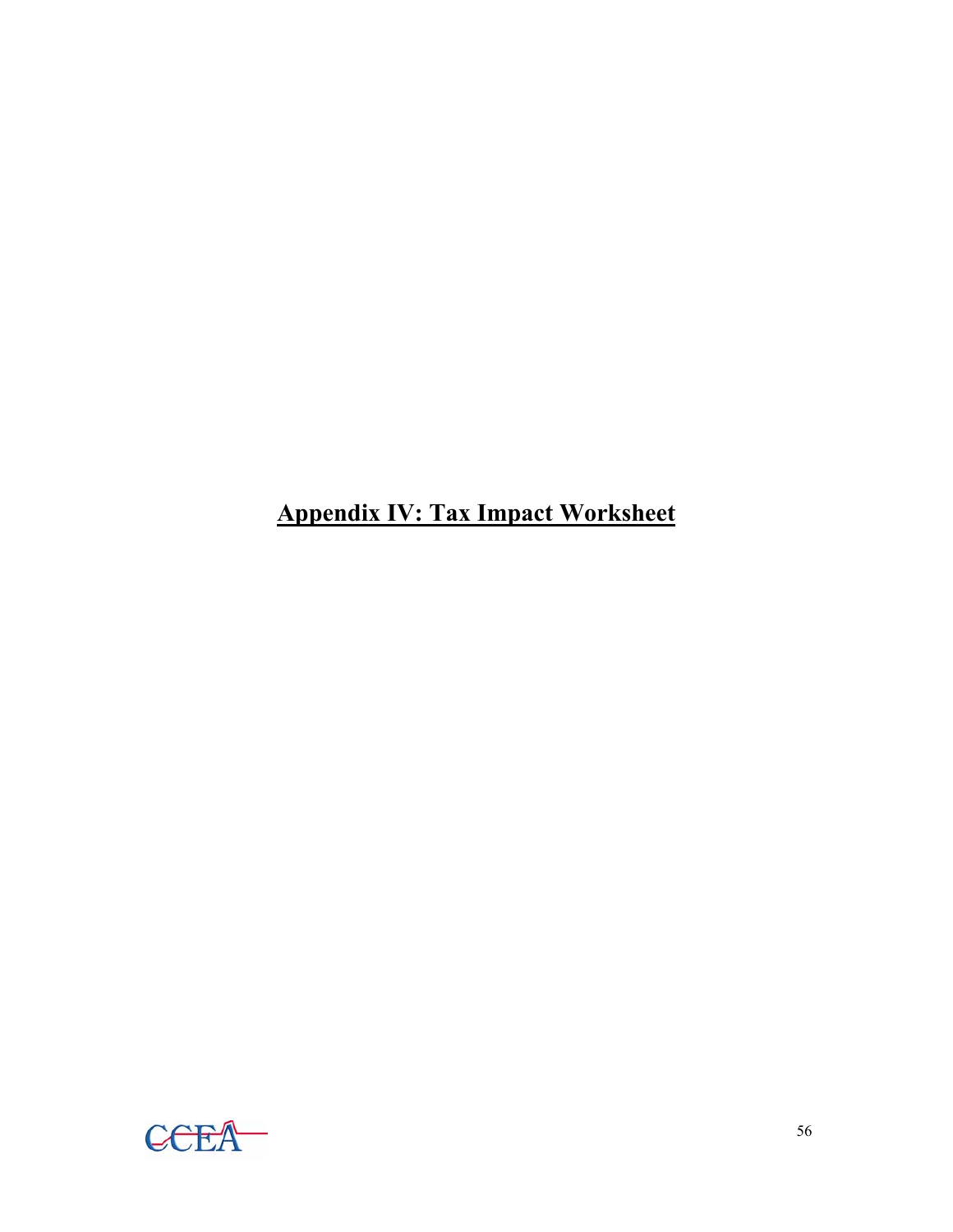|                                |                   |                                                                       |                                        |         |                                     | Table 26: TOTAL STATE TAX-Balance Budget<br>(Millions of Dollars)                                                                                         |          |                                                                  |                                |          |               |                           |                            |
|--------------------------------|-------------------|-----------------------------------------------------------------------|----------------------------------------|---------|-------------------------------------|-----------------------------------------------------------------------------------------------------------------------------------------------------------|----------|------------------------------------------------------------------|--------------------------------|----------|---------------|---------------------------|----------------------------|
|                                | 2000              | 2001                                                                  | 2002                                   | 2003    | 2004                                | 2005                                                                                                                                                      | 2006     | 2007                                                             | 2008                           | 2009     |               | 2010 Average Value NPV    |                            |
| <b>Income Taxes</b>            |                   |                                                                       |                                        |         |                                     |                                                                                                                                                           |          |                                                                  |                                |          |               |                           |                            |
| New Personal Income            | \$                |                                                                       |                                        |         |                                     | $(350.80)$ \$ $(372.60)$ \$ $(377.50)$ \$ $(373.00)$ \$ $(361.30)$ \$ $(345.00)$ \$ $(330.40)$ \$ $(317.00)$ \$ $(302.10)$ \$ $(286.20)$ \$ $(269.20)$ \$ |          |                                                                  |                                |          |               |                           | $(335.01)$ $($ \$2,822.75) |
| Income Tax                     | \$                | $(9.47)$ \$ $(10.06)$ \$ $(10.19)$ \$ $(10.07)$ \$ $(9.76)$ \$        |                                        |         |                                     | $(9.32)$ \$                                                                                                                                               |          | $(8.92)$ \$ $(8.56)$ \$ $(8.16)$ \$ $(7.73)$ \$ $(7.27)$ \$      |                                |          |               | (9.05)                    | (\$76.21)                  |
| <b>Sales and Use Taxes</b>     |                   |                                                                       |                                        |         |                                     |                                                                                                                                                           |          |                                                                  |                                |          |               |                           |                            |
| New Gross State Product \$     |                   | $(290.92)$ \$ $(288.85)$ \$ $(278.80)$ \$ $(272.33)$ \$ $(267.63)$ \$ |                                        |         |                                     | $(265.70)$ \$ $(263.34)$ \$ $(270.02)$ \$ $(278.44)$ \$ $(289.79)$ \$ $(303.08)$ \$                                                                       |          |                                                                  |                                |          |               |                           | $(278.99)$ $( $2,316.40)$  |
| New Sales and UseTaxes \$      | $(5.82)$ \$       | $(5.78)$ \$                                                           |                                        |         | $(5.58)$ \$ $(5.45)$ \$ $(5.35)$ \$ | $(5.31)$ \$                                                                                                                                               |          | $(5.27)$ \$ $(5.40)$ \$ $(5.57)$ \$ $(5.80)$ \$                  |                                |          | $(6.06)$ \$   | (5.58)                    | ( \$46.33)                 |
|                                |                   |                                                                       |                                        |         |                                     |                                                                                                                                                           |          |                                                                  |                                |          |               |                           |                            |
| <b>Corporate Profits Taxes</b> |                   |                                                                       |                                        |         |                                     |                                                                                                                                                           |          |                                                                  |                                |          |               |                           |                            |
| New Gross State Product \$     |                   |                                                                       |                                        |         |                                     | $(290.92)$ \$ $(288.85)$ \$ $(278.80)$ \$ $(272.33)$ \$ $(267.63)$ \$ $(265.70)$ \$ $(263.34)$ \$ $(270.02)$ \$ $(278.44)$ \$ $(289.79)$ \$ $(303.08)$ \$ |          |                                                                  |                                |          |               |                           | $(278.99)$ $( $2,316.40)$  |
| <b>Profits tax</b>             | \$<br>$(1.29)$ \$ | $(1.28)$ \$                                                           |                                        |         | $(1.24)$ \$ $(1.21)$ \$ $(1.19)$ \$ | $(1.18)$ \$                                                                                                                                               |          | $(1.17)$ \$ $(1.20)$ \$ $(1.23)$ \$ $(1.29)$ \$ $(1.34)$ \$      |                                |          |               | (1.24)                    | (\$10.27)                  |
| <b>TOTAL STATE TAXES</b>       | \$                | $(16.58)$ \$ $(17.12)$ \$ $(17.00)$ \$ $(16.73)$ \$ $(16.29)$ \$      |                                        |         |                                     | $(15.81)$ \$                                                                                                                                              |          | $(15.36)$ \$ $(15.16)$ \$ $(14.96)$ \$ $(14.81)$ \$ $(14.67)$ \$ |                                |          |               | (15.86)                   | (\$132.82)                 |
| <b>New Local Property</b>      |                   |                                                                       |                                        |         |                                     |                                                                                                                                                           |          |                                                                  |                                |          |               |                           |                            |
| <b>Taxes</b>                   |                   |                                                                       |                                        |         |                                     |                                                                                                                                                           |          |                                                                  |                                |          |               |                           |                            |
| <b>Project Directly</b>        | \$                | \$                                                                    | \$                                     | \$      | \$                                  | \$                                                                                                                                                        | \$       | \$                                                               | \$<br>$\overline{\phantom{a}}$ | \$       | \$<br>$\sim$  |                           |                            |
| <b>New Population</b>          | (3,080)           | (5,618)                                                               | (7,009)                                | (8,330) | (9,268)                             | (9,846)                                                                                                                                                   | (9, 382) | (9, 464)                                                         | (9, 347)                       | (9, 163) |               | $(8,853)$ \$ $(8,123.64)$ |                            |
|                                |                   |                                                                       |                                        |         |                                     |                                                                                                                                                           |          |                                                                  |                                |          |               |                           |                            |
| Total New Property Taxes \$    | $(4.85)$ \$       | $(9.10)$ \$                                                           | $(11.70)$ \$ $(14.32)$ \$ $(16.41)$ \$ |         |                                     | $(17.96)$ \$                                                                                                                                              |          | $(17.62)$ \$ $(18.31)$ \$ $(18.63)$ \$ $(18.81)$ \$ $(18.72)$ \$ |                                |          |               | (15.13)                   | (\$120.43)                 |
| <b>TOTAL TAXES</b>             | (21.4)            | (26.2)                                                                | (28.7)                                 | (31.0)  | (32.7)                              | (33.8)                                                                                                                                                    | (33.0)   | (33.5)                                                           | (33.6)                         | (33.6)   | $(33.4)$ \$   | (30.99)                   | (\$253.24)                 |
| <b>INDUCED GOVT</b>            |                   |                                                                       |                                        |         |                                     |                                                                                                                                                           |          |                                                                  |                                |          |               |                           |                            |
| <b>SPENDING</b>                | (12.63)           | (24.17)                                                               | (31.48)                                | (39.01) | (45.24)                             | (50.07)                                                                                                                                                   | (49.90)  | (52.20)                                                          | (53.62)                        | (54.81)  | $(55.36)$ \$  | (42.59)                   | (\$337.43)                 |
| <b>NET TAXES</b>               | (107.56)          | (102.94)                                                              | (100.29)                               | (97.36) | (95.10)                             | (93.68)                                                                                                                                                   | (95.45)  | (96.08)                                                          | (97.29)                        | (98.71)  | $(100.56)$ \$ | (98.64)                   | (\$821.92)                 |
| <b>State Contribution</b>      | 98.76             | 100.89                                                                | 103.07                                 | 105.32  | 107.63                              | 109.99                                                                                                                                                    | 112.36   | 114.81                                                           | 117.33                         | 119.90   | $122.53$ \ \$ | 110.24                    | \$906.10                   |
| <b>PRESENT VALUE OF</b>        |                   |                                                                       |                                        |         |                                     |                                                                                                                                                           |          |                                                                  |                                |          |               |                           |                            |
| <b>TOTAL NEW TAXES</b>         | (\$253.24)        |                                                                       |                                        |         |                                     |                                                                                                                                                           |          |                                                                  |                                |          |               |                           |                            |
| <b>PRESENT VALUE OF</b>        |                   |                                                                       |                                        |         |                                     |                                                                                                                                                           |          |                                                                  |                                |          |               |                           |                            |
| <b>TAX CREDITS/STATE</b>       |                   |                                                                       |                                        |         |                                     |                                                                                                                                                           |          |                                                                  |                                |          |               |                           |                            |
| <b>CONTRIBUTION</b>            | \$906.10          |                                                                       |                                        |         |                                     |                                                                                                                                                           |          |                                                                  |                                |          |               |                           |                            |
| <b>PRESENT VALUE OF</b>        |                   |                                                                       |                                        |         |                                     |                                                                                                                                                           |          |                                                                  |                                |          |               |                           |                            |
| <b>INDUCED GOVT</b>            | (\$337.43)        |                                                                       |                                        |         |                                     |                                                                                                                                                           |          |                                                                  |                                |          |               |                           |                            |
| <b>PRESENT VALUE OF</b>        |                   |                                                                       |                                        |         |                                     |                                                                                                                                                           |          |                                                                  |                                |          |               |                           |                            |
| <b>NET NEW TAXES</b>           | (\$821.92)        |                                                                       |                                        |         |                                     |                                                                                                                                                           |          |                                                                  |                                |          |               |                           |                            |
| <b>PRESENT VALUE OF</b>        |                   |                                                                       |                                        |         |                                     |                                                                                                                                                           |          |                                                                  |                                |          |               |                           |                            |
| PERSONAL INCOME                | (\$2,822.75)      |                                                                       |                                        |         |                                     |                                                                                                                                                           |          |                                                                  |                                |          |               |                           |                            |
| <b>PRESENT VALUE OF</b>        |                   |                                                                       |                                        |         |                                     |                                                                                                                                                           |          |                                                                  |                                |          |               |                           |                            |
| <b>GSP</b>                     | (\$2,316.40)      |                                                                       |                                        |         |                                     |                                                                                                                                                           |          |                                                                  |                                |          |               |                           |                            |
| <b>COST BENEFIT RATIO</b>      |                   |                                                                       |                                        |         |                                     |                                                                                                                                                           |          |                                                                  |                                |          |               |                           |                            |
| <b>PERS/STATE CONTRIB</b>      | 3.12              |                                                                       |                                        |         |                                     |                                                                                                                                                           |          |                                                                  |                                |          |               |                           |                            |
| <b>COST BENEFIT RATIO</b>      |                   |                                                                       |                                        |         |                                     |                                                                                                                                                           |          |                                                                  |                                |          |               |                           |                            |
| <b>GSP/STATE CONTRIB</b>       | \$2.56            |                                                                       |                                        |         |                                     |                                                                                                                                                           |          |                                                                  |                                |          |               |                           |                            |

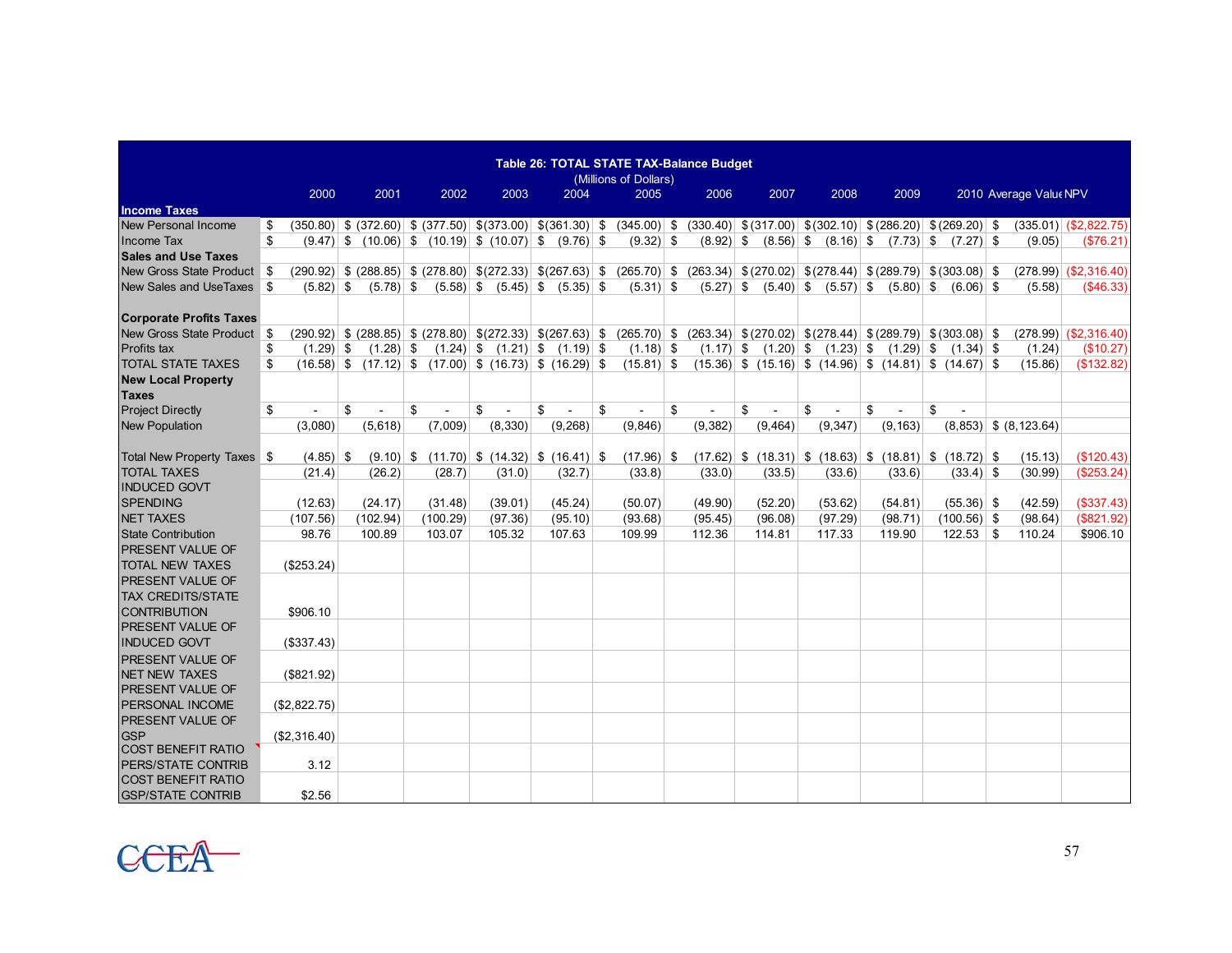|                                 |                     |                                           |                             |                                           |                                        | (Millions of Dollars) | Table 27: HARTFORD TAX-Balance Budget |                                                         |              |              |               |                           |                           |
|---------------------------------|---------------------|-------------------------------------------|-----------------------------|-------------------------------------------|----------------------------------------|-----------------------|---------------------------------------|---------------------------------------------------------|--------------|--------------|---------------|---------------------------|---------------------------|
|                                 | 2000                | 2001                                      | 2002                        | 2003                                      | 2004                                   | 2005                  | 2006                                  | 2007                                                    | 2008         | 2009         |               | 2010 Average Value: NPV   |                           |
| <b>Income Taxes</b>             |                     |                                           |                             |                                           |                                        |                       |                                       |                                                         |              |              |               |                           |                           |
| New Personal Income             | \$                  | $(258.10)$ \$ $(279.60)$ \$ $(290.60)$ \$ |                             | $(296.60)$ \$ $(298.60)$ \$ $(298.20)$ \$ |                                        |                       |                                       | $(299.40)$ \$ $(302.10)$ \$ $(303.90)$ \$ $(305.90)$ \$ |              |              | $(307.90)$ \$ | (294.63)                  | (S2,431.91)               |
| Income Tax                      | \$<br>$(6.97)$ \$   | $(7.55)$ \$                               | $(7.85)$ \$                 | $(8.01)$ \$                               | $(8.06)$ \$                            | $(8.05)$ \$           | $(8.08)$ \$                           | $(8.16)$ \$                                             | $(8.21)$ \$  | $(8.26)$ \$  | $(8.31)$ \$   | (7.95)                    | $($ \$65.66)              |
| <b>Sales and Use Taxes</b>      |                     |                                           |                             |                                           |                                        |                       |                                       |                                                         |              |              |               |                           |                           |
| <b>New Gross State Product</b>  | \$<br>$(265.43)$ \$ |                                           | $(262.32)$ \$ $(253.24)$ \$ | $(247.44)$ \$ $(242.88)$ \$ $(240.04)$ \$ |                                        |                       |                                       | $(236.40)$ \$ $(240.73)$ \$ $(246.28)$ \$ $(253.92)$ \$ |              |              | $(262.77)$ \$ | (250.13)                  | (S2,081,70)               |
| New Sales and UseTaxes          | \$<br>$(5.31)$ \$   | $(5.25)$ \$                               | $(5.06)$ \$                 | $(4.95)$ \$                               | $(4.86)$ \$                            | $(4.80)$ \$           | $(4.73)$ \$                           | $(4.81)$ \$                                             | $(4.93)$ \$  | $(5.08)$ \$  | $(5.26)$ \$   | (5.00)                    | (\$41.63)                 |
| <b>Corporate Profits Taxes</b>  |                     |                                           |                             |                                           |                                        |                       |                                       |                                                         |              |              |               |                           |                           |
| <b>New Gross State Product</b>  | \$                  | $(265.43)$ \$ $(262.32)$ \$ $(253.24)$ \$ |                             | $(247.44)$ \$ $(242.88)$ \$ $(240.04)$ \$ |                                        |                       |                                       | $(236.40)$ \$ $(240.73)$ \$ $(246.28)$ \$ $(253.92)$ \$ |              |              | $(262.77)$ \$ |                           | $(250.13)$ $( $2,081.70)$ |
| Profits tax                     | \$<br>$(1.18)$ \$   | $(1.16)$ \$                               | $(1.12)$ \$                 | $(1.10)$ \$                               | $(1.08)$ \$                            | $(1.06)$ \$           | $(1.05)$ \$                           | $(1.07)$ \$                                             | $(1.09)$ \$  | $(1.13)$ \$  | $(1.17)$ \$   | (1.11)                    | (\$9.23)                  |
| <b>TOTAL STATE TAXES</b>        | \$<br>$(13.45)$ \$  | $(13.96)$ \$                              | $(14.03)$ \$                |                                           | $(14.05)$ \$ $(14.00)$ \$ $(13.92)$ \$ |                       | $(13.86)$ \$                          | $(14.04)$ \$                                            | $(14.22)$ \$ | $(14.46)$ \$ | $(14.73)$ \$  | (14.07)                   | (\$116.53)                |
|                                 |                     |                                           |                             |                                           |                                        |                       |                                       |                                                         |              |              |               |                           |                           |
| <b>New Local Property Taxes</b> |                     |                                           |                             |                                           |                                        |                       |                                       |                                                         |              |              |               |                           |                           |
| <b>Project Directly</b>         | \$                  | \$                                        | \$                          | \$                                        | \$                                     | \$                    | \$                                    | \$                                                      | \$           | \$           | \$            | \$                        | \$0.00                    |
| <b>New Population</b>           | (1,664)             | (3,237)                                   | (4,063)                     | (4,970)                                   | (5,657)                                | (6, 163)              | (5,972)                               | (6, 316)                                                | (6, 535)     | (6,698)      |               | $(6,781)$ \$ $(5,277.82)$ |                           |
| <b>Total New Property Taxes</b> | $(2.62)$ \$<br>\$   | $(5.25)$ \$                               | $(6.78)$ \$                 | $(8.54)$ \$                               | $(10.02)$ \$ $(11.24)$ \$              |                       | $(11.22)$ \$                          | $(12.22)$ \$                                            | $(13.02)$ \$ | $(13.75)$ \$ | $(14.34)$ \$  | (9.91)                    | (\$77.83)                 |
| <b>TOTAL TAXES</b>              | (16.1)              | (19.2)                                    | (20.8)                      | (22.6)                                    | (24.0)                                 | (25.2)                | (25.1)                                | (26.3)                                                  | (27.2)       | (28.2)       | $(29.1)$ \$   | (23.97)                   | (\$194.36)                |
| <b>INDUCED GOVT</b>             |                     |                                           |                             |                                           |                                        |                       |                                       |                                                         |              |              |               |                           |                           |
| <b>SPENDING</b>                 | (7.13)              | (14.44)                                   | (18.86)                     | (23.96)                                   | (28.32)                                | (32.01)               | (32.12)                               | (35.08)                                                 | (37.49)      | (39.68)      | $(41.43)$ \$  | (28.23)                   | (\$221.30)                |
| <b>NET TAXES</b>                | (107.70)            | (105.74)                                  | (105.21)                    | (104.24)                                  | (103.69)                               | (103.59)              | (105.83)                              | (106.57)                                                | (107.75)     | (109.17)     | $(110.98)$ \$ | (106.41)                  | (\$882.37)                |
| <b>STATE</b>                    |                     |                                           |                             |                                           |                                        |                       |                                       |                                                         |              |              |               |                           |                           |
| CONTRIBUTIONS(Incentive         |                     |                                           |                             |                                           |                                        |                       |                                       |                                                         |              |              |               |                           |                           |
| Gov Spending)                   | 98.76               | 100.97                                    | 103.25                      | 105.60                                    | 108.00                                 | 110.45                | 112.88                                | 115.40                                                  | 117.99       | 120.64       | 123.35        | 110.66                    | 909.31                    |
| <b>PRESENT VALUE OF</b>         |                     |                                           |                             |                                           |                                        |                       |                                       |                                                         |              |              |               |                           |                           |
| <b>TOTAL NEW TAXES</b>          | (\$194.36)          |                                           |                             |                                           |                                        |                       |                                       |                                                         |              |              |               |                           |                           |
| PRESENT VALUE OF TAX            |                     |                                           |                             |                                           |                                        |                       |                                       |                                                         |              |              |               |                           |                           |
| <b>CREDITS/STATE</b>            |                     |                                           |                             |                                           |                                        |                       |                                       |                                                         |              |              |               |                           |                           |
| <b>CONTRIBUTION</b>             | \$909.31            |                                           |                             |                                           |                                        |                       |                                       |                                                         |              |              |               |                           |                           |
| <b>INDUCED GOVT</b>             |                     |                                           |                             |                                           |                                        |                       |                                       |                                                         |              |              |               |                           |                           |
| <b>SPENDING</b>                 | (\$221.30)          |                                           |                             |                                           |                                        |                       |                                       |                                                         |              |              |               |                           |                           |
| PRESENT VALUE OF NET            |                     |                                           |                             |                                           |                                        |                       |                                       |                                                         |              |              |               |                           |                           |
| <b>NEW TAXES</b>                | (\$882.37)          |                                           |                             |                                           |                                        |                       |                                       |                                                         |              |              |               |                           |                           |
| <b>PRESENT VALUE OF</b>         |                     |                                           |                             |                                           |                                        |                       |                                       |                                                         |              |              |               |                           |                           |
| PERSONAL INCOME                 | (\$2,431.91)        |                                           |                             |                                           |                                        |                       |                                       |                                                         |              |              |               |                           |                           |
| <b>PRESENT VALUE OF GSP</b>     | (\$2,081.70)        |                                           |                             |                                           |                                        |                       |                                       |                                                         |              |              |               |                           |                           |
| <b>COST BENEFIT RATIO</b>       |                     |                                           |                             |                                           |                                        |                       |                                       |                                                         |              |              |               |                           |                           |
| PERS/STATE CONTRIB              | 2.67                |                                           |                             |                                           |                                        |                       |                                       |                                                         |              |              |               |                           |                           |
| <b>COST BENEFIT RATIO</b>       |                     |                                           |                             |                                           |                                        |                       |                                       |                                                         |              |              |               |                           |                           |
| <b>GSP/STATE CONTRIB</b>        | 2.29                |                                           |                             |                                           |                                        |                       |                                       |                                                         |              |              |               |                           |                           |

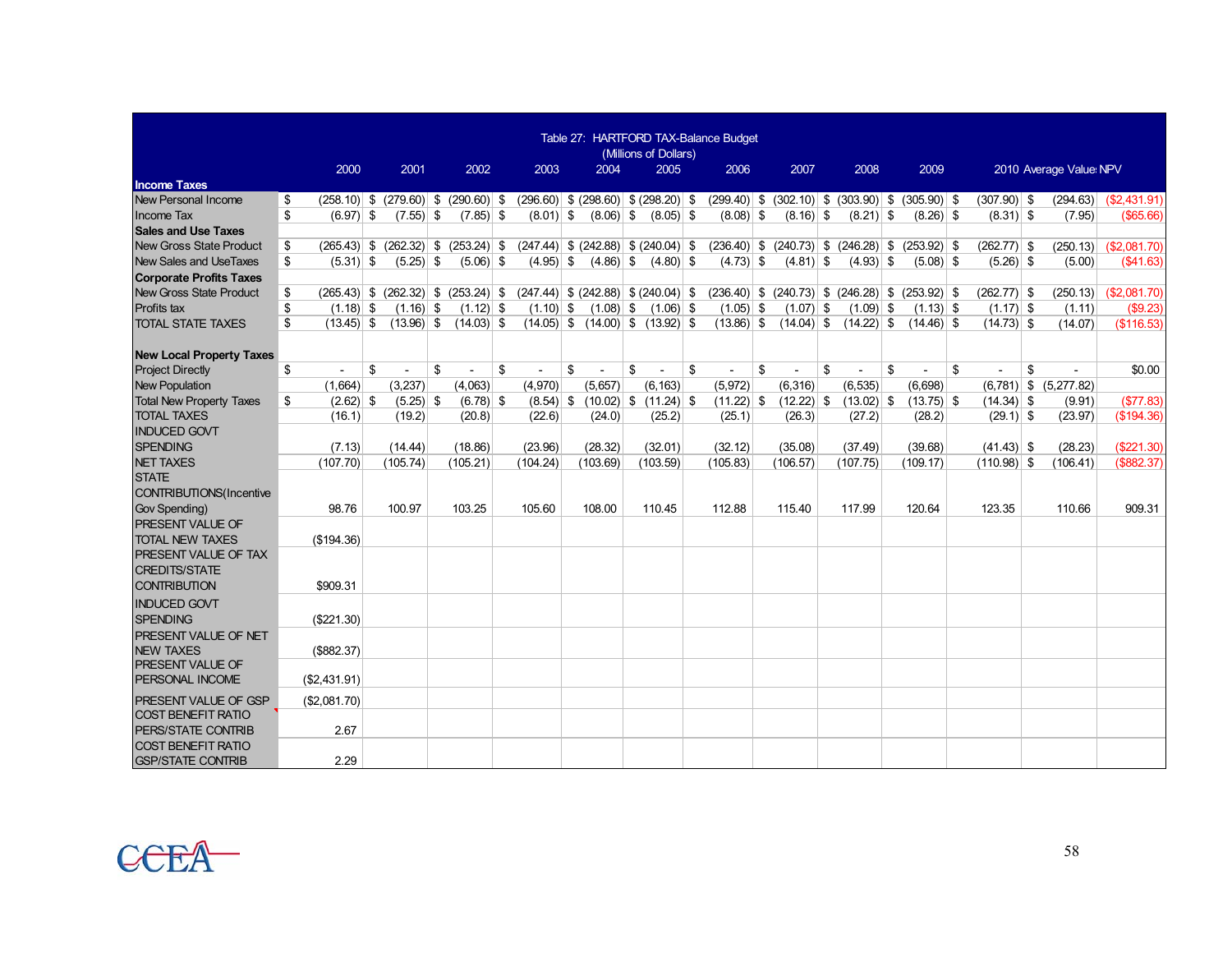|                                           | Table 28: TOTAL STATE TAX-Un-Balance Budget |                             |    |         |                                                     |    |           |                           |    |             |                                                                                                                                                           |              |    |           |                           |             |                           |              |
|-------------------------------------------|---------------------------------------------|-----------------------------|----|---------|-----------------------------------------------------|----|-----------|---------------------------|----|-------------|-----------------------------------------------------------------------------------------------------------------------------------------------------------|--------------|----|-----------|---------------------------|-------------|---------------------------|--------------|
|                                           |                                             |                             |    |         |                                                     |    |           | (Millions of Dollars)     |    |             |                                                                                                                                                           |              |    |           |                           |             |                           |              |
|                                           | 2000                                        | 2001                        |    | 2002    | 2003                                                |    | 2004      | 2005                      |    | 2006        | 2007                                                                                                                                                      | 2008         |    | 2009      |                           |             | 2010 Average Value NPV    |              |
| <b>Income Taxes</b>                       |                                             |                             |    |         |                                                     |    |           |                           |    |             |                                                                                                                                                           |              |    |           |                           |             |                           |              |
| New Personal Income                       |                                             |                             |    |         |                                                     |    |           |                           |    |             | $(404.10)$ \$ $(432.50)$ \$ $(440.40)$ \$ $(438.30)$ \$ $(429.00)$ \$ $(415.50)$ \$ $(404.10)$ \$ $(394.70)$ \$ $(384.10)$ \$ $(373.20)$ \$ $(361.50)$ \$ |              |    |           |                           |             | (407.04)                  | (S3, 406.76) |
| Income Tax                                | \$                                          | $(10.91)$ \$ $(11.68)$ \$   |    |         |                                                     |    |           |                           |    |             | $(11.89)$ \$ $(11.83)$ \$ $(11.58)$ \$ $(11.22)$ \$ $(10.91)$ \$ $(10.66)$ \$ $(10.37)$ \$ $(10.08)$ \$ $(9.76)$ \$                                       |              |    |           |                           |             | (10.99)                   | (\$91.98)    |
| <b>Sales and Use Taxes</b>                |                                             |                             |    |         |                                                     |    |           |                           |    |             |                                                                                                                                                           |              |    |           |                           |             |                           |              |
| New Gross State Product                   | \$                                          | $(354.37)$ \$ $(355.10)$ \$ |    |         |                                                     |    |           |                           |    |             | $(346.75)$ \$ $(342.43)$ \$ $(340.76)$ \$ $(342.95)$ \$ $(345.37)$ \$ $(357.52)$ \$ $(372.04)$ \$ $(390.12)$ \$ $(410.38)$ \$                             |              |    |           |                           |             | (359.80)                  | (S2, 970.43) |
| New Sales and UseTaxes                    | \$<br>$(7.09)$ \$                           | $(7.10)$ \$                 |    |         | $(6.93)$ \$ $(6.85)$ \$                             |    |           | $(6.82)$ \$ $(6.86)$ \$   |    | $(6.91)$ \$ | $(7.15)$ \$                                                                                                                                               | $(7.44)$ \$  |    |           | $(7.80)$ \$ $(8.21)$ \$   |             | (7.20)                    | (S59.41)     |
| <b>Corporate Profits Taxes</b>            |                                             |                             |    |         |                                                     |    |           |                           |    |             |                                                                                                                                                           |              |    |           |                           |             |                           |              |
| <b>New Gross State Product</b>            | \$                                          |                             |    |         |                                                     |    |           |                           |    |             | $(354.37)$ \$ $(355.10)$ \$ $(346.75)$ \$ $(342.43)$ \$ $(340.76)$ \$ $(342.95)$ \$ $(345.37)$ \$ $(357.52)$ \$ $(372.04)$ \$ $(390.12)$ \$ $(410.38)$ \$ |              |    |           |                           |             | (359.80)                  | (\$2,970.43) |
| Profits tax                               | \$<br>$(1.57)$ \$                           | $(1.57)$ \$                 |    |         | $(1.54)$ \$ $(1.52)$ \$ $(1.51)$ \$ $(1.52)$ \$     |    |           |                           |    |             | $(1.53)$ \$ $(1.59)$ \$ $(1.65)$ \$                                                                                                                       |              |    |           | $(1.73)$ \$ $(1.82)$ \$   |             | (1.60)                    | (\$13.17)    |
| <b>TOTAL STATE TAXES</b>                  | $(19.57)$ \$<br>\$                          | $(20.35)$ \$                |    |         | $(20.36)$ \$ $(20.20)$ \$ $(19.91)$ \$ $(19.60)$ \$ |    |           |                           |    |             | $(19.35)$ \$ $(19.39)$ \$ $(19.46)$ \$ $(19.61)$ \$ $(19.79)$ \$                                                                                          |              |    |           |                           |             | (19.78)                   | (\$164.56)   |
| <b>New Local Property</b><br><b>Taxes</b> |                                             |                             |    |         |                                                     |    |           |                           |    |             |                                                                                                                                                           |              |    |           |                           |             |                           |              |
| <b>Project Directly</b>                   | \$                                          | \$                          | \$ | ٠       | \$                                                  | \$ |           | \$                        | \$ |             | \$                                                                                                                                                        | \$           | \$ |           | \$<br>$\sim$              |             |                           |              |
| <b>New Population</b>                     | (3,770)                                     | (7, 129)                    |    | (9,052) | (10, 810)                                           |    | (12, 120) | (13,000)                  |    | (12, 800)   | (13, 110)                                                                                                                                                 | (13, 190)    |    | (13, 190) |                           |             | $(13,030)$ \$ (11,018.27) |              |
| <b>Total New Property Taxes</b>           | \$<br>$(5.93)$ \$                           | $(11.55)$ \$                |    |         | $(15.11)$ \$ $(18.58)$ \$                           |    |           | $(21.46)$ \$ $(23.71)$ \$ |    | (24.04)     | \$<br>$(25.36)$ \$                                                                                                                                        | $(26.29)$ \$ |    |           | $(27.07)$ \$ $(27.55)$ \$ |             | (20.60)                   | (\$162.90)   |
| <b>TOTAL TAXES</b>                        | (25.5)                                      | (31.9)                      |    | (35.5)  | (38.8)                                              |    | (41.4)    | (43.3)                    |    | (43.4)      | (44.8)                                                                                                                                                    | (45.7)       |    | (46.7)    |                           | $(47.3)$ \$ | (40.39)                   | (\$327.46)   |
| <b>INDUCED GOVT SPENDING</b>              | (14.84)                                     | (29.26)                     |    | (38.70) | (48.16)                                             |    | (56.20)   | (62.71)                   |    | (64.14)     | (67.92)                                                                                                                                                   | (70.80)      |    | (73.41)   | $(75.31)$ \$              |             | (54.68)                   | (\$430.85)   |
| <b>NET TAXES</b>                          | (10.66)                                     | (2.64)                      |    | 3.23    | 9.38                                                |    | 14.83     | 19.41                     |    | 20.75       | 23.16                                                                                                                                                     | 25.05        |    | 26.72     | $27.97$ \$                |             | 14.29                     | \$103.39     |
| <b>Total Personal Income Tax</b>          | (97.5)                                      | (99.6)                      |    | (101.9) | (104.2)                                             |    | (106.6)   | (109.0)                   |    | (111.4)     | (113.9)                                                                                                                                                   | (116.5)      |    | (119.1)   | $(121.7)$ \$              |             | (109.22)                  | (\$897.42)   |
| <b>PRESENT VALUE OF TOTAL</b>             |                                             |                             |    |         |                                                     |    |           |                           |    |             |                                                                                                                                                           |              |    |           |                           |             |                           |              |
| <b>NEW TAXES</b>                          | (\$327.46)                                  |                             |    |         |                                                     |    |           |                           |    |             |                                                                                                                                                           |              |    |           |                           |             |                           |              |
| PRESENT VALUE OF TAX                      |                                             |                             |    |         |                                                     |    |           |                           |    |             |                                                                                                                                                           |              |    |           |                           |             |                           |              |
| <b>CREDITS/STATE</b>                      |                                             |                             |    |         |                                                     |    |           |                           |    |             |                                                                                                                                                           |              |    |           |                           |             |                           |              |
| <b>CONTRIBUTION</b>                       | (\$897.42)                                  |                             |    |         |                                                     |    |           |                           |    |             |                                                                                                                                                           |              |    |           |                           |             |                           |              |
| <b>PRESENT VALUE OF</b>                   |                                             |                             |    |         |                                                     |    |           |                           |    |             |                                                                                                                                                           |              |    |           |                           |             |                           |              |
| <b>INDUCED GOVT SPENDING</b>              | (\$430.85)                                  |                             |    |         |                                                     |    |           |                           |    |             |                                                                                                                                                           |              |    |           |                           |             |                           |              |
| PRESENT VALUE OF NET                      |                                             |                             |    |         |                                                     |    |           |                           |    |             |                                                                                                                                                           |              |    |           |                           |             |                           |              |
| <b>NEW TAXES</b>                          | \$103.39                                    |                             |    |         |                                                     |    |           |                           |    |             |                                                                                                                                                           |              |    |           |                           |             |                           |              |
| <b>PRESENT VALUE OF</b>                   |                                             |                             |    |         |                                                     |    |           |                           |    |             |                                                                                                                                                           |              |    |           |                           |             |                           |              |
| PERSONAL INCOME                           | (\$3,406.76)                                |                             |    |         |                                                     |    |           |                           |    |             |                                                                                                                                                           |              |    |           |                           |             |                           |              |
| <b>PRESENT VALUE OF GSP</b>               | (\$2,970.43)                                |                             |    |         |                                                     |    |           |                           |    |             |                                                                                                                                                           |              |    |           |                           |             |                           |              |
| <b>COST BENEFIT RATIO</b>                 |                                             |                             |    |         |                                                     |    |           |                           |    |             |                                                                                                                                                           |              |    |           |                           |             |                           |              |
| PERS/STATE CONTRIB                        | (3.80)                                      |                             |    |         |                                                     |    |           |                           |    |             |                                                                                                                                                           |              |    |           |                           |             |                           |              |
| <b>COST BENEFIT RATIO</b>                 |                                             |                             |    |         |                                                     |    |           |                           |    |             |                                                                                                                                                           |              |    |           |                           |             |                           |              |
| <b>GSP/STATE CONTRIB</b>                  | (3.31)                                      |                             |    |         |                                                     |    |           |                           |    |             |                                                                                                                                                           |              |    |           |                           |             |                           |              |

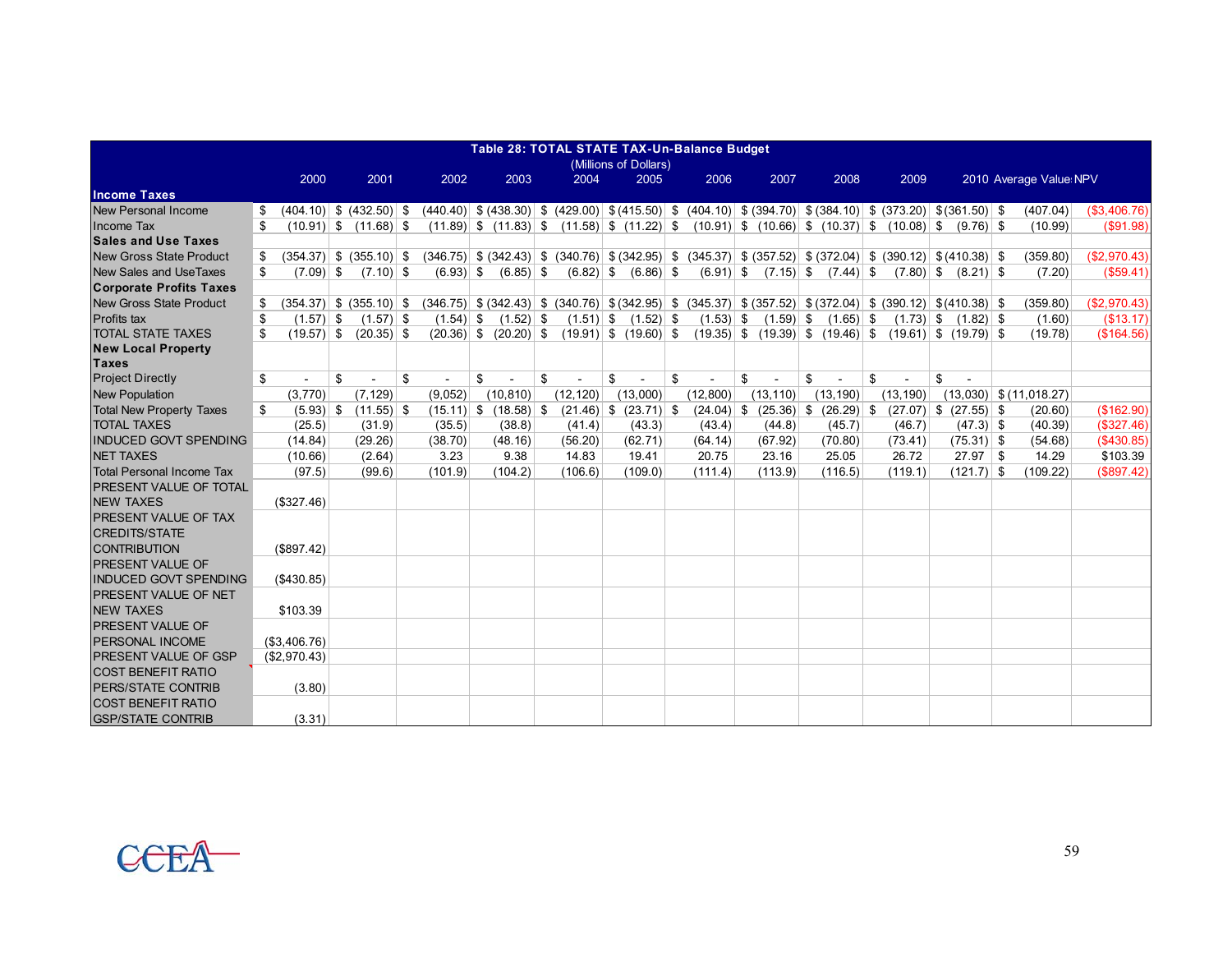|                                                                           |                     |              |                           |                      |             | Table 29: TOTAL HARTFORD TAX-Un-Balance Budget<br>(Millions of Dollars)                                                                     |              |             |              |              |               |                         |                           |
|---------------------------------------------------------------------------|---------------------|--------------|---------------------------|----------------------|-------------|---------------------------------------------------------------------------------------------------------------------------------------------|--------------|-------------|--------------|--------------|---------------|-------------------------|---------------------------|
|                                                                           | 2000                | 2001         | 2002                      | 2003                 | 2004        | 2005                                                                                                                                        | 2006         | 2007        | 2008         | 2009         |               | 2010 Average Values NPV |                           |
| <b>Income Taxes</b>                                                       |                     |              |                           |                      |             |                                                                                                                                             |              |             |              |              |               |                         |                           |
| <b>New Personal Income</b>                                                | \$<br>$(270.80)$ \$ |              |                           |                      |             | $(293.80)$ \$ $(305.60)$ \$ $(312.00)$ \$ $(314.40)$ \$ $(314.50)$ \$ $(316.40)$ \$ $(319.90)$ \$ $(322.60)$ \$ $(325.70)$ \$ $(328.90)$ \$ |              |             |              |              |               | (311.33)                | (\$2,567.67)              |
| Income Tax                                                                | \$<br>$(7.31)$ \$   | $(7.93)$ \$  | $(8.25)$ \$               | $(8.42)$ \$          | $(8.49)$ \$ | $(8.49)$ \$ $(8.54)$ \$                                                                                                                     |              | $(8.64)$ \$ | $(8.71)$ \$  | $(8.79)$ \$  | $(8.88)$ \$   | (8.41)                  | $($ \$69.33 $)$           |
| <b>Sales and Use Taxes</b>                                                |                     |              |                           |                      |             |                                                                                                                                             |              |             |              |              |               |                         |                           |
| <b>New Gross State Product</b>                                            | \$<br>$(285.09)$ \$ |              |                           |                      |             | $(282.74)$ \$ $(274.07)$ \$ $(268.84)$ \$ $(265.12)$ \$ $(263.40)$ \$ $(260.77)$ \$ $(266.73)$ \$ $(273.97)$ \$ $(283.37)$ \$               |              |             |              |              | $(294.32)$ \$ | (274.40)                | (\$2,278.68)              |
| <b>New Sales and UseTaxes</b><br><b>Corporate Profits</b><br><b>Taxes</b> | \$<br>$(5.70)$ \$   | $(5.65)$ \$  | $(5.48)$ \$               | $(5.38)$ \$          | $(5.30)$ \$ | $(5.27)$ \$                                                                                                                                 | $(5.22)$ \$  | $(5.33)$ \$ | $(5.48)$ \$  | $(5.67)$ \$  | $(5.89)$ \$   | (5.49)                  | (\$45.57)                 |
| <b>New Gross State Product</b>                                            | \$<br>$(285.09)$ \$ |              |                           |                      |             | $(282.74)$ \$ $(274.07)$ \$ $(268.84)$ \$ $(265.12)$ \$ $(263.40)$ \$ $(260.77)$ \$ $(266.73)$ \$ $(273.97)$ \$ $(283.37)$ \$ $(294.32)$ \$ |              |             |              |              |               |                         | $(274.40)$ $( $2,278.68)$ |
| Profits tax                                                               | \$<br>$(1.26)$ \$   | $(1.25)$ \$  | $(1.22)$ \$               | $(1.19)$ \$          |             | $(1.18)$ \$ $(1.17)$ \$ $(1.16)$ \$ $(1.18)$ \$ $(1.21)$ \$                                                                                 |              |             |              | $(1.26)$ \$  | $(1.31)$ \$   | (1.22)                  | (\$10.11)                 |
| <b>TOTAL STATE TAXES</b>                                                  | \$<br>$(14.28)$ \$  |              | $(14.84)$ \$ $(14.95)$ \$ |                      |             | $(14.99)$ \$ $(14.97)$ \$ $(14.93)$ \$ $(14.91)$ \$ $(15.15)$ \$ $(15.40)$ \$ $(15.72)$ \$                                                  |              |             |              |              | $(16.07)$ \$  | (15.11)                 | (\$125.01)                |
| <b>New Local Property</b>                                                 |                     |              |                           |                      |             |                                                                                                                                             |              |             |              |              |               |                         |                           |
| <b>Taxes</b>                                                              |                     |              |                           |                      |             |                                                                                                                                             |              |             |              |              |               |                         |                           |
| <b>Project Directly</b>                                                   | \$<br>ä,            | \$<br>$\sim$ | \$                        | \$<br>$\blacksquare$ | \$          | \$                                                                                                                                          | \$<br>$\sim$ | \$          | \$           | \$<br>$\sim$ | \$            | \$<br>$\blacksquare$    | \$0.00                    |
| <b>New Population</b>                                                     | (1, 831)            | (3,603)      | (4, 556)                  | (5, 569)             | (6, 344)    | (6,920)                                                                                                                                     | (6,790)      | (7, 187)    | (7, 453)     | (7,657)      | $(7,776)$ \$  | (5,971.45)              |                           |
| <b>Total New Property Taxes</b>                                           | \$<br>$(2.88)$ \$   | $(5.84)$ \$  | $(7.60)$ \$               | $(9.57)$ \$          |             | $(11.23)$ \$ $(12.62)$ \$ $(12.75)$ \$ $(13.91)$ \$                                                                                         |              |             | $(14.85)$ \$ | $(15.72)$ \$ | $(16.44)$ \$  | (11.22)                 | (\$88.01)                 |
| <b>TOTAL TAXES</b>                                                        | (17.2)              | (20.7)       | (22.6)                    | (24.6)               | (26.2)      | (27.5)                                                                                                                                      | (27.7)       | (29.1)      | (30.3)       | (31.4)       | $(32.5)$ \$   | (26.33)                 | (\$213.02)                |
| <b>INDUCED GOVT</b>                                                       |                     |              |                           |                      |             |                                                                                                                                             |              |             |              |              |               |                         |                           |
| <b>SPENDING</b>                                                           | (7.88)              | (16.12)      | (21.21)                   | (26.93)              | (31.87)     | (36.06)                                                                                                                                     | (36.64)      | (40.06)     | (42.89)      | (45.51)      | $(47.68)$ \$  | (32.08)                 | (\$251.11)                |
| <b>NET TAXES</b>                                                          | (9.28)              | (4.56)       | (1.34)                    | 2.37                 | 5.67        | 8.51                                                                                                                                        | 8.98         | 11.00       | 12.64        | 14.07        |               | 5.75                    | \$38.09                   |
| <b>STATE</b>                                                              |                     |              |                           |                      |             |                                                                                                                                             |              |             |              |              |               |                         |                           |
| CONTRIBUTIONS(Incentiv<br>e Gov Spending)                                 |                     | (99.64)      | (101.90)                  |                      | (106.58)    | (109.00)                                                                                                                                    |              | (113.89)    |              | (119.07)     |               | (109.22)                | (\$897.42)                |
|                                                                           | (97.46)             |              |                           | (104.21)             |             |                                                                                                                                             | (111.40)     |             | (116.45)     |              | (121.74)      |                         |                           |
| PRESENT VALUE OF<br><b>TOTAL NEW TAXES</b>                                |                     |              |                           |                      |             |                                                                                                                                             |              |             |              |              |               |                         |                           |
| PRESENT VALUE OF TAX                                                      | (\$213.02)          |              |                           |                      |             |                                                                                                                                             |              |             |              |              |               |                         |                           |
| <b>CREDITS/STATE</b>                                                      |                     |              |                           |                      |             |                                                                                                                                             |              |             |              |              |               |                         |                           |
| <b>CONTRIBUTION</b>                                                       | (\$897.42)          |              |                           |                      |             |                                                                                                                                             |              |             |              |              |               |                         |                           |
| PRESENT VALUE OF                                                          |                     |              |                           |                      |             |                                                                                                                                             |              |             |              |              |               |                         |                           |
| <b>INDUCED GOVT</b>                                                       |                     |              |                           |                      |             |                                                                                                                                             |              |             |              |              |               |                         |                           |
| <b>SPENDING</b>                                                           | (\$251.11)          |              |                           |                      |             |                                                                                                                                             |              |             |              |              |               |                         |                           |
| PRESENT VALUE OF NET                                                      |                     |              |                           |                      |             |                                                                                                                                             |              |             |              |              |               |                         |                           |
| <b>NEW TAXES</b>                                                          | \$38.09             |              |                           |                      |             |                                                                                                                                             |              |             |              |              |               |                         |                           |
| PRESENT VALUE OF                                                          |                     |              |                           |                      |             |                                                                                                                                             |              |             |              |              |               |                         |                           |
| PERSONAL INCOME                                                           | (\$2,567.67)        |              |                           |                      |             |                                                                                                                                             |              |             |              |              |               |                         |                           |
| PRESENT VALUE OF                                                          |                     |              |                           |                      |             |                                                                                                                                             |              |             |              |              |               |                         |                           |
| <b>GSP</b>                                                                | (\$2,278.68)        |              |                           |                      |             |                                                                                                                                             |              |             |              |              |               |                         |                           |
| <b>COST BENEFIT RATIO</b>                                                 |                     |              |                           |                      |             |                                                                                                                                             |              |             |              |              |               |                         |                           |
| PERS/STATE CONTRIB                                                        | (2.86)              |              |                           |                      |             |                                                                                                                                             |              |             |              |              |               |                         |                           |
| <b>COST BENEFIT RATIO</b>                                                 |                     |              |                           |                      |             |                                                                                                                                             |              |             |              |              |               |                         |                           |
| <b>GSP/STATE CONTRIB</b>                                                  | (2.54)              |              |                           |                      |             |                                                                                                                                             |              |             |              |              |               |                         |                           |

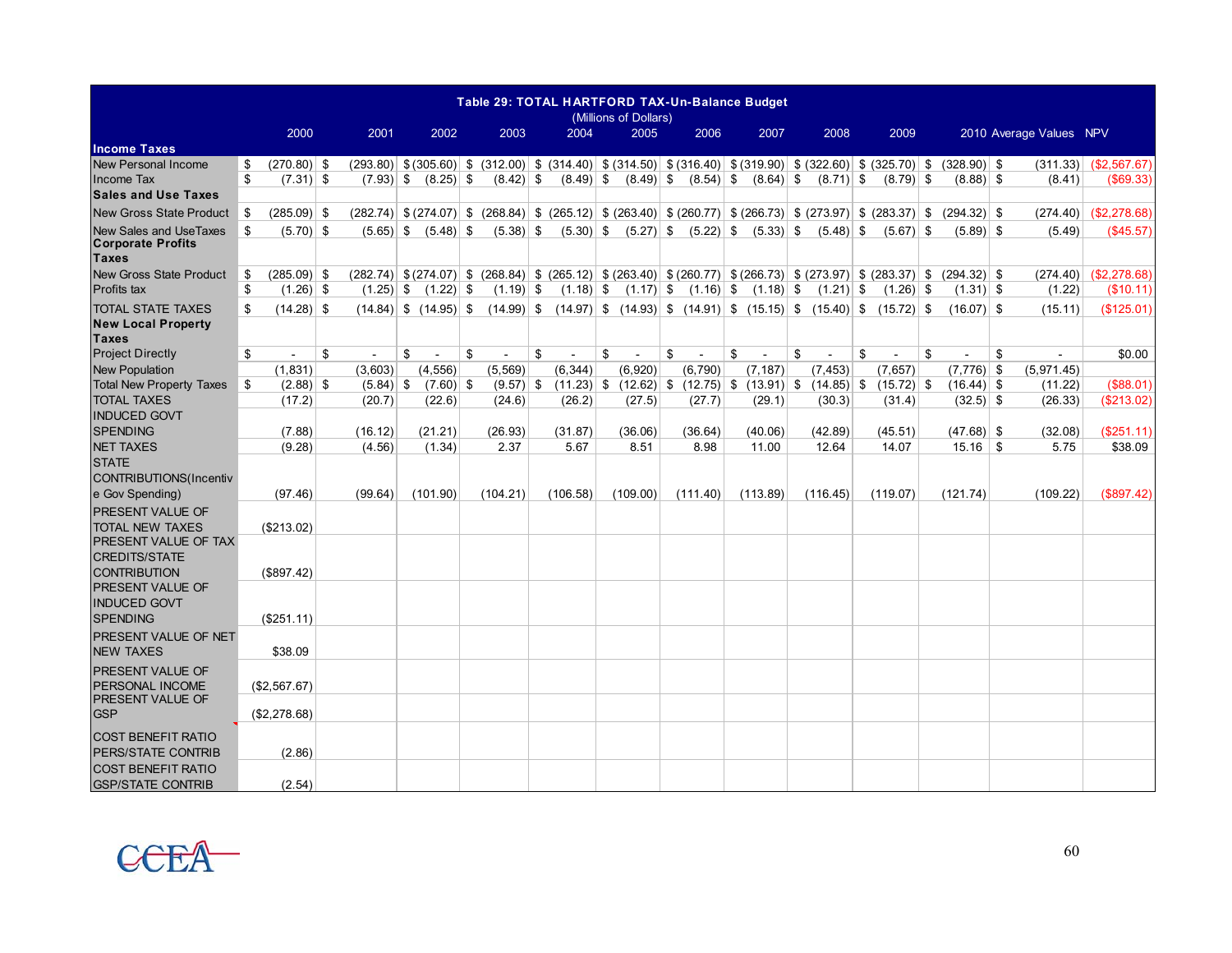**Appendix V: Legislative Impact**

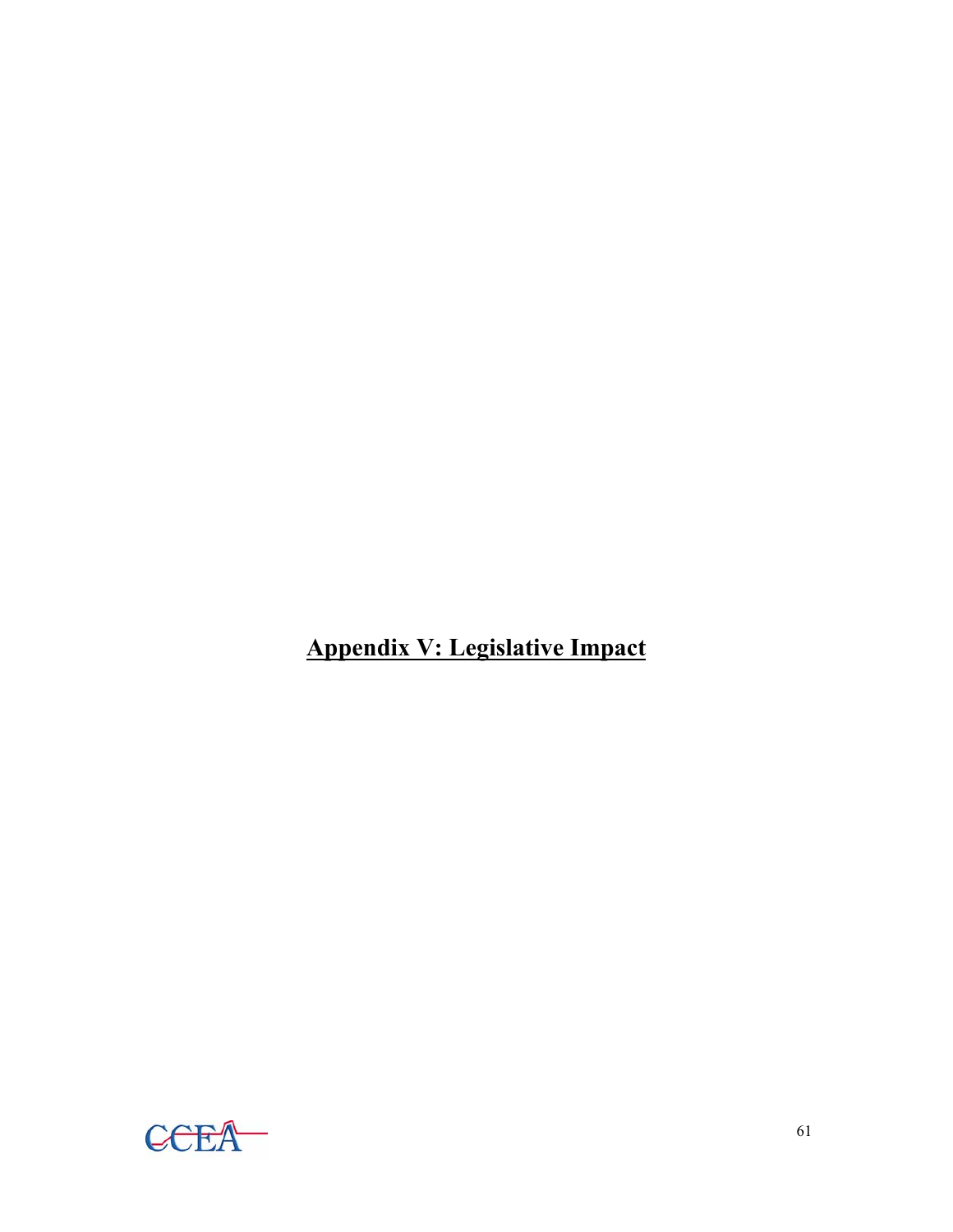|                                    |                        |                   |                 | Table 30: Economic Impact by Assembly District |                     |                          |                 |                            |                      |                      |
|------------------------------------|------------------------|-------------------|-----------------|------------------------------------------------|---------------------|--------------------------|-----------------|----------------------------|----------------------|----------------------|
| <b>Assembly</b><br><b>District</b> | Town                   | Number<br>of FTEs | <b>Employee</b> | Economic<br><b>Earnings Security Costs</b>     | Goods and Number of | <b>Services Students</b> | <b>Expenses</b> | Living Number of<br>Alumni | <b>Amenity Share</b> | <b>Direct Impact</b> |
|                                    | <b>Bloomfield</b>      | 76                | \$4,027,576     | \$893,227                                      | \$560,465           | 6                        | \$3,792         | $\mathbf 0$                | \$554,877            | \$6,039,937          |
|                                    | Hartford               | 392               | \$17,769,959    | \$3,755,611                                    | \$11,718,432        | 113                      | \$1,453,476     | 9                          | \$11,601,615         | \$46,299,092]        |
| $\mathbf{1}$                       | <b>District Totals</b> | 469               | \$21,797,535    | \$4,648,838                                    | \$12,278,896        | 119                      | \$1,457,268     | 9                          | \$12,156,493         | \$52,339,029         |
| $\overline{2}$                     | Hartford               | 392               | \$17,769,959    | \$3,755,611                                    | \$11,718,432        | 113                      | \$1,453,476     | 9                          | \$11,601,615         | \$46,299,092         |
| $\overline{2}$                     | <b>District Totals</b> | 392               | \$17,769,959    | \$3,755,611                                    | \$11,718,432        | 113                      | \$1,453,476     | 9                          | \$11,601,615         | \$46,299,092         |
| 3                                  | Hartford               | 392               | \$17,769,959    | \$3,755,611                                    | \$11,718,432        | 113                      | \$1,453,476     | 9                          | \$11,601,615         | \$46,299,092         |
| 3                                  | <b>District Totals</b> | 392               | \$17,769,959    | \$3,755,611                                    | \$11,718,432        | $113$                    | \$1,453,476     | 9                          | \$11,601,615         | \$46,299,092         |
| $\overline{4}$                     | Hartford               | 392               | \$17,769,959    | \$3,755,611                                    | \$11,718,432        | 113                      | \$1,453,476     | 9                          | \$11,601,615         | \$46,299,092         |
| $\overline{\mathbf{4}}$            | <b>District Totals</b> | 392               | \$17,769,959    | \$3,755,611                                    | \$11,718,432        | 113                      | \$1,453,476     | 9                          | \$11,601,615         | \$46,299,092         |
| 5                                  | Hartford               | 392               | \$17,769,959    | \$3,755,611                                    | \$11,718,432        | 113                      | \$1,453,476     | 9                          | \$11,601,615         | \$46,299,092         |
| 5                                  | <b>District Totals</b> | 392               | \$17,769,959    | \$3,755,611                                    | \$11,718,432        | $113$                    | \$1,453,476     | 9                          | \$11,601,615         | \$46,299,092         |
| $6\phantom{1}$                     | Hartford               | 392               | \$17,769,959    | \$3,755,611                                    | \$11,718,432        | 113                      | \$1,453,476     | 9                          | \$11,601,615         | \$46,299,092         |
| 6                                  | <b>District Totals</b> | 392               | \$17,769,959    | \$3,755,611                                    | \$11,718,432        | $113$                    | \$1,453,476     | 9                          | \$11,601,615         | \$46,299,092         |
| $\overline{7}$                     | Hartford               | 392               | \$17,769,959    | \$3,755,611                                    | \$11,718,432        | 113                      | \$1,453,476     | 9                          | \$11,601,615         | \$46,299,092         |
| $\overline{7}$                     | <b>Windsor</b>         | 63                | \$2,254,731     | \$560,899                                      | \$883,961           | 6                        | \$61,984        | $\mathbf{1}$               | \$875,149            | \$4,636,725          |
| $\overline{7}$                     | <b>District Totals</b> | 455               | \$20,024,690    | \$4,316,510                                    | \$12,602,393        | 119                      | \$1,515,460     | 13                         | \$12,476,765         | \$50,935,818         |
| 8                                  | Columbia               | 8                 | \$372,355       | \$110,786                                      | \$238,718           | $\Omega$                 | \$0             | $\mathbf 0$                | \$236,339            | \$958,198            |
| 8                                  | Coventry               | 18                | \$946,307       | \$194,684                                      | \$2,136             | 3                        | \$16,444        | $\mathbf 0$                | \$2,115              | \$1,161,687          |
| $\mathbf{8}$                       | Lebanon                | 5                 | \$207,210       | \$45,312                                       | \$2,449             | $\mathbf{1}$             | \$15,180        | $\Omega$                   | \$2,425              | \$272,576            |
| 8                                  | Vernon                 | 30                | \$1,191,333     | \$276,823                                      | \$70,658            | 3                        | \$30,992        | $\mathbf 0$                | \$69,953             | \$1,639,758          |
| 8                                  | <b>District Totals</b> | 60                | \$2,717,205     | \$627,606                                      | \$313,962           | $\overline{7}$           | \$62,616        | 0                          | \$310,832            | \$4,032,220          |
| 9                                  | <b>East Hartford</b>   | 54                | \$2,282,482     | \$517,275                                      | \$935,346           | $\overline{2}$           | \$15,812        | $\Omega$                   | \$926,022            | \$4,676,936          |
| 9                                  | Glastonbury            | 70                | \$3,868,948     | \$843,077                                      | \$464,750           | 5                        | \$17,708        | 3                          | \$460,117            | \$5,654,600          |
| 9                                  | Manchester             | 59                | \$2,309,972     | \$509,839                                      | \$178,093           | 9                        | \$49,332        | $\overline{1}$             | \$176,317            | \$3,223,553          |
| 9                                  | <b>District Totals</b> | 183               | \$8,461,402     | \$1,870,192                                    | \$1,578,188         | 16                       | \$82,852        | 4                          | \$1,562,456          | \$13,555,089         |
| 10                                 | <b>East Hartford</b>   | 54                | \$2,282,482     | \$517,275                                      | \$935,346           | $\overline{2}$           | \$15,812        | $\Omega$                   | \$926,022            | \$4,676,936          |
| 10                                 | <b>District Totals</b> | 54                | \$2,282,482     | \$517,275                                      | \$935,346           | $\mathbf{2}$             | \$15,812        | 0                          | \$926,022            | \$4,676,936          |
| 11                                 | <b>East Hartford</b>   | 54                | \$2,282,482     | \$517,275                                      | \$935,346           | $\overline{2}$           | \$15,812        | $\Omega$                   | \$926,022            | \$4,676,936          |
| 11                                 | <b>District Totals</b> | 54                | \$2,282,482     | \$517,275                                      | \$935,346           | $\overline{2}$           | \$15,812        | $\mathbf{0}$               | \$926,022            | \$4,676,936          |
| 12                                 | Manchester             | 59                | \$2,309,972     | \$509,839                                      | \$178,093           | 9                        | \$49,332        | $\mathbf{1}$               | \$176,317            | \$3,223,553          |
| $12$                               | <b>District Totals</b> | 59                | \$2,309,972     | \$509,839                                      | \$178,093           | 9                        | \$49,332        | $\mathbf{1}$               | \$176,317            | \$3,223,553          |
| 13                                 | Manchester             | 59                | \$2,309,972     | \$509,839                                      | \$178,093           | 9                        | \$49,332        | $\mathbf{1}$               | \$176,317            | \$3,223,553          |
| 13                                 | <b>District Totals</b> | 59                | \$2,309,972     | \$509,839                                      | \$178,093           | 9                        | \$49,332        | $\mathbf{1}$               | \$176,317            | \$3,223,553          |
| 14                                 | South Windsor          | 36                | \$2,082,840     | \$492,185                                      | \$135,213           | $\overline{2}$           | \$30,360        | $\mathbf{1}$               | \$133,866            | \$2,874,464          |
| 14                                 | <b>District Totals</b> | 36                | \$2,082,840     | \$492,185                                      | \$135,213           | $\mathbf{2}$             | \$30,360        | $\mathbf{1}$               | \$133,866            | \$2,874,464          |
| 15                                 | <b>Bloomfield</b>      | 76                | \$4,027,576     | \$893,227                                      | \$560,465           | 6                        | \$3,792         | $\mathbf 0$                | \$554,877            | \$6,039,937          |
| 15                                 | Windsor                | 63                | \$2,254,731     | \$560,899                                      | \$883,961           | 6                        | \$61,984        |                            | \$875,149            | \$4,636,725          |
| 15                                 | <b>District Totals</b> | 139               | \$6,282,307     | \$1,454,127                                    | \$1,444,426         | 12                       | \$65,776        | 1                          | \$1,430,027          | \$10,676,662         |

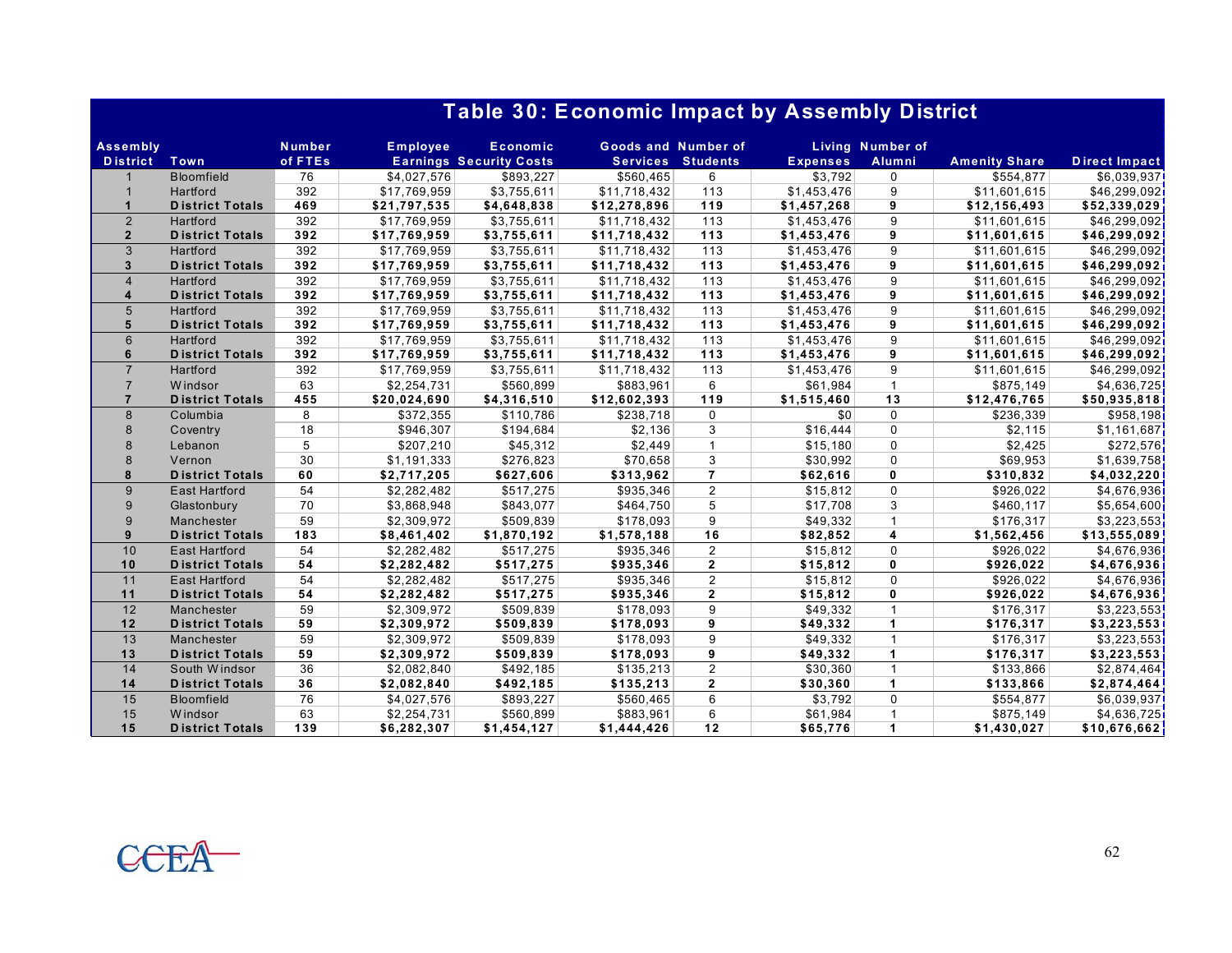| 16              | Simsbury               | 144   | \$9,762,875             | \$1,903,859 | \$5,205,283  | 8              | \$92,344    | $\overline{2}$ | \$5,153,394  | \$22,117,756 |
|-----------------|------------------------|-------|-------------------------|-------------|--------------|----------------|-------------|----------------|--------------|--------------|
| 16              | <b>District Totals</b> | 144   | \$9,762,875             | \$1,903,859 | \$5,205,283  | 8              | \$92,344    | $\mathbf{2}$   | \$5,153,394  | \$22,117,756 |
| 17              | Avon                   | 168   | \$14,172,610            | \$2,891,016 | \$359,573    | 12             | \$109,420   | $\overline{2}$ | \$355,989    | \$17,888,608 |
| 17              | Canton                 | 62    | \$3,263,361             | \$663,385   | \$56,909     | 5              | \$17,708    | $\mathbf 0$    | \$56,342     | \$4,057,705  |
| 17              | <b>District Totals</b> | 230   | \$17,435,971            | \$3,554,401 | \$416,483    | 17             | \$127,128   | $\mathbf{2}$   | \$412,331    | \$21,946,313 |
| 18              | West Hartford          | 282   | \$15,435,847            | \$3,087,057 | \$1,542,141  | 134            | \$1,728,612 | $\overline{4}$ | \$1,526,768  | \$23,320,426 |
| 18              | <b>District Totals</b> | 282   | \$15,435,847            | \$3,087,057 | \$1,542,141  | 134            | \$1,728,612 | 4              | \$1,526,768  | \$23,320,426 |
| 19              | West Hartford          | 282   | \$15,435,847            | \$3,087,057 | \$1,542,141  | 134            | \$1,728,612 | 4              | \$1,526,768  | \$23,320,426 |
| 19              | <b>District Totals</b> | 282   | \$15,435,847            | \$3,087,057 | \$1,542,141  | 134            | \$1,728,612 | 4              | \$1,526,768  | \$23,320,426 |
| 20              | Hartford               | 392   | \$17,769,959            | \$3,755,611 | \$11,718,432 | 113            | \$1,453,476 | 9              | \$11,601,615 | \$46,299,092 |
| 20              | West Hartford          | 282   | \$15,435,847            | \$3,087,057 | \$1,542,141  | 134            | \$1,728,612 | 4              | \$1,526,768  | \$23,320,426 |
| 20              | <b>District Totals</b> | 675   | \$33,205,806            | \$6,842,668 | \$13,260,573 | 247            | \$3,182,088 | 13             | \$13,128,383 | \$69,619,518 |
| 21              | Farmington             | 379   | \$17,265,607            | \$3,551,649 | \$25,845,171 | 146            | \$1,619,812 | 10             | \$25,587,531 | \$73,869,770 |
| 21              | Plainville             | 116   | \$4,071,595             | \$975,277   | \$326,907    | $\overline{7}$ | \$62,616    | $\mathbf 0$    | \$323,648    | \$5,760,043  |
| 21              | <b>District Totals</b> | 495   | \$21,337,203            | \$4,526,925 | \$26,172,078 | 153            | \$1,682,428 | 10             | \$25,911,179 | \$79,629,813 |
| 22              | <b>Bristol</b>         | 336   | \$11,917,303            | \$2,880,374 | \$403,455    | 17             | \$199,868   | $\overline{2}$ | \$399,433    | \$15,800,432 |
| 22              | Plainville             | 116   | \$4,071,595             | \$975,277   | \$326,907    | $\overline{7}$ | \$62,616    | $\mathbf 0$    | \$323,648    | \$5,760,043  |
| 22              | <b>District Totals</b> | 452   | \$15,988,898            | \$3,855,650 | \$730,362    | 24             | \$262,484   | $\mathbf{2}$   | \$723,081    | \$21,560,476 |
| 23              | <b>Berlin</b>          | 79    | \$3,104,415             | \$800,826   | \$178,543    | $\overline{7}$ | \$48,068    | $\mathbf{1}$   | \$176,764    | \$4,308,617  |
| 23              | <b>New Britain</b>     | 324   | \$8,227,418             | \$1,902,145 | \$833,085    | 143            | \$1,763,396 | 9              | \$824,780    | \$13,550,824 |
| 23              | <b>District Totals</b> | 403   | \$11,331,833            | \$2,702,971 | \$1,011,628  | 150            | \$1,811,464 | 10             | \$1,001,544  | \$17,859,441 |
| 24              | <b>New Britain</b>     | 324   | \$8,227,418             | \$1,902,145 | \$833,085    | 143            | \$1,763,396 | 9              | \$824,780    | \$13,550,824 |
| 24              | <b>District Totals</b> | 324   | \$8,227,418             | \$1,902,145 | \$833,085    | 143            | \$1,763,396 | $\mathbf{0}$   | \$824,780    | \$13,550,824 |
| 25              | <b>New Britain</b>     | 324   | \$8,227,418             | \$1,902,145 | \$833,085    | 143            | \$1,763,396 | 9              | \$824,780    | \$13,550,824 |
| 25              | Newington              | 127   | \$4,917,663             | \$1,098,339 | \$474,348    | 8              | \$106,892   | 2              | \$469,619    | \$7,066,861  |
| 25              | <b>District Totals</b> | 451   | \$13,145,081            | \$3,000,484 | \$1,307,433  | 151            | \$1,870,288 | 11             | \$1,294,399  | \$20,617,685 |
| 26              | <b>New Britain</b>     | 324   | $\overline{$8,227,418}$ | \$1,902,145 | \$833,085    | 143            | \$1,763,396 | 9              | \$824.780    | \$13,550,824 |
| 26              | <b>District Totals</b> | 324   | \$8,227,418             | \$1,902,145 | \$833,085    | 143            | \$1,763,396 | 9              | \$824,780    | \$13,550,824 |
| $\overline{27}$ | Newington              | 127   | \$4,917,663             | \$1,098,339 | \$474,348    | 8              | \$106,892   | $\overline{2}$ | \$469,619    | \$7,066,861  |
| 27              | <b>District Totals</b> | $127$ | \$4,917,663             | \$1,098,339 | \$474,348    | 8              | \$106,892   | $\mathbf{2}$   | \$469,619    | \$7,066,861  |
| 28              | W ethersfield          | 40    | \$1,452,549             | \$304,868   | \$408.727    | 8              | \$92,344    | $\Omega$       | \$404,652    | \$2,663,140  |
| 28              | <b>District Totals</b> | 40    | \$1,452,549             | \$304,868   | \$408,727    | 8              | \$92,344    | 0              | \$404,652    | \$2,663,140  |
| 29              | Hartford               | 392   | \$17,769,959            | \$3,755,611 | \$11,718,432 | 113            | \$1,453,476 | 9              | \$11,601,615 | \$46,299,092 |
| 29              | Rocky Hill             | 26    | \$718,699               | \$154,654   | \$640,912    | 6              | \$61,984    | $\mathbf{1}$   | \$634,523    | \$2,210,772  |
| 29              | W ethersfield          | 40    | \$1,452,549             | \$304,868   | \$408,727    | 8              | \$92,344    | $\Omega$       | \$404,652    | \$2,663,140  |
| 29              | <b>District Totals</b> | 457   | \$19,941,207            | \$4,215,133 | \$12,768,071 | 127            | \$1,607,804 | 10             | \$12,640,791 | \$51,173,005 |
| 30              | <b>Berlin</b>          | 79    | \$3,104,415             | \$800,826   | \$178,543    | $\overline{7}$ | \$48,068    | $\mathbf{1}$   | \$176,764    | \$4,308,617  |
| 30              | Southington            | 148   | \$6,252,344             | \$1,439,875 | \$197,701    | 14             | \$110,684   | $\overline{2}$ | \$195,731    | \$8,196,336  |
| 30              | <b>District Totals</b> | 227   | \$9,356,759             | \$2,240,702 | \$376,245    | 21             | \$158,752   | 3              | \$372,494    | \$12,504,952 |

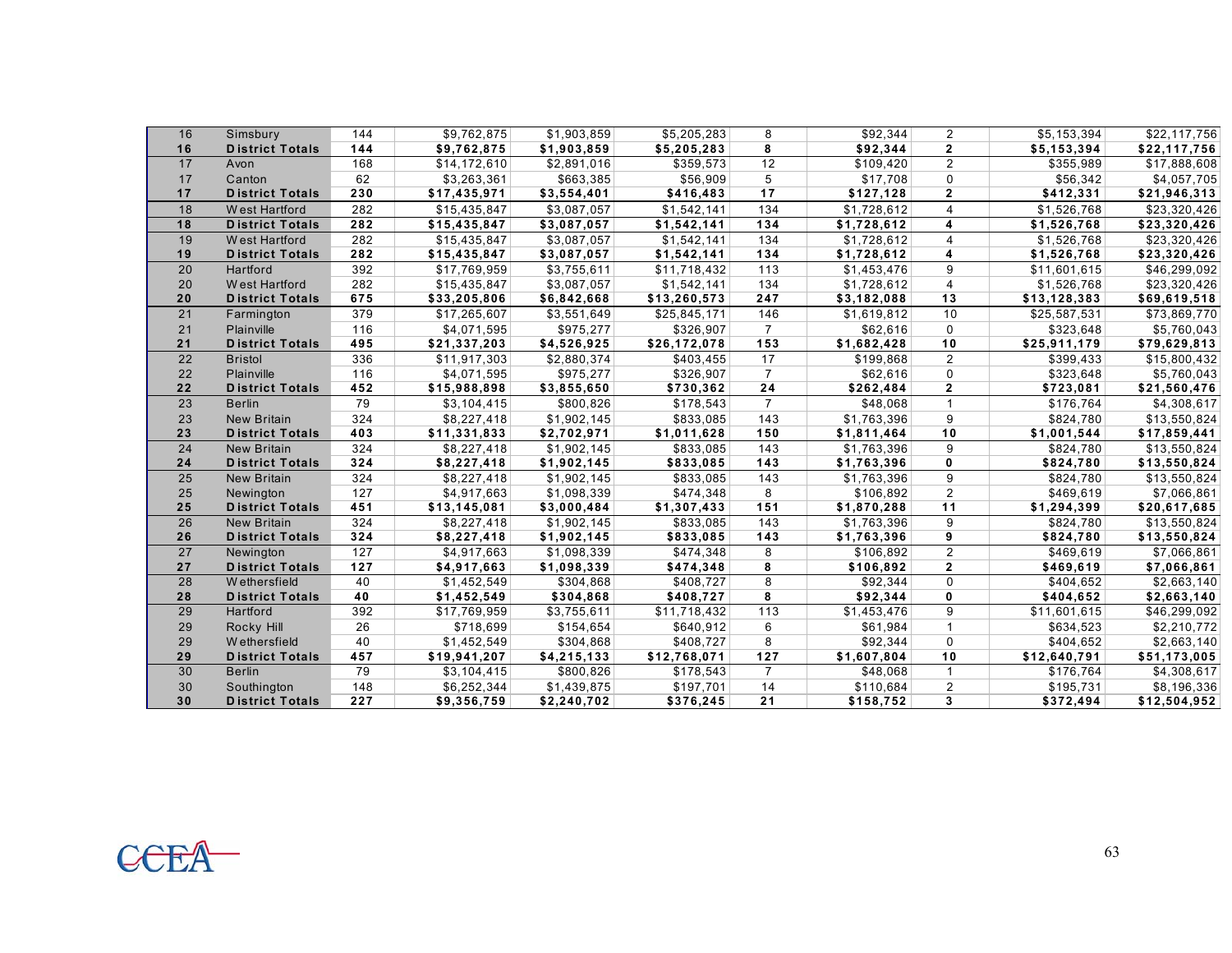| 31              | Glastonbury            | 70             | \$3,868,948 | \$843,077             | \$464,750 | 5                       | \$17,708 | 3                       | \$460,117 | \$5,654,600           |
|-----------------|------------------------|----------------|-------------|-----------------------|-----------|-------------------------|----------|-------------------------|-----------|-----------------------|
| 31              | <b>District Totals</b> | 70             | \$3,868,948 | \$843,077             | \$464,750 | 5                       | \$17,708 | $\mathbf{3}$            | \$460,117 | \$5,654,600           |
| 32              | Cromwell               | 24             | \$1,074,444 | \$269,171             | \$26,694  | $\overline{2}$          | \$30,360 | $\mathbf 0$             | \$26,428  | \$1,427,097           |
| 32              | Middletown             | 65             | \$2,239,970 | \$503,923             | \$501,393 | $\overline{7}$          | \$48.068 | $\overline{2}$          | \$496,395 | \$3,789,749           |
| 32              | Portland               | 5              | \$210,582   | \$60,872              | \$2,440   | $\Omega$                | \$0      | $\Omega$                | \$2,416   | \$276,310             |
| 32              | <b>District Totals</b> | 94             | \$3,524,997 | \$833,966             | \$530,527 | 9                       | \$78,428 | $\overline{2}$          | \$525,238 | \$5,493,156           |
| 33              | Middletown             | 65             | \$2,239,970 | \$503,923             | \$501,393 | $\overline{7}$          | \$48.068 | $\overline{2}$          | \$496,395 | \$3,789,749           |
| 33              | <b>District Totals</b> | 65             | \$2,239,970 | \$503,923             | \$501,393 | $\overline{7}$          | \$48,068 | $\mathbf{2}$            | \$496,395 | \$3,789,749           |
| 34              | East Hampton           | 16             | \$604,271   | \$125,823             | \$2,347   | $\mathbf{1}$            | \$632    | $\mathbf{1}$            | \$2,324   | $\overline{$}735,398$ |
| 34              | Haddam                 | 9              | \$411,765   | \$92,643              | \$49,769  | $\Omega$                | \$0      | $\mathbf 0$             | \$49,273  | \$603,450]            |
| 34              | Middletown             | 65             | \$2,239,970 | \$503,923             | \$501,393 | $\overline{7}$          | \$48,068 | 2                       | \$496,395 | \$3,789,749           |
| 34              | <b>District Totals</b> | 89             | \$3,256,007 | \$722,389             | \$553,509 | $\overline{\mathbf{8}}$ | \$48,700 | $\overline{\mathbf{3}}$ | \$547,992 | \$5,128,597           |
| 35              | Clinton                | 5              | \$271,270   | \$68,226              | \$4,626   | $\mathbf{1}$            | \$632    | $\mathbf{1}$            | \$4,580   | \$349,334             |
| $\overline{35}$ | Essex                  | $\mathbf{1}$   | \$17,098    | \$3,373               | \$167     | $\Omega$                | \$0      | $\Omega$                | \$165     | \$20,803              |
| 35              | Old Saybrook           | 9              | \$434,955   | \$98,842              | \$2,862   | $\Omega$                | \$0      | $\Omega$                | \$2,834   | \$539,493]            |
| 35              | W estbrook             | $\overline{4}$ | \$164,784   | \$41,577              | \$30      | $\mathbf{1}$            | \$632    | $\mathbf 0$             | \$30      | \$207,053]            |
| 35              | <b>District Totals</b> | 19             | \$888,107   | \$212,019             | \$7,685   | $\overline{2}$          | \$1,264  | $\mathbf{1}$            | \$7,609   | \$1,116,684           |
| 36              | Chester                | 11             | \$838,587   | \$151,879             | \$3,605   | $\Omega$                | \$0      | $\mathbf 0$             | \$3,569   | \$997,640             |
| 36              | Deep River             | 3              | \$99,839    | \$23,184              | \$51      | $\mathbf 0$             | \$0      | $\mathbf 0$             | \$50      | \$123,124             |
| 36              | <b>Essex</b>           | $\mathbf{1}$   | \$17,098    | \$3,373               | \$167     | $\Omega$                | \$0      | $\Omega$                | \$165     | \$20,803              |
| 36              | Lyme                   | $\mathbf{1}$   | \$32,237    | \$9,761               | \$115     | $\Omega$                | \$0      | $\Omega$                | \$114     | \$42,228              |
| 36              | Old Saybrook           | 9              | \$434,955   | \$98,842              | \$2,862   | $\Omega$                | \$0      | $\Omega$                | \$2,834   | \$539,493             |
| 36              | <b>District Totals</b> | 25             | \$1,422,716 | \$287,040             | \$6,800   | $\mathbf{0}$            | \$0      | 0                       | \$6,732   | \$1,723,288           |
| 37              | East Lyme              | 14             | \$681,182   | \$194,342             | \$30,753  | $\mathbf{1}$            | \$15,180 | $\Omega$                | \$30,446  | \$951,903             |
| 37              | Old Lyme               | 6              | \$227,596   | \$50,963              | \$1,165   | $\mathbf{1}$            | \$632    | $\mathbf 0$             | \$1,153   | \$281,509             |
| 37              | <b>District Totals</b> | 20             | \$908,778   | \$245,305             | \$31,918  | $\mathbf{2}$            | \$15,812 | $\mathbf{0}$            | \$31,600  | \$1,233,413           |
| 38              | New London             | 9              | \$431,550   | $\overline{$128,155}$ | \$102,416 | $\overline{2}$          | \$15,812 | 0                       | \$101,395 | \$779,329             |
| 38              | W aterford             | 9              | \$317,100   | \$90,579              | \$244,912 | $\mathbf{1}$            | \$632    | $\Omega$                | \$242,470 | \$895,693             |
| 38              | <b>District Totals</b> | 18             | \$748,650   | \$218,733             | \$347,328 | 3                       | \$16,444 | 0                       | \$343,866 | \$1,675,021           |
| 39              | New London             | 9              | \$431,550   | \$128,155             | \$102,416 | $\overline{2}$          | \$15,812 | 0                       | \$101,395 | $\frac{1}{15779,329}$ |
| 39              | <b>District Totals</b> | 9              | \$431,550   | \$128,155             | \$102,416 | $\mathbf{2}$            | \$15,812 | 0                       | \$101,395 | \$779,329             |
| 40              | Groton                 | 17             | \$829,838   | $\overline{$233,479}$ | \$191,727 | $\mathbf{1}$            | \$632    | $\overline{1}$          | \$189,816 | \$1,445,493           |
| 40              | New London             | 9              | \$431,550   | \$128, 155            | \$102,416 | $\overline{2}$          | \$15,812 | $\mathbf 0$             | \$101,395 | \$779,329             |
| 40              | <b>District Totals</b> | 25             | \$1,261,389 | \$361,633             | \$294,144 | $\mathbf{3}$            | \$16,444 | $\mathbf{1}$            | \$291,211 | \$2,224,821           |
| 41              | Groton                 | 17             | \$829,838   | \$233,479             | \$191,727 | $\mathbf{1}$            | \$632    | $\mathbf{1}$            | \$189,816 | \$1,445,493           |
| 41              | <b>District Totals</b> | 17             | \$829,838   | \$233,479             | \$191,727 | $\mathbf{1}$            | \$632    | $\mathbf{1}$            | \$189,816 | \$1,445,493           |
| 42              | Groton                 | 17             | \$829,838   | \$233,479             | \$191,727 | $\mathbf{1}$            | \$632    | $\mathbf{1}$            | \$189,816 | \$1,445,493           |
| 42              | Ledyard                | 9              | \$396,469   | \$110,713             | \$5,098   | $\Omega$                | \$0      | $\mathbf{1}$            | \$5,048   | \$517,328             |
| 42              | Montville              | 15             | \$797,747   | \$197,742             | \$41,822  | $\Omega$                | \$0      | $\mathbf 0$             | \$41,405  | \$1,078,716           |
| 42              | <b>District Totals</b> | 41             | \$2,024,055 | \$541,934             | \$238,648 | $\mathbf{1}$            | \$632    | $\overline{2}$          | \$236,269 | \$3,041,538           |
| 43              | North Stonington       | 3              | \$127,334   | \$37,624              | \$50      | $\Omega$                | \$0      | $\Omega$                | \$50      | \$165,058]            |
| 43              | Stonington             | $\overline{4}$ | \$170,441   | \$52,615              | \$198,122 | $\mathbf{1}$            | \$632    | $\Omega$                | \$196,147 | \$617,957             |
| 43              | <b>District Totals</b> | $\overline{7}$ | \$297,776   | \$90,240              | \$198,172 | $\mathbf{1}$            | \$632    | 0                       | \$196,196 | \$783,015             |
| 44              | Canterbury             | $\overline{4}$ | \$201,387   | \$58,481              | \$0       | 0                       | \$0      | $\Omega$                | \$0       | \$259,868             |
| 44              | Killingly              | $\overline{4}$ | \$104,172   | \$24,192              | \$369     | $\Omega$                | \$0      | $\overline{1}$          | \$365     | \$129,097             |
| 44              | Plainfield             | 5              | \$214,244   | \$65,634              | \$80      | $\Omega$                | \$0      | 0                       | \$79      | \$280,037             |
| 44              | <b>District Totals</b> | 13             | \$519,803   | \$148,307             | \$449     | $\mathbf{0}$            | \$0      | $\mathbf{1}$            | \$444     | \$669,003]            |

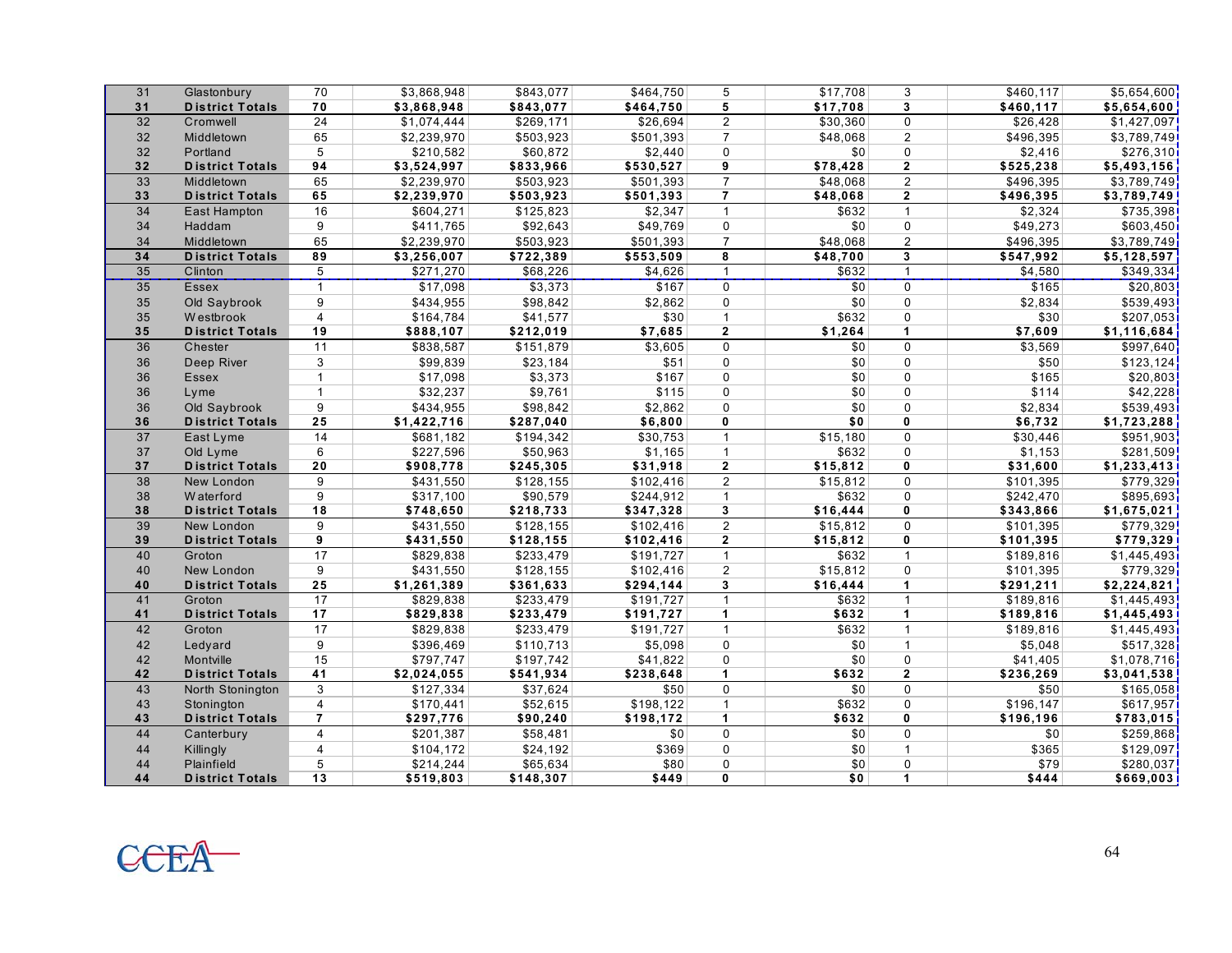| 45 | Griswold               | 9               | \$387,207   | \$113,514 | \$2,950     | $\mathbf{1}$   | \$632    | $\Omega$             | \$2,921     | \$507,224          |
|----|------------------------|-----------------|-------------|-----------|-------------|----------------|----------|----------------------|-------------|--------------------|
| 45 | Lisbon                 | $\overline{2}$  | \$132,664   | \$40,953  | \$275,479   | $\Omega$       | \$0      | $\Omega$             | \$272,733   | \$721,829          |
| 45 | Preston                | $\mathbf{1}$    | \$35,425    | \$10,727  | \$0         | $\Omega$       | \$0      | $\mathbf 0$          | \$0         | \$46,151           |
| 45 | Sterling               | $\overline{2}$  | \$52,083    | \$16,078  | \$0         | $\Omega$       | \$0      | $\Omega$             | \$0         | \$68,161]          |
| 45 | Voluntown              | 5               | \$201,679   | \$62,030  | \$50        | $\Omega$       | \$0      | $\Omega$             | \$50        | \$263,808          |
| 45 | <b>District Totals</b> | 19              | \$809,057   | \$243,302 | \$278,479   | $\mathbf{1}$   | \$632    | $\mathbf{0}$         | \$275,703   | \$1,607,174        |
| 46 | Norwich                | 34              | \$1,399,351 | \$409,384 | \$1,777,570 | $\mathbf{1}$   | \$632    | $\Omega$             | \$1,759,850 | \$5,346,788        |
| 46 | <b>District Totals</b> | 34              | \$1,399,351 | \$409,384 | \$1,777,570 | $\mathbf{1}$   | \$632    | $\mathbf{0}$         | \$1,759,850 | \$5,346,788        |
| 47 | Lisbon                 | $\overline{2}$  | \$132,664   | \$40,953  | \$275,479   | $\Omega$       | \$0      | $\Omega$             | \$272,733   | \$721,829          |
| 47 | Norwich                | 34              | \$1,399,351 | \$409,384 | \$1,777,570 | $\mathbf{1}$   | \$632    | $\mathbf 0$          | \$1,759,850 | \$5,346,788        |
| 47 | Scotland               | $\Omega$        | \$0         | \$0       | \$0         | $\Omega$       | \$0      | $\Omega$             | \$0         | \$0 <sub>i</sub>   |
| 47 | Sprague                | 0               | \$0         | \$0       | \$0         | $\mathbf 0$    | \$0      | 0                    | \$0         | \$0                |
| 47 | <b>District Totals</b> | 36              | \$1,532,015 | \$450,338 | \$2,053,049 | $\mathbf{1}$   | \$632    | $\mathbf{0}$         | \$2,032,583 | \$6,068,617        |
| 48 | Colchester             | 9               | \$441,584   | \$89,243  | \$9,100     | 2              | \$1,264  | $\mathbf{1}$         | \$9,009     | \$550,200          |
| 48 | East Haddam            | 9               | \$549,297   | \$130,154 | \$1,680     | $\mathbf{1}$   | \$632    | $\mathbf 0$          | \$1,663     | \$683,426          |
| 48 | Salem                  | $\overline{4}$  | \$216,530   | \$58,510  | \$4,826     | $\Omega$       | \$0      | $\Omega$             | \$4,778     | \$284,644          |
| 48 | <b>District Totals</b> | 22              | \$1,207,411 | \$277,906 | \$15,606    | $\mathbf{3}$   | \$1,896  | $\mathbf{1}$         | \$15,450    | \$1,518,270        |
| 49 | W indham               | $\overline{7}$  | \$190,178   | \$47,382  | \$4,260     | $\mathbf{1}$   | \$632    | $\overline{2}$       | \$4,217     | \$246,669          |
| 49 | <b>District Totals</b> | $\overline{7}$  | \$190,178   | \$47,382  | \$4,260     | $\mathbf 1$    | \$632    | $\overline{2}$       | \$4,217     | \$246,669          |
| 50 | Brooklyn               | 6               | \$329,440   | \$100,933 | \$2,688     | $\Omega$       | \$0      | $\Omega$             | \$2,661     | \$435,722          |
| 50 | Chaplin                | $\overline{2}$  | \$163,398   | \$50,441  | \$1,177     | $\Omega$       | \$0      | $\Omega$             | \$1,165     | \$216,180]         |
| 50 | Eastford               | $\mathbf{1}$    | \$67,392    | \$13,297  | \$0         | $\Omega$       | \$0      | $\Omega$             | \$0         | \$80,689]          |
| 50 | Hampton                | 3               | \$113,262   | \$30,857  | \$0         | $\Omega$       | \$0      | $\Omega$             | \$0         | \$144,119          |
| 50 | Killingly              | $\overline{4}$  | \$104,172   | \$24,192  | \$369       | $\Omega$       | \$0      | $\overline{1}$       | \$365       | \$129,097          |
| 50 | Pomfret                | $\Omega$        | \$0         | \$0       | \$15        | $\Omega$       | \$0      | $\Omega$             | \$15        | \$30               |
| 50 | <b>District Totals</b> | 16              | \$777,663   | \$219,719 | \$4,248     | $\mathbf{0}$   | \$0      | $\mathbf{1}$         | \$4,206     | \$1,005,837        |
| 51 | Killingly              | $\overline{4}$  | \$104,172   | \$24,192  | \$369       | $\Omega$       | \$0      | $\mathbf{1}$         | \$365       | \$129,097          |
| 51 | Putnam                 | $\Omega$        | \$0         | \$0       | \$4,490     | $\mathbf{1}$   | \$632    | $\mathbf 0$          | \$4,446     | \$9,568            |
| 51 | Thompson               | $\mathbf{1}$    | \$137,996   | \$27,227  | \$510       | $\Omega$       | \$0      | $\Omega$             | \$505       | \$166,238          |
| 51 | <b>District Totals</b> | 5               | \$242,168   | \$51,419  | \$5,369     | $\mathbf{1}$   | \$632    | $\blacktriangleleft$ | \$5,315     | \$304,903          |
| 52 | Somers                 | $\overline{21}$ | \$1,185,991 | \$335,538 | \$25,142    | $\Omega$       | \$0      | $\Omega$             | \$24,891    | \$1,571,563        |
| 52 | Stafford               | $\mathbf{1}$    | \$46,570    | \$14,376  | \$20        | $\Omega$       | \$0      | $\Omega$             | \$20        | \$60,986           |
| 52 | Union                  | 13              | \$678,724   | \$190,800 | \$263,431   | $\Omega$       | \$0      | $\Omega$             | \$260,805   | \$1,393,761        |
| 52 | W oodstock             | $\mathbf{1}$    | \$47,682    | \$8,648   | \$1,095     | $\mathbf{1}$   | \$632    | $\Omega$             | \$1,084     | \$59,141           |
| 52 | <b>District Totals</b> | 36              | \$1,958,967 | \$549,363 | \$289,688   | $\mathbf{1}$   | \$632    | $\mathbf 0$          | \$286,801   | \$3,085,451        |
| 53 | Ashford                | $\overline{7}$  | \$194,975   | \$51,787  | \$1,183     | $\mathbf{1}$   | \$632    | $\Omega$             | \$1,172     | \$249,749          |
| 53 | Coventry               | 18              | \$946,307   | \$194,684 | \$2,136     | 3              | \$16,444 | $\mathbf 0$          | \$2,115     | \$1,161,687        |
| 53 | Tolland                | 20              | \$821,411   | \$216,409 | \$26,887    | $\Omega$       | \$0      | $\mathbf{1}$         | \$26,619    | $\sqrt{1,091,326}$ |
| 53 | W illington            | 14              | \$534,412   | \$100,629 | \$22.723    | $\mathbf{1}$   | \$632    | $\Omega$             | \$22,496    | \$680.892          |
| 53 | <b>District Totals</b> | 59              | \$2,497,105 | \$563,509 | \$52,930    | 5              | \$17,708 | $\mathbf{1}$         | \$52,402    | \$3,183,654        |
| 54 | Mansfield              | 10              | \$222,449   | \$33,080  | \$1,343,568 | 3              | \$45,540 | $\Omega$             | \$1,330,175 | \$2,974,812        |
| 54 | <b>District Totals</b> | 10              | \$222,449   | \$33,080  | \$1,343,568 | $\mathbf{3}$   | \$45,540 | $\mathbf{0}$         | \$1,330,175 | \$2,974,812        |
| 55 | Andover                | 3               | \$195,372   | \$36,911  | \$784       | $\overline{1}$ | \$632    | $\Omega$             | \$776       | \$234,475          |
| 55 | <b>Bolton</b>          | 6               | \$209,536   | \$48,469  | \$4,945     | $\mathbf{1}$   | \$632    | $\mathbf 0$          | \$4,896     | \$268,478          |
| 55 | Hebron                 | 11              | \$442,055   | \$100,006 | \$2,334     | $\mathbf{1}$   | \$632    | $\mathbf{1}$         | \$2,311     | \$547,338          |
| 55 | Marlborough            | 10              | \$528,953   | \$105,810 | \$5,118     | $\mathbf{0}$   | \$0      | $\mathbf 0$          | \$5,067     | \$644,948          |
| 55 | Vernon                 | 30              | \$1,191,333 | \$276,823 | \$70,658    | 3              | \$30,992 | $\Omega$             | \$69,953    | \$1,639,758        |
| 55 | <b>District Totals</b> | 59              | \$2,567,249 | \$568,019 | \$83,838    | 6              | \$32,888 | $\blacktriangleleft$ | \$83,003    | \$3,334,997        |

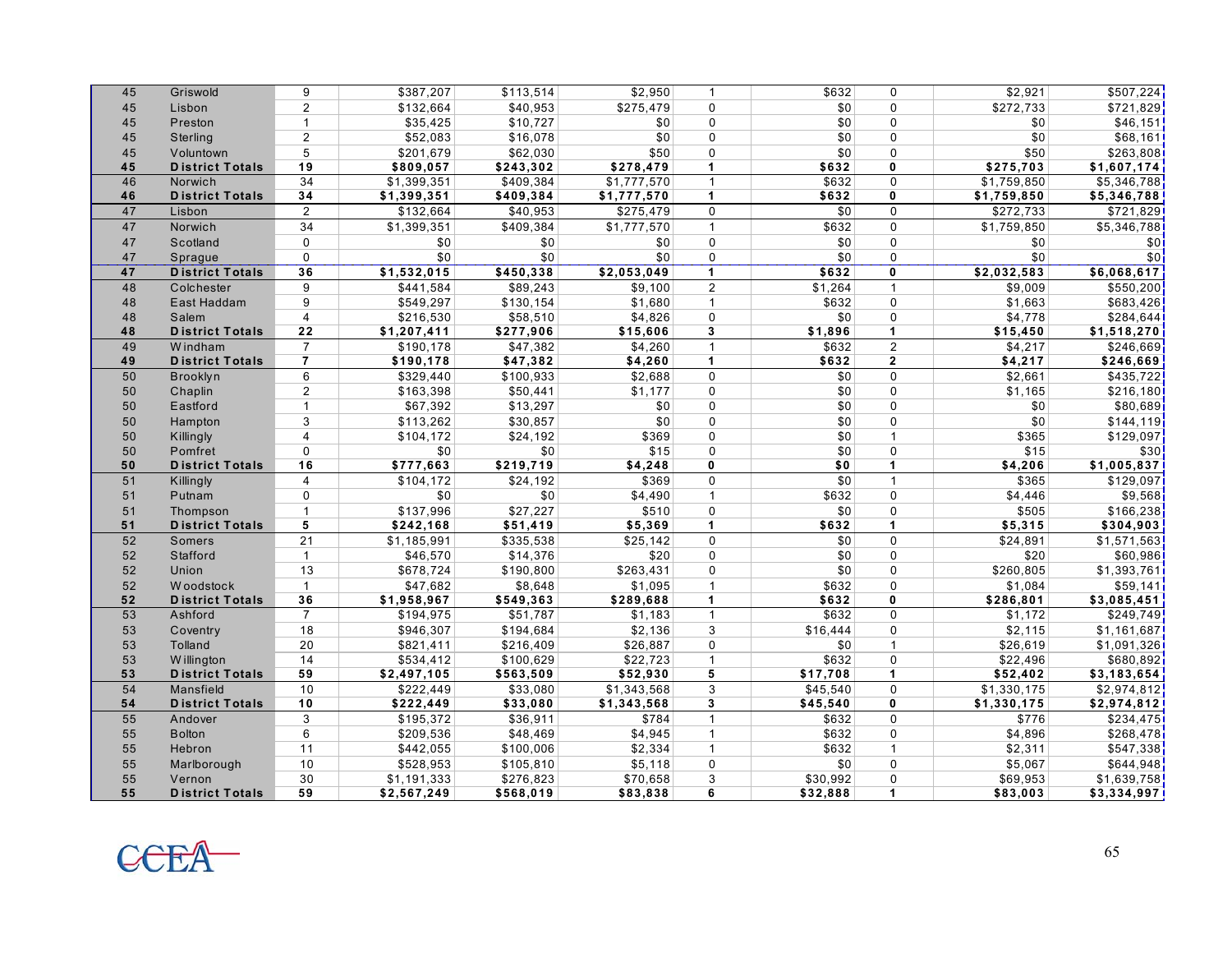| 56 |                        |                 |             |                       |                      |                |                  |                |           |             |
|----|------------------------|-----------------|-------------|-----------------------|----------------------|----------------|------------------|----------------|-----------|-------------|
|    | Vernon                 | 30              | \$1,191,333 | \$276,823             | \$70,658             | 3              | \$30,992         | $\Omega$       | \$69,953  | \$1,639,758 |
| 56 | <b>District Totals</b> | 30              | \$1,191,333 | \$276,823             | \$70,658             | $\mathbf{3}$   | \$30,992         | $\mathbf 0$    | \$69,953  | \$1,639,758 |
| 57 | East Windsor           | $\overline{7}$  | \$412,815   | \$120,697             | \$133,524            | $\mathbf{1}$   | \$15,180         | $\Omega$       | \$132,192 | \$814,408   |
| 57 | Ellington              | 15              | \$631,584   | \$150,287             | \$17,022             | 5              | \$46,804         | $\overline{1}$ | \$16,852  | \$862,549   |
| 57 | <b>District Totals</b> | 22              | \$1,044,399 | \$270,984             | \$150,545            | 6              | \$61,984         | $\overline{1}$ | \$149,045 | \$1,676,957 |
| 58 | Enfield                | 53              | \$2,328,563 | \$628,641             | \$51.151             | 3              | \$16.444         | $\overline{1}$ | \$50.642  | \$3,075,441 |
| 58 | <b>District Totals</b> | $\overline{53}$ | \$2,328,563 | \$628,641             | \$51.151             | 3              | \$16,444         | $\mathbf{1}$   | \$50,642  | \$3,075,441 |
| 59 | Enfield                | 53              | \$2,328,563 | \$628,641             | \$51,151             | 3              | \$16,444         | $\mathbf{1}$   | \$50,642  | \$3,075,441 |
| 59 | Somers                 | 21              | \$1,185,991 | \$335,538             | \$25,142             | $\Omega$       | \$0              | $\mathbf 0$    | \$24,891  | \$1,571,563 |
| 59 | <b>District Totals</b> | 74              | \$3,514,554 | \$964,179             | \$76,293             | $\mathbf{3}$   | \$16,444         | $\overline{1}$ | \$75,533  | \$4,647,003 |
| 60 | Enfield                | 53              | \$2,328,563 | \$628,641             | \$51,151             | 3              | \$16,444         | $\mathbf{1}$   | \$50,642  | \$3,075,441 |
| 60 | <b>Windsor Locks</b>   | 11              | \$496,153   | \$137,323             | \$7,214              | $\mathbf{1}$   | \$15,180         | $\Omega$       | \$7,142   | \$663,012   |
| 60 | <b>District Totals</b> | 64              | \$2,824,715 | \$765,964             | \$58,366             | 4              | \$31,624         | $\overline{1}$ | \$57,784  | \$3,738,453 |
| 61 | East Granby            | 19              | \$813,924   | \$161,700             | \$10,693             | $\Omega$       | \$0              | $\Omega$       | \$10,587  | \$996,903   |
| 61 | Suffield               | 17              | \$773,548   | \$187,401             | \$89,545             | $\mathbf{1}$   | \$15,180         | $\mathbf 0$    | \$88,652  | \$1,154,326 |
| 61 | <b>Windsor</b>         | 63              | \$2,254,731 | \$560,899             | \$883,961            | 6              | \$61,984         | $\mathbf{1}$   | \$875,149 | \$4,636,725 |
| 61 | <b>District Totals</b> | 99              | \$3,842,203 | \$910,000             | \$984,199            | $\overline{7}$ | \$77,164         | $\overline{1}$ | \$974,388 | \$6,787,955 |
| 62 | <b>Barkhamsted</b>     | 3               | \$150,034   | \$38,005              | \$600                | $\Omega$       | \$0              | $\Omega$       | \$594     | \$189,233   |
| 62 | East Granby            | 19              | \$813.924   | \$161,700             | \$10,693             | $\mathbf 0$    | \$0              | $\mathbf 0$    | \$10,587  | \$996,903   |
| 62 | Granby                 | 19              | \$909,798   | \$183,604             | \$3,960              | $\Omega$       | \$0              | $\Omega$       | \$3,921   | \$1,101,283 |
| 62 | <b>New Hartford</b>    | 24              | \$848,684   | \$196,513             | \$2,811              | $\mathbf{0}$   | \$0              | $\overline{2}$ | \$2,783   | \$1,050,790 |
| 62 | <b>District Totals</b> | 65              | \$2,722,439 | \$579,821             | \$18,065             | $\mathbf{0}$   | \$0              | $\mathbf{2}$   | \$17,884  | \$3,338,209 |
|    |                        |                 |             |                       |                      |                |                  |                |           |             |
| 63 | Canaan                 | $\Omega$        | \$0         | \$0                   | \$0                  | $\mathbf{0}$   | \$0              | $\Omega$       | \$0       | \$0         |
| 63 | Colebrook              | $\overline{4}$  | \$74,731    | \$18,764              | \$60                 | $\mathbf{1}$   | \$632            | $\Omega$       | \$59      | \$94,246    |
| 63 | Hartland               | $\mathbf{1}$    | \$47,648    | \$9,401               | \$0                  | $\Omega$       | \$0              | $\Omega$       | \$0       | \$57,049    |
| 63 | Norfolk                | 4               | \$220,252   | \$62,588              | \$1,349              | $\Omega$       | \$0              | $\Omega$       | \$1,335   | \$285,524   |
| 63 | North Canaan           | $\mathbf{1}$    | \$42,976    | \$11,366              | \$25                 | $\Omega$       | \$0              | $\Omega$       | \$25      | \$54,392    |
| 63 | Winchester             | 28              | \$1,339,052 | \$290,518             | \$6,348              | $\mathbf{1}$   | \$632            | $\Omega$       | \$6,285   | \$1,642,834 |
| 63 | <b>District Totals</b> | 37              | \$1,724,659 | \$392,637             | \$7,782              | $\mathbf{2}$   | \$1,264          | 0              | \$7,704   | \$2,134,046 |
| 64 | Cornwall               | 0               | \$0         | \$0                   | \$0                  | $\mathbf 0$    | \$0              | $\Omega$       | \$0       | \$0         |
| 64 | Goshen                 | 3               | \$118,458   | \$26,390              | \$200                | $\mathbf{1}$   | \$632            | $\Omega$       | \$198     | \$145,879   |
| 64 | Salisbury              | $\mathbf{1}$    | \$61,446    | \$12,123              | \$4,438              | $\mathbf{1}$   | \$632            | 0              | \$4,394   | \$83,032    |
| 64 | Sharon                 | $\Omega$        | \$0         | \$0                   | \$916                | $\Omega$       | \$0              | $\Omega$       | \$907     | \$1,823     |
| 64 | Torrington             | 42              | \$1,396,374 | \$324,312             | \$485,079            | $\mathbf{1}$   | \$15,180         | $\Omega$       | \$480,243 | \$2,701,188 |
| 64 | <b>District Totals</b> | 45              | \$1,576,278 | \$362,826             | \$490,632            | 3              | \$16,444         | $\mathbf{0}$   | \$485,741 | \$2,931,922 |
| 65 | Torrington             | 42              | \$1,396,374 | \$324,312             | \$485,079            | $\mathbf{1}$   | \$15,180         | $\Omega$       | \$480,243 | \$2,701,188 |
| 65 | <b>District Totals</b> | 42              | \$1,396,374 | \$324,312             | \$485,079            | $\mathbf{1}$   | \$15,180         | 0              | \$480,243 | \$2,701,188 |
| 66 | <b>Bethlehem</b>       | $\overline{2}$  | \$187,743   | \$57,956              | \$100                | $\mathbf 0$    | \$0              | $\Omega$       | \$99      | \$245,898   |
| 66 | Litchfield             | 11              | \$470,700   | \$100,689             | \$259,764            | $\overline{2}$ | \$1,264          | $\Omega$       | \$257,175 | \$1,089,592 |
| 66 | <b>Morris</b>          | 3               | \$158,573   | \$35,886              | \$30                 | $\mathbf{0}$   | \$0              | $\Omega$       | \$30      | \$194,519   |
| 66 | Warren                 | 3               | \$155,606   | \$36,520              | \$150                | $\Omega$       | \$0              | $\Omega$       | \$149     | \$192,425   |
| 66 | W oodbury              | 8<br>27         | \$336,042   | \$73,212<br>\$304,263 | \$3,495<br>\$263,539 | $\mathbf 1$    | \$632<br>\$1,896 | 1              | \$3,460   | \$416,840   |

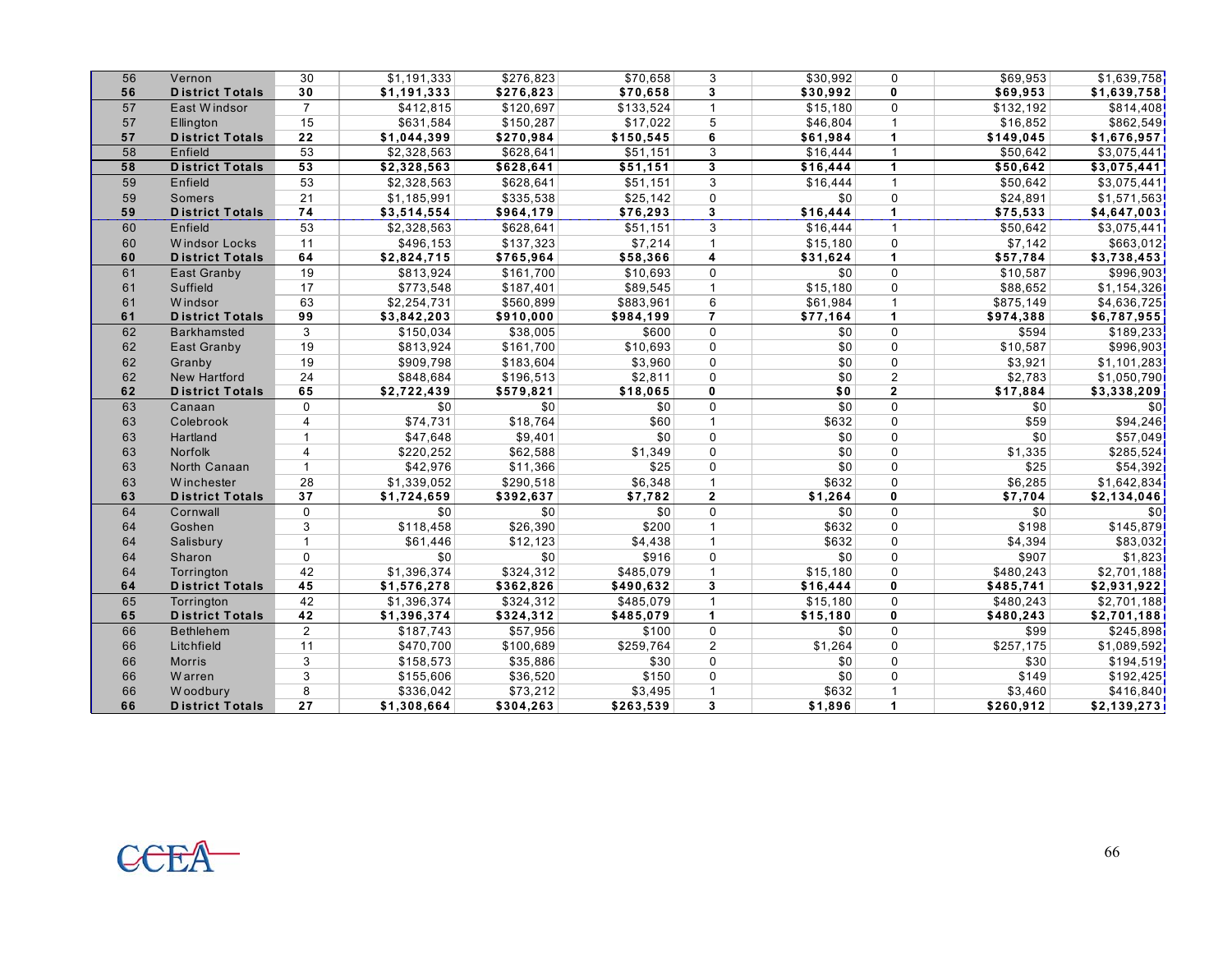| 67 | Kent                   | 0               | \$0          | \$0                     | \$3,393   | $\Omega$       | \$0       | $\Omega$                | \$3,359   | \$6,752      |
|----|------------------------|-----------------|--------------|-------------------------|-----------|----------------|-----------|-------------------------|-----------|--------------|
| 67 | <b>New Milford</b>     | 5               | \$277,649    | \$85,710                | \$12,444  | $\mathbf{0}$   | \$0       | $\Omega$                | \$12,320  | \$388,122    |
| 67 | <b>District Totals</b> | 5               | \$277,649    | \$85,710                | \$15,836  | $\mathbf{0}$   | \$0       | 0                       | \$15,679  | \$394,874    |
| 68 | Middlebury             | 9               | \$312,377    | \$73,712                | \$21,758  | $\mathbf{0}$   | \$0       | $\Omega$                | \$21,541  | \$429,389    |
| 68 | W atertown             | 13              | \$733,505    | \$180,560               | \$53,992  | $\overline{2}$ | \$1,264   | $\overline{1}$          | \$53,454  | \$1,022,775  |
| 68 | <b>District Totals</b> | 22              | \$1,045,882  | \$254,273               | \$75,750  | $\mathbf{2}$   | \$1,264   | $\blacktriangleleft$    | \$74,995  | \$1,452,164  |
| 69 | <b>Bridgewater</b>     | 0               | \$0          | \$0                     | \$0       | $\Omega$       | \$0       | $\Omega$                | \$0       | \$0          |
| 69 | Roxbury                | $\overline{2}$  | \$215,471    | \$47,997                | \$3       | $\mathbf 0$    | \$0       | $\mathbf 0$             | \$3       | \$263,474    |
| 69 | Southbury              | 13              | \$656,283    | \$170.729               | \$33,158  | $\overline{2}$ | \$30.360  | $\mathbf 0$             | \$32,827  | \$923.357    |
| 69 | W ashington            | 3               | \$155.147    | \$37,462                | \$204     | $\overline{1}$ | \$632     | $\Omega$                | \$202     | \$193.647    |
| 69 | <b>District Totals</b> | 18              | \$1,026,901  | \$256,188               | \$33,365  | $\mathbf{3}$   | \$30,992  | 0                       | \$33,032  | \$1,380,478  |
| 70 | Naugatuck              | 24              | \$932,092    | \$257,705               | \$17,845  | 3              | \$30,992  | $\Omega$                | \$17,667  | \$1,256,301  |
| 70 | <b>District Totals</b> | 24              | \$932,092    | \$257,705               | \$17,845  | $\mathbf{3}$   | \$30,992  | 0                       | \$17,667  | \$1,256,301  |
| 71 | W aterbury             | 57              | \$2,222,918  | \$573,694               | \$165,612 | $\overline{2}$ | \$15,812  | $\overline{1}$          | \$163,961 | \$3,141,997  |
| 71 | <b>District Totals</b> | 57              | \$2,222,918  | \$573,694               | \$165,612 | $\overline{2}$ | \$15,812  | 1                       | \$163,961 | \$3,141,997  |
| 72 | W aterbury             | 57              | \$2,222,918  | \$573,694               | \$165,612 | $\overline{2}$ | \$15.812  | $\mathbf{1}$            | \$163,961 | \$3,141,997  |
| 72 | <b>District Totals</b> | 57              | \$2,222,918  | \$573,694               | \$165,612 | $\mathbf{2}$   | \$15,812  | 1                       | \$163,961 | \$3,141,997  |
| 73 | W aterbury             | 57              | \$2,222,918  | \$573,694               | \$165,612 | $\overline{2}$ | \$15,812  | $\mathbf 1$             | \$163,961 | \$3,141,997  |
| 73 | <b>District Totals</b> | 57              | \$2,222,918  | \$573,694               | \$165,612 | $\mathbf{2}$   | \$15,812  | $\blacktriangleleft$    | \$163,961 | \$3,141,997  |
| 74 | W aterbury             | 57              | \$2,222,918  | \$573,694               | \$165,612 | $\overline{2}$ | \$15,812  | $\mathbf{1}$            | \$163,961 | \$3,141,997  |
| 74 | <b>District Totals</b> | 57              | \$2,222,918  | \$573,694               | \$165,612 | $\mathbf{2}$   | \$15,812  | $\mathbf{1}$            | \$163,961 | \$3,141,997  |
| 75 | W aterbury             | $\overline{57}$ | \$2,222,918  | \$573,694               | \$165,612 | 2              | \$15,812  | $\mathbf{1}$            | \$163,961 | \$3,141,997  |
| 75 | <b>District Totals</b> | 57              | \$2,222,918  | \$573,694               | \$165,612 | $\overline{2}$ | \$15,812  | $\blacktriangleleft$    | \$163,961 | \$3,141,997  |
| 76 | <b>Burlington</b>      | 81              | \$4,560,051  | \$1,031,983             | \$15,054  | 5              | \$17,708  | $\Omega$                | \$14,904  | \$5,639,700  |
| 76 | Harwinton              | 27              | \$1,189,625  | \$281,019               | \$2,850   | $\overline{2}$ | \$15,812  | 0                       | \$2,822   | \$1,492,128  |
| 76 | Litchfield             | 11              | \$470,700    | \$100,689               | \$259,764 | $\overline{2}$ | \$1,264   | $\Omega$                | \$257,175 | \$1,089,592  |
| 76 | Thomaston              | 8               | \$276,857    | \$69,225                | \$1,168   | $\mathbf 0$    | \$0       | 0                       | \$1,157   | \$348,407    |
| 76 | <b>District Totals</b> | $126$           | \$6,497,233  | \$1,482,916             | \$278,837 | $\overline{9}$ | \$34,784  | 0                       | \$276,057 | \$8,569,827  |
| 77 | <b>Bristol</b>         | 336             | \$11,917,303 | \$2,880,374             | \$403,455 | 17             | \$199,868 | $\overline{2}$          | \$399,433 | \$15,800,432 |
| 77 | <b>District Totals</b> | 336             | \$11,917,303 | \$2,880,374             | \$403,455 | 17             | \$199,868 | $\mathbf{2}$            | \$399,433 | \$15,800,432 |
| 78 | <b>Bristol</b>         | 336             | \$11,917,303 | \$2,880,374             | \$403,455 | 17             | \$199,868 | $\overline{2}$          | \$399,433 | \$15,800,432 |
| 78 | Plymouth               | 32              | \$1,208,762  | \$273,858               | \$145,315 | $\mathbf{1}$   | \$632     | $\mathbf 0$             | \$143,866 | \$1,772,433  |
| 78 | <b>District Totals</b> | 368             | \$13,126,065 | \$3,154,232             | \$548,769 | 18             | \$200,500 | $\overline{\mathbf{2}}$ | \$543,299 | \$17,572,865 |
| 79 | <b>Bristol</b>         | 336             | \$11,917,303 | $\overline{$2,880,374}$ | \$403,455 | 17             | \$199,868 | 2                       | \$399,433 | \$15,800,432 |
| 79 | Southington            | 148             | \$6,252,344  | \$1,439,875             | \$197,701 | 14             | \$110,684 | $\overline{2}$          | \$195,731 | \$8,196,336  |
| 79 | <b>District Totals</b> | 484             | \$18,169,647 | \$4,320,249             | \$601,156 | 31             | \$310,552 | 4                       | \$595,163 | \$23,996,768 |
| 80 | Southington            | 148             | \$6,252,344  | \$1,439,875             | \$197,701 | 14             | \$110,684 | $\overline{2}$          | \$195,731 | \$8,196,336  |
| 80 | W olcott               | 28              | \$1,193,188  | \$295,485               | \$2,820   | 3              | \$30,992  | 0                       | \$2,792   | \$1,525,276  |
| 80 | <b>District Totals</b> | 176             | \$7,445,532  | \$1,735,360             | \$200,521 | 17             | \$141,676 | $\mathbf{2}$            | \$198,522 | \$9,721,612  |

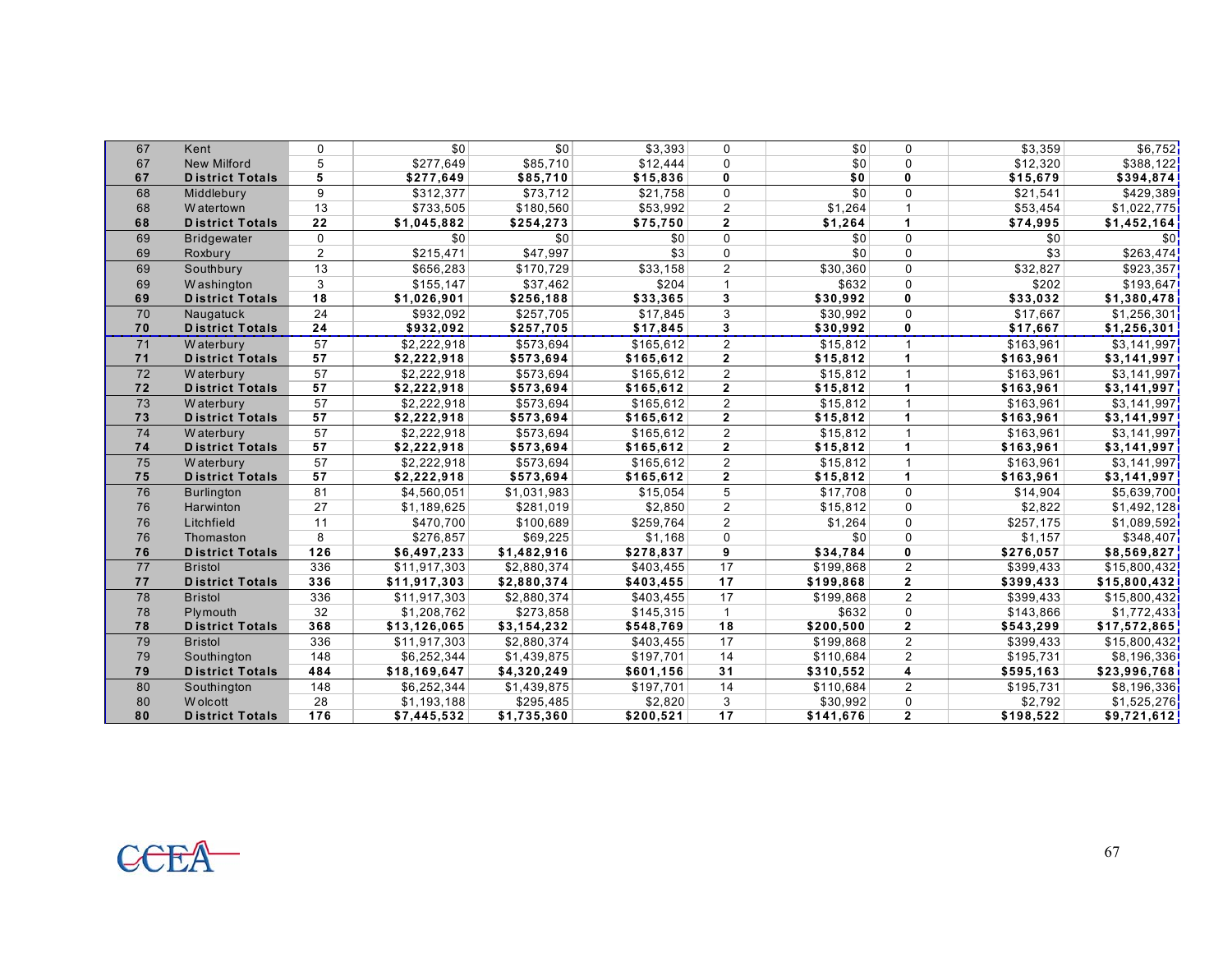| 81       | Southington                         | 148             | \$6,252,344                | \$1,439,875            | \$197,701                  | 14                               | \$110,684            | $\overline{2}$ | \$195,731                  | \$8,196,336                 |
|----------|-------------------------------------|-----------------|----------------------------|------------------------|----------------------------|----------------------------------|----------------------|----------------|----------------------------|-----------------------------|
| 81       | <b>District Totals</b>              | 148             | \$6,252,344                | \$1,439,875            | \$197,701                  | 14                               | \$110,684            | $\mathbf{2}$   | \$195,731                  | \$8,196,336                 |
| 82       | Meriden                             | 39              | \$1,571,589                | \$361,185              | \$652,273                  | 3                                | \$1,896              | $\Omega$       | \$645,770                  | \$3,232,713                 |
| 82       | Middlefield                         | 12              | \$600,174                  | \$116,985              | \$3,732                    | 0                                | \$0                  | $\mathbf 0$    | \$3,695                    | \$724,586                   |
| 82       | <b>District Totals</b>              | 51              | \$2,171,763                | \$478,170              | \$656,005                  | 3                                | \$1,896              | $\mathbf{0}$   | \$649,465                  | \$3,957,299                 |
| 83       | Meriden                             | 39              | \$1,571,589                | \$361,185              | \$652,273                  | 3                                | \$1,896              | $\Omega$       | \$645,770                  | \$3,232,713                 |
| 83       | Wallingford                         | 19              | \$559,625                  | \$117,855              | \$126,462                  | $\overline{4}$                   | \$31,624             | $\mathbf 0$    | \$125,202                  | \$960,768                   |
| 83       | <b>District Totals</b>              | 58              | \$2,131,214                | \$479,040              | \$778,735                  | $\overline{7}$                   | \$33,520             | $\mathbf{0}$   | \$770,972                  | \$4,193,481                 |
| 84       | Meriden                             | 39              | \$1,571,589                | \$361,185              | \$652,273                  | 3                                | \$1,896              | $\Omega$       | \$645,770                  | \$3,232,713                 |
| 84       | <b>District Totals</b>              | 39              | \$1,571,589                | \$361,185              | \$652,273                  | 3                                | \$1,896              | 0              | \$645,770                  | \$3,232,713                 |
| 85       | W allingford                        | 19              | \$559,625                  | \$117,855              | \$126,462                  | $\overline{4}$                   | \$31,624             | $\Omega$       | \$125,202                  | \$960,768                   |
| 85       | <b>District Totals</b>              | 19              | \$559,625                  | \$117,855              | \$126,462                  | 4                                | \$31,624             | 0              | \$125,202                  | \$960,768                   |
| 86       | East Haven                          | $\overline{2}$  | \$25,443                   | \$3,224                | \$15,315                   | $\mathbf{1}$                     | \$632                | $\Omega$       | \$15,163                   | \$59,777                    |
| 86       | Guilford                            | 2               | \$160,744                  | \$32,618               | \$146,073                  | $\overline{2}$                   | \$30,360             | $\Omega$       | \$144,617                  | \$514,412                   |
| 86       | North Branford                      | 5               | \$155,975                  | \$43,495               | \$31,475                   | $\mathbf{1}$                     | \$15,180             | $\Omega$       | $\overline{\$31,161}$      | \$277.286                   |
| 86       | <b>District Totals</b>              | 9               | \$342,162                  | \$79,337               | \$192,863                  | 4                                | \$46,172             | 0              | \$190,940                  | \$851,474]                  |
| 87       | Hamden                              | $\overline{20}$ | \$866,676                  | \$200,538              | $\overline{$}59,503$       | 3                                | \$45.540             |                | \$58,910                   | $\overline{1,231,168}$      |
| 87       | North Haven                         | 6               | \$388,335                  | \$91,924               | \$432,463                  | $\Omega$                         | \$0                  | 2              | \$428,152                  | \$1,340,874                 |
| 87       | <b>District Totals</b>              | 26              | \$1,255,011                | \$292,462              | \$491,966                  | 3                                | \$45,540             | 3              | \$487,062                  | \$2,572,042]                |
| 88       | Hamden                              | 20              | \$866,676                  | \$200,538              | \$59,503                   | 3                                | \$45,540             | $\mathbf{1}$   | \$58,910                   | \$1,231,168                 |
| 88       | New Haven                           | 21              | \$1,092,807                | \$288,230              | \$1,130,046                | $\overline{7}$                   | \$48,068             | $\mathbf{1}$   | \$1,118,781                | \$3,677,932                 |
| 88       | North Haven                         | 6               | \$388,335                  | \$91,924               | \$432,463                  | $\mathbf 0$                      | \$0                  | $\overline{2}$ | \$428,152                  | \$1,340,874                 |
| 88       | <b>District Totals</b>              | 48              | \$2,347,818                | \$580,692              | \$1,622,012                | 10                               | \$93,608             | 4              | \$1,605,843                | \$6,249,973                 |
| 89       | Bethany                             | 5               | \$203,494                  | \$44,641               | \$921                      | $\mathbf{1}$                     | \$15,180             | $\mathbf 0$    | \$912                      | \$265,148                   |
| 89       | Cheshire                            | 52              |                            |                        |                            |                                  |                      |                |                            |                             |
| 89       |                                     |                 | \$2,621,984                | \$578,474              | \$865,663                  | $\mathbf{1}$                     | \$15,180             | $\mathbf 0$    | \$857,033                  | \$4,938,334                 |
|          | East Haven                          | 2               | \$25,443                   | \$3,224                | \$15,315                   | $\mathbf{1}$                     | \$632                | $\Omega$       | \$15,163                   | \$59,777]                   |
| 89       | Prospect                            | 5               | \$189,850                  | \$30,445               | \$2,543                    | $\Omega$                         | \$0                  | $\Omega$       | \$2,518                    | \$225,357                   |
| 89       | <b>District Totals</b>              | 64              | \$3,040,771                | \$656,784              | \$884,443                  | 3                                | \$30,992             | 0              | \$875,626                  | \$5,488,615                 |
| 90       | Cheshire                            | 52              | \$2,621,984                | \$578,474              | \$865,663                  | $\mathbf{1}$                     | \$15,180             | $\Omega$       | \$857,033                  | \$4,938,334                 |
| 90       | Wallingford                         | 19              | \$559,625                  | \$117,855              | \$126,462                  | $\overline{4}$                   | \$31,624             | $\Omega$       | \$125,202                  | \$960,768                   |
| 90       | <b>District Totals</b>              | 71              | \$3,181,609                | \$696,329              | \$992,125                  | 5                                | \$46,804             | 0              | \$982,235                  | \$5,899,102                 |
| 91       | Hamden                              | 20              | \$866,676                  | \$200,538              | \$59,503                   | 3                                | \$45,540             | $\mathbf{1}$   | \$58,910                   | \$1,231,168                 |
| 91       | <b>District Totals</b>              | 20              | \$866,676                  | \$200,538              | \$59,503                   | 3                                | \$45,540             | 1              | \$58,910                   | \$1,231,168                 |
| 92       | New Haven                           | 21              | \$1,092,807                | \$288,230              | \$1,130,046                | $\overline{7}$                   | \$48,068             | $\overline{1}$ | \$1,118,781                | \$3,677,932                 |
| 92       | <b>District Totals</b>              | 21              | \$1,092,807                | \$288,230              | \$1,130,046                | $\overline{7}$                   | \$48,068             | 1              | \$1,118,781                | \$3,677,932                 |
| 93       | New Haven                           | 21              | \$1,092,807                | \$288,230              | \$1,130,046                | $\overline{7}$                   | \$48,068             | $\overline{1}$ | \$1,118,781                | \$3,677,932                 |
| 93       | <b>District Totals</b>              | 21              | \$1,092,807                | \$288,230              | \$1,130,046                | $\overline{7}$                   | \$48,068             | 1              | \$1,118,781                | \$3,677,932                 |
| 94       | New Haven                           | $\overline{21}$ | \$1,092,807                | \$288,230              | \$1,130,046                | $\overline{7}$                   | \$48,068             | $\mathbf{1}$   | \$1,118,781                | \$3,677,932                 |
| 94       | <b>District Totals</b>              | 21              | \$1,092,807                | \$288,230              | \$1,130,046                | $\overline{7}$                   | \$48,068             | 1              | \$1,118,781                | \$3,677,932                 |
| 95<br>95 | New Haven<br><b>District Totals</b> | 21<br>21        | \$1,092,807<br>\$1,092,807 | \$288,230<br>\$288,230 | \$1,130,046<br>\$1,130,046 | $\overline{7}$<br>$\overline{7}$ | \$48,068<br>\$48,068 | 1              | \$1,118,781<br>\$1,118,781 | \$3,677,932]<br>\$3,677,932 |

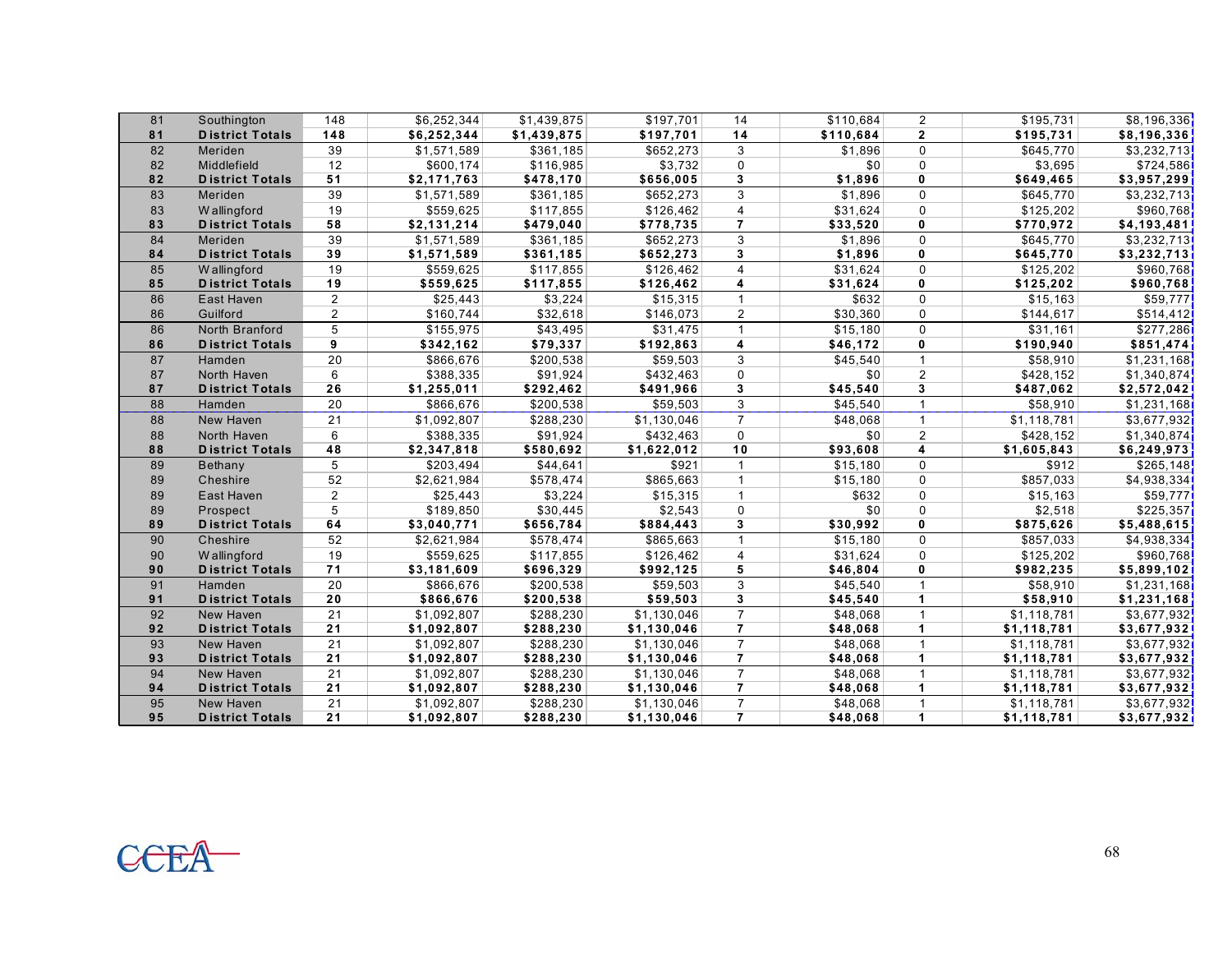| 96               | New Haven                         | 21                  | \$1,092,807            | \$288,230            | \$1,130,046          | $\overline{7}$       | \$48,068             | $\mathbf{1}$                | \$1,118,781          | \$3,677,932                            |
|------------------|-----------------------------------|---------------------|------------------------|----------------------|----------------------|----------------------|----------------------|-----------------------------|----------------------|----------------------------------------|
| 96               | <b>District Totals</b>            | 21                  | \$1,092,807            | \$288,230            | \$1,130,046          | $\overline{7}$       | \$48,068             | $\blacktriangleleft$        | \$1,118,781          | \$3,677,932                            |
| 97               | New Haven                         | 21                  | \$1,092,807            | \$288,230            | \$1,130,046          | $\overline{7}$       | \$48,068             | $\mathbf{1}$                | \$1,118,781          | \$3,677,932                            |
| 97               | <b>District Totals</b>            | 21                  | \$1,092,807            | \$288,230            | \$1,130,046          | $\overline{7}$       | \$48,068             | $\mathbf 1$                 | \$1,118,781          | \$3,677,932                            |
| 98               | <b>Branford</b>                   | 6                   | \$557,760              | \$118,879            | \$177,171            | $\overline{4}$       | \$2,528              | $\Omega$                    | \$175,405            | \$1,031,743                            |
| 98               | Guilford                          | $\overline{2}$      | \$160,744              | \$32,618             | \$146,073            | $\overline{2}$       | \$30,360             | $\mathbf 0$                 | \$144,617            | \$514,412                              |
| 98               | <b>District Totals</b>            | 8                   | \$718,505              | \$151,497            | \$323,244            | 6                    | \$32,888             | $\mathbf{0}$                | \$320,021            | \$1,546,155                            |
| 99               | <b>Branford</b>                   | 6                   | \$557,760              | \$118,879            | \$177,171            | $\overline{4}$       | \$2,528              | $\Omega$                    | \$175,405            | \$1,031,743                            |
| 99               | <b>District Totals</b>            | 6                   | \$557,760              | \$118,879            | \$177,171            | 4                    | \$2,528              | $\mathbf 0$                 | \$175,405            | \$1,031,743                            |
| 100              | Durham                            | 9                   | \$316,941              | \$64,881             | \$91,184             | 3                    | \$30,992             | $\Omega$                    | \$90,276             | \$594,274                              |
| 100              | Middlefield                       | 12                  | \$600,174              | \$116,985            | \$3,732              | $\mathbf 0$          | \$0                  | $\mathbf 0$                 | \$3,695              | \$724,586                              |
| 100              | Middletown                        | 65                  | \$2,239,970            | \$503,923            | \$501,393            | $\overline{7}$       | \$48,068             | $\overline{2}$              | \$496,395            | \$3,789,749                            |
| 100              | <b>District Totals</b>            | 85                  | \$3,157,085            | \$685,789            | \$596,310            | 10                   | \$79,060             | $\mathbf{2}$                | \$590,365            | \$5,108,609                            |
| 101              | Clinton                           | 5                   | \$271,270              | \$68,226             | \$4,626              | $\mathbf{1}$         | \$632                | $\overline{1}$              | \$4,580              | \$349,334                              |
| 101              | Killingworth                      | $\overline{7}$      | \$494,873              | \$102,410            | \$144,520            | $\Omega$             | \$0                  | $\Omega$                    | \$143,079            | \$884,882                              |
| 101              | Madison                           | 5                   | \$469,344              | \$110,625            | \$11,203             | $\mathbf{1}$         | \$632                | $\Omega$                    | \$11,091             | \$602,896                              |
| 101              | <b>District Totals</b>            | 17                  | \$1,235,488            | \$281,261            | \$160,349            | $\mathbf{2}$         | \$1,264              | $\mathbf{1}$                | \$158,751            | \$1,837,112                            |
| 102              | <b>Branford</b>                   | 6                   | \$557,760              | \$118,879            | \$177,171            | $\overline{4}$       | \$2,528              | $\Omega$                    | \$175,405            | \$1,031,743                            |
| $\overline{102}$ | <b>District Totals</b>            | 6                   | \$557,760              | \$118,879            | \$177,171            | 4                    | \$2,528              | $\mathbf 0$                 | \$175,405            | \$1,031,743                            |
| 103              | Cheshire                          | 52                  | \$2,621,984            | \$578,474            | \$865,663            | $\mathbf{1}$         | \$15,180             | $\Omega$                    | \$857,033            | \$4,938,334                            |
| 103              | Hamden                            | 20                  | \$866,676              | \$200,538            | \$59,503             | 3                    | \$45,540             | $\mathbf{1}$                | \$58,910             | \$1,231,168                            |
| 103              | Wallingford                       | 19                  | \$559,625              | \$117,855            | \$126,462            | $\overline{4}$       | \$31,624             | $\Omega$                    | \$125,202            | \$960,768                              |
|                  | <b>District Totals</b>            | 91                  | \$4,048,285            | \$896,867            | \$1,051,628          |                      |                      | $\mathbf{1}$                |                      |                                        |
| 103              |                                   |                     |                        |                      |                      | 8                    | \$92,344             |                             | \$1,041,145          | \$7,130,269                            |
| 104              | Ansonia                           | 6                   | \$126, 111             | \$34,414             | \$0                  | $\Omega$             | \$0                  | $\Omega$                    | \$0                  | \$160,524                              |
| 104              | Derby                             | $\mathbf{1}$        | \$77,103               | \$23,802             | \$724                | $\mathbf{1}$         | \$15,180             | $\Omega$                    | \$717                | \$117,525]                             |
| $\overline{104}$ | <b>District Totals</b>            | $\overline{7}$      | \$203,213              | \$58,215             | \$724                | $\blacktriangleleft$ | \$15, 180            | $\mathbf{0}$                | \$717                | \$278,050                              |
| 105              | Ansonia                           | 6                   | \$126,111              | \$34,414             | \$0                  | $\mathbf 0$          | \$0                  | $\mathbf 0$                 | \$0                  | \$160,524                              |
| 105              | <b>Beacon Falls</b>               | 3                   | \$119,789              | \$36,176             | \$240                | $\mathbf{1}$         | \$15,180             | $\Omega$                    | \$238                |                                        |
| 105              | Seymour                           | 6                   | \$184,477              | \$36,117             | \$533                | $\Omega$             | \$0                  | $\Omega$                    | \$528                | \$221,654                              |
| 105              | <b>District Totals</b>            | 15                  | \$430,377              | \$106,706            | \$773                | $\blacktriangleleft$ | \$15,180             | $\mathbf{0}$                | \$765                | \$553,801                              |
| 106              | <b>Bethel</b>                     | $\overline{2}$      | \$91,793               | \$18,980             | \$42,150             | $\Omega$             | \$0                  | $\Omega$                    | \$41,730             |                                        |
| 106              | Newtown                           | 12                  | \$799,759              | \$228,184            | \$141,207            | $\overline{2}$       | \$15,812             | 0                           | \$139,799            | \$171,622<br>\$194,653]<br>\$1,324,762 |
| 106              | <b>District Totals</b>            | 14                  | \$891,552              | \$247,165            | \$183,357            | $\overline{2}$       | \$15,812             | $\mathbf{0}$                | \$181,529            | \$1,519,415                            |
| 107              | <b>Bethel</b>                     | 2                   | \$91,793               | \$18,980             | \$42,150             | $\Omega$             | \$0                  | $\Omega$                    | \$41,730             | \$194,653                              |
| 107              | <b>Brookfield</b>                 | 5                   | \$186,468              | \$56,629             | \$7,078              | $\Omega$             | \$0                  | $\mathbf{1}$                | \$7,008              | \$257,183]                             |
| 107              | <b>District Totals</b>            | $\overline{7}$      | \$278,262              | \$75,610             | \$49,228             | 0                    | \$0                  | $\mathbf{1}$                | \$48,737             | \$451,836                              |
| 108              | <b>New Fairfield</b>              | $\overline{2}$      | \$127,070              | \$39,226             | \$2,332              | $\Omega$             | \$0                  | $\Omega$                    | \$2,309              | \$170,937                              |
| 108              | New Milford                       | 5                   | \$277,649              | \$85,710             | \$12,444             | $\Omega$             | \$0                  | $\Omega$                    | \$12,320             | \$388,122                              |
| 108              | Sherman                           | $\mathbf{1}$        | \$33,370               | \$10,104             | \$0                  | $\Omega$             | \$0                  | $\Omega$                    | \$0                  | \$43,475                               |
| 108              | <b>District Totals</b>            | 8                   | \$438,089              | \$135,041            | \$14,776             | $\mathbf 0$          | \$0                  | $\mathbf 0$                 | \$14,628             | \$602,534                              |
| 109              | Danbury                           | 9                   | \$379,128              | \$88,960             | \$12,033             | 3                    | \$30,992             | $\Omega$                    | \$11,914             | \$523,027                              |
| 109              | <b>District Totals</b>            | $\overline{9}$      | \$379,128              | \$88,960             | \$12,033             | 3                    | \$30,992             | $\mathbf{0}$                | \$11,914             | \$523,027                              |
| 110<br>110       | Danbury<br><b>District Totals</b> | 9<br>$\overline{9}$ | \$379,128<br>\$379,128 | \$88,960<br>\$88,960 | \$12,033<br>\$12,033 | 3<br>3               | \$30,992<br>\$30,992 | $\mathbf 0$<br>$\mathbf{0}$ | \$11,914<br>\$11,914 | \$523,027<br>\$523,027                 |

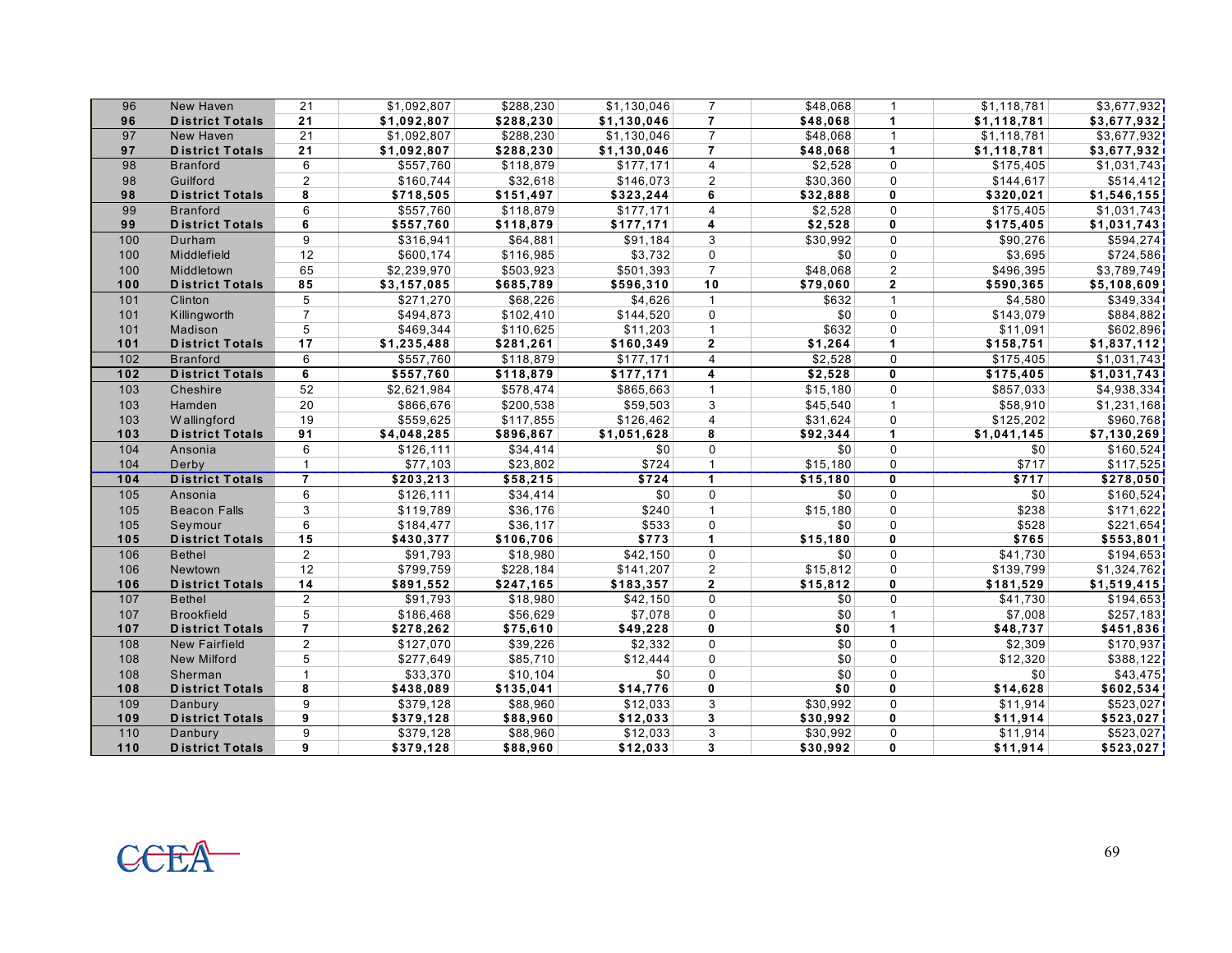| 111   | Ridgefield             | 1               | \$10,642              | \$17      | \$3,967   | $\mathbf 0$    | \$0      | $\mathbf 0$  | \$3,927   | \$18,553     |
|-------|------------------------|-----------------|-----------------------|-----------|-----------|----------------|----------|--------------|-----------|--------------|
| 111   | <b>District Totals</b> | $\mathbf{1}$    | \$10,642              | \$17      | \$3,967   | $\mathbf{0}$   | \$0      | $\mathbf{0}$ | \$3,927   | \$18,553     |
| 112   | Monroe                 | $\overline{7}$  | $\overline{$}227,464$ | \$58,255  | \$200     | $\Omega$       | \$0      | $\Omega$     | \$198     | \$286,117    |
| 112   | Newtown                | 12              | \$799,759             | \$228,184 | \$141,207 | $\overline{2}$ | \$15,812 | $\Omega$     | \$139,799 | \$1,324,762  |
| 112   | <b>District Totals</b> | 19              | \$1,027,223           | \$286,440 | \$141,407 | $\mathbf{2}$   | \$15,812 | $\mathbf{0}$ | \$139,997 | \$1,610,879  |
| 113   | Shelton                | 3               | \$77,322              | \$21,709  | \$71,546  |                | \$632    | $\Omega$     | \$70,832  | \$242,041    |
| 113   | <b>District Totals</b> | 3               | \$77,322              | \$21,709  | \$71,546  | $\mathbf{1}$   | \$632    | $\mathbf{0}$ | \$70,832  | \$242,041    |
| 114   | Derby                  | $\mathbf{1}$    | \$77,103              | \$23,802  | \$724     | $\mathbf 1$    | \$15,180 | $\Omega$     | \$717     | \$117,525    |
| 114   | Orange                 | $\overline{4}$  | \$112,404             | \$22,717  | \$86,333  | $\Omega$       | \$0      | $\Omega$     | \$85,473  | \$306,927    |
| 114   | W oodbridge            | $\overline{4}$  | \$213,010             | \$42,045  | \$104,252 | $\mathbf 0$    | \$0      | $\mathbf{1}$ | \$103,213 | \$462,520    |
| 114   | <b>District Totals</b> | 9               | \$402,516             | \$88,564  | \$191,310 | 1              | \$15,180 | $\mathbf{1}$ | \$189,403 | \$886,973    |
| 115   | West Haven             | 8               | \$336,943             | \$103,344 | \$10,280  | $\Omega$       | \$0      | $\mathbf 0$  | \$10,178  | \$460,745    |
| 115   | <b>District Totals</b> | 8               | \$336,943             | \$103,344 | \$10,280  | 0              | \$0      | $\mathbf{0}$ | \$10,178  | \$460,745    |
| 116   | West Haven             | 8               | \$336,943             | \$103,344 | \$10,280  | $\Omega$       | \$0      | $\Omega$     | \$10,178  | \$460,745    |
| 116   | <b>District Totals</b> | 8               | \$336,943             | \$103,344 | \$10,280  | $\mathbf{0}$   | \$0      | 0            | \$10,178  | \$460,745    |
| 117   | Milford                | 5               | \$240,756             | \$64,758  | \$317,708 | $\mathbf{1}$   | \$15,180 | $\Omega$     | \$314,541 | \$952,943    |
| 117   | Orange                 | $\overline{4}$  | \$112,404             | \$22,717  | \$86,333  | 0              | \$0      | $\mathbf 0$  | \$85,473  | \$306,927    |
| 117   | West Haven             | 8               | \$336,943             | \$103,344 | \$10,280  | $\Omega$       | \$0      | $\Omega$     | \$10,178  | \$460,745    |
| 117   | <b>District Totals</b> | 17              | \$690,103             | \$190,820 | \$414,321 | 1              | \$15,180 | $\mathbf{0}$ | \$410,191 | \$1,720,615  |
| 118   | Milford                | 5               | \$240,756             | \$64,758  | \$317,708 | $\mathbf{1}$   | \$15,180 | $\Omega$     | \$314,541 | \$952,943]   |
| 118   | <b>District Totals</b> | $\overline{5}$  | \$240,756             | \$64,758  | \$317,708 | $\mathbf{1}$   | \$15.180 | 0            | \$314,541 | \$952,943    |
| 119   | Milford                | 5               | \$240,756             | \$64,758  | \$317,708 | $\mathbf 1$    | \$15,180 | $\Omega$     | \$314,541 | \$952,943    |
| 119   | <b>District Totals</b> | 5               | \$240,756             | \$64,758  | \$317,708 | 1              | \$15,180 | 0            | \$314,541 | \$952,943    |
| 120   | Stratford              | 6               | \$227,907             | \$62,425  | \$17,499  | $\mathbf{1}$   | \$632    | $\Omega$     | \$17,325  | \$325,788    |
| 120   | <b>District Totals</b> | 6               | \$227,907             | \$62,425  | \$17,499  | $\mathbf{1}$   | \$632    | 0            | \$17,325  | \$325,788    |
| 121   | Stratford              | 6               | \$227,907             | \$62,425  | \$17,499  | $\mathbf{1}$   | \$632    | $\mathbf 0$  | \$17,325  | \$325,788    |
| 121   | <b>District Totals</b> | $6\overline{6}$ | \$227,907             | \$62,425  | \$17,499  | $\mathbf{1}$   | \$632    | 0            | \$17,325  | \$325,788    |
| 122   | Shelton                | 3               | \$77,322              | \$21,709  | \$71,546  | $\mathbf{1}$   | \$632    | $\mathbf 0$  | \$70,832  | \$242,041    |
| 122   | Stratford              | 6               | \$227,907             | \$62,425  | \$17,499  | $\mathbf{1}$   | \$632    | $\mathbf 0$  | \$17,325  | \$325,788    |
| 122   | Trumbull               | 5               | \$58,027              | \$15,315  | \$49,934  | 3              | \$30,992 | $\Omega$     | \$49,437  | \$203,706    |
| $122$ | <b>District Totals</b> | 14              | \$363,256             | \$99,450  | \$138,979 | 5              | \$32,256 | 0            | \$137,594 | \$771,534    |
| 123   | Trumbull               | 5               | \$58,027              | \$15,315  | \$49,934  | 3              | \$30,992 | $\Omega$     | \$49,437  | \$203,706    |
| 123   | <b>District Totals</b> | $5\overline{)}$ | \$58,027              | \$15,315  | \$49,934  | 3              | \$30,992 | 0            | \$49,437  | \$203,706    |
| 124   | <b>Bridgeport</b>      | 15              | \$760,247             | \$234,446 | \$316,884 | $\mathbf{1}$   | \$15,180 | $\mathbf 0$  | \$313,725 | \$1,640,481  |
| 124   | <b>District Totals</b> | 15              | \$760,247             | \$234,446 | \$316,884 | 1              | \$15,180 | 0            | \$313,725 | \$1,640,481] |
| 125   | <b>Bridgeport</b>      | 15              | \$760,247             | \$234,446 | \$316,884 | $\mathbf{1}$   | \$15,180 | $\mathbf 0$  | \$313,725 | \$1,640,481  |
| 126   | <b>District Totals</b> | 15              | \$760,247             | \$234,446 | \$316,884 | $\mathbf{1}$   | \$15,180 | 0            | \$313,725 | \$1,640,481  |
| 126   | <b>Bridgeport</b>      | 15              | \$760,247             | \$234,446 | \$316,884 | $\mathbf{1}$   | \$15,180 | $\mathbf 0$  | \$313,725 | \$1,640,481  |
| 126   | <b>District Totals</b> | 15              | \$760,247             | \$234,446 | \$316,884 | $\mathbf{1}$   | \$15,180 | 0            | \$313,725 | \$1,640,481  |
| 127   | <b>Bridgeport</b>      | 15              | \$760,247             | \$234,446 | \$316,884 | 1              | \$15,180 | $\Omega$     | \$313,725 | \$1,640,481  |
| 127   | Fairfield              | $\overline{7}$  | \$223,452             | \$63,993  | \$5,606   | $\mathbf 0$    | \$0      | $\Omega$     | \$5,550   | \$298,601    |
| 127   | <b>District Totals</b> | $\overline{22}$ | \$983,698             | \$298,439 | \$322,490 | $\mathbf{1}$   | \$15,180 | $\mathbf{0}$ | \$319,275 | \$1,939,082  |

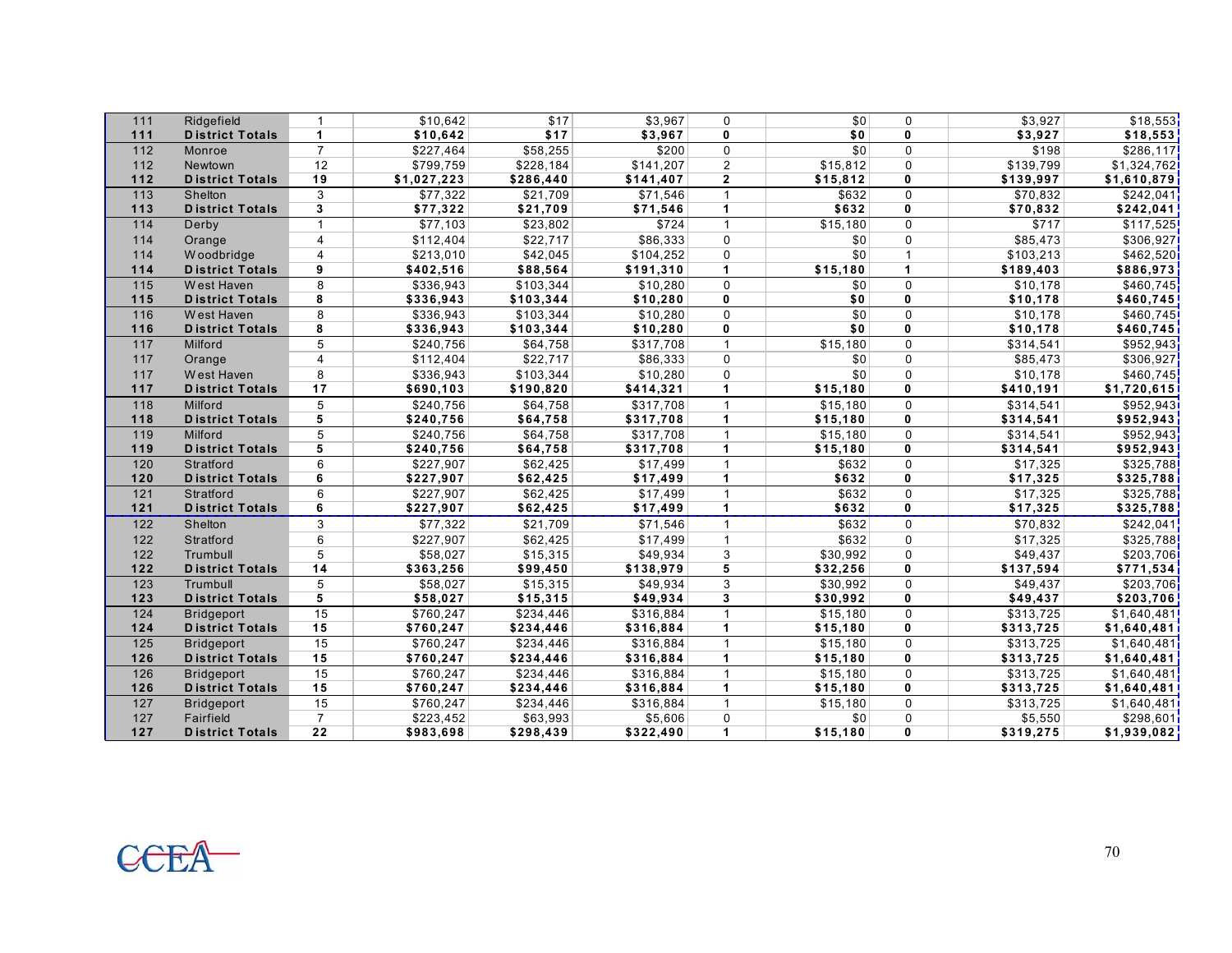| 128 | <b>Bridgeport</b>      | 15                      | \$760,247   | \$234,446 | \$316,884 | $\mathbf 1$          | \$15,180 | $\mathbf 0$  | \$313,725 | \$1,640,481             |
|-----|------------------------|-------------------------|-------------|-----------|-----------|----------------------|----------|--------------|-----------|-------------------------|
| 128 | <b>District Totals</b> | 15                      | \$760,247   | \$234,446 | \$316,884 |                      | \$15,180 | $\mathbf{0}$ | \$313,725 | \$1,640,481             |
| 129 | <b>Bridgeport</b>      | 15                      | \$760,247   | \$234,446 | \$316,884 |                      | \$15,180 | $\mathbf 0$  | \$313,725 | $\overline{$1,640,481}$ |
| 129 | <b>District Totals</b> | 15                      | \$760,247   | \$234,446 | \$316,884 | $\blacktriangleleft$ | \$15,180 | $\mathbf{0}$ | \$313,725 | \$1,640,481]            |
| 130 | <b>Bridgeport</b>      | 15                      | \$760,247   | \$234,446 | \$316,884 | 1                    | \$15,180 | $\mathbf 0$  | \$313,725 | \$1,640,481             |
| 130 | <b>District Totals</b> | 15                      | \$760,247   | \$234,446 | \$316,884 | 1                    | \$15,180 | $\mathbf 0$  | \$313,725 | \$1,640,481             |
| 131 | Middlebury             | 9                       | \$312,377   | \$73,712  | \$21,758  | 0                    | \$0      | $\mathbf 0$  | \$21,541  | \$429,389               |
| 131 | Naugatuck              | 24                      | \$932,092   | \$257,705 | \$17,845  | 3                    | \$30,992 | $\mathbf 0$  | \$17,667  | \$1,256,301             |
| 131 | Oxford                 | $\mathbf{1}$            | \$66,979    | \$20,281  | \$0       | $\Omega$             | \$0      | $\Omega$     | \$0       | \$87,260                |
| 131 | Southbury              | 13                      | \$656,283   | \$170,729 | \$33,158  | $\overline{2}$       | \$30,360 | $\Omega$     | \$32,827  | \$923,357               |
| 131 | <b>District Totals</b> | 46                      | \$1,967,731 | \$522,428 | \$72,761  | 5                    | \$61,352 | $\mathbf{0}$ | \$72,036  | \$2,696,307             |
| 132 | Fairfield              | $\overline{7}$          | \$223,452   | \$63,993  | \$5,606   | $\Omega$             | \$0      | $\Omega$     | \$5,550   | \$298,601               |
| 132 | <b>District Totals</b> | $\overline{7}$          | \$223,452   | \$63,993  | \$5,606   | $\mathbf{0}$         | \$0      | $\mathbf{0}$ | \$5,550   | \$298,601               |
| 133 | Fairfield              | $\overline{7}$          | \$223,452   | \$63,993  | \$5,606   | $\Omega$             | \$0      | $\mathbf 0$  | \$5,550   | \$298,601]              |
| 133 | W eston                | 0                       | \$0         | \$0       | \$400     | $\mathbf 0$          | \$0      | $\mathbf 0$  | \$396     | \$796]                  |
| 133 | W estport              | $\overline{2}$          | \$271,666   | \$61,090  | \$1,197   | $\mathbf{1}$         | \$15,180 | $\mathbf 0$  | \$1,185   | \$350,317               |
| 133 | <b>District Totals</b> | $\overline{9}$          | \$495,117   | \$125,082 | \$7,203   | $\mathbf{1}$         | \$15,180 | $\mathbf{0}$ | \$7,131   | \$649,714               |
| 134 | Fairfield              | $\overline{7}$          | \$223,452   | \$63,993  | \$5,606   | $\Omega$             | \$0      | $\mathbf 0$  | \$5,550   | \$298,601               |
| 134 | Trumbull               | 5                       | \$58,027    | \$15,315  | \$49,934  | 3                    | \$30.992 | $\mathbf 0$  | \$49,437  | \$203,706]              |
| 134 | <b>District Totals</b> | 12                      | \$281,479   | \$79,308  | \$55,541  | 3                    | \$30,992 | $\mathbf{0}$ | \$54,987  | \$502,307               |
| 135 | Easton                 | 3                       | \$142,920   | \$38,184  | \$25,544  | 0                    | \$0      | $\mathbf 0$  | \$25,289  | \$231,938               |
| 135 | Newtown                | 12                      | \$799,759   | \$228,184 | \$141,207 | $\overline{2}$       | \$15,812 | $\mathbf 0$  | \$139,799 | \$1,324,762             |
| 135 | Redding                | $\mathbf{1}$            | \$67,721    | \$20,906  | \$100     | $\mathbf 0$          | \$0      | $\Omega$     | \$99      | \$88,826                |
| 135 | W eston                | $\mathbf 0$             | \$0         | \$0       | \$400     | $\mathbf 0$          | \$0      | $\mathbf 0$  | \$396     | \$796                   |
| 135 | <b>District Totals</b> | 16                      | \$1,010,401 | \$287,274 | \$167,251 | $\mathbf{2}$         | \$15,812 | $\mathbf{0}$ | \$165,584 | \$1,646,321             |
| 136 | Norwalk                | $\overline{2}$          | \$74,292    | \$13,916  | \$55,488  |                      | \$15,180 | $\mathbf 0$  | \$54,935  | \$213,810               |
| 136 | W estport              | $\overline{2}$          | \$271,666   | \$61,090  | \$1,197   |                      | \$15,180 | $\mathbf 0$  | \$1,185   | \$350,317               |
| 136 | <b>District Totals</b> | $\overline{\mathbf{4}}$ | \$345,958   | \$75,005  | \$56,685  | $\mathbf{2}$         | \$30,360 | $\mathbf{0}$ | \$56,120  | \$564,127               |
| 137 | <b>Norwalk</b>         | $\overline{2}$          | \$74,292    | \$13,916  | \$55,488  | $\mathbf{1}$         | \$15,180 | $\mathbf 0$  | \$54,935  | \$213,810               |
| 137 | <b>District Totals</b> | $\mathbf{2}$            | \$74,292    | \$13,916  | \$55,488  | 1                    | \$15,180 | 0            | \$54,935  | \$213,810               |
| 138 | Danbury                | 9                       | \$379,128   | \$88,960  | \$12,033  | 3                    | \$30,992 | $\Omega$     | \$11,914  | \$523,027               |
| 138 | <b>District Totals</b> | $\overline{9}$          | \$379,128   | \$88,960  | \$12,033  | 3                    | \$30,992 | $\mathbf{0}$ | \$11,914  | \$523,027               |
| 139 | <b>Bozrah</b>          | $\mathbf{1}$            | \$34,617    | \$10,686  | \$0       | $\mathbf 0$          | \$0      | $\mathbf 0$  | \$0       | \$45,303                |
| 139 | Franklin               | $\mathbf 2$             | \$83,288    | \$21,680  | \$438     | $\mathbf 0$          | \$0      | $\mathbf 0$  | \$433     | \$105,839               |
| 139 | Lebanon                | 5                       | \$207,210   | \$45,312  | \$2,449   |                      | \$15,180 | $\Omega$     | \$2,425   | \$272,576               |
| 139 | Montville              | 15                      | \$797,747   | \$197,742 | \$41,822  | 0                    | \$0      | $\Omega$     | \$41,405  | \$1,078,716             |
| 139 | <b>District Totals</b> | 22                      | \$1,122,862 | \$275,421 | \$44,709  | 1                    | \$15,180 | $\mathbf 0$  | \$44,263  | \$1,502,434             |
| 140 | Norwalk                | $\overline{2}$          | \$74.292    | \$13,916  | \$55,488  |                      | \$15,180 | $\mathbf 0$  | \$54,935  | \$213,810               |
| 140 | <b>District Totals</b> | $\mathbf{2}$            | \$74,292    | \$13,916  | \$55,488  | 1                    | \$15,180 | $\mathbf{0}$ | \$54,935  | \$213,810               |

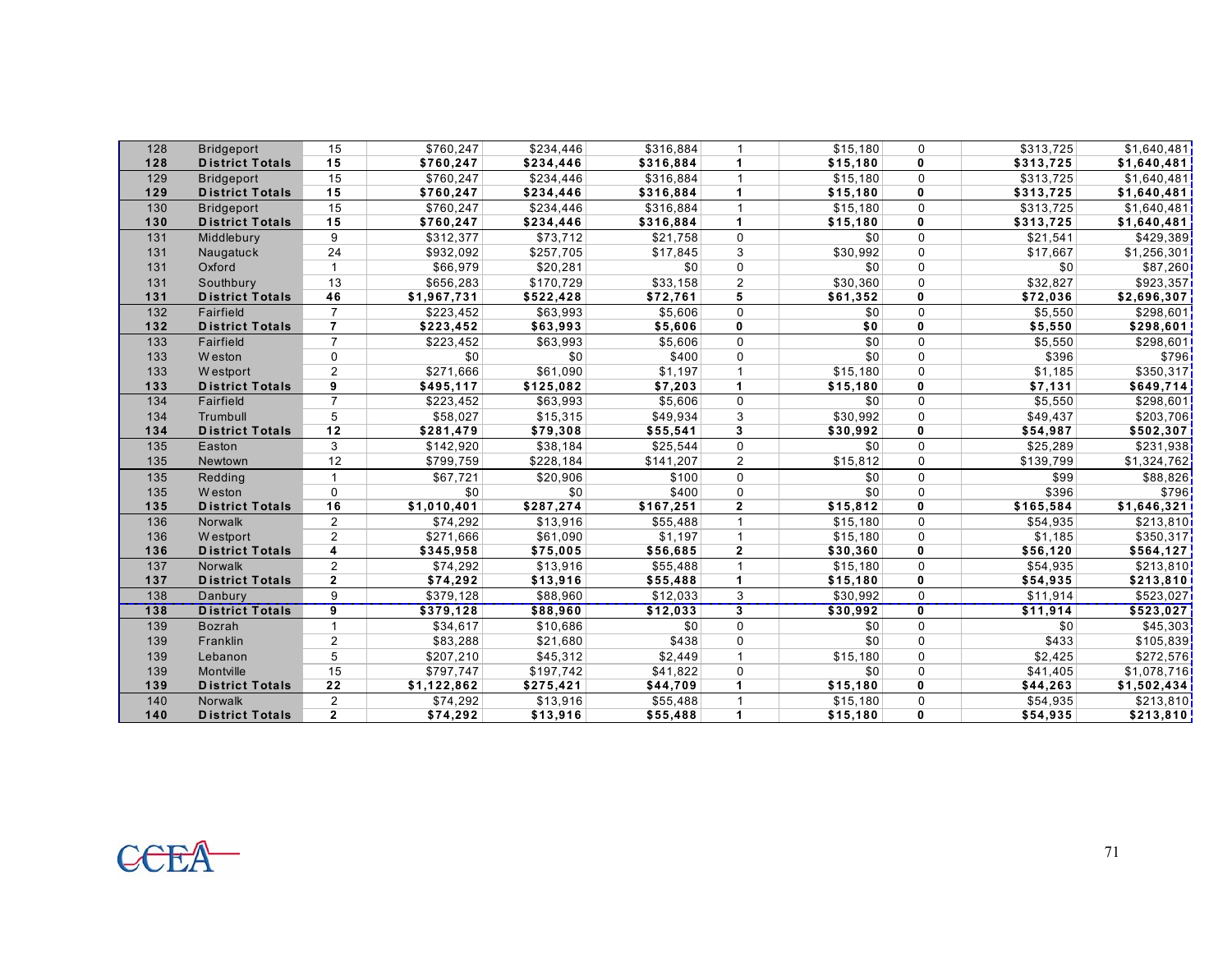| 141 | Darien                 | 0              | \$0       | \$0      | \$100     | 0              | \$0      | 0 | \$99       | \$199     |
|-----|------------------------|----------------|-----------|----------|-----------|----------------|----------|---|------------|-----------|
| 141 | <b>Norwalk</b>         | $\overline{2}$ | \$74,292  | \$13,916 | \$55,488  |                | \$15,180 | 0 | \$54,935   | \$213,810 |
| 141 | <b>District Totals</b> | $\mathbf{2}$   | \$74,292  | \$13,916 | \$55,588  |                | \$15,180 | 0 | \$55,034   | \$214,009 |
| 142 | W ilton                | $\mathbf 0$    | \$5,615   | \$9      | \$0       | 0              | \$0      | 0 | \$0        | \$5,624   |
| 142 | <b>District Totals</b> | 0              | \$5,615   | \$9      | \$0       | 0              | \$0      | 0 | \$0        | \$5,624   |
| 143 | New Canaan             | $\Omega$       | \$0       | \$0      | \$6,000   | $\mathbf 0$    | \$0      | 0 | \$5,940    | \$11,940  |
| 143 | W ilton                | 0              | \$5,615   | \$9      | \$0       | $\mathbf 0$    | \$0      | 0 | \$0        | \$5,624   |
| 143 | <b>District Totals</b> | 0              | \$5,615   | \$9      | \$6,000   | 0              | \$0      | 0 | \$5,940    | \$17,564  |
| 144 | Stamford               | $\overline{2}$ | \$87,586  | \$23,633 | \$228,426 | $\overline{2}$ | \$1,264  | 0 | \$226,149  | \$567,059 |
| 144 | <b>District Totals</b> | $\mathbf{2}$   | \$87,586  | \$23,633 | \$228,426 | $\mathbf{2}$   | \$1,264  | 0 | \$226,149  | \$567,059 |
| 145 | Stamford               | $\overline{2}$ | \$87,586  | \$23,633 | \$228,426 | $\overline{2}$ | \$1,264  | 0 | \$226,149  | \$567,059 |
| 145 | <b>District Totals</b> | $\mathbf{2}$   | \$87,586  | \$23,633 | \$228,426 | $\mathbf{2}$   | \$1,264  | 0 | \$226,149  | \$567,059 |
| 146 | Stamford               | $\overline{2}$ | \$87,586  | \$23,633 | \$228,426 | 2              | \$1,264  | 0 | \$226,149  | \$567,059 |
| 146 | <b>District Totals</b> | $\mathbf{2}$   | \$87,586  | \$23,633 | \$228,426 | $\mathbf{2}$   | \$1,264  | 0 | \$226,149  | \$567,059 |
| 147 | New Canaan             | $\mathbf 0$    | \$0       | \$0      | \$6,000   | $\mathbf 0$    | \$0      | 0 | \$5,940    | \$11,940  |
| 147 | Stamford               | $\overline{2}$ | \$87,586  | \$23,633 | \$228,426 | $\overline{2}$ | \$1,264  | 0 | \$226,149  | \$567,059 |
| 147 | <b>District Totals</b> | $\mathbf{2}$   | \$87,586  | \$23,633 | \$234,426 | $\mathbf{2}$   | \$1,264  | 0 | \$232,090∣ | \$578,999 |
| 148 | Stamford               | $\overline{2}$ | \$87,586  | \$23,633 | \$228,426 | 2              | \$1,264  | 0 | \$226,149  | \$567,059 |
| 148 | <b>District Totals</b> | $\mathbf{2}$   | \$87,586  | \$23,633 | \$228,426 | $\overline{2}$ | \$1,264  | 0 | \$226,149  | \$567,059 |
| 149 | Greenwich              | $\overline{2}$ | \$91,419  | \$18,037 | \$7,992   |                | \$632    | 0 | \$7,912    | \$125,992 |
| 149 | Stamford               | $\overline{2}$ | \$87,586  | \$23,633 | \$228,426 | $\overline{2}$ | \$1,264  | 0 | \$226,149  | \$567,059 |
| 149 | <b>District Totals</b> | 4              | \$179,005 | \$41,670 | \$236,418 | 3              | \$1,896  | 0 | \$234,061  | \$693,051 |
| 150 | Greenwich              | 2              | \$91,419  | \$18,037 | \$7,992   |                | \$632    | 0 | \$7,912    | \$125,992 |
| 150 | <b>District Totals</b> | $\mathbf{2}$   | \$91,419  | \$18,037 | \$7,992   |                | \$632    | 0 | \$7,912    | \$125,992 |
| 151 | Greenwich              | $\overline{2}$ | \$91,419  | \$18,037 | \$7,992   |                | \$632    | 0 | \$7,912    | \$125,992 |
| 151 | <b>District Totals</b> | $\mathbf{2}$   | \$91,419  | \$18,037 | \$7,992   |                | \$632    | 0 | \$7,912    | \$125,992 |
|     |                        |                |           |          |           |                |          |   |            |           |

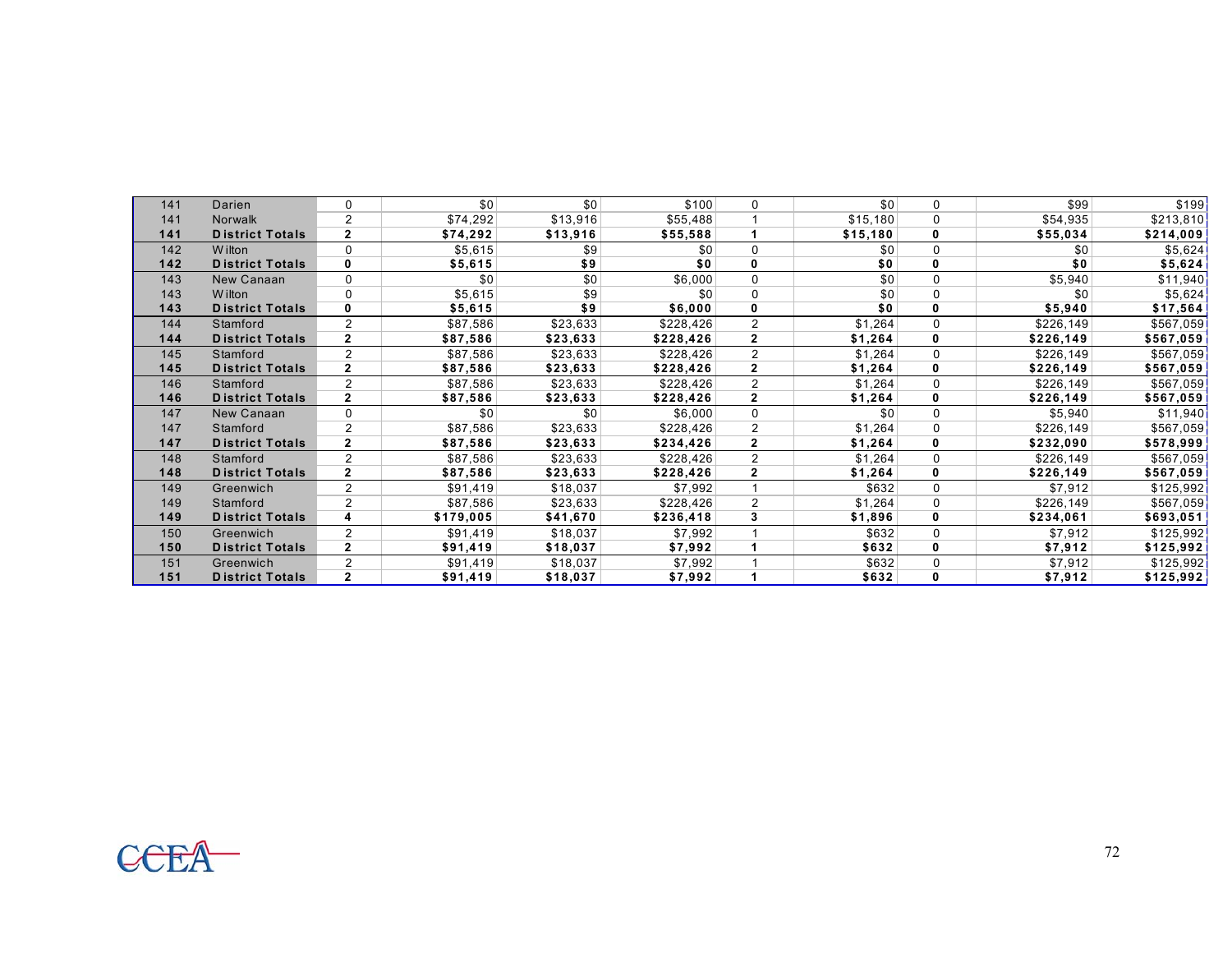## **Table 31: Economic Impact by Senate District**

| <b>Senate</b>        |                       | <b>Number</b>  | <b>Employee</b> | <b>Economic</b>        | Goods and Number of |                 |                 | <b>Living Number of</b> |                       |                      |
|----------------------|-----------------------|----------------|-----------------|------------------------|---------------------|-----------------|-----------------|-------------------------|-----------------------|----------------------|
| <b>District Town</b> |                       | of FTEs        | <b>Earnings</b> | <b>Security Costs</b>  | <b>Services</b>     | <b>Students</b> | <b>Expenses</b> | Alumni                  | <b>Amenity Share</b>  | <b>Direct Impact</b> |
|                      | Hartford              | 392            | \$17,769,959    | \$3,755,611            | \$11,718,432        | 113             | \$1,453,476     | 9                       | \$11,601,615          | \$46,299,092         |
| $\overline{1}$       | W ethersfield         | 40             | \$1,452,549     | \$304.868              | \$408.727           | 8               | \$92.344        | $\Omega$                | \$404.652             | \$2,663,140          |
| $\overline{1}$       | <b>District Total</b> | 432            | \$19,222,508    | \$4,060,479            | \$12,127,158        | 121             | \$1,545,820     | 9                       | \$12,006,268          | \$48,962,233         |
| 2                    | <b>Bloomfield</b>     | 76             | \$4,027,576     | \$893,227              | \$560,465           | 6               | \$3,792         | $\Omega$                | \$554,877             | \$6,039,937          |
| $\overline{2}$       | Hartford              | 392            | \$17,769,959    | \$3,755,611            | \$11,718,432        | 113             | \$1,453,476     | 9                       | \$11,601,615          | \$46,299,092         |
| 2                    | W indsor              | 63             | \$2,254,731     | \$560,899              | \$883,961           | 6               | \$61,984        | $\mathbf{1}$            | \$875.149             | \$4,636,725          |
| $\overline{2}$       | <b>District Total</b> | 531            | \$24,052,266    | \$5,209,737            | \$13,162,858        | $125$           | \$1,519,252     | 10                      | \$13,031,642          | \$56,975,755         |
| 3                    | <b>East Hartford</b>  | 54             | \$2,282,482     | \$517,275              | \$935,346           | $\overline{2}$  | \$15,812        | $\Omega$                | \$926,022             | \$4,676,936          |
| $\mathbf{3}$         | East Windsor          | $\overline{7}$ | \$412,815       | \$120,697              | \$133,524           | $\overline{1}$  | \$15,180        | $\Omega$                | \$132,192             | \$814,408            |
| 3                    | Ellington             | 15             | \$631,584       | \$150,287              | \$17,022            | 5               | \$46,804        | $\mathbf{1}$            | \$16,852              | \$862,549            |
| 3                    | South Windsor         | 36             | \$2.082.840     | \$492.185              | \$135.213           | $\overline{2}$  | \$30.360        | $\mathbf{1}$            | \$133.866             | \$2,874,464          |
| $\overline{3}$       | <b>District Total</b> | $112$          | \$5,409,721     | \$1,280,444            | \$1,221,104         | 10              | \$108,156       | $\overline{2}$          | \$1,208,932           | \$9,228,357          |
| $\overline{4}$       | <b>Bolton</b>         | 6              | \$209,536       | \$48,469               | \$4,945             | $\overline{1}$  | \$632           | $\Omega$                | \$4,896               | \$268,478            |
| $\overline{4}$       | Glastonbury           | 70             | \$3,868,948     | \$843,077              | \$464,750           | 5               | \$17,708        | 3                       | \$460,117             | \$5,654,600          |
| $\overline{4}$       | Hebron                | 11             | \$442.055       | \$100,006              | \$2.334             | $\overline{1}$  | \$632           | $\mathbf{1}$            | \$2,311               | \$547,338            |
| $\overline{4}$       | Manchester            | 59             | \$2,309,972     | \$509,839              | \$178,093           | 9               | \$49,332        | $\mathbf{1}$            | \$176,317             | \$3,223,553          |
| $\boldsymbol{4}$     | <b>District Total</b> | 146            | \$6,830,511     | \$1,501,391            | \$650,122           | 16              | \$68,304        | 5                       | \$643,641             | \$9,693,969          |
| 5                    | <b>Bloomfield</b>     | 76             | \$4,027,576     | \$893,227              | \$560,465           | 6               | \$3,792         | $\Omega$                | $\overline{$}554,877$ | \$6,039,937          |
| 5                    | <b>Burlington</b>     | 81             | \$4,560,051     | $\overline{1,031,983}$ | \$15,054            | 5               | \$17,708        | $\Omega$                | \$14,904              | \$5,639,700          |
| 5                    | Farmington            | 379            | \$17,265,607    | \$3,551,649            | \$25,845,171        | 146             | \$1,619,812     | 10                      | \$25,587,531          | \$73,869,770         |
| 5                    | West Hartford         | 282            | \$15,435,847    | \$3,087,057            | \$1,542,141         | 134             | \$1,728,612     | $\overline{4}$          | \$1,526,768           | \$23,320,426         |
| 5                    | <b>District Total</b> | 819            | \$41,289,081    | \$8,563,916            | \$27,962,831        | 291             | \$3,369,924     | 14                      | \$27,684,080          | \$108,869,833        |
| 6                    | <b>Berlin</b>         | 79             | \$3,104,415     | \$800,826              | \$178,543           | $\overline{7}$  | \$48,068        | $\mathbf{1}$            | \$176,764             | \$4,308,617          |
| 6                    | <b>New Britain</b>    | 324            | \$8,227,418     | \$1,902,145            | \$833,085           | 143             | \$1,763,396     | 9                       | \$824,780             | \$13,550,824         |
| 6                    | <b>District Total</b> | 403            | \$11,331,833    | \$2,702,971            | \$1,011,628         | 150             | \$1,811,464     | 10                      | \$1,001,544           | \$17,859,441         |
| $\overline{7}$       | Enfield               | 53             | \$2,328,563     | \$628,641              | \$51,151            | 3               | \$16.444        | $\mathbf{1}$            | \$50,642              | \$3,075,441          |
| $\overline{7}$       | Somers                | 21             | \$1,185,991     | \$335,538              | \$25,142            | $\mathbf 0$     | \$0             | $\Omega$                | \$24,891              | \$1,571,563          |
| $\overline{7}$       | Suffield              | 17             | \$773,548       | \$187,401              | \$89,545            | $\overline{1}$  | \$15,180        | $\Omega$                | \$88,652              | \$1,154,326          |
| $\overline{7}$       | W indsor              | 63             | \$2,254,731     | \$560,899              | \$883,961           | 6               | \$61,984        | $\mathbf{1}$            | \$875,149             | \$4,636,725          |
| $\overline{7}$       | <b>Windsor Locks</b>  | 11             | \$496,153       | \$137.323              | \$7,214             | $\overline{1}$  | \$15,180        | $\Omega$                | \$7,142               | \$663,012            |
| $\overline{7}$       | <b>District Total</b> | 165            | \$7,038,986     | \$1,849,802            | \$1,057,014         | 11              | \$108,788       | $\mathbf{2}$            | \$1,046,477           | \$11,101,067         |
| 8                    | Avon                  | 168            | \$14,172,610    | \$2,891,016            | \$359,573           | 12              | \$109,420       | 2                       | \$355,989             | \$17,888,608         |
| 8                    | <b>Barkhamsted</b>    | 3              | \$150,034       | \$38,005               | \$600               | $\Omega$        | \$0             | $\Omega$                | \$594                 | \$189,233            |
| 8                    | Canton                | 62             | \$3,263,361     | \$663,385              | \$56,909            | 5               | \$17,708        | $\Omega$                | \$56,342              | \$4,057,705          |
| 8                    | Colebrook             | $\overline{4}$ | \$74,731        | \$18,764               | \$60                | $\overline{1}$  | \$632           | $\Omega$                | \$59                  | \$94,246             |
| 8                    | East Granby           | 19             | \$813,924       | \$161,700              | \$10,693            | $\Omega$        | \$0             | $\Omega$                | \$10,587              | \$996,903            |
| 8                    | Granby                | 19             | \$909,798       | \$183,604              | \$3.960             | $\Omega$        | \$0             | $\Omega$                | \$3.921               | \$1,101,283          |
| 8                    | Hartland              | $\mathbf{1}$   | \$47,648        | \$9,401                | \$0                 | $\Omega$        | \$0             | $\Omega$                | \$0                   | \$57,049             |
| 8                    | Harwinton             | 27             | \$1,189,625     | \$281,019              | \$2,850             | $\overline{2}$  | \$15,812        | $\Omega$                | \$2,822               | \$1,492,128          |
| 8                    | New Hartford          | 24             | \$848,684       | \$196,513              | \$2,811             | $\Omega$        | \$0             | 2                       | \$2,783               | \$1,050,790          |
| 8                    | Norfolk               | 4              | \$220,252       | \$62,588               | \$1,349             | $\Omega$        | \$0             | $\Omega$                | \$1,335               | \$285,524            |
| $\mathcal{B}$        | Plymouth              | 32             | \$1,208,762     | \$273,858              | \$145,315           | $\overline{1}$  | \$632           | $\Omega$                | \$143,866             | \$1,772,433          |
| 8                    | Simsbury              | 144            | \$9,762,875     | \$1,903,859            | \$5,205,283         | 8               | \$92,344        | $\overline{2}$          | \$5,153,394           | \$22,117,756         |

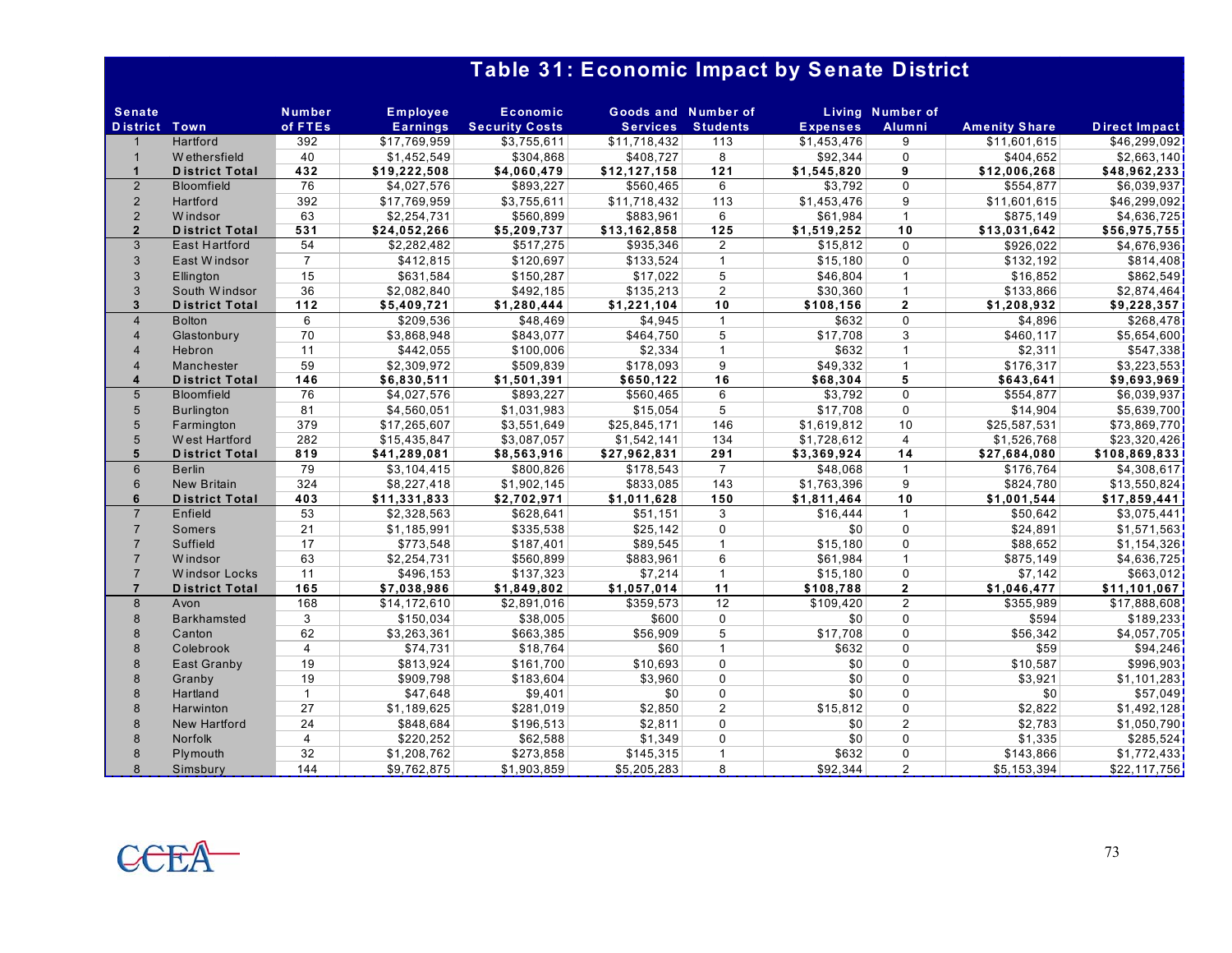| 8  | Winchester            | 28             | \$1,339,052  | \$290.518   | \$6.348     | $\mathbf{1}$         | \$632     | $\mathbf{0}$   | \$6.285              | \$1,642,834  |
|----|-----------------------|----------------|--------------|-------------|-------------|----------------------|-----------|----------------|----------------------|--------------|
| 8  | <b>District Total</b> | 534            | \$34,001,355 | \$6,974,229 | \$5,795,752 | 30                   | \$237,180 | 6              | \$5,737,977          | \$52,746,493 |
| 9  | Cromwell              | 24             | \$1,074,444  | \$269,171   | \$26.694    | $\overline{2}$       | \$30.360  | 0              | \$26.428             | \$1,427,097  |
| 9  | Middletown            | 65             | \$2,239,970  | \$503,923   | \$501,393   | $\overline{7}$       | \$48,068  | $\overline{2}$ | \$496,395            | \$3,789,749  |
| 9  | Newington             | 127            | \$4,917,663  | \$1,098,339 | \$474,348   | 8                    | \$106,892 | $\overline{2}$ | \$469,619            | \$7,066,861  |
| 9  | Rocky Hill            | 26             | \$718,699    | \$154,654   | \$640,912   | 6                    | \$61,984  | $\mathbf{1}$   | \$634,523            | \$2,210,772  |
| 9  | W ethersfield         | 40             | \$1,452,549  | \$304,868   | \$408,727   | 8                    | \$92,344  | $\Omega$       | \$404,652            | \$2,663,140  |
| 9  | <b>District Total</b> | 281            | \$10,403,325 | \$2,330,955 | \$2,052,074 | 31                   | \$339,648 | 5              | \$2,031,617          | \$17,157,619 |
| 10 | New Haven             | 21             | \$1,092,807  | \$288,230   | \$1,130,046 | $\overline{7}$       | \$48,068  | $\overline{1}$ | \$1,118,781          | \$3,677,932  |
| 10 | West Haven            | 8              | \$336,943    | \$103,344   | \$10,280    | $\mathbf 0$          | \$0       | $\mathbf 0$    | \$10,178             | \$460,745    |
| 10 | <b>District Total</b> | 29             | \$1,429,750  | \$391,575   | \$1,140,326 | $\overline{7}$       | \$48,068  | $\mathbf{1}$   | \$1,128,958          | \$4,138,677  |
| 11 | East Haven            | $\overline{2}$ | \$25,443     | \$3,224     | \$15,315    | $\overline{1}$       | \$632     | $\Omega$       | \$15,163             | \$59,777     |
| 11 | Hamden                | 20             | \$866,676    | \$200,538   | \$59,503    | 3                    | \$45,540  | $\mathbf{1}$   | \$58,910             | \$1,231,168  |
| 11 | New Haven             | 21             | \$1,092,807  | \$288,230   | \$1,130,046 | $\overline{7}$       | \$48,068  | $\mathbf{1}$   | \$1,118,781          | \$3,677,932  |
| 11 | <b>District Total</b> | 44             | \$1,984,926  | \$491,992   | \$1,204,864 | 11                   | \$94,240  | $\mathbf{2}$   | \$1,192,853          | \$4,968,876  |
| 12 | <b>Branford</b>       | 6              | \$557,760    | \$118,879   | \$177,171   | $\overline{4}$       | \$2,528   | $\Omega$       | \$175,405            | \$1,031,743  |
| 12 | East Haven            | $\overline{2}$ | \$25,443     | \$3,224     | \$15,315    | $\mathbf{1}$         | \$632     | $\mathbf{0}$   | \$15,163             | \$59,777     |
| 12 | Guilford              | $\overline{2}$ | \$160,744    | \$32,618    | \$146,073   | $\overline{2}$       | \$30,360  | $\Omega$       | \$144,617            | \$514,412    |
| 12 | Madison               | 5              | \$469,344    | \$110,625   | \$11,203    | $\overline{1}$       | \$632     | $\Omega$       | \$11,091             | \$602,896    |
| 12 | North Branford        | 5              | \$155,975    | \$43,495    | \$31,475    | $\overline{1}$       | \$15,180  | $\Omega$       | \$31,161             | \$277,286    |
| 12 | <b>District Total</b> | 20             | \$1,369,267  | \$308,841   | \$381,237   | 9                    | \$49,332  | $\mathbf{0}$   | \$377,436            | \$2,486,113  |
| 13 | Meriden               | 39             | \$1,571,589  | \$361,185   | \$652,273   | 3                    | \$1,896   | $\Omega$       | \$645,770            | \$3,232,713  |
| 13 | Middlefield           | 12             | \$600,174    | \$116,985   | \$3.732     | $\mathbf 0$          | \$0       | 0              | \$3,695              | \$724,586    |
| 13 | Middletown            | 65             | \$2,239,970  | \$503,923   | \$501,393   | $\overline{7}$       | \$48,068  | $\overline{2}$ | \$496,395            | \$3,789,749  |
| 13 | <b>District Total</b> | 115            | \$4,411,733  | \$982,093   | \$1,157,398 | 10                   | \$49,964  | $\overline{2}$ | \$1,145,860          | \$7,747,048  |
| 14 | Milford               | 5              | \$240,756    | \$64,758    | \$317.708   | $\overline{1}$       | \$15,180  | $\Omega$       | \$314,541            | \$952.943    |
| 14 | Orange                | $\overline{4}$ | \$112,404    | \$22,717    | \$86,333    | $\mathbf 0$          | \$0       | $\Omega$       | \$85,473             | \$306,927    |
| 14 | West Haven            | 8              | \$336,943    | \$103,344   | \$10,280    | $\mathbf{0}$         | \$0       | $\Omega$       | \$10,178             | \$460,745    |
| 14 | <b>District Total</b> | 17             | \$690,103    | \$190,820   | \$414,321   | $\blacktriangleleft$ | \$15,180  | 0              | \$410,191            | \$1,720,615  |
| 15 | Middlebury            | 9              | \$312,377    | \$73,712    | \$21,758    | $\mathbf 0$          | \$0       | $\Omega$       | $\overline{$21,541}$ | \$429,389    |
| 15 | Naugatuck             | 24             | \$932,092    | \$257,705   | \$17,845    | 3                    | \$30,992  | $\Omega$       | \$17,667             | \$1,256,301  |
| 15 | Prospect              | 5              | \$189,850    | \$30,445    | \$2,543     | $\mathbf{0}$         | \$0       | $\Omega$       | \$2,518              | \$225,357    |
| 15 | W aterbury            | 57             | \$2,222,918  | \$573,694   | \$165,612   | 2                    | \$15,812  | $\mathbf{1}$   | \$163,961            | \$3,141,997  |
| 15 | <b>District Total</b> | 95             | \$3,657,238  | \$935,556   | \$207,759   | $5\overline{5}$      | \$46,804  | $\mathbf{1}$   | \$205,688            | \$5,053,044  |
| 16 | Southington           | 148            | \$6,252,344  | \$1,439,875 | \$197,701   | 14                   | \$110,684 | $\overline{2}$ | \$195,731            | \$8,196,336  |
| 16 | W aterbury            | 57             | \$2,222,918  | \$573,694   | \$165,612   | $\overline{2}$       | \$15,812  | $\mathbf{1}$   | \$163,961            | \$3,141,997  |
| 16 | <b>Wolcott</b>        | 28             | \$1,193,188  | \$295,485   | \$2,820     | 3                    | \$30,992  | $\Omega$       | \$2,792              | \$1,525,276  |
| 16 | <b>District Total</b> | 233            | \$9,668,450  | \$2,309,054 | \$366,134   | 19                   | \$157,488 | 3              | \$362,484            | \$12,863,609 |
| 17 | Ansonia               | 6              | \$126,111    | \$34,414    | \$0         | $\mathbf 0$          | \$0       | $\Omega$       | \$0                  | \$160,524    |
| 17 | <b>Beacon Falls</b>   | 3              | \$119,789    | \$36,176    | \$240       | $\mathbf{1}$         | \$15,180  | $\Omega$       | \$238                | \$171,622    |
| 17 | Bethany               | 5              | \$203,494    | \$44,641    | \$921       | $\overline{1}$       | \$15,180  | $\Omega$       | \$912                | \$265,148    |
| 17 | Derby                 | $\mathbf{1}$   | \$77,103     | \$23,802    | \$724       | $\mathbf{1}$         | \$15,180  | 0              | \$717                | \$117,525    |
| 17 | Hamden                | 20             | \$866,676    | \$200,538   | \$59,503    | 3                    | \$45,540  | $\mathbf{1}$   | \$58,910             | \$1,231,168  |
| 17 | Naugatuck             | 24             | \$932,092    | \$257,705   | \$17,845    | 3                    | \$30,992  | $\Omega$       | \$17,667             | \$1,256,301  |
| 17 | Seymour               | 6              | \$184,477    | \$36,117    | \$533       | $\mathbf 0$          | \$0       | $\mathbf 0$    | \$528                | \$221,654    |

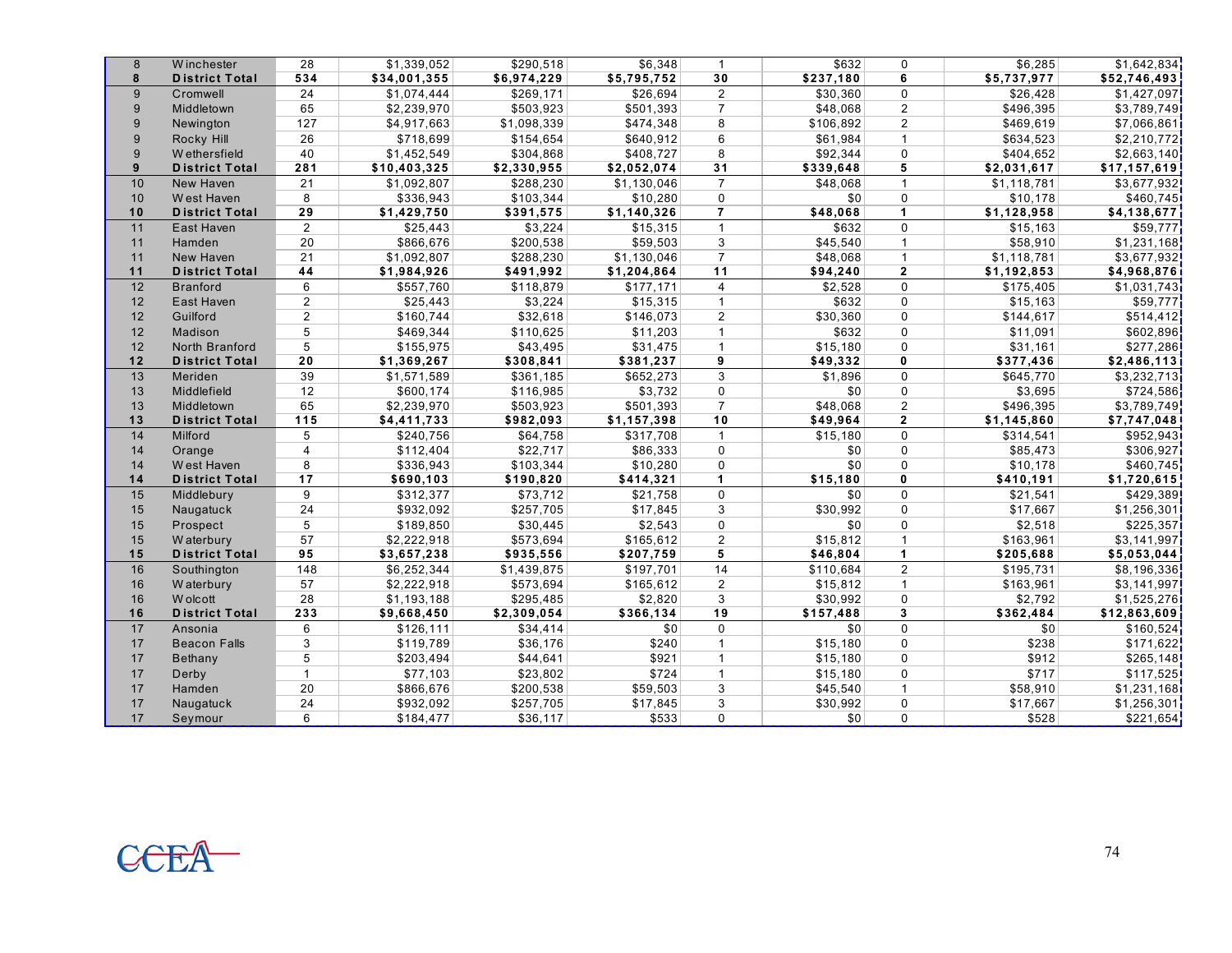| 17 | Woodbridge            | $\overline{4}$  | \$213,010   | \$42,045    | \$104,252   | $\mathbf 0$    | \$0       | $\mathbf{1}$ | \$103,213   | \$462,520    |
|----|-----------------------|-----------------|-------------|-------------|-------------|----------------|-----------|--------------|-------------|--------------|
| 17 | <b>District Total</b> | 68              | \$2,722,751 | \$675,437   | \$184,018   | 9              | \$122,072 | $\mathbf{2}$ | \$182,184   | \$3,886,462  |
| 18 | Griswold              | 9               | \$387,207   | \$113,514   | \$2,950     | $\mathbf{1}$   | \$632     | $\mathbf{0}$ | \$2,921     | \$507,224    |
| 18 | Groton                | 17              | \$829,838   | \$233,479   | \$191,727   | $\overline{1}$ | \$632     | $\mathbf{1}$ | \$189,816   | \$1,445,493  |
| 18 | Lisbon                | $\overline{c}$  | \$132,664   | \$40,953    | \$275,479   | $\Omega$       | \$0       | $\Omega$     | \$272,733   | \$721,829    |
| 18 | North Stonington      | 3               | \$127,334   | \$37,624    | \$50        | $\mathbf{0}$   | \$0       | $\Omega$     | \$50        | \$165,058    |
| 18 | Preston               | $\mathbf{1}$    | \$35,425    | \$10,727    | \$0         | $\mathbf 0$    | \$0       | $\mathbf{0}$ | \$0         | \$46,151     |
| 18 | Sprague               | $\Omega$        | \$0         | \$0         | \$0         | $\Omega$       | \$0       | $\Omega$     | \$0         | \$0          |
| 18 | Stonington            | 4               | \$170,441   | \$52,615    | \$198,122   | $\overline{1}$ | \$632     | $\mathbf{0}$ | \$196,147   | \$617,957    |
| 18 | Voluntown             | 5               | \$201,679   | \$62,030    | \$50        | $\Omega$       | \$0       | $\mathbf{0}$ | \$50        | \$263,808    |
| 18 | <b>District Total</b> | 40              | \$1,884,588 | \$550,943   | \$668,378   | 3              | \$1,896   | $\mathbf{1}$ | \$661,716   | \$3,767,521  |
| 19 | Andover               | 3               | \$195,372   | \$36,911    | \$784       | $\overline{1}$ | \$632     | $\Omega$     | \$776       | \$234,475    |
| 19 | Bozrah                | $\mathbf{1}$    | \$34,617    | \$10,686    | \$0         | $\mathbf 0$    | \$0       | $\mathbf{0}$ | \$0         | \$45,303     |
| 19 | Columbia              | 8               | \$372,355   | \$110,786   | \$238,718   | $\Omega$       | \$0       | $\Omega$     | \$236,339   | \$958,198    |
| 19 | Coventry              | 18              | \$946,307   | \$194,684   | \$2,136     | 3              | \$16,444  | $\Omega$     | \$2,115     | \$1,161,687  |
| 19 | Franklin              | $\overline{2}$  | \$83,288    | \$21,680    | \$438       | $\Omega$       | \$0       | $\mathbf{0}$ | \$433       | \$105,839    |
| 19 | Lebanon               | 5               | \$207,210   | \$45,312    | \$2,449     | $\mathbf{1}$   | \$15,180  | $\Omega$     | \$2,425     | \$272,576    |
| 19 | Mansfield             | 10              | \$222,449   | \$33,080    | \$1,343,568 | 3              | \$45,540  | $\Omega$     | \$1,330,175 | \$2,974,812  |
| 19 | Montville             | 15              | \$797,747   | \$197,742   | \$41,822    | $\Omega$       | \$0       | $\Omega$     | \$41,405    | \$1,078,716  |
| 19 | Norwich               | 34              | \$1,399,351 | \$409,384   | \$1,777,570 | $\mathbf{1}$   | \$632     | $\Omega$     | \$1,759,850 | \$5,346,788  |
| 19 | Salem                 | $\overline{4}$  | \$216,530   | \$58,510    | \$4,826     | $\mathbf 0$    | \$0       | $\mathbf{0}$ | \$4,778     | \$284,644    |
| 19 | <b>District Total</b> | 99              | \$4,475,225 | \$1,118,777 | \$3,412,312 | 9              | \$78,428  | $\mathbf 0$  | \$3,378,296 | \$12,463,038 |
| 20 | East Lyme             | 14              | \$681,182   | \$194,342   | \$30,753    | $\mathbf{1}$   | \$15,180  | $\mathbf{0}$ | \$30,446    | \$951,903    |
| 20 | Ledyard               | 9               | \$396,469   | \$110,713   | \$5,098     | $\mathbf 0$    | \$0       | $\mathbf{1}$ | \$5,048     | \$517,328    |
| 20 | New London            | 9               | \$431,550   | \$128,155   | \$102,416   | $\overline{2}$ | \$15,812  | $\Omega$     | \$101,395   | \$779,329    |
| 20 | Old Lyme              | 6               | \$227,596   | \$50,963    | \$1,165     | $\mathbf{1}$   | \$632     | $\Omega$     | \$1,153     | \$281,509    |
| 20 | Old Saybrook          | 9               | \$434,955   | \$98,842    | \$2,862     | $\mathbf{0}$   | \$0       | $\Omega$     | \$2,834     | \$539,493    |
| 20 | W aterford            | 9               | \$317,100   | \$90,579    | \$244,912   | $\mathbf{1}$   | \$632     | $\mathbf{0}$ | \$242,470   | \$895,693    |
| 20 | <b>District Total</b> | 56              | \$2,488,853 | \$673,594   | \$387,207   | 5              | \$32,256  | $\mathbf{1}$ | \$383,347   | \$3,965,256  |
| 21 | Seymour               | 6               | \$184,477   | \$36,117    | \$533       | $\Omega$       | \$0       | $\Omega$     | \$528       | \$221,654    |
| 21 | Shelton               | 3               | \$77,322    | \$21,709    | \$71,546    | $\mathbf{1}$   | \$632     | $\mathbf{0}$ | \$70,832    | \$242,041    |
| 21 | Stratford             | 6               | \$227,907   | \$62,425    | \$17,499    | $\mathbf{1}$   | \$632     | $\Omega$     | \$17.325    | \$325,788    |
| 21 | <b>District Total</b> | 15              | \$489,705   | \$120,252   | \$89,577    | $\overline{2}$ | \$1,264   | $\mathbf{0}$ | \$88,684    | \$789,483    |
| 22 | <b>Bridgeport</b>     | 15              | \$760,247   | \$234,446   | \$316,884   | $\mathbf{1}$   | \$15,180  | $\Omega$     | \$313,725   | \$1,640,481  |
| 22 | Monroe                | $\overline{7}$  | \$227,464   | \$58,255    | \$200       | $\mathbf 0$    | \$0       | $\Omega$     | \$198       | \$286,117    |
| 22 | Trumbull              | 5               | \$58,027    | \$15,315    | \$49,934    | 3              | \$30,992  | $\mathbf{0}$ | \$49,437    | \$203,706    |
| 22 | <b>District Total</b> | 27              | \$1,045,738 | \$308,017   | \$367,018   | 4              | \$46,172  | $\mathbf{0}$ | \$363,359   | \$2,130,304  |
| 23 | <b>Bridgeport</b>     | 15              | \$760.247   | \$234,446   | \$316,884   | $\overline{1}$ | \$15,180  | $\Omega$     | \$313,725   | \$1,640,481  |
| 23 | <b>District Total</b> | 15              | \$760,247   | \$234,446   | \$316,884   | $\mathbf{1}$   | \$15,180  | $\mathbf 0$  | \$313,725   | \$1,640,481  |
| 24 | <b>Bethel</b>         | $\overline{2}$  | \$91,793    | \$18,980    | \$42,150    | $\mathbf{0}$   | \$0       | $\mathbf{0}$ | \$41,730    | \$194,653    |
| 24 | Danbury               | 9               | \$379,128   | \$88,960    | \$12,033    | 3              | \$30,992  | $\mathbf 0$  | \$11,914    | \$523,027    |
| 24 | <b>New Fairfield</b>  | $\overline{2}$  | \$127,070   | \$39,226    | \$2,332     | $\mathbf 0$    | \$0       | $\mathbf{0}$ | \$2,309     | \$170,937    |
| 24 | <b>District Total</b> | $\overline{13}$ | \$597,991   | \$147,166   | \$56,515    | 3              | \$30,992  | $\mathbf 0$  | \$55,952    | \$888,617    |
| 25 | Darien                | 0               | \$0         | \$0         | \$100       | $\mathbf{0}$   | \$0       | $\mathbf 0$  | \$99        | \$199]       |
| 25 | Norwalk               | $\overline{2}$  | \$74,292    | \$13,916    | \$55,488    | $\mathbf{1}$   | \$15,180  | $\Omega$     | \$54,935    | \$213,810    |

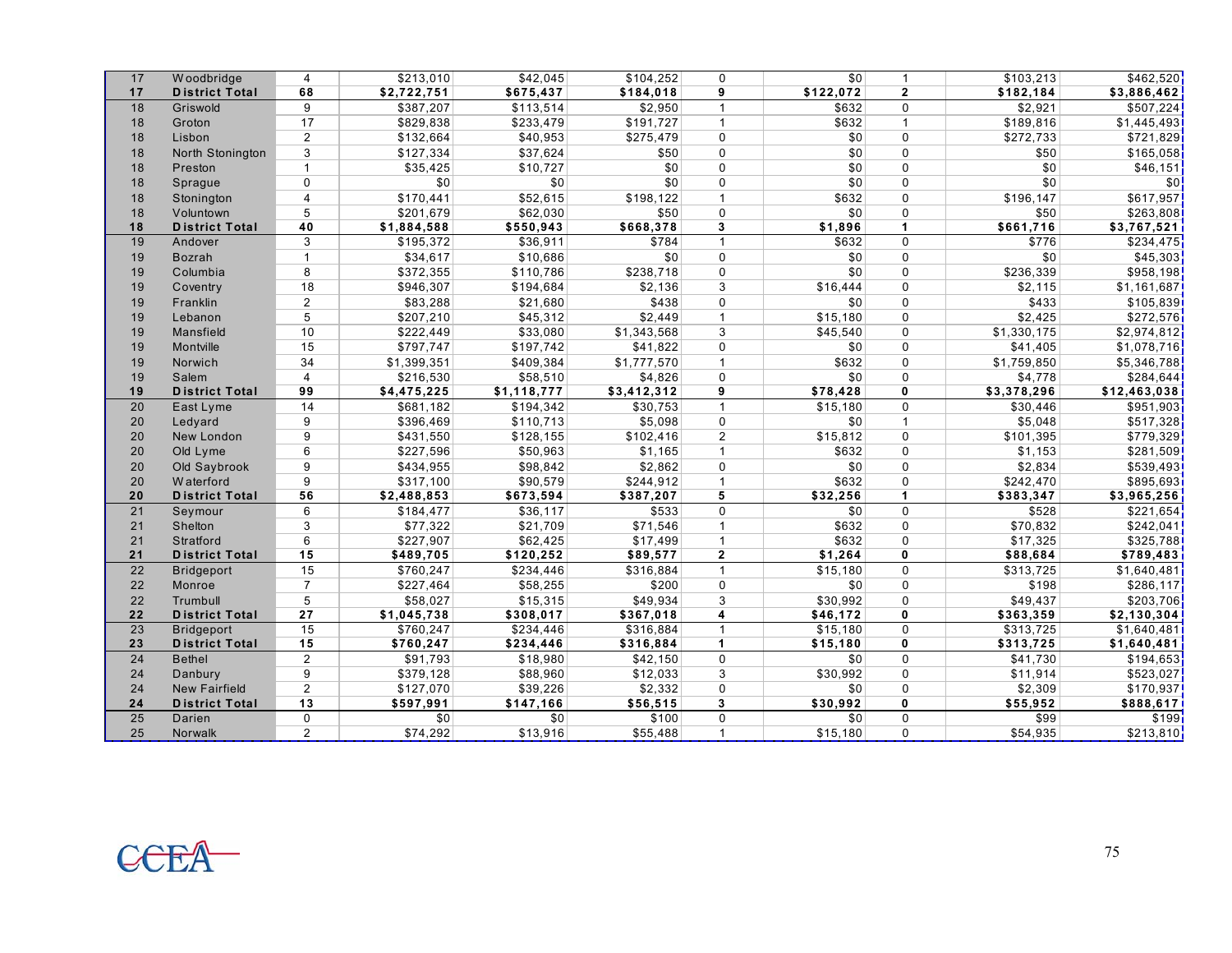| 25 | <b>District Total</b> | $\overline{2}$  | \$74,292          | \$13,916    | \$55,588    | 1              | \$15,180  | 0              | \$55,034    | \$214,009    |
|----|-----------------------|-----------------|-------------------|-------------|-------------|----------------|-----------|----------------|-------------|--------------|
| 26 | New Canaan            | $\Omega$        | 30                | \$0         | \$6,000     | $\Omega$       | \$0       | $\Omega$       | \$5,940     | \$11,940     |
| 26 | Redding               | $\mathbf{1}$    | \$67,721          | \$20,906    | \$100       | $\Omega$       | \$0       | $\Omega$       | \$99        | \$88,826     |
| 26 | Ridgefield            | $\mathbf{1}$    | \$10,642          | \$17        | \$3,967     | $\Omega$       | \$0       | $\Omega$       | \$3,927     | \$18,553     |
| 26 | <b>Weston</b>         | $\Omega$        | \$0               | \$0         | \$400       | $\Omega$       | \$0       | 0              | \$396       | \$796]       |
| 26 | <b>Westport</b>       | $\overline{2}$  | \$271,666         | \$61,090    | \$1,197     | $\mathbf{1}$   | \$15,180  | 0              | \$1,185     | \$350,317    |
| 26 | W ilton               | $\mathbf 0$     | \$5,615           | \$9         | \$0         | $\mathbf{0}$   | \$0       | $\Omega$       | \$0         | \$5,624      |
| 26 | <b>District Total</b> | 4               | \$355,644         | \$82,021    | \$11,664    | $\mathbf{1}$   | \$15,180  | $\mathbf{0}$   | \$11,547    | \$476,056    |
| 27 | Darien                | $\Omega$        | \$0               | \$0         | \$100       | $\mathbf{0}$   | \$0       | $\Omega$       | \$99        | \$199        |
| 27 | Stamford              | $\overline{2}$  | \$87,586          | \$23,633    | \$228,426   | $\overline{2}$ | \$1,264   | $\Omega$       | \$226,149   | \$567,059    |
| 27 | <b>District Total</b> | $\mathbf{2}$    | \$87,586          | \$23,633    | \$228,526   | $\mathbf{2}$   | \$1,264   | 0              | \$226,248   | \$567,258    |
| 28 | Easton                | 3               | \$142,920         | \$38,184    | \$25,544    | $\mathbf{0}$   | \$0       | 0              | \$25,289    | \$231,938    |
| 28 | Fairfield             | $\overline{7}$  | \$223,452         | \$63,993    | \$5,606     | $\Omega$       | \$0       | 0              | \$5,550     | \$298,601    |
| 28 | Monroe                | $\overline{7}$  | \$227,464         | \$58,255    | \$200       | $\mathbf 0$    | \$0       | 0              | \$198       | \$286,117]   |
| 28 | Newtown               | 12              | \$799,759         | \$228,184   | \$141,207   | $\overline{2}$ | \$15,812  | 0              | \$139,799   | \$1,324,762] |
| 28 | <b>District Total</b> | $\overline{29}$ | \$1,393,595       | \$388,617   | \$172,557   | $\overline{2}$ | \$15,812  | 0              | \$170,837   | \$2,141,418  |
| 29 | Canterbury            | $\overline{4}$  | $\sqrt{$201,387}$ | \$58,481    | \$0         | $\mathbf 0$    | \$0       | 0              | \$0         | \$259,868    |
| 29 | Killingly             | $\overline{4}$  | \$104,172         | \$24,192    | \$369       | $\mathbf 0$    | \$0       | $\mathbf{1}$   | \$365       | \$129,097    |
| 29 | Mansfield             | 10              | \$222,449         | \$33,080    | \$1,343,568 | 3              | \$45,540  | $\Omega$       | \$1,330,175 | \$2,974,812  |
| 29 | Plainfield            | 5               | \$214,244         | \$65,634    | \$80        | $\mathbf{0}$   | \$0       | $\Omega$       | \$79        | \$280,037    |
| 29 | Putnam                | $\Omega$        | \$0               | \$0         | \$4,490     | $\mathbf{1}$   | \$632     | $\Omega$       | \$4,446     | \$9,568      |
| 29 | Scotland              | $\Omega$        | \$0               | \$0         | \$0         | $\mathbf{0}$   | \$0       | 0              | \$0         | \$0i         |
| 29 | Sterling              | $\overline{2}$  | \$52,083          | \$16,078    | \$0         | $\Omega$       | \$0       | 0              | \$0         | \$68,161     |
| 29 | Thompson              | $\mathbf{1}$    | \$137,996         | \$27,227    | \$510       | $\mathbf{0}$   | \$0       | $\Omega$       | \$505       | \$166,238    |
| 29 | Windham               | $\overline{7}$  | \$190,178         | \$47,382    | \$4,260     | $\mathbf{1}$   | \$632     | $\overline{2}$ | \$4,217     | \$246,669    |
| 29 | <b>District Total</b> | 33              | \$1,122,509       | \$272,073   | \$1,353,277 | 5              | \$46,804  | 3              | \$1,339,787 | \$4,134,450  |
| 30 | Canaan                | $\mathbf 0$     | \$0               | \$0         | \$0         | $\mathbf 0$    | \$0       | 0              | \$0         | \$0          |
| 30 | Cornwall              | $\mathbf 0$     | \$0               | \$0         | \$0         | $\mathbf 0$    | \$0       | 0              | \$0         | \$0]         |
| 30 | Goshen                | 3               | \$118,458         | \$26,390    | \$200       | $\mathbf{1}$   | \$632     | 0              | \$198       | \$145,879    |
| 30 | Harwinton             | 27              | \$1,189,625       | \$281,019   | \$2,850     | $\overline{2}$ | \$15,812  | 0              | \$2,822     | \$1,492,128  |
| 30 | Kent                  | $\mathbf 0$     | \$0               | \$0         | \$3,393     | $\Omega$       | \$0       | $\Omega$       | \$3,359     | \$6,752      |
| 30 | Litchfield            | 11              | \$470,700         | \$100,689   | \$259,764   | $\overline{2}$ | \$1,264   | $\Omega$       | \$257,175   | \$1,089,592  |
| 30 | <b>Morris</b>         | 3               | \$158,573         | \$35,886    | \$30        | $\mathbf{0}$   | \$0       | $\Omega$       | \$30        | \$194,519    |
| 30 | <b>New Milford</b>    | 5               | \$277,649         | \$85,710    | \$12,444    | $\mathbf{0}$   | \$0       | $\Omega$       | \$12,320    | \$388,122]   |
| 30 | North Canaan          | $\overline{1}$  | \$42,976          | \$11,366    | \$25        | $\Omega$       | \$0       | $\Omega$       | \$25        | \$54,392     |
| 30 | Salisbury             | $\overline{1}$  | \$61,446          | \$12,123    | \$4,438     | $\mathbf{1}$   | \$632     | 0              | \$4,394     | \$83,032     |
| 30 | Sharon                | $\mathbf 0$     | \$0               | \$0         | \$916       | $\Omega$       | \$0       | $\Omega$       | \$907       | \$1,823      |
| 30 | Sherman               | $\mathbf{1}$    | \$33,370          | \$10,104    | \$0         | $\Omega$       | \$0       | $\Omega$       | \$0         | \$43,475]    |
| 30 | Torrington            | 42              | \$1,396,374       | \$324,312   | \$485,079   | $\mathbf 1$    | \$15,180  | $\Omega$       | \$480,243   | \$2,701,188  |
| 30 | Warren                | 3               | \$155,606         | \$36,520    | \$150       | $\mathbf{0}$   | \$0       | $\Omega$       | \$149       | \$192,425    |
| 30 | W ashington           | 3               | \$155,147         | \$37,462    | \$204       | $\mathbf{1}$   | \$632     | $\Omega$       | \$202       | \$193,647    |
| 30 | <b>District Total</b> | 99              | \$4,059,925       | \$961,582   | \$769,492   | 8              | \$34,152  | 0              | \$761,821   | \$6,586,972  |
| 31 | <b>Bristol</b>        | 336             | \$11,917,303      | \$2,880,374 | \$403,455   | 17             | \$199,868 | $\overline{2}$ | \$399,433   | \$15,800,432 |
| 31 | Plainville            | 116             | \$4,071,595       | \$975,277   | \$326,907   | $\overline{7}$ | \$62,616  | 0              | \$323,648   | \$5,760,043] |
| 31 | Plymouth              | 32              | \$1,208,762       | \$273,858   | \$145,315   | $\mathbf{1}$   | \$632     | $\Omega$       | \$143,866   | \$1,772,433  |

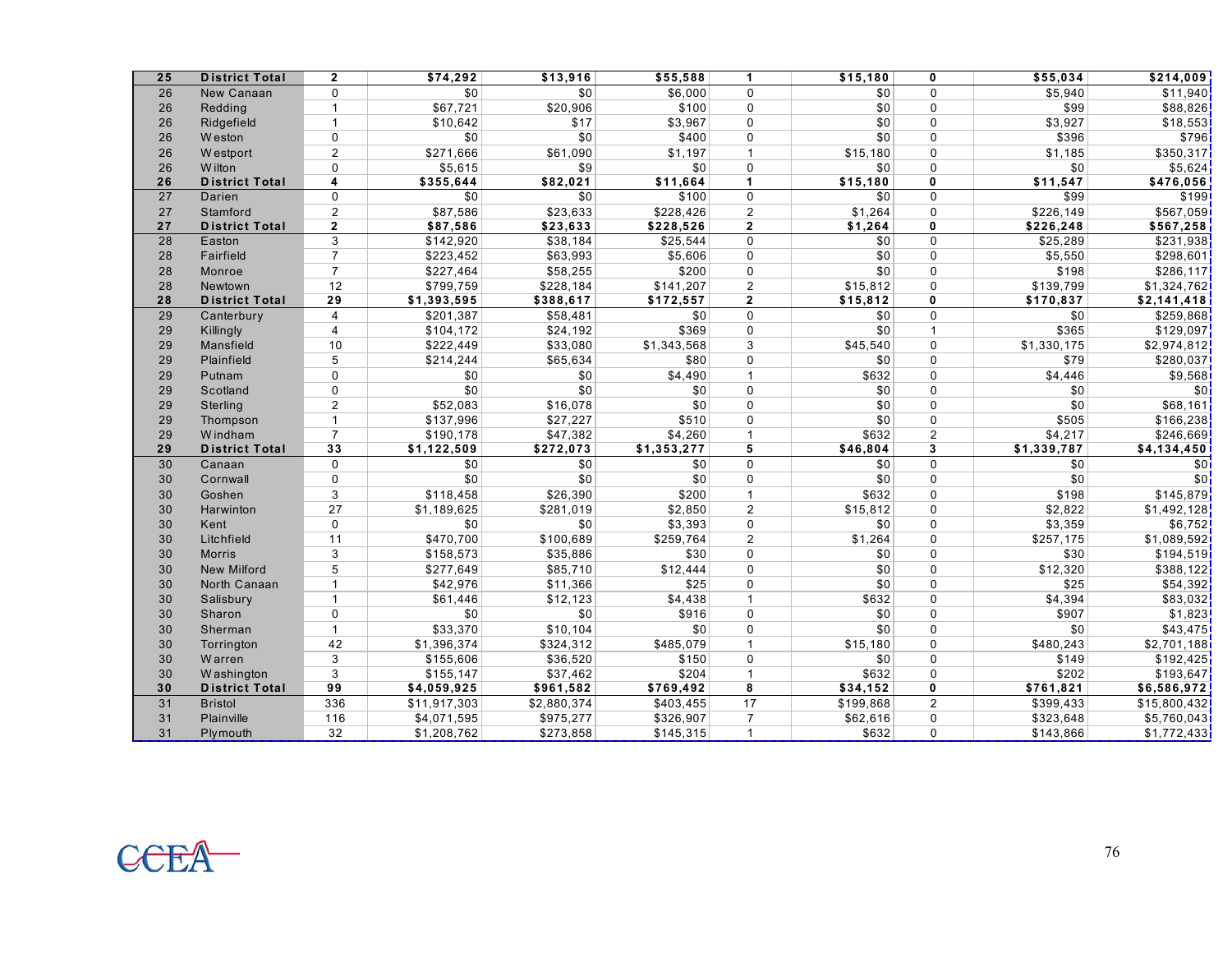| 31 | Southington           | 148            | \$6,252,344  | \$1,439,875 | \$197,701   | 14             | \$110,684 | $\overline{2}$ | \$195,731   | \$8,196,336  |
|----|-----------------------|----------------|--------------|-------------|-------------|----------------|-----------|----------------|-------------|--------------|
| 31 | <b>District Total</b> | 632            | \$23,450,004 | \$5,569,384 | \$1,073,378 | 39             | \$373,800 | 4              | \$1,062,678 | \$31,529,244 |
| 32 | <b>Bethlehem</b>      | $\overline{2}$ | \$187.743    | \$57,956    | \$100       | $\Omega$       | \$0       | $\mathbf{0}$   | \$99        | \$245,898    |
| 32 | <b>Bridgewater</b>    | 0              | \$0          | \$0         | \$0         | $\mathbf 0$    | \$0       | $\mathbf{0}$   | \$0         | \$0          |
| 32 | <b>Brookfield</b>     | 5              | \$186,468    | \$56,629    | \$7,078     | $\Omega$       | \$0       | $\mathbf{1}$   | \$7,008     | \$257,183    |
| 32 | <b>New Milford</b>    | 5              | \$277,649    | \$85,710    | \$12,444    | $\Omega$       | \$0       | $\mathbf{0}$   | \$12,320    | \$388,122    |
| 32 | Oxford                | $\mathbf{1}$   | \$66,979     | \$20,281    | \$0         | $\Omega$       | \$0       | $\mathbf{0}$   | \$0         | \$87,260     |
| 32 | Roxbury               | $\overline{2}$ | \$215,471    | \$47,997    | \$3         | $\Omega$       | \$0       | $\Omega$       | \$3         | \$263,474    |
| 32 | Southbury             | 13             | \$656,283    | \$170,729   | \$33,158    | $\overline{2}$ | \$30,360  | $\mathbf{0}$   | \$32,827    | \$923,357    |
| 32 | Thomaston             | 8              | \$276,857    | \$69,225    | \$1,168     | $\Omega$       | \$0       | $\mathbf{0}$   | \$1,157     | \$348,407    |
| 32 | W atertown            | 13             | \$733,505    | \$180,560   | \$53,992    | $\overline{2}$ | \$1,264   | $\mathbf{1}$   | \$53,454    | \$1,022,775  |
| 32 | Woodbury              | 8              | \$336,042    | \$73,212    | \$3,495     | $\overline{1}$ | \$632     | $\mathbf{1}$   | \$3,460     | \$416,840    |
| 32 | <b>District Total</b> | 57             | \$2,936,996  | \$762,301   | \$111,437   | 5              | \$32,256  | 3              | \$110,326   | \$3,953,317  |
| 33 | Chester               | 11             | \$838,587    | \$151,879   | \$3,605     | $\Omega$       | \$0       | $\Omega$       | \$3,569     | \$997,640    |
| 33 | Clinton               | 5              | \$271,270    | \$68,226    | \$4,626     | $\overline{1}$ | \$632     | $\mathbf{1}$   | \$4,580     | \$349,334    |
| 33 | Colchester            | 9              | \$441,584    | \$89,243    | \$9,100     | $\overline{2}$ | \$1,264   | $\mathbf{1}$   | \$9,009     | \$550,200    |
| 33 | Deep River            | 3              | \$99,839     | \$23,184    | \$51        | $\mathbf 0$    | \$0       | $\mathbf{0}$   | \$50        | \$123,124    |
| 33 | Durham                | 9              | \$316,941    | \$64,881    | \$91,184    | 3              | \$30,992  | $\mathbf{0}$   | \$90,276    | \$594,274    |
| 33 | East Haddam           | 9              | \$549,297    | \$130,154   | \$1,680     | $\overline{1}$ | \$632     | $\Omega$       | \$1,663     | \$683,426    |
| 33 | East Hampton          | 16             | \$604,271    | \$125,823   | \$2,347     | $\overline{1}$ | \$632     | $\mathbf{1}$   | \$2,324     | \$735,398    |
| 33 | Essex                 | $\mathbf{1}$   | \$17,098     | \$3,373     | \$167       | $\mathbf 0$    | \$0       | $\mathbf{0}$   | \$165       | \$20,803     |
| 33 | Haddam                | 9              | \$411,765    | \$92,643    | \$49,769    | $\Omega$       | \$0       | $\mathbf{0}$   | \$49,273    | \$603,450    |
| 33 | Killingworth          | $\overline{7}$ | \$494,873    | \$102,410   | \$144,520   | $\mathbf 0$    | \$0       | $\mathbf{0}$   | \$143,079   | \$884,882    |
| 33 | Lyme                  | $\mathbf{1}$   | \$32,237     | \$9,761     | \$115       | $\mathbf 0$    | \$0       | $\mathbf{0}$   | \$114       | \$42,228     |
| 33 | Marlborough           | 10             | \$528,953    | \$105,810   | \$5,118     | $\mathbf 0$    | \$0       | $\mathbf{0}$   | \$5,067     | \$644,948    |
| 33 | Portland              | 5              | \$210,582    | \$60,872    | \$2,440     | $\Omega$       | \$0       | $\mathbf{0}$   | \$2,416     | \$276,310    |
| 33 | <b>Westbrook</b>      | $\overline{4}$ | \$164,784    | \$41,577    | \$30        | $\overline{1}$ | \$632     | $\Omega$       | \$30        | \$207,053    |
| 33 | <b>District Total</b> | 99             | \$4,982,083  | \$1,069,837 | \$314,752   | 9              | \$34,784  | $\mathbf{3}$   | \$311,614   | \$6,713,069  |
| 34 | Cheshire              | 52             | \$2,621,984  | \$578,474   | \$865,663   | $\overline{1}$ | \$15.180  | $\mathbf{0}$   | \$857,033   | \$4,938,334  |
| 34 | North Haven           | 6              | \$388,335    | \$91,924    | \$432,463   | $\Omega$       | \$0       | $\overline{2}$ | \$428,152   | \$1,340,874  |
| 34 | Wallingford           | 19             | \$559,625    | \$117,855   | \$126,462   | $\overline{4}$ | \$31,624  | $\mathbf{0}$   | \$125,202   | \$960,768    |
| 34 | <b>District Total</b> | 78             | \$3,569,943  | \$788,253   | \$1,424,588 | 5              | \$46,804  | $\overline{2}$ | \$1,410,387 | \$7,239,976  |
| 35 | Ashford               | $\overline{7}$ | \$194,975    | \$51,787    | \$1,183     | $\overline{1}$ | \$632     | $\Omega$       | \$1,172     | \$249,749    |
| 35 | Brooklyn              | 6              | \$329,440    | \$100,933   | \$2,688     | $\Omega$       | \$0       | $\Omega$       | \$2,661     | \$435,722    |
| 35 | Chaplin               | $\overline{2}$ | \$163,398    | \$50,441    | \$1,177     | $\Omega$       | \$0       | $\Omega$       | \$1,165     | \$216,180    |
| 35 | Coventry              | 18             | \$946,307    | \$194,684   | \$2,136     | 3              | \$16,444  | $\mathbf{0}$   | \$2,115     | \$1,161,687  |
| 35 | Eastford              | $\mathbf{1}$   | \$67,392     | \$13,297    | \$0         | $\Omega$       | \$0       | $\Omega$       | \$0         | \$80,689     |
| 35 | Ellington             | 15             | \$631,584    | \$150,287   | \$17,022    | 5              | \$46,804  | $\mathbf{1}$   | \$16,852    | \$862,549    |
| 35 | Hampton               | 3              | \$113,262    | \$30,857    | \$0         | $\Omega$       | \$0       | $\mathbf{0}$   | \$0         | \$144,119    |
| 35 | Pomfret               | $\mathbf 0$    | \$0          | \$0         | \$15        | $\Omega$       | \$0       | $\mathbf{0}$   | \$15        | \$30         |
| 35 | Stafford              | $\mathbf{1}$   | \$46,570     | \$14,376    | \$20        | $\Omega$       | \$0       | $\mathbf{0}$   | \$20        | \$60,986     |
| 35 | Tolland               | 20             | \$821,411    | \$216,409   | \$26,887    | $\mathbf 0$    | \$0       | $\mathbf{1}$   | \$26,619    | \$1,091,326  |
| 35 | Union                 | 13             | \$678,724    | \$190,800   | \$263,431   | $\Omega$       | \$0       | $\mathbf{0}$   | \$260,805   | \$1,393,761  |
| 35 | Vernon                | 30             | \$1,191,333  | \$276,823   | \$70,658    | 3              | \$30,992  | $\mathbf{0}$   | \$69,953    | \$1,639,758  |
| 35 | <b>Willington</b>     | 14             | \$534,412    | \$100,629   | \$22,723    | $\overline{1}$ | \$632     | $\mathbf 0$    | \$22,496    | \$680,892]   |